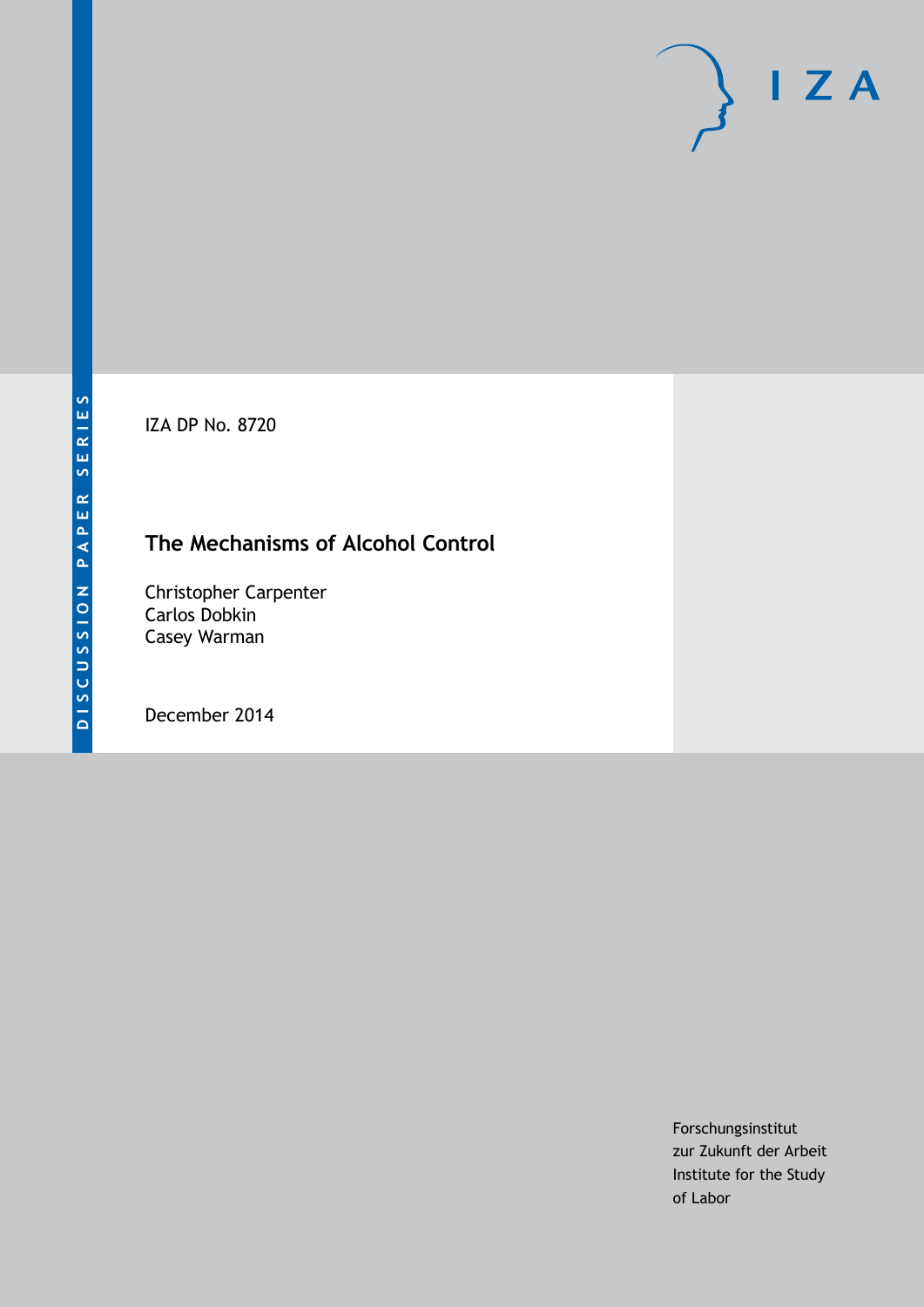# **The Mechanisms of Alcohol Control**

### **Christopher Carpenter**

*Vanderbilt University and IZA*

### **Carlos Dobkin**

*University of California Santa Cruz*

### **Casey Warman**

*Dalhousie University*

### Discussion Paper No. 8720 December 2014

IZA

P.O. Box 7240 53072 Bonn **Germany** 

Phone: +49-228-3894-0 Fax: +49-228-3894-180 E-mail: [iza@iza.org](mailto:iza@iza.org)

Any opinions expressed here are those of the author(s) and not those of IZA. Research published in this series may include views on policy, but the institute itself takes no institutional policy positions. The IZA research network is committed to the IZA Guiding Principles of Research Integrity.

The Institute for the Study of Labor (IZA) in Bonn is a local and virtual international research center and a place of communication between science, politics and business. IZA is an independent nonprofit organization supported by Deutsche Post Foundation. The center is associated with the University of Bonn and offers a stimulating research environment through its international network, workshops and conferences, data service, project support, research visits and doctoral program. IZA engages in (i) original and internationally competitive research in all fields of labor economics, (ii) development of policy concepts, and (iii) dissemination of research results and concepts to the interested public.

<span id="page-1-0"></span>IZA Discussion Papers often represent preliminary work and are circulated to encourage discussion. Citation of such a paper should account for its provisional character. A revised version may be available directly from the author.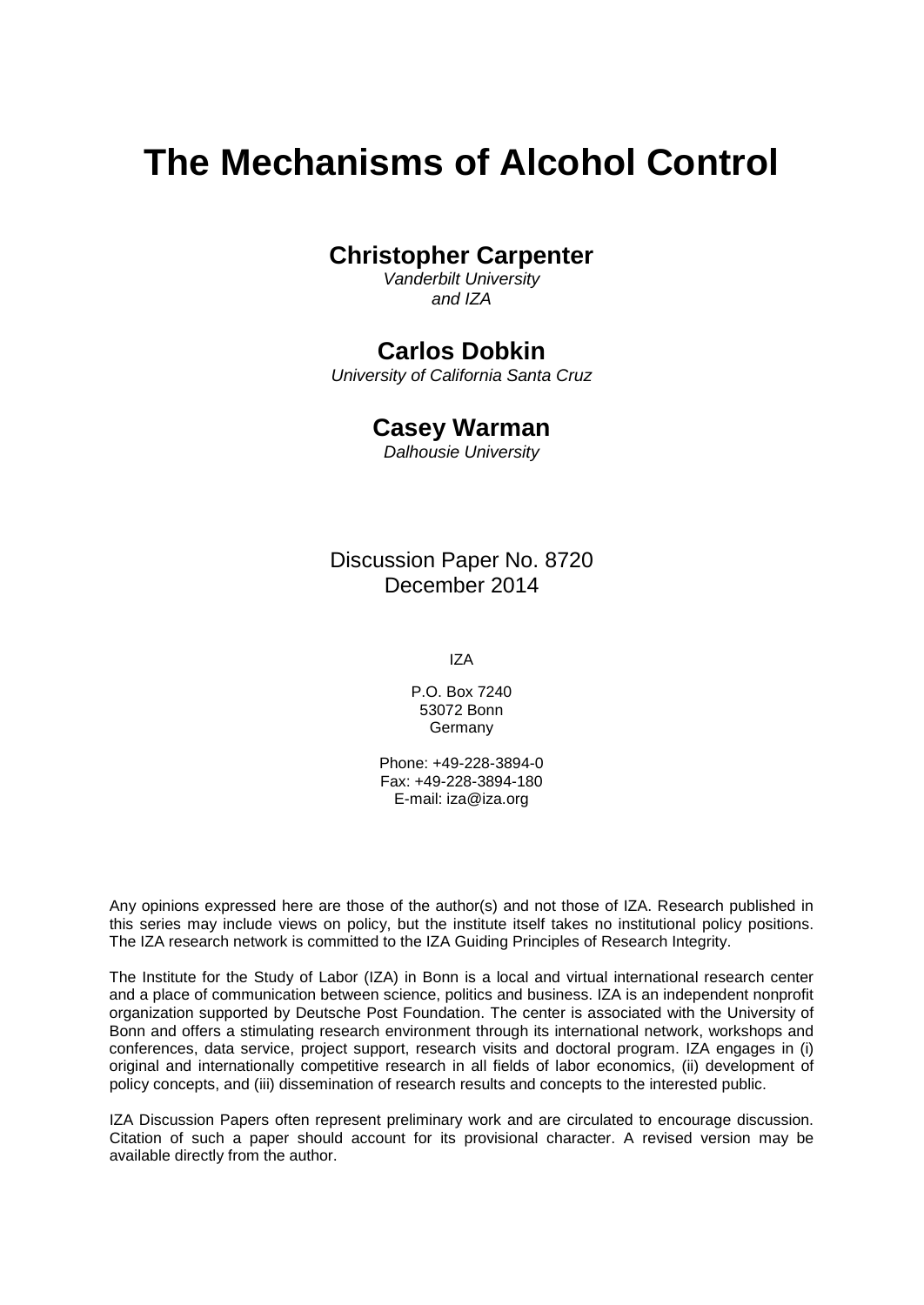IZA Discussion Paper No. 8720 December 2014

# **ABSTRACT**

# **The Mechanisms of Alcohol Control[\\*](#page-1-0)**

A substantial economics literature documents that tighter alcohol controls reduce alcohol related harms, but far less is known about mechanisms. We use the universe of Canadian mortality records to document that Canada's Minimum Legal Drinking Age (MLDA) significantly reduces mortality rates of young men but has much smaller effects on women. Using drinking data that are far more detailed than in prior work, we document that the MLDA substantially reduces 'extreme' drinking among men but not women. Our results suggest that alcohol control efforts targeting young adults should focus on reducing extreme drinking behavior.

JEL Classification: I18

Keywords: alcohol control, MLDA, mechanisms

Corresponding author:

Christopher Carpenter Vanderbilt University Department of Economics VU Station B, Box #351819 2301 Vanderbilt Nashville, TN 37235 USA E-mail: [christopher.s.carpenter@vanderbilt.edu](mailto:christopher.s.carpenter@vanderbilt.edu)

We are grateful to Phil DeCicca, Michael Haan, Beau Kilmer, Emma Pierard, Courtney Ward and numerous seminar and conference participants for very valuable comments. We also thank Heather Hobson for assistance at the Atlantic Research Data Centre at Dalhousie University. The research in this paper uses confidential versions of the Canadian Community Health Surveys, the National Population Health Surveys, and Canadian vital statistics data. Carpenter and Dobkin gratefully acknowledge an award from NIH/NIAAA #RO1 AA017302-01. While the research and analysis are based on data from Statistics Canada, the opinions expressed do not represent the views of Statistics Canada. The usual caveats apply.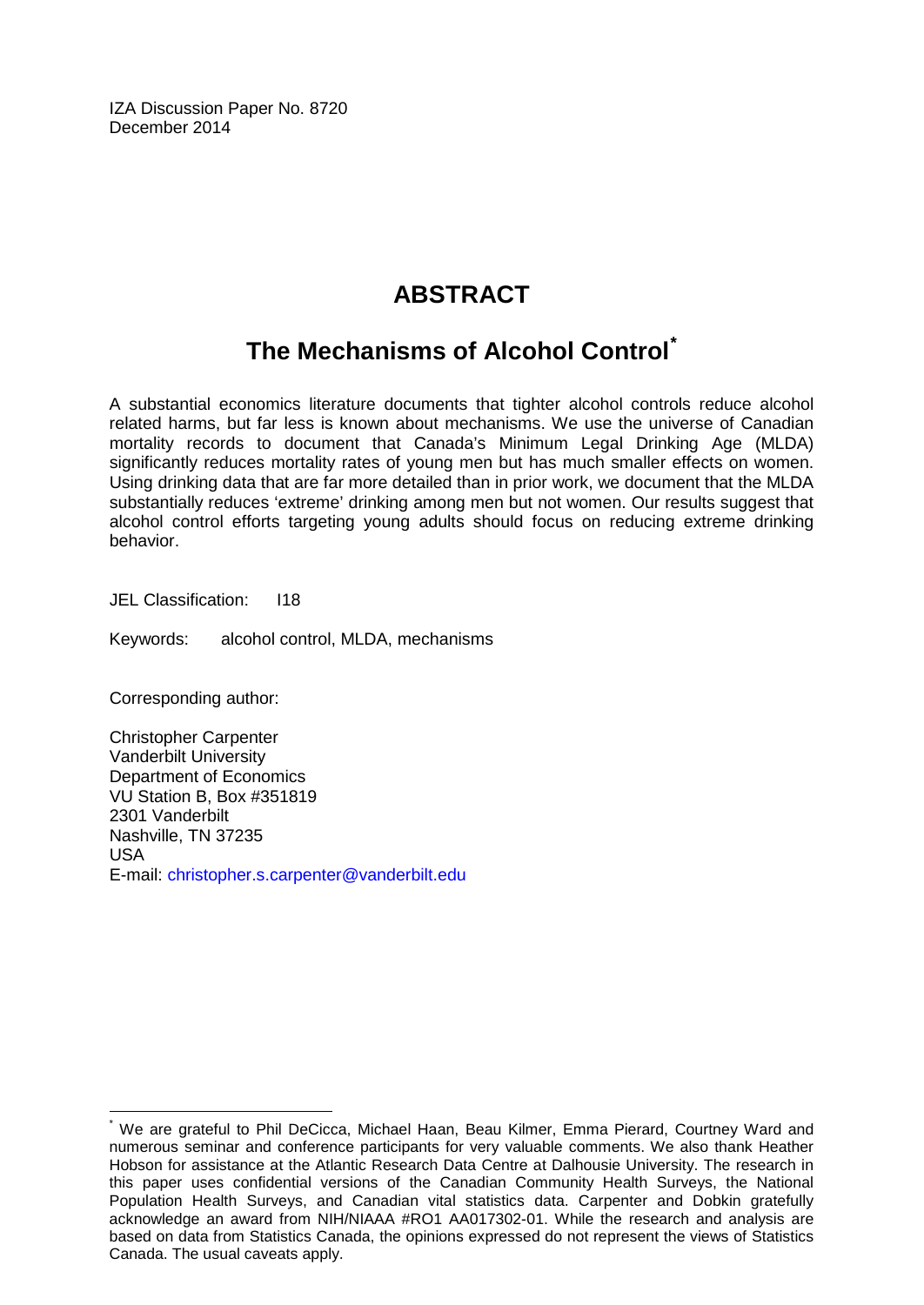#### **Introduction**

 $\overline{a}$ 

A substantial literature in economics documents that restricting access to alcohol reduces alcohol-related harms such as mortality, crime, and risky sexual behavior.<sup>1</sup> Motor vehicle fatalities have received the most attention from economists due to the availability of high quality outcome data and the fact they are the leading cause of death for young adults age 15-20 in the United States.<sup>2</sup> Researchers have studied how motor vehicle fatalities respond to alcohol control policies such as: alcohol excise taxes (Cook 1981, Dee 1999, and others); drunk driving laws (Eisenberg 2003, Grant 2010, and others); restrictions on the days and hours of alcohol sales (Stehr 2010, Lovenheim and Steefel 2009, Biderman et al. 2010, and others); and minimum legal drinking ages (MLDAs) (Cook and Tauchen 1984, Dee 1999, Lovenheim and Slemrod 2009, Carpenter and Dobkin 2009, 2011, and others). Many of these studies have focused specifically on youth fatalities, in part because multiple alcohol control policies are explicitly youth-targeted (e.g., Zero Tolerance drunk driving laws and MLDAs) (see Bonnie and O'Connell 2004 for a review).

However, there is limited evidence on how these laws affect the frequency and intensity of alcohol consumption and which of the changes in alcohol consumption result in the reduction in alcohol-related harms. Compared to the hundreds of studies on the effects of stricter alcohol control policies on fatalities and other acute outcomes described in a recent review of the literature by Wagenaar and Toomey (2001), only a few studies document their effects on drinking (for examples see Kenkel 1995 and Sloan et al. 1995). Moreover, only a handful of these use quasi-experimental designs (for examples see Dee 1999, Carpenter 2004, and Crost

<sup>&</sup>lt;sup>1</sup> Arguably the first to do so using modern quasi-experimental methods is Cook and Tauchen (1982), who demonstrate that alcohol tax increases reduce death rates from liver cirrhosis. 2

 $2$  Our paper focuses on young adults in Canada between the ages of 16 and 19 in Alberta, Manitoba, and Quebec and between the ages of 17 and 20 in the rest of Canada. These are the 'young men', 'young women', and/or 'young adults' referenced in this paper.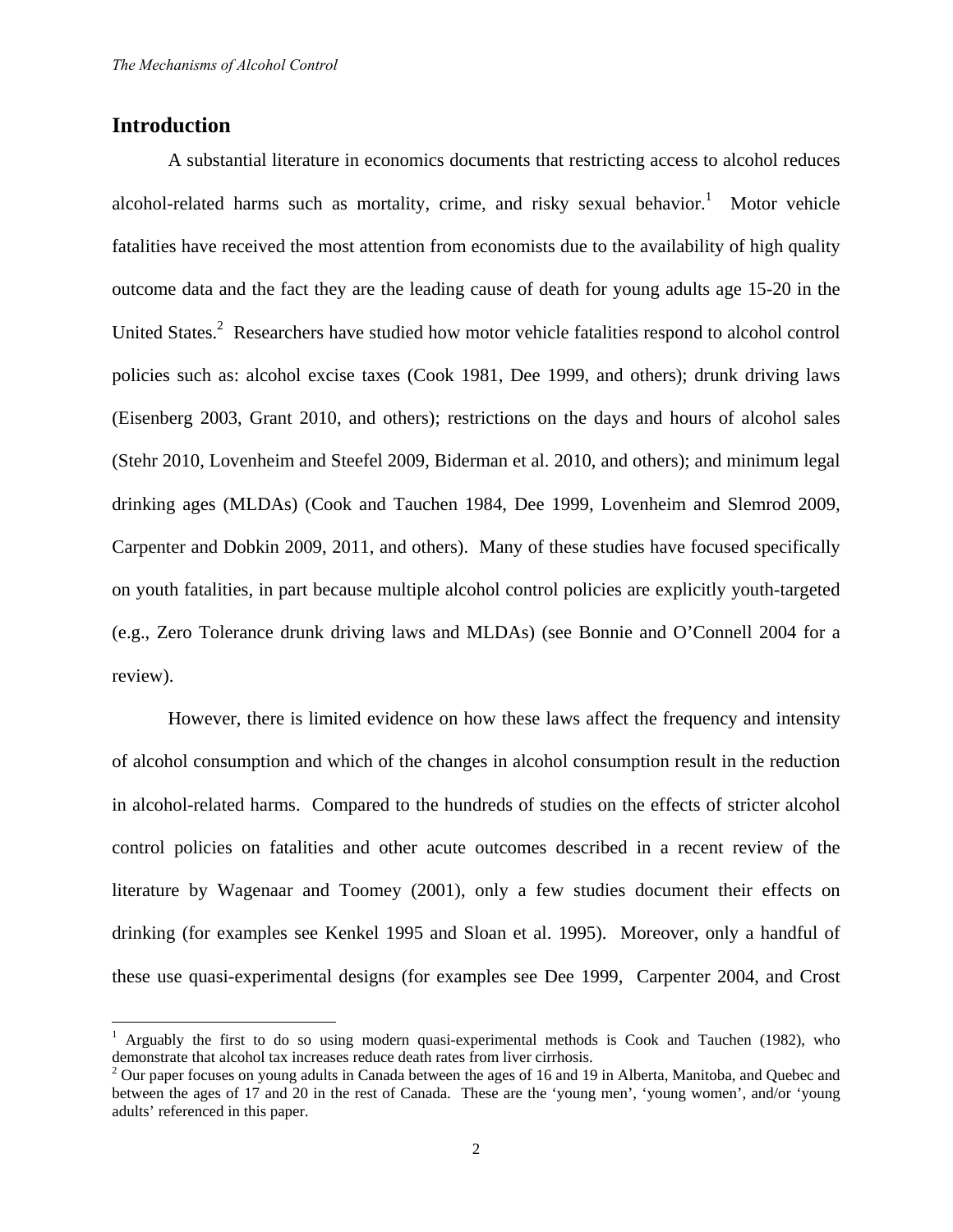and Rees 2013), and we are not aware of any that credibly adjudicate among the multiple possible mechanisms through which alcohol control policies can reduce alcohol-related harms.<sup>3</sup>

We fill this gap in the literature by combining a quasi-experimental approach (described below) with extremely detailed Canadian data on daily alcohol consumption that allows us to measure the entire distribution of drinking behavior. Our data are far superior to those used in most previous work on this topic and which generally ask survey respondents only about past year or past month drinking participation and heavy episodic or 'binge' drinking (typically defined by public health scholars as five or more drinks consumed at one sitting for a man and four or more drinks for a woman). These measures are problematic for several reasons, including the fact that the threshold for defining binge drinking is arbitrary. $4\,$  In addition the evidence uniquely linking binge drinking (as opposed to lighter or heavier drinking) to adverse events is sparse. This is due to the fact that without very rich measures of alcohol consumption and variation in how laws restricting access to alcohol affect drinking intensity it is not possible to identify what levels of drinking are causing adverse outcomes.

We know from alcohol pharmacology that alcohol has very different effects depending on how much is consumed.<sup>5</sup> For example, 1 or 2 drinks consumed in one sitting for an average 180 pound man leads to a blood alcohol concentration (BAC) of less than 0.05 and is characterized by increased sociability and euphoria with relatively little impairment. At 4 or 5 drinks (the standard definition of binge drinking) that same person will have a BAC of around

 $3$  Levitt and Porter (2001) provide novel evidence on the relative risk of drinking drivers using information on twocar crashes. They find that drivers with any alcohol in their blood are seven times more likely to cause a fatal crash, while drivers with a blood alcohol content (BAC) above 0.10 are 13 times more likely to cause a fatal crash.

<sup>&</sup>lt;sup>4</sup> The arbitrary nature of the binge drinking threshold (that is, 5 drinks for men and 4 drinks for women) has been repeatedly criticized and debated by public health scholars. See, for example, Wechsler and Nelson (2001), White et al. (2006), Wechsler and Nelson (2006), and others.

 $<sup>5</sup>$  There are, of course, many other variables that affect the level of impairment at a particular BAC; the description</sup> above is meant only as an illustrative example. Gender, body weight, body composition/muscularity, and other factors all contribute to heterogeneity in these relationships.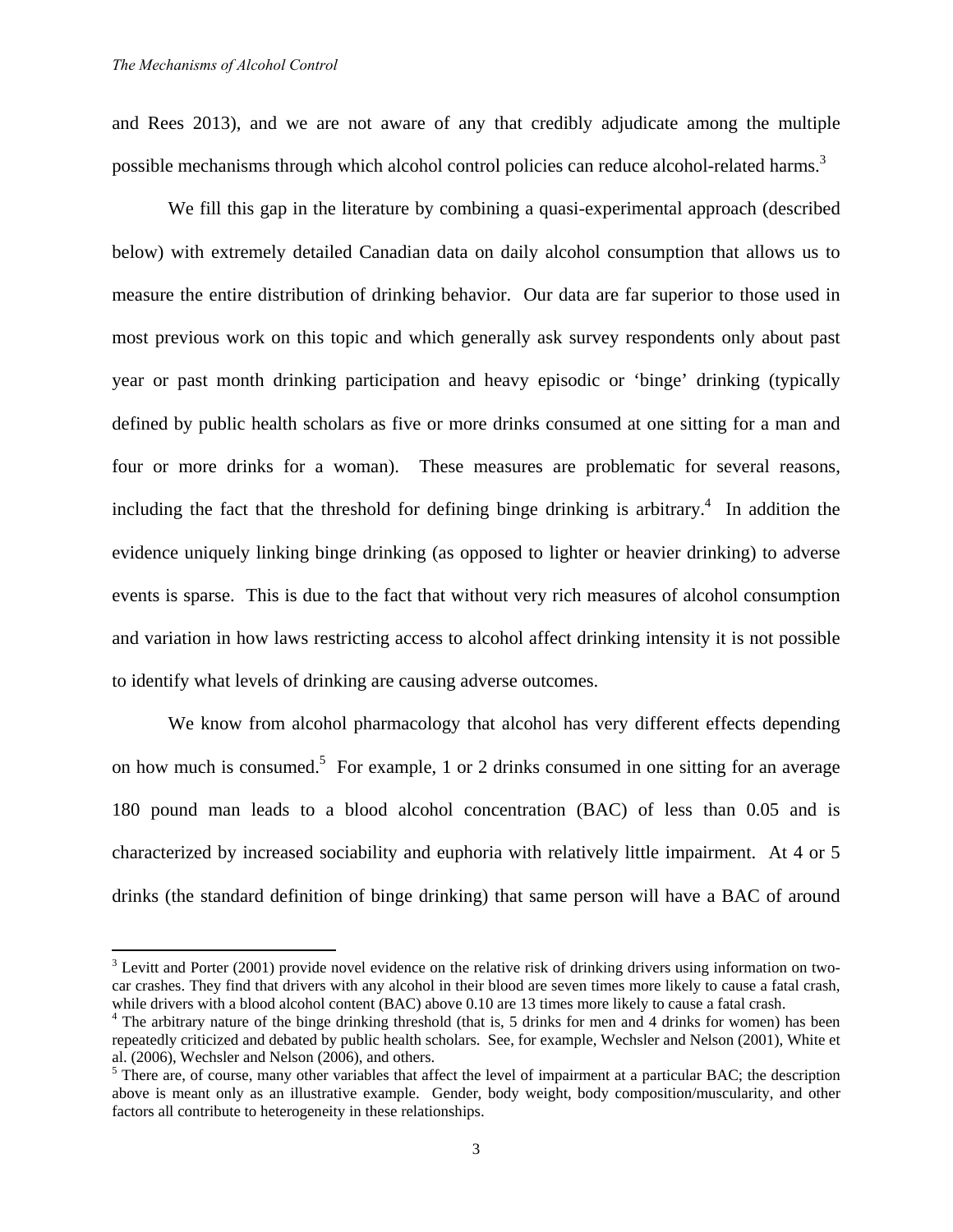0.06 to 0.10 and is likely to suffer from impairments in judgment, coordination, depth perception, and peripheral vision. But 8 or 10 drinks consumed in one sitting results in much more severe deficits, including substantial compromises in reaction time and motor skills. Thus, we know that different intensities of alcohol consumption lead to different physiologic responses, highlighting the importance of understanding the effects of alcohol controls on the full distribution of drinking intensity.

Understanding what dimensions of alcohol consumption are responsible for the substantial effects of tighter alcohol control on alcohol-related harms is also important because studies examining the effect of stricter alcohol control on drinking behaviors demonstrate that alcohol consumption can be very responsive to public policy. Thus, if we knew what types of alcohol consumption were responsible for most of the alcohol-related harms, it is possible that we could develop interventions tailored to affect these particular margins.<sup>6</sup>

Our approach to documenting the mechanisms of alcohol control is to use variation in alcohol access induced by the Minimum Legal Drinking Age in Canada.<sup>7</sup> Following prior work for the United States (Carpenter and Dobkin 2009), we use a regression discontinuity approach

<sup>&</sup>lt;sup>6</sup> Moreover, it is plausible that the broad range of alcohol control policies available to regulators affect different parts of the drinking distribution in systematically different ways, further increasing the latitude to match a specific alcohol control policy to a particular alcohol-related harm. For example, it is possible that 'aggravated' drunk driving laws – which impose additional sanctions at BACs above 0.15 and are being adopted by states in the US – affect a different part of the distribution of drinking than do other types of alcohol control policies such as taxes. This is an important area for future work.

 $<sup>7</sup>$  Alberta, Manitoba, and Quebec all have an MLDA of 18. The rest of Canada has an MLDA of 19. These MLDAs</sup> have been constant since the late 1970s, though recently some provinces have actively considered lowering their MLDA (CBC 2012). The 'age of majority' for other rights and responsibilities of adulthood also varies across provinces, but it does not exactly coincide with the provincial MLDA (e.g., the age of majority in Ontario is 18 but its provincial MLDA is 19). An exception to provincial variation in minimum ages for various rights is voting: 18 is the minimum voting age throughout Canada. Importantly, the minimum age for obtaining a driving permit in Canada varies across provinces but is several years lower than the minimum drinking age (typically 14 or 16, depending on the province). Thus, we are not aware of any rights or responsibilities of adulthood that should affect the outcomes we study in a discontinuous way at the provincial MLDA other than easier access to alcohol. We combine all provinces for the analyses in this paper; separate analyses by provincial MLDA are not informative because the vast majority of the Canadian population resides in provinces with an MLDA of 19. We revisit this issue below.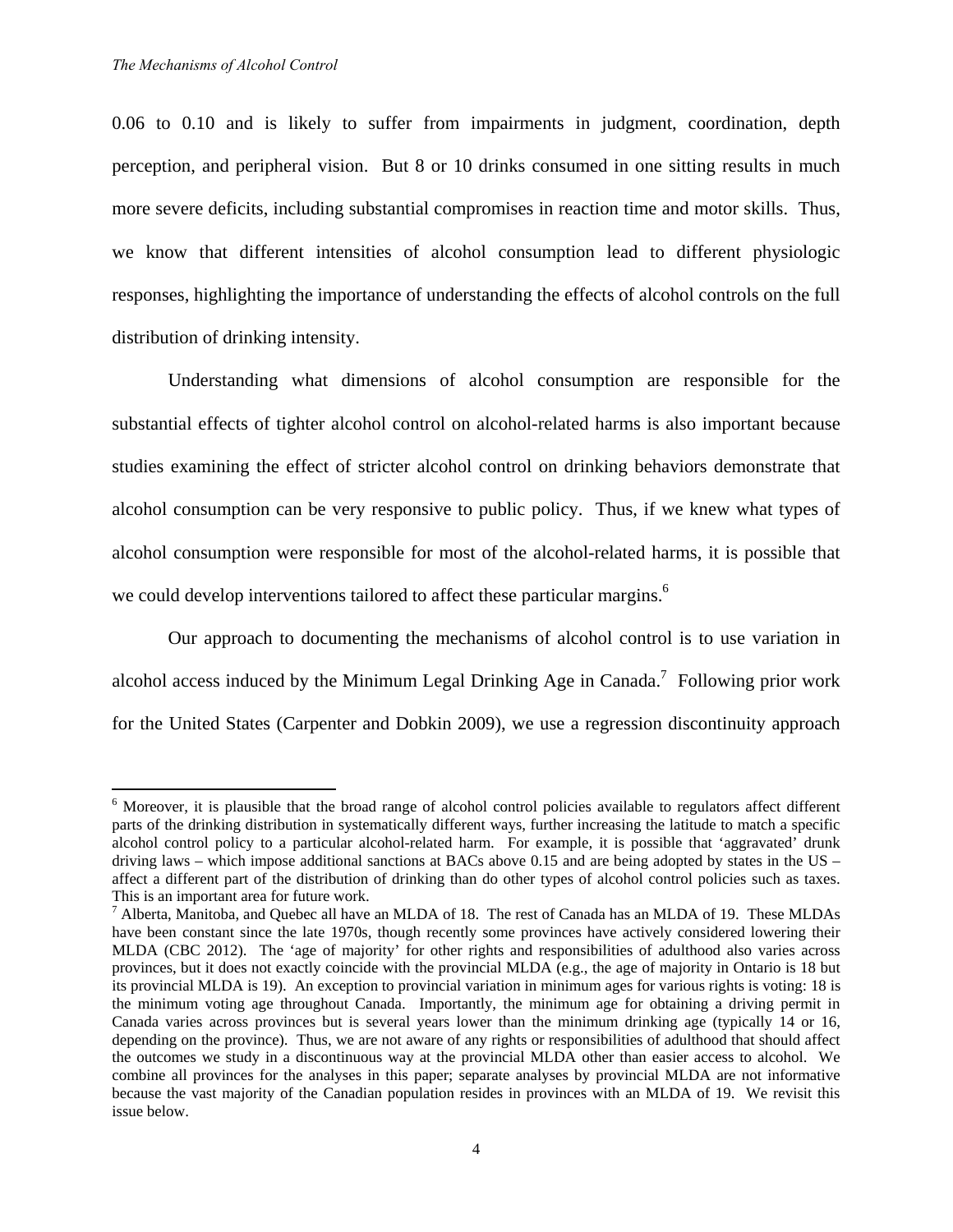and examine the age profile of deaths in Canada around the MLDA. $8$  Using confidential microdata on the universe of deaths in Canada from 1980 to 2008 with information on exact date of birth and date of death of each decedent, we first confirm the basic result found in prior US work: namely, that Canada's MLDA significantly affects mortality. We estimate that total deaths increase significantly by about 6 percent at the MLDA, and this is almost entirely attributable to a 17 percent increase in motor vehicle accident mortality. Moreover, we find a stark gender difference: the MLDA has large and significant effects at reducing deaths among young men but has much smaller and statistically insignificant effects on deaths among young women.

We then turn to unusually detailed survey data on alcohol consumption from Canadian health surveys. In these surveys respondents are asked how many drinks they consumed on each of the seven days prior to the interview date. As noted above, this information allows us to document, for the first time in the literature, the full distribution of drinking frequency and intensity among young adults. It also allows us to determine exactly how the frequency and intensity of alcohol consumption change when people are allowed to drink legally. Similar analyses are not possible with most surveys in the United States which typically only ask about two thresholds: any drinking and binge drinking. This limitation of existing US data turns out to be very important. Specifically, we document the first evidence that 'extreme' drinking – which we define as consuming  $8(10)$  or more drinks on a single day for women (men) – is very prevalent among young people in Canada: about 8 percent of respondents in our sample report

<sup>&</sup>lt;sup>8</sup> This design has been used recently to examine the effects of easier alcohol access on: marijuana consumption (Crost and Guerrero 2012), academic outcomes of students at the United States Military Academy (Carrell, Hoekstra, and West 2011), and academic outcomes of students at the University of Oregon (Lindo, Swenson, and Waddell 2013), among others. It has also been used to study the link between easier access to alcohol and health outcomes in Australia (Lindo et al. 2013) and New Zealand (Conover and Scrimgeour 2013, Boes and Stillman 2013).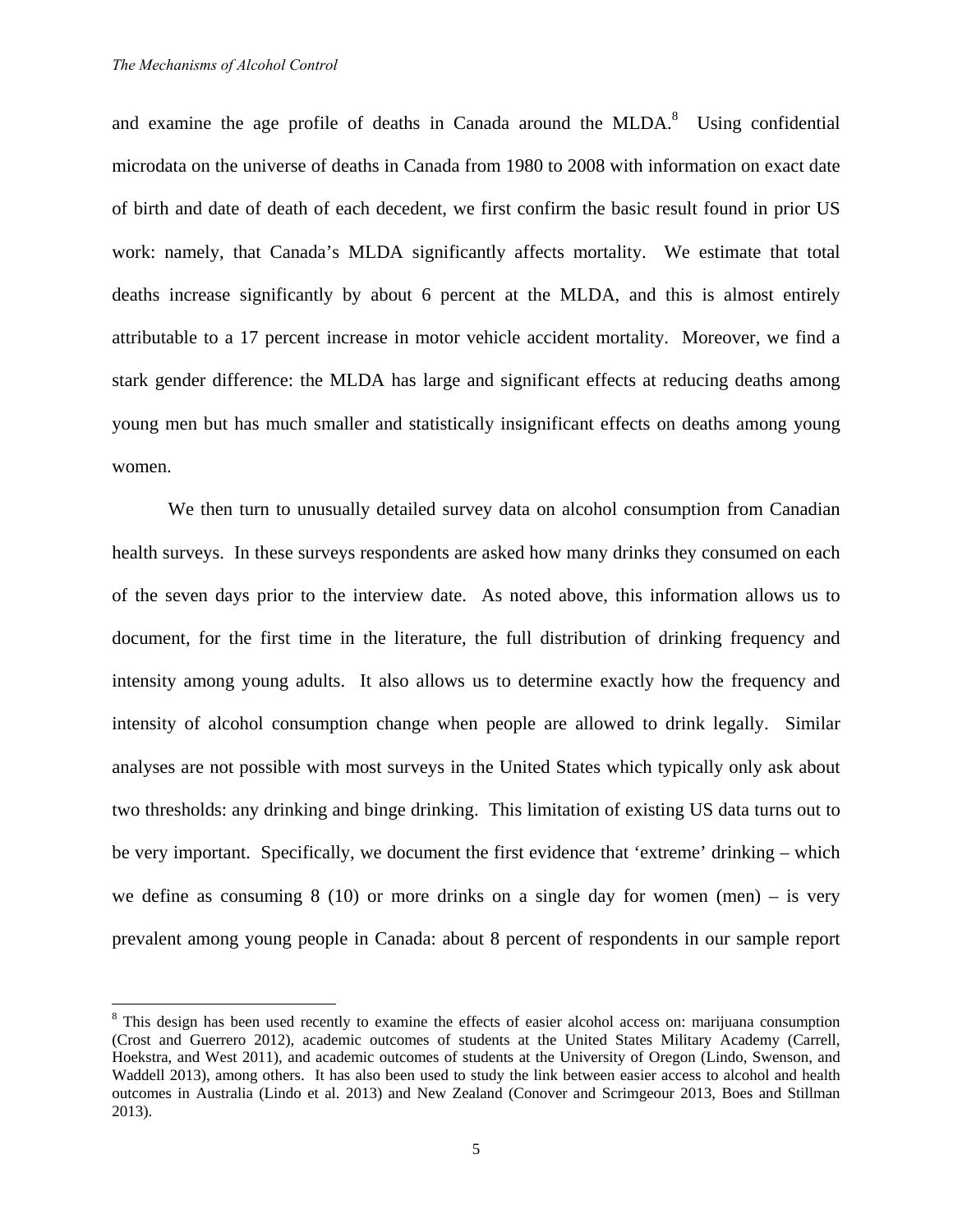this behavior at least once in the week prior to the interview date. Moreover, we show that this extreme drinking behavior varies greatly by gender: men are over twice as likely to exhibit this level of consumption as women. We then document that the MLDA substantially reduces alcohol consumption at levels well above the standard binge drinking threshold, suggesting that previous work has failed to measure an important effect of alcohol control policy on alcohol consumption.

Finally, we examine how the effects of the MLDA on the distribution of drinking intensity vary by gender to see which levels of consumption – if any – match the sharp gender difference in mortality. We find that the MLDA affects drinking among young women mainly in the range of 1 to 5 drinks consumed on a single day (i.e., both moderate and 'binge' drinking), and in this range on average the effects of the MLDA are larger for women than for men (i.e., the opposite of the mortality effects by gender). When we examine effects higher in the drinks distribution, however, this pattern is exactly reversed and matches the gender-specific mortality results. Specifically, we find that the MLDA significantly affects the likelihood that men report having as many as 10 drinks in one day. For women, in contrast, there is no evidence that the MLDA affects drinking beyond the threshold of 5 drinks consumed on a single day. This gender-specific result – while independently interesting – is suggestive of an important role for extreme drinking in the increased mortality at the MLDA, thus providing important new evidence on the mechanisms of alcohol control. Taken together, our results suggest that alcohol control policy should focus on moderating extreme drinking behavior, especially among young men.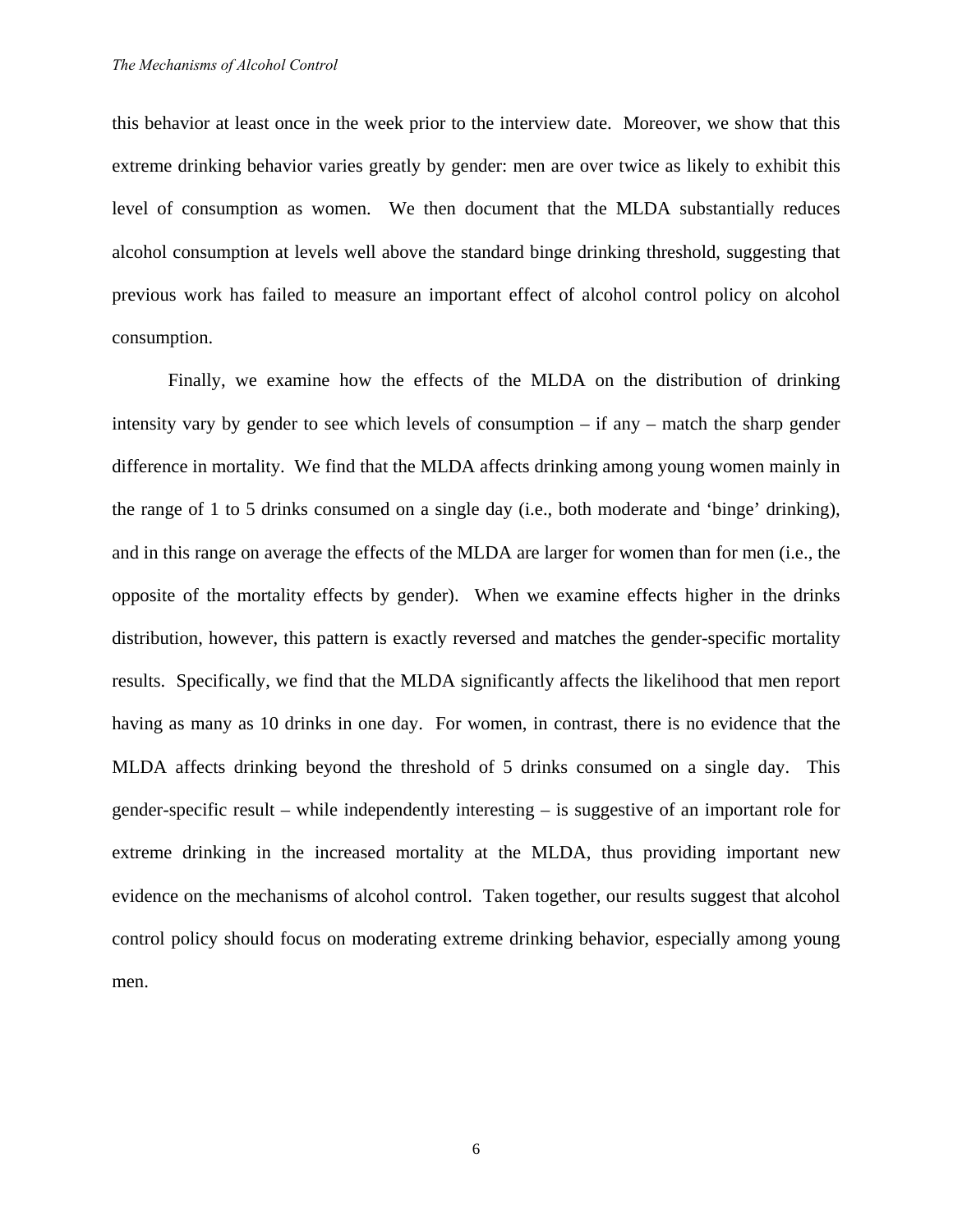The remainder of the paper proceeds as follows. Section 1 describes the data and methods. Section 2 presents the results, and Section 3 provides a discussion and concludes.<sup>9</sup>

#### **1. Data and Methods**

1

Our mortality data come from Statistics Canada which provided us a confidential version of the country's historical vital statistics microdata. We have access to all of the information recorded on the death certificate, and we study the period  $1980$  to  $2008$ .<sup>10</sup> We use data on each decedent's date of birth and date of death to compute the person's exact age in days on the day she died. The death certificate also includes information on province of residence and cause of death which we use in the analyses below. $^{11}$ 

Our data on alcohol consumption come from confidential versions of the 1994-95, 1996- 97, and 1998-99 National Population Health Surveys (NPHS) and Cycles 1.1, 1.2, 2.1, 3.1, 2007- 2008, 2009-2010, and 2011 of the Canadian Community Health Surveys (CCHS). When pooled, the survey data on alcohol consumption span 1994-2011. The NPHS were designed to be

<sup>&</sup>lt;sup>9</sup> We do not provide a detailed literature review on the effects of stricter alcohol controls on motor vehicle accident mortality and other adverse events for youths. For a broad review of alcohol control policies and youth outcomes, see Cook and Moore (2001) and Wagenaar and Toomey (2001). For pre-post evaluations of Canada's MLDAs on outcomes, see Vingilis and Smart (1981) and Kreft and Epling (2007).

<sup>&</sup>lt;sup>10</sup> Canada's most populated province (Ontario) changed its MLDA in 1979 from 18 to 19, which is why we begin in 1980 (the data are available back to 1974). There are not enough data from 1974-1979 to separately analyze the earlier period. Prince Edward Island changed its MLDA in July 1987 from 18 to 19, so we analyze data from July 1988 (allowing for one year of grandfathering) to 2008 for that province. Over our sample period other provincial alcohol control policies and characteristics changed as well, including: increased outlet density, imposition of minimum alcohol pricing, and stricter (i.e., lower) blood alcohol content requirements for impaired driving (see Geisbrecht et al. 2011 for a discussion). Liquor privatization also increased over our sample period, though Canada's alcohol distribution sytem is still characterized by much greater government involvement than in most of the United States. We assume that these policies do not directly affect the discontinuity in drinking or mortality we study, though they are important to keep in mind for generalizability and interpretation purposes.

<sup>&</sup>lt;sup>11</sup> The death certificates also include information on province of death, which matches province of residence in the vast majority of cases. We use province of residence for our baseline analyses to match the first stage results on alcohol consumption (which are based on the respondent's province of residence). Border crossing to lower-age provinces is mainly relevant for Ottawa, which is located in Ontario (with an age-19 MLDA) but is right on the border with Quebec (which has an age-18 MLDA). We obtained very similar results when we excluded individuals residing in border towns to lower-age provinces.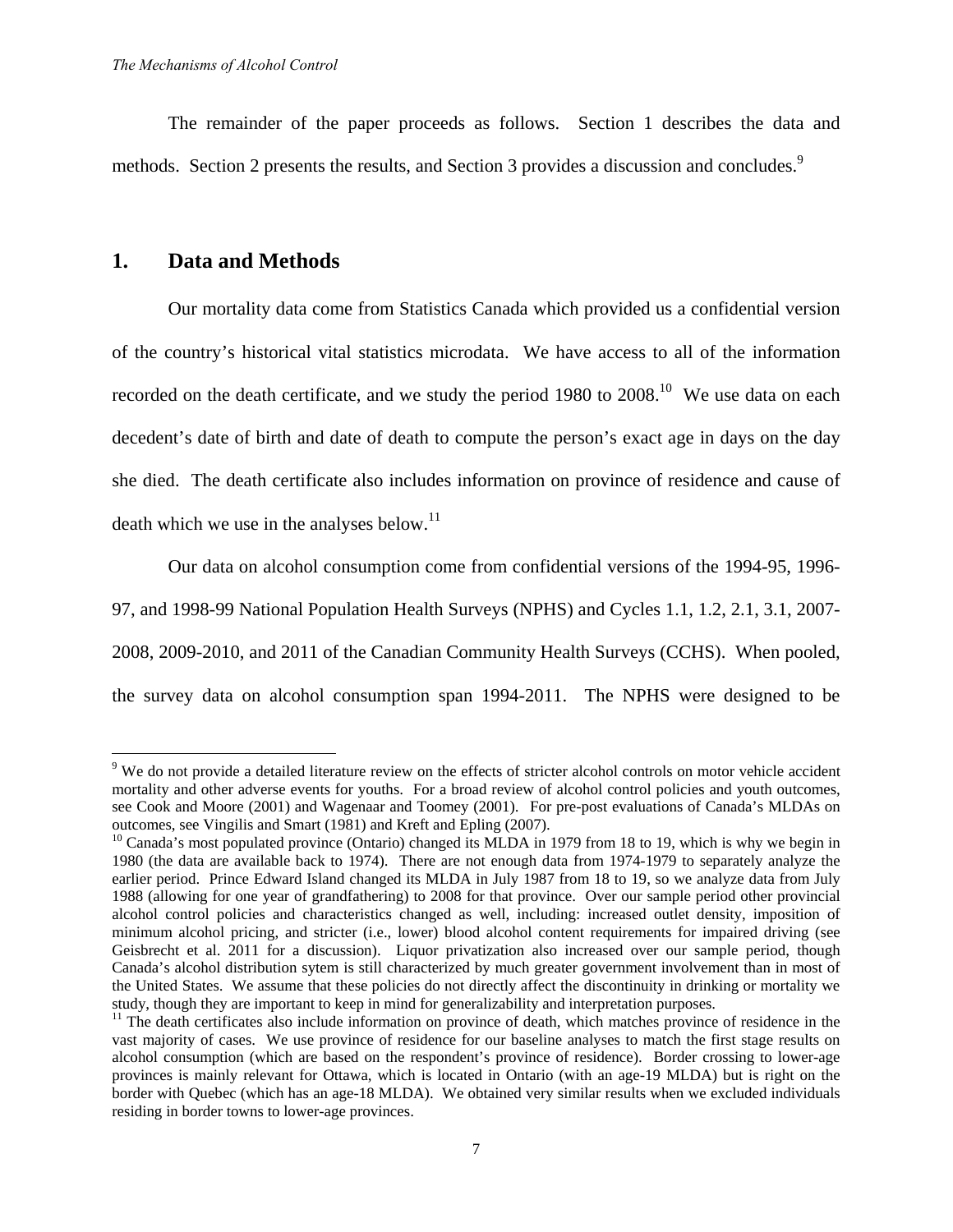<u>.</u>

longitudinal with a starting sample size in the 1994/95 wave of approximately 17,000; in the 1996-97 NPHS, however, provinces were allowed to 'buy-in' with larger provincial sample sizes. To maximize sample size, we make use of the NPHS in its repeated cross-section form.<sup>12</sup> The CCHS was designed to be the explicit successor to the NPHS cross-sectional component and did not include a longitudinal component. Together, these surveys are designed to provide nationally representative data on health characteristics and behaviors and have included detailed questions about alcohol consumption in each wave. $13$  When pooled, the combined NPHS and CCHS yield about 36,000 young adults surveyed within two years of their provincial drinking age. In the confidential master files of the CCHS data we observe each respondent's selfreported date of birth and the date the interview was administered, which we use to construct each respondent's exact age in days at the time of the interview.

The NPHS and CCHS ask respondents about several alcohol-related behaviors. Specifically, respondents are first asked screener questions about past year alcohol consumption. Individuals who drank in the past year were then asked: "Thinking back over the past week, did you have a drink of beer, wine, liquor, or any other alcoholic beverage?"<sup>14</sup> Respondents who reported any past week drinking were then administered the 'drinking wheel' which asks individuals the number of alcoholic drinks they consumed on each of the seven days preceding the interview, beginning with the day immediately prior to the interview. From these variables we construct any past week drinking participation and any past week binge drinking (defined as five or more drinks consumed on a single day for men and four or more drinks for women) as

<sup>&</sup>lt;sup>12</sup> For an example of other research that uses these data in a similar fashion, see Stabile et al. (2006).<br><sup>13</sup> The drinking related questions became optional questions (used only by certain provinces) in 2007-2011.<br><sup>14</sup> 'drink' it means: one bottle or can of beer or a glass of draft; one glass of wine or a wine cooler; one drink or cocktail with 1 and a 1/2 ounces of liquor". Thus, while it is possible that the type of beverage consumed changes discretely at the MLDA, total ethanol consumption should be measured fairly accurately given the standardized 'drink' definition.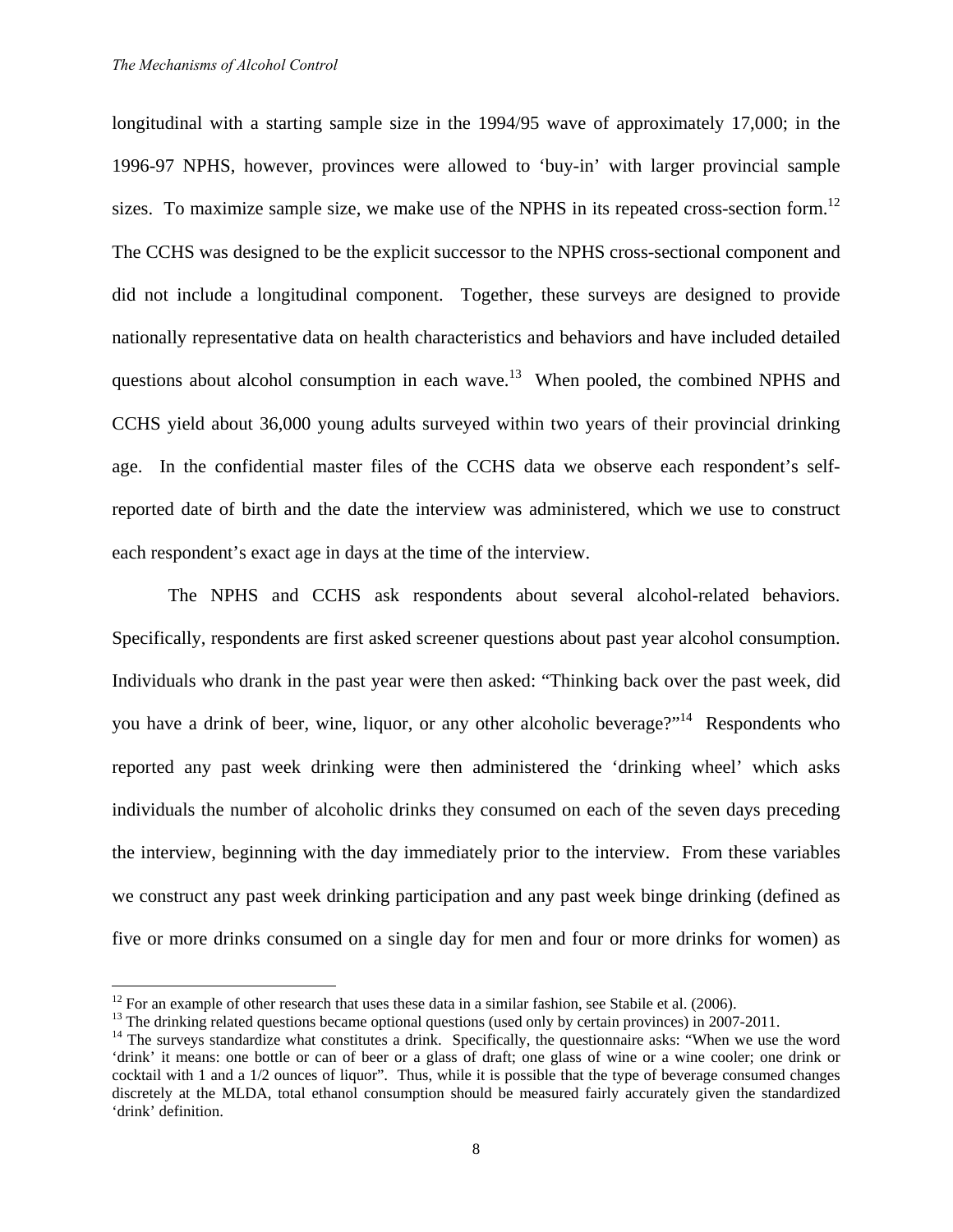<u>.</u>

well as the frequency of each behavior (i.e., the number of days in the prior week the respondent reported any drinking and binge drinking). To more comprehensively measure the full distribution of alcohol consumption and how this changes at the MLDA, we also create a variable called 'extreme' drinking that equals twice the binge drinking definition (i.e., ten or more drinks consumed on a single day for men and eight or more for women), as well as the frequency of extreme drinking behavior over the past week. Finally, we calculate total drinks consumed over the past week by summing up the number of reported drinks on each of the prior seven days, and we also examine the maximum number of drinks consumed on any one day in the past week as an alternative measure of drinking intensity.

An additional advantage of the NPHS and the CCHS is the short reporting window (i.e., past week). The existing literature uses surveys with much longer reporting windows (usually the past year or the past month) which leads to downward bias in regression discontinuity estimates of the effect of the MLDA as people just over the MLDA are reporting in part about their behavior prior to the MLDA. There is also evidence that long reporting windows for behavior such as alcohol consumption result in substantial underreporting.<sup>15</sup> The comprehensiveness of the alcohol questions – coupled with the specific questions about very recent drinking – provide us with a unique opportunity to determine how the MLDA affects the full distribution of alcohol consumption.

One concern with self-reported measures of alcohol consumption is there may be underreporting due to desirability bias. If there is a discontinuous change to the bias at the MLDA this could lead us to overestimate the effect of the MLDA on alcohol consumption.

<sup>&</sup>lt;sup>15</sup> Alcohol researchers have used alcohol sales data to estimate that the amount of drinking is underreported in surveys by 40 to 60 percent (Rehm 1998). Recent research, however, demonstrates that the severity of underreporting of alcohol consumption is far lower in surveys that ask about very recent drinking such as the CCHS (see, for example, Stockwell et al. 2004 and Stockwell et al. 2008).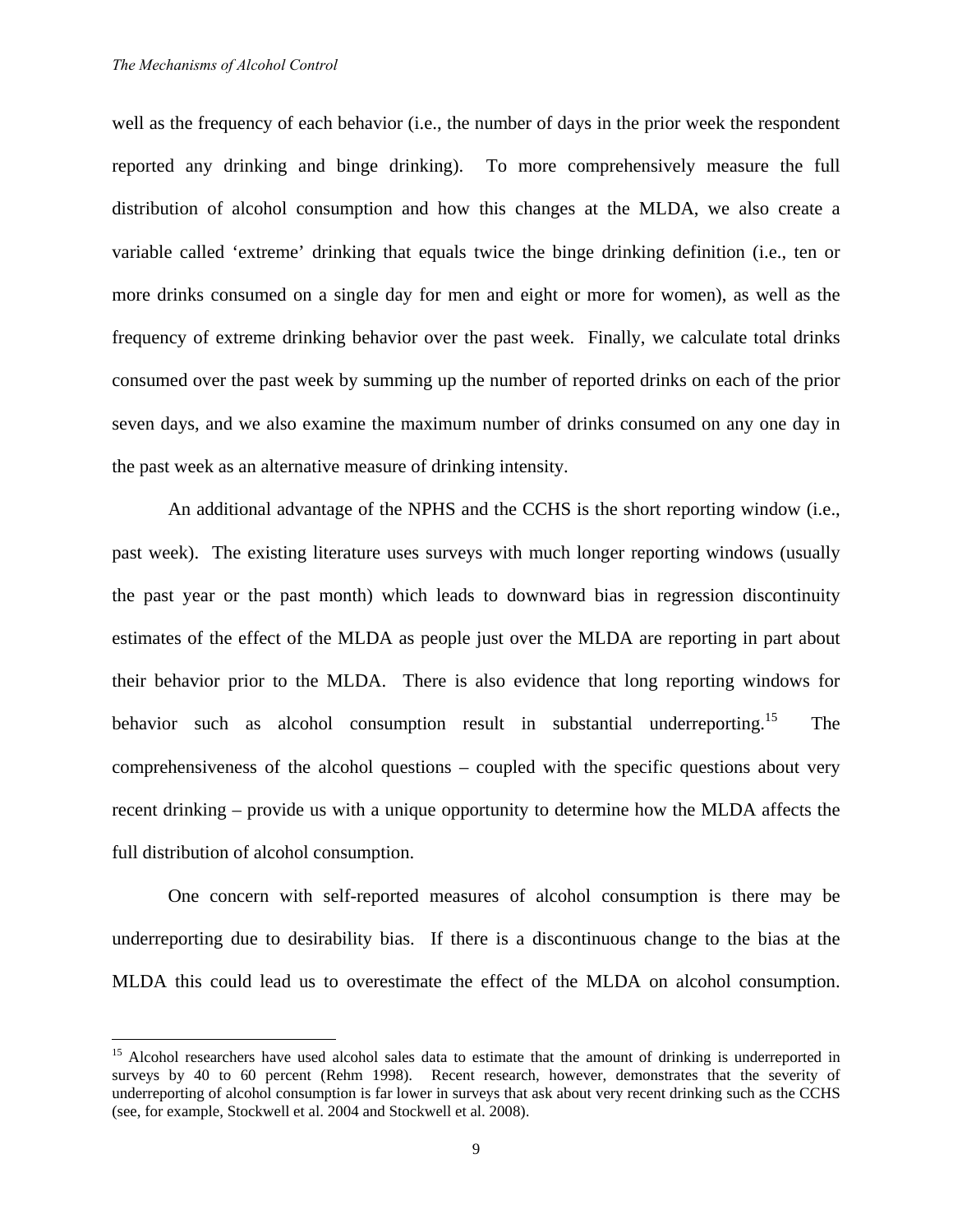However, a number of facts suggest this is unlikely to be a substantial problem. First, 84 percent of people under the provincial drinking age report having consumed alcohol at some point in their lives, despite the fact that it is illegal to have done so. This is broadly inconsistent with substantial underreporting due to desirability bias. Second, as we will show below, we find discontinuous changes in some but not all alcohol consumption behaviors (e.g., effects on past week drinking participation and extreme drinking but not past week binge drinking for men). It is unlikely that underreporting would vary in such a systematic way across these multiple dimensions of alcohol consumption. Such patterns would also have to be driven by genderspecific differences in reporting bias across the distribution of drinking. One piece of evidence inconsistent with this possibility is that we find no evidence that the gender composition of respondents to the drinking questions changes at the MLDA, which rules out one specific example of possible desirability bias (i.e., nonresponse to the drinking questions). Strictly speaking, however, we cannot definitively rule out a role for desirability bias in contributing to the observed patterns.

In addition to the information on the respondent's age and alcohol consumption behaviors, the CCHS also includes standard demographic characteristics such as gender, race/ethnicity, and marital status, which we include in the multivariate regression models. Our main analysis sample includes all young adults who gave a valid response to the initial past year drinking screening question. Throughout, we use weights that account for the different sample sizes of the two surveys (NPHS and CCHS) to make the results representative of the Canadian population over the analysis period.<sup>16</sup>

<sup>&</sup>lt;sup>16</sup> To ensure that observations from smaller cycles are not overweighted, we normalize the weights so that for each cycle the weights average to the sample size. Adjusted weights are recalculated for each subsample.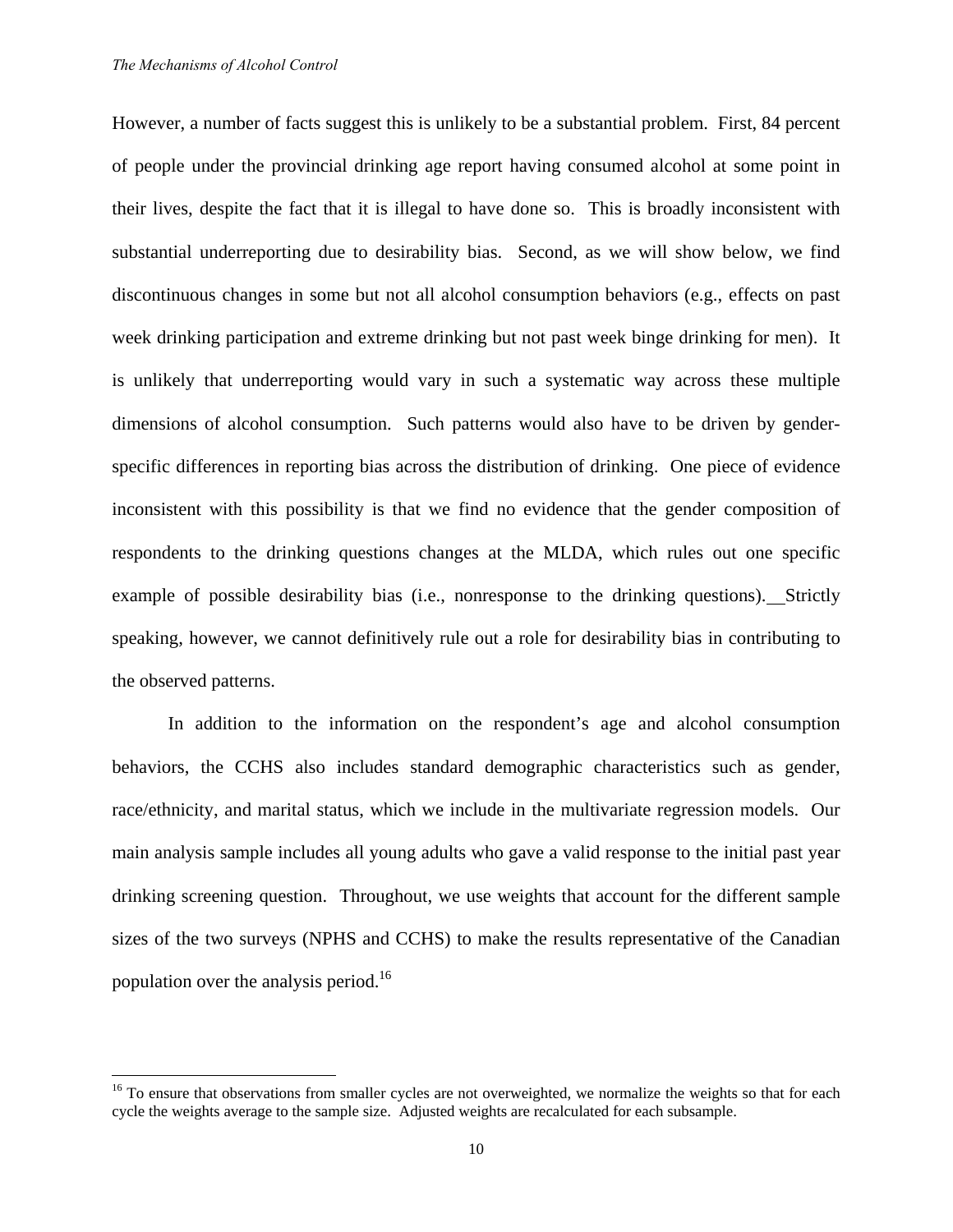1

To isolate the causal effect of the MLDA on consumption and mortality outcomes, we use a regression discontinuity design (Thistlewaite and Campbell 1960). This approach leverages the fact that the full price of accessing alcohol falls discontinuously the day young adults can drink legally in the province they live in. We follow past work on this topic from the United States and model the age profile of outcomes using a second order polynomial in relative age interacted with a dummy variable for being over the provincial MLDA (Carpenter and Dobkin 2009). For each outcome we estimate the following regression:

$$
Y_i = \alpha_0 + \alpha_1 Z_i + \alpha_2 B_i + \alpha_3 A_i + \alpha_4 Z_i A_i + \alpha_5 A_i^2 + \alpha_6 Z_i A_i^2 + \varepsilon_i
$$

where  $Y_i$  is a measure of alcohol consumption for individual *i*,  $A_i$  is the individual's age recentered at the provincial MLDA and  $Z_i$  is an indicator variable that takes on a value of one if the individual is older than the MLDA at the time of the survey. We also include an indicator variable  $B_i$  that takes on a value of one for individuals who are surveyed on their birthday or in the week immediately after. This variable is intended to absorb the pronounced birthday celebration effects observable in the age profiles.<sup>17</sup> For the mortality outcomes we estimate a very similar regression except rather than conduct the analysis at the individual level we use average mortality rates at each age in months. For both the mortality and drinking analyses we consider individuals within two years of the provincial MLDA. For the majority of the outcomes we consider, the bandwidth selection procedures recommended in Imbens and Kalyanaraman (2012) and Calonico, Cattaneo, and Titiunik (2014) suggest bandwidths between 2 and 4 are optimal. We choose to use a bandwidth of 2 for all outcomes as this is conservative and document in the appendices that the results do not change much over a broad range of bandwidths. In some specifications we also include controls for demographic characteristics to

 $17$  This is equivalent to running a regression without a birthday indicator on a data set where the observations that fall on the birthday or the week immediately after have been dropped and recovering the estimate of the change in the outcome at the threshold by projecting over the missing part of the age profile.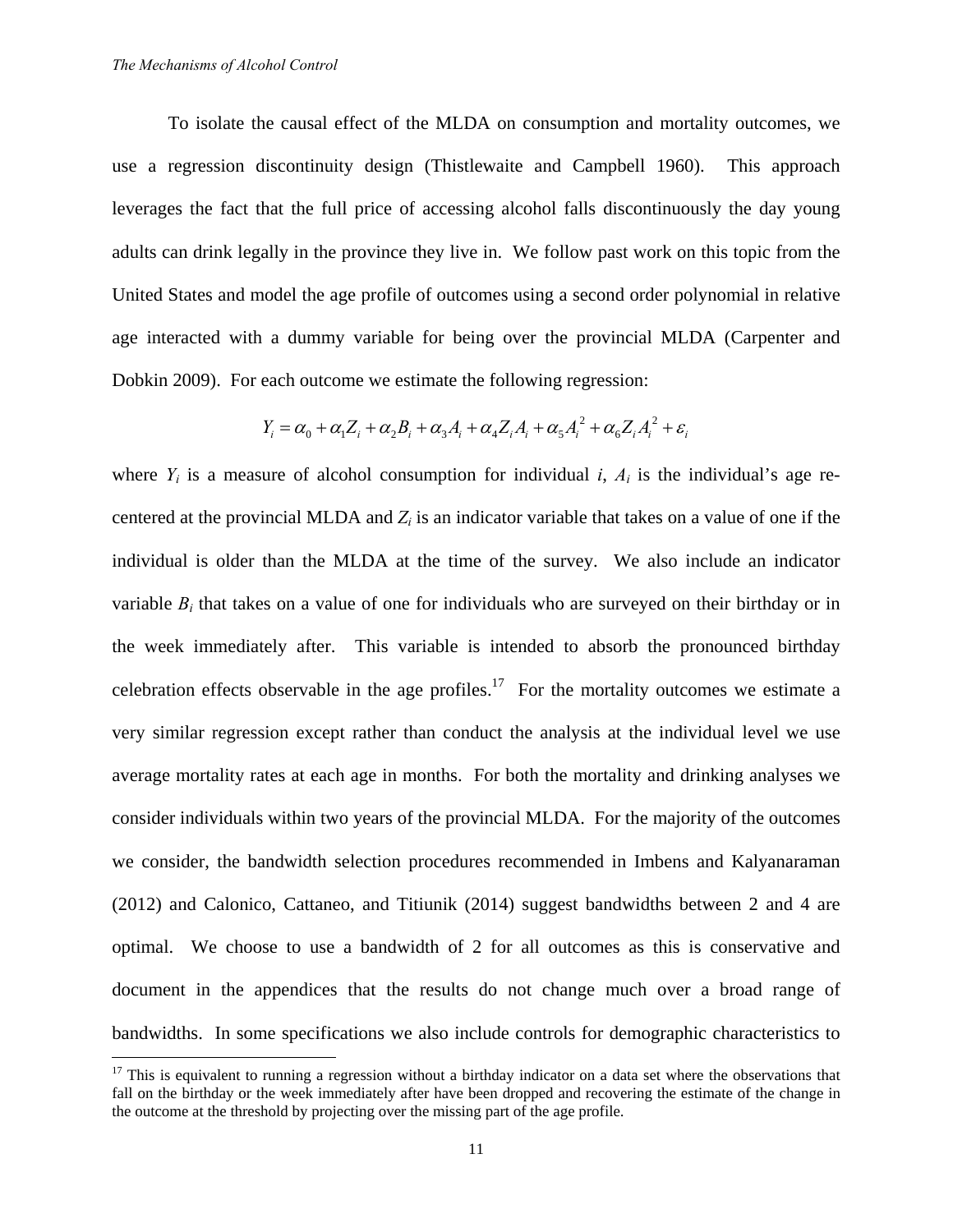increase the precision of our estimates. We are primarily interested in the estimate of  $\alpha_1$  which gives us the estimate of the discrete change in the outcome at the MDLA. Finally, we follow the literature's standard procedures for investigating the robustness of our findings, including documenting that our estimates are robust to the choice of bandwidth and that the covariates are evolving smoothly through the discontinuity (Lee and Lemieux 2010, Imbens and Lemieux 2008).

#### **2. Results**

 $\overline{a}$ 

#### *a. Results on the MLDA and Mortality in Canada*

We begin by documenting how the MLDA affects mortality in Canada to provide a point of comparison with prior work in the US. We start with Figure 1, which presents the age profile of mortality rates per 100,000 person years for: motor vehicle accidents (MVAs), injuries other than those due to car accidents, and internal causes such as cancer.<sup>18</sup> The line over each series is from a quadratic in age fit to the monthly aggregate fatality rates. Based on prior research, we would expect the largest effects of alcohol control policy to be on MVAs while internal cause deaths should not be substantially affected. Indeed, Figure 1 shows evidence of a discrete increase in the death rate due to motor vehicle accidents at the MLDA. We do not find visual evidence of increases in deaths due to injuries or due to internal causes, however. The increase over the couple of years prior to the MLDA is likely due to the substantial increase in the number of drivers over this age range, while the overall decline with age that starts a year or so after the MLDA is probably the result of young adults learning to drive more safely. The overall

<sup>&</sup>lt;sup>18</sup> These categories are mutually exclusive and comprise all deaths. The injuries category includes deaths due to falls, burns, drowning, and overdoses, among others. The sum of motor vehicle accident deaths and deaths due to injuries equals deaths due to external causes. We provide a detailed list of the relevant ICD codes in Appendix 1.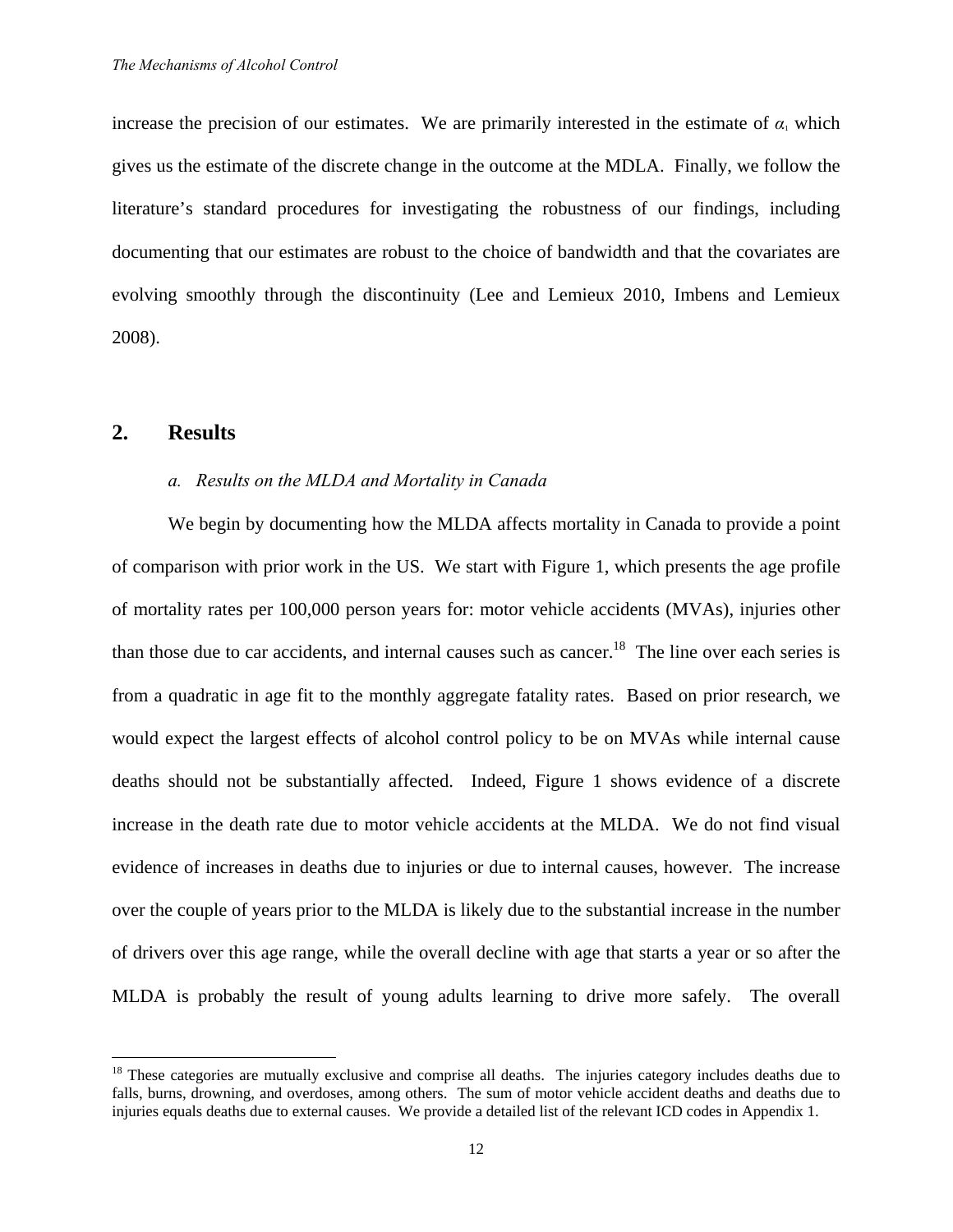curvature in the age profile of death rates due to motor vehicle accidents is similar to the pattern found for the United States (Carpenter and Dobkin 2009).

 In Table 1 we present the point estimates of the change in death rates that occurs at the MLDA that correspond to the age profiles in Figure 1. The estimate of the change in death rates is presented with its standard error directly below, and these models include an indicator variable for the MLDA-birthday month to account for celebration effects. Because the polynomial in age in the regression has been re-centered at the MLDA, the constant provides an estimate of the death rate immediately before people are legally of age to drink. The regression results for motor vehicle mortality in the fourth column of Table 1 reveal that the increase in motor vehicle deaths visible in the age profiles in Figure 1 is about 4.8 deaths per 100,000 person years at the MLDA on a base of 28.3 (i.e., a 17 percent increase) and that this is statistically significant. Column 2 shows that – consistent with the age profile in Figure  $1$  – the estimates of the change in deaths due to internal causes is small and statistically insignificant. Column 5 of Table 1 shows that the estimated effect of the MLDA on deaths due to injuries other than motor vehicle accidents is also small and statistically significant, such that the RD estimate on total external deaths (5.21 deaths per 100,000 person years) is similar to the baseline MVA estimate and is statistically significant. The estimated increase in total deaths in column 1 of Table 1 is approximately the same size as the increase in motor vehicle fatalities at the MLDA (though it is not statistically significant), suggesting that deaths due to MVAs are driving the majority of the overall increase in mortality.<sup>19</sup> Notably, the estimated effect sizes for Canada are very similar to those estimated previously using this same design in the US.

<sup>&</sup>lt;sup>19</sup> Appendix 2 presents estimates from our preferred regression specification for bandwidths from 0.75 years to 3 years and shows that the point estimates are not sensitive to the choice of bandwidth. Appendix 3 presents robustness of our main mortality results to linear and cubic polynomials in relative age (our preferred specification uses a quadratic polynomial in relative age); these results confirm that the MLDA patterns by cause of death are not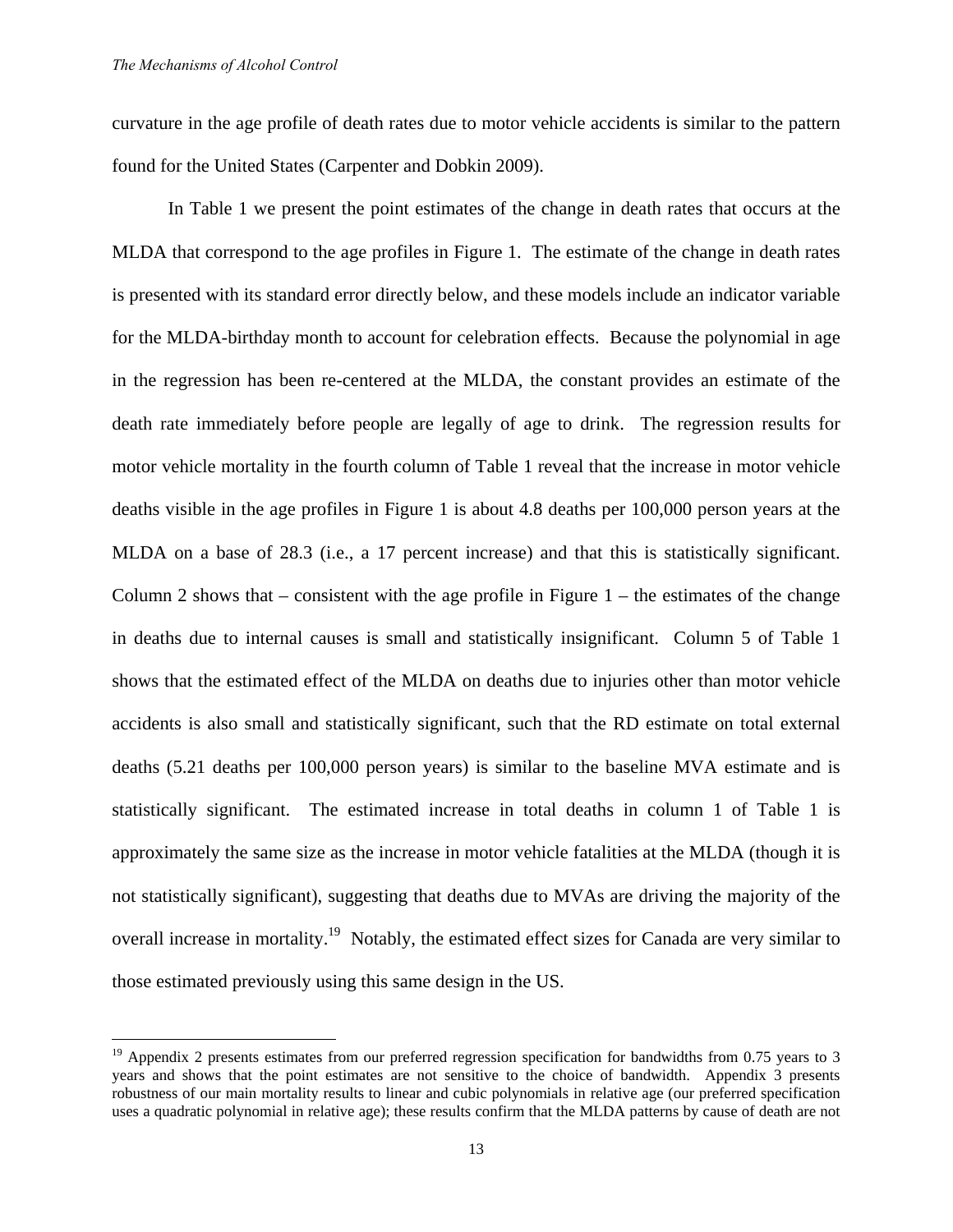We next examine how the mortality effects of the MLDA vary by gender in Figures 2 and 3. Figure 2 reveals that young men in this age range have much higher death rates than women and that there is an increase in their MVA-related death rates at the MLDA. A close examination of the corresponding age profiles for women in Figure 3 reveals no compelling evidence of a change in mortality rates at the MLDA for any cause of death. In Table 2 we present the regression estimates of the changes in death rates at the MLDA by gender. These estimates confirm that the increase in motor vehicle accident mortality is much larger for men compared to women – 7.3 additional deaths per 100,000 for men with only 2.1 additional deaths per 100,000 for women – and the estimate is only statistically significant for men.<sup>20</sup> In Appendix 5 we present estimates of the mortality effect at bandwidths from 0.75 years to 3 years for men. The figure reveals that the estimate of the effect of the MLDA on motor vehicle fatalities is statistically significant throughout the entire range of bandwidths for men and that the other two causes of death are not significant at conventional levels at all but one point. The corresponding robustness analysis for women in Appendix 6 reveals that for all three causes of death the estimate of the mortality effect is consistently much smaller and statistically insignificant through almost the entire range of bandwidths. These results suggest that any alcohol consumption mechanisms underlying the mortality effect of the MLDA ought to exhibit a strong gender differential consistent with the gender-specific mortality effects observed above.<sup>21</sup>

*b. Descriptive Evidence – Alcohol Consumption* 

sensitive to our choice of polynomial. Appendix 4 presents the full set of coefficient estimates from our preferred model for each cause of death.

<sup>&</sup>lt;sup>20</sup> We also present in Table 2 p-values for tests of equality of the coefficients by gender. Gender differences in the effects of the MLDA on deaths due to external causes and motor vehicle fatalities are statistically significant.

 $21$  Appendix 7 presents robustness of our gender-specific mortality results to linear and cubic polynomials in relative age (our preferred specification uses a quadratic polynomial in relative age); these results confirm that the genderspecific MLDA patterns by cause of death are not sensitive to our choice of polynomial. Appendix 8 presents the full set of coefficient estimates by gender from our preferred model for each cause of death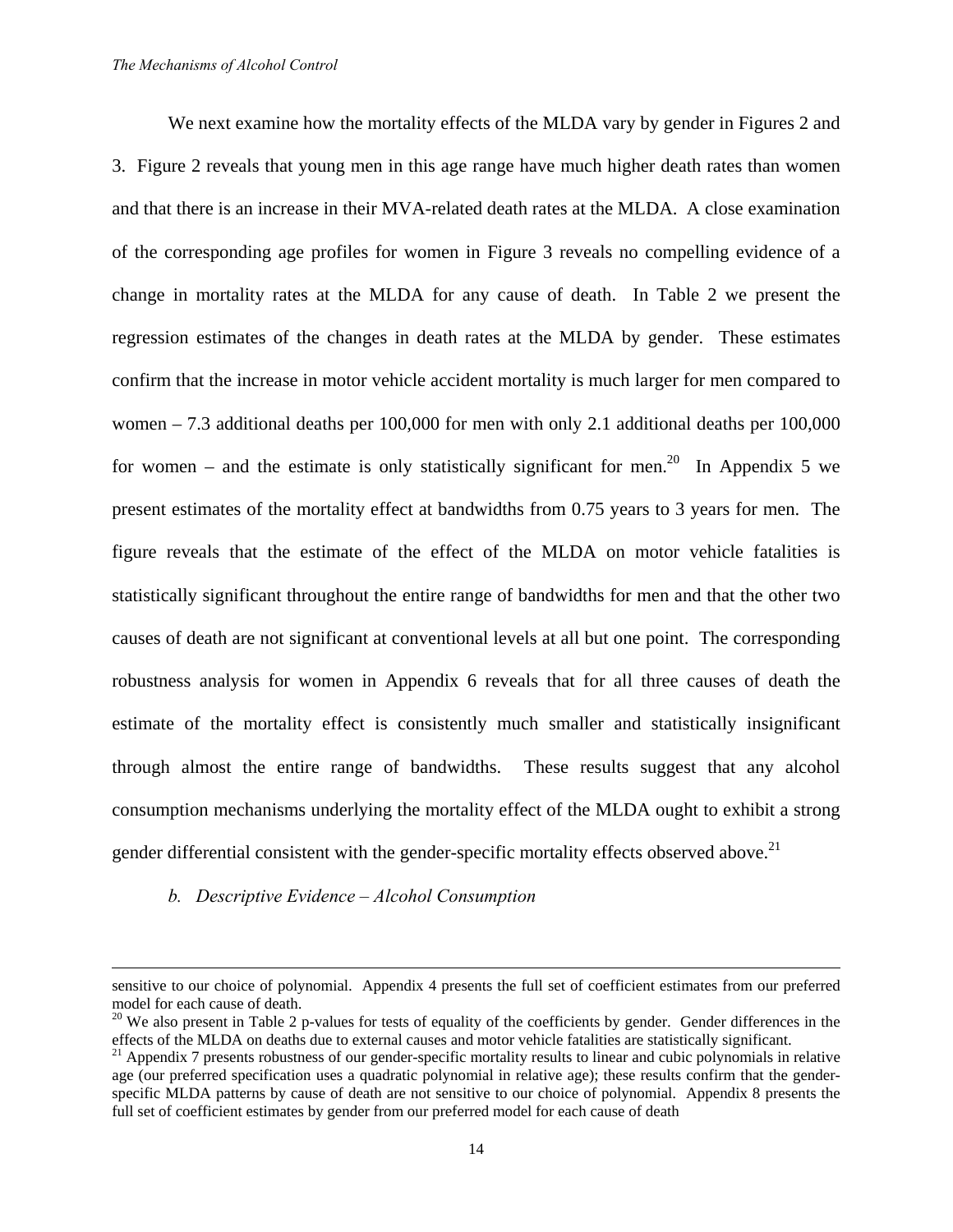Before turning to RD evidence on the effect of the MLDA on drinking behaviors, we first present some basic demographic information about the sample of young adults surveyed when they are within two years of the MLDA in their province of residence. These patterns are presented in Table 3 and reveal that the majority of the sample reports that they work and that they live at home. The differences across gender are small with women being slightly more likely to be in school and slightly less likely to live at home. When we examine the patterns of alcohol consumption we find that 88 percent of young adults report having consumed alcohol at some point in their lives and 81 percent report drinking in the past year; this differs little across gender. In contrast, gender differences are very apparent when we examine measures that reflect the frequency or intensity of alcohol consumption. For frequency of past week drinking men report drinking on 14.4 percent of days and women on 9.5 percent. There is a similar pattern for binge drinking and extreme drinking with more men reporting they drink at these intensities and that they do so more frequently than women. The remaining rows of Table 3 show that by all measures young males drink more heavily than young females.

To more fully characterize the gender differences in drinking intensity, in Figure 4 we present a histogram of the maximum number of drinks a person reports consuming on any single day in the last week for the same sample of respondents as are included in Table 3. To put the histogram in a scale that is easier to examine we suppress the set of bars corresponding to people that report not drinking in the last week (54 percent of men and 63 percent of women). The figure reveals that many young adults are engaging in extreme drinking. Over 11 percent of males report consuming at least 10 drinks on a single day (which is twice the threshold for binge drinking for males) in the week prior to interview, and almost 4 percent of male respondents report consuming 14 or more drinks on at least one day in the prior week. Among young women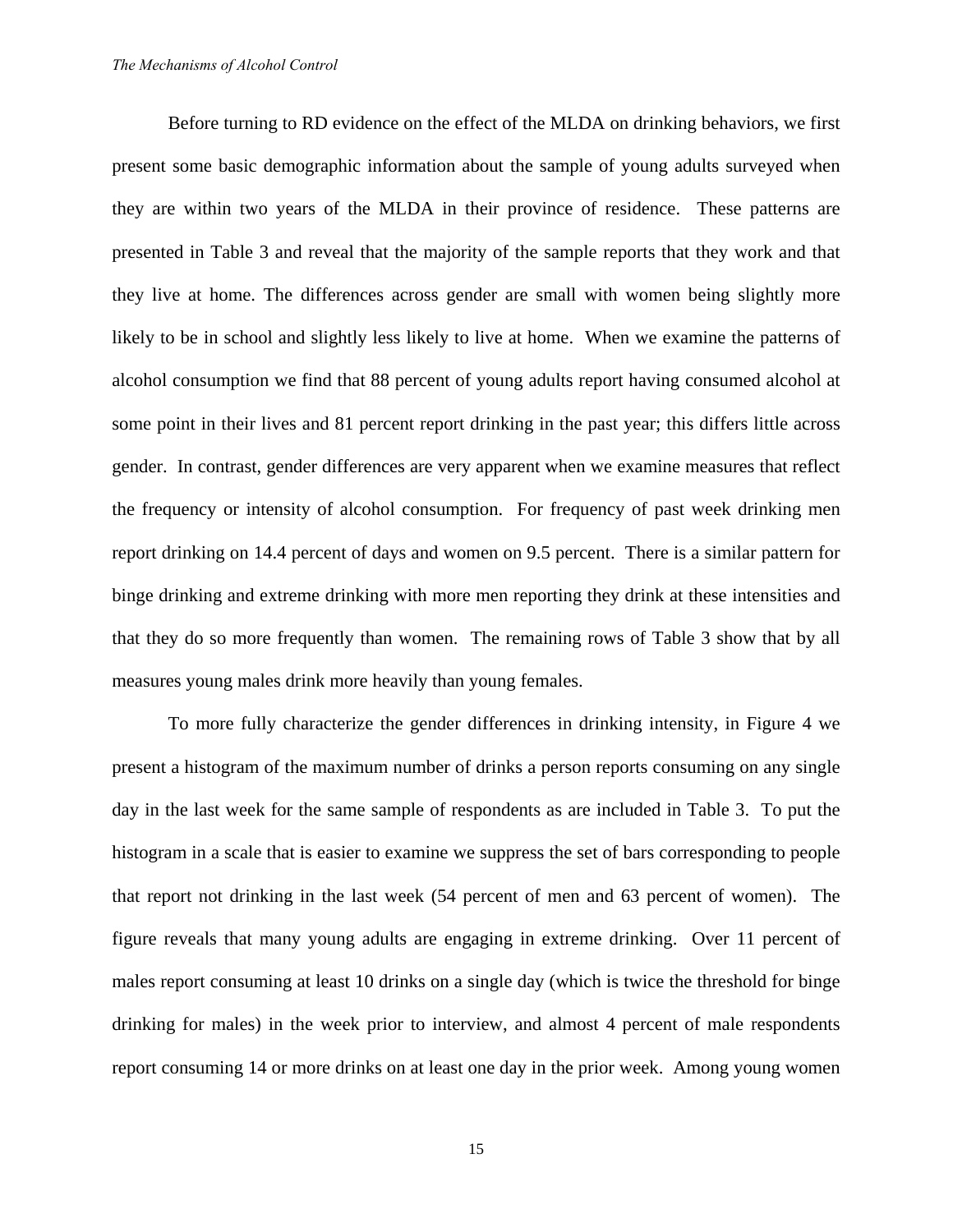in our sample extreme drinking is less common but still nontrivial: almost 5 percent of females report consuming 8 or more drinks on a single day in the prior week (again, twice the threshold for binge drinking for females). To our knowledge, this is the first large-scale evidence on the extent of this 'extreme' drinking behavior using population-representative surveys.

#### *c. Results on the MLDA and Alcohol Consumption in Canada*

In this section we comprehensively document how alcohol consumption responds to the MLDA in Canada, using information on the full distribution of drinking. We begin with Figure 5 which presents age profiles for key measures of alcohol consumption in our data that are the closest to those that have been examined in prior work: the percent of respondents reporting any drinking in the past twelve months, the percent reporting any drinking in the past week, and the percent reporting any binge drinking in the past week. We have also included the age profile of extreme drinking which we are able to estimate due to the detailed questions on alcohol consumption in the Canadian surveys. To make the age profile less noisy the percentages have been calculated for 30 day blocks of age rather than for age in days (though the regressions use exact age in days). Over these age profiles we have superimposed the fitted lines from a regression on the underlying microdata that includes a quadratic polynomial in age fully interacted with an indicator variable for being over the provincial drinking age.

Figure 5 reveals that about 40 percent of youths below their provincial MLDA report having consumed alcohol in the past week and that there is evidence of a discontinuous increase at the MLDA of about 8 percentage points. There is also a discrete jump in binge drinking of around 5 percentage points and a discrete jump in extreme drinking of 2-3 percentage points. However, there is not much evidence of a discontinuity at the MLDA for past year drinking participation, suggesting that the MLDA does not restrict people from having their first exposure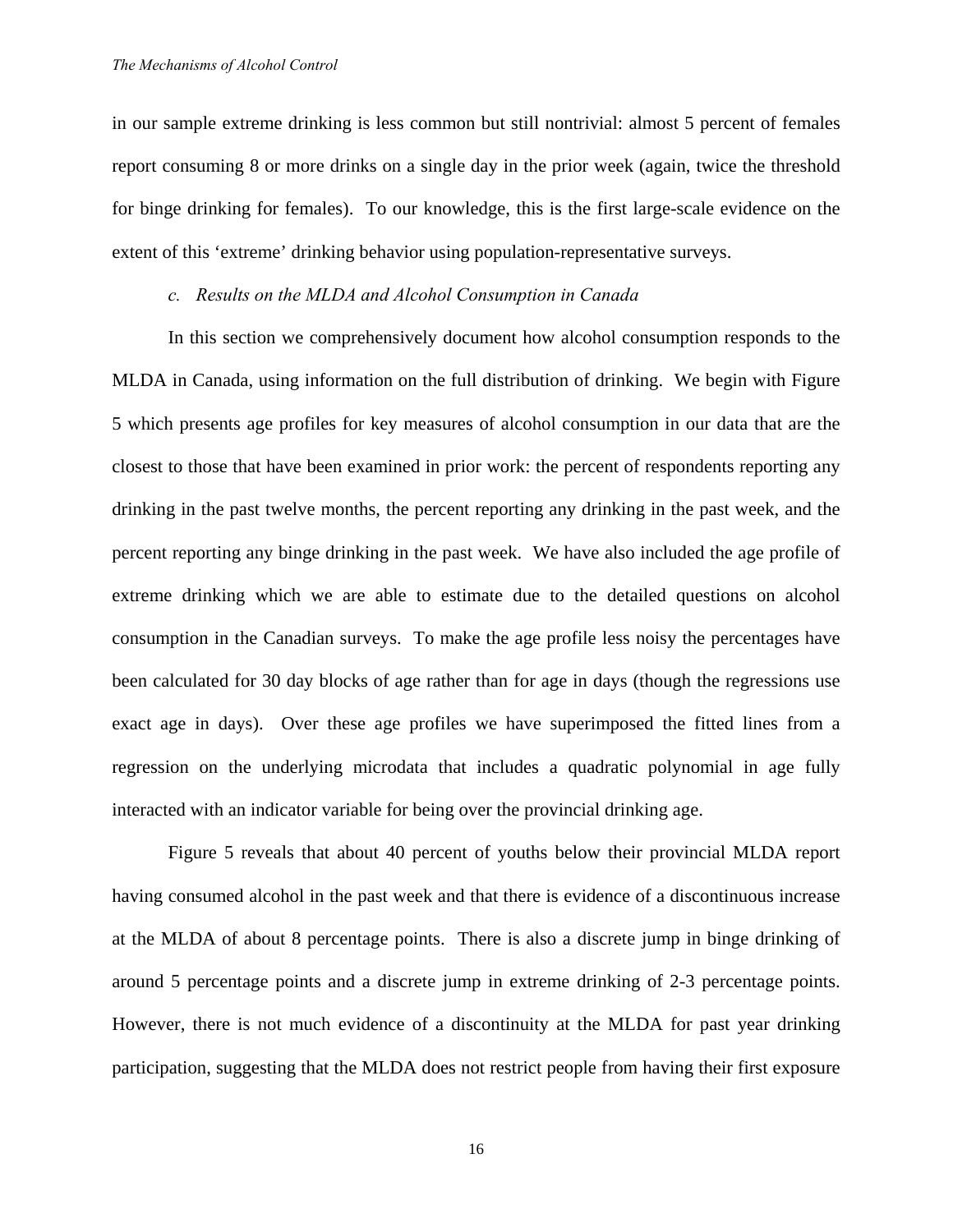to alcohol. In Figure 6 we present the age profiles of several measures of the intensive margin of drinking. The figure reveals that at the MLDA there are discernible increases in the proportion of days on which people engage in drinking, binge drinking, and extreme drinking. Figure 7 contains age profiles of the total number of drinks consumed in the past week and the maximum number of drinks the individual reports consuming on any one day in the past week. Here too we find strong evidence that these previously unstudied measures of alcohol consumption increase significantly at the MLDA.

In Table 4 we present the point estimates of the discrete changes in the various alcohol consumption measures we observe in Figures 5-7. Each entry is the coefficient on the indicator variable for being over the MLDA which is our estimate of the discrete change in alcohol consumption at the MLDA with its standard error directly below it in parenthesis. For the regressions where the dependent variable is either a proportion or binary, the point estimates and the standard errors have been multiplied by 100. We cluster standard errors on day of age relative to the provincial drinking age. We present estimates without covariates in the top panel, and in the bottom panel we present the same regressions with a rich set of covariates added. The addition of covariates has a very small impact on the point estimates, suggesting that the covariates are uncorrelated with the indicator variable for being over the MLDA in regressions that condition on a quadratic polynomial in age. The covariates do predict alcohol consumption as can be inferred from the fact that their inclusion slightly reduces the size of the standard errors for a number of the point estimates.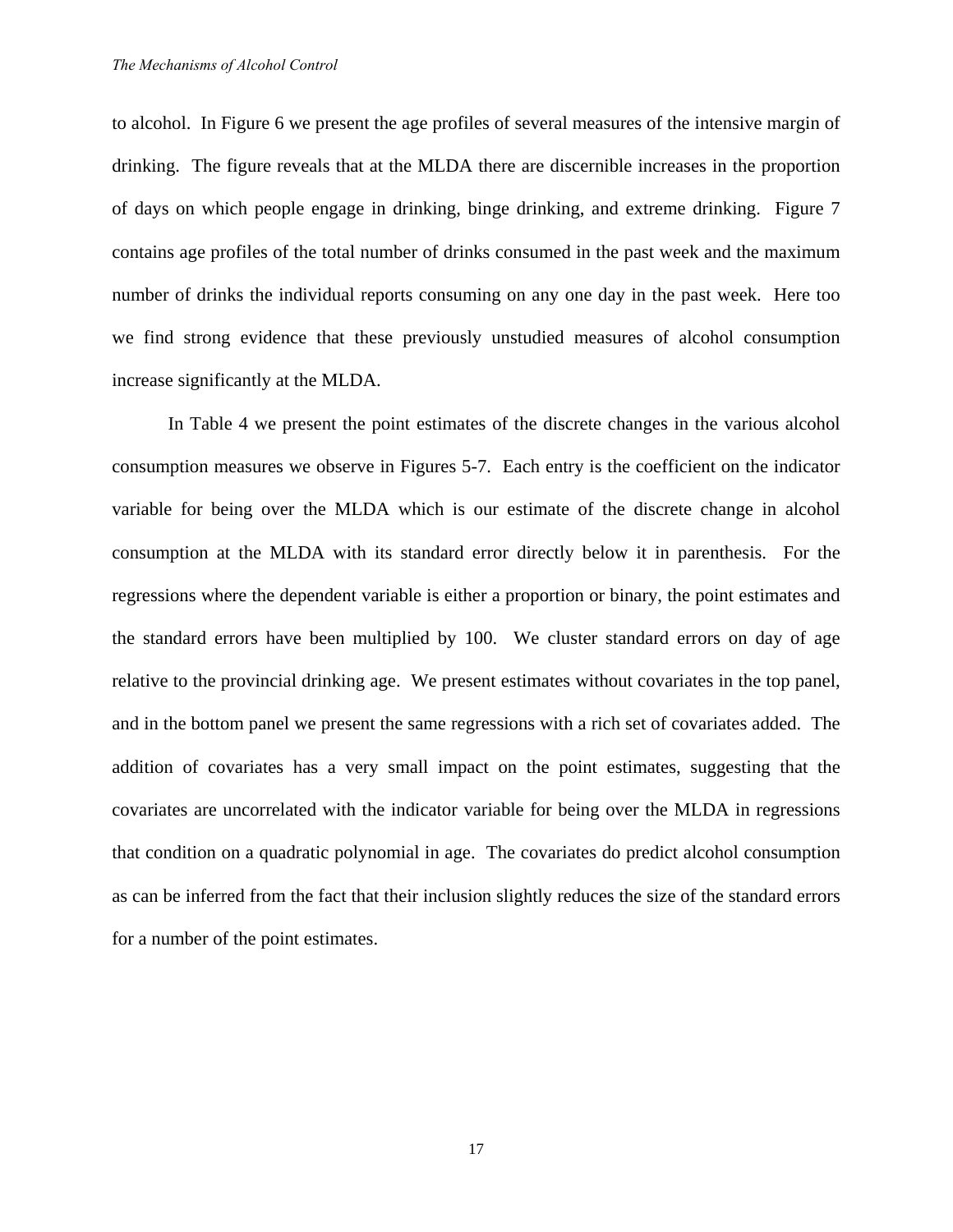The results in Table 4 confirm the visual evidence from Figures 5-7. We focus on the results in the bottom panel of the table as these are the ones with the covariates included.<sup>22</sup> We first confirm that the increase in past year drinking is small and statistically insignificant: the estimate in the bottom panel of the first column suggests that past year drinking increases by three percentage points at the MLDA, or less than four percent relative to the average past year drinking rate of youths just under their provincial MLDA (confirming the very small visual increase in Figure 5). In contrast, we estimate that the likelihood a young adult reports drinking any alcohol in the past week increases by about 8 percentage points at the MLDA, and this estimate is statistically significant.<sup>23</sup> Relative to the drinking rate of youths just under their provincial MLDA, this is about a 22.9 percent increase. Taken together, these two estimates highlight the importance of the very recent alcohol consumption information in the CCHS and suggest that the longer reference windows more common in US datasets are likely to bias down estimates of the effect of the MLDA on drinking.

Table 4 also shows that the probability of binge drinking in the last week increases at the MLDA by about 5.0 percentage points, or by about 29 percent relative to the rate for youths just below the MLDA. We see that proportion of the population participating in extreme drinking increases at the MLDA by 2.7 percentage points, or by about 44 percent relative to the rate for youths just below the MLDA. There is also a discernible and statistically significant increase in the frequency of binge drinking and extreme drinking at the MLDA.<sup>24</sup> Finally, for all the

<sup>&</sup>lt;sup>22</sup> We present expanded sets of coefficient estimates in Appendix 9. We also show robustness of the full sample alcohol consumption models to controlling for linear and cubic polynomials in relative age (instead of quadratic) in Appendix 10.

 $23<sup>23</sup>$  In results not reported but available upon request we also find that our main results are robust to: restricting attention to the NPHS and CCHS cycles that include all provinces; restricting attention to respondents from Ontario (the only province observed in all waves); and estimating the models without weights. These results are available upon request.

 $24$  In Appendices 11-13 we present the RD estimates and confidence intervals for the key drinking outcomes at every bandwidth between 0.25 and 3 years. These figures show that the estimates are robust to choice of bandwidth.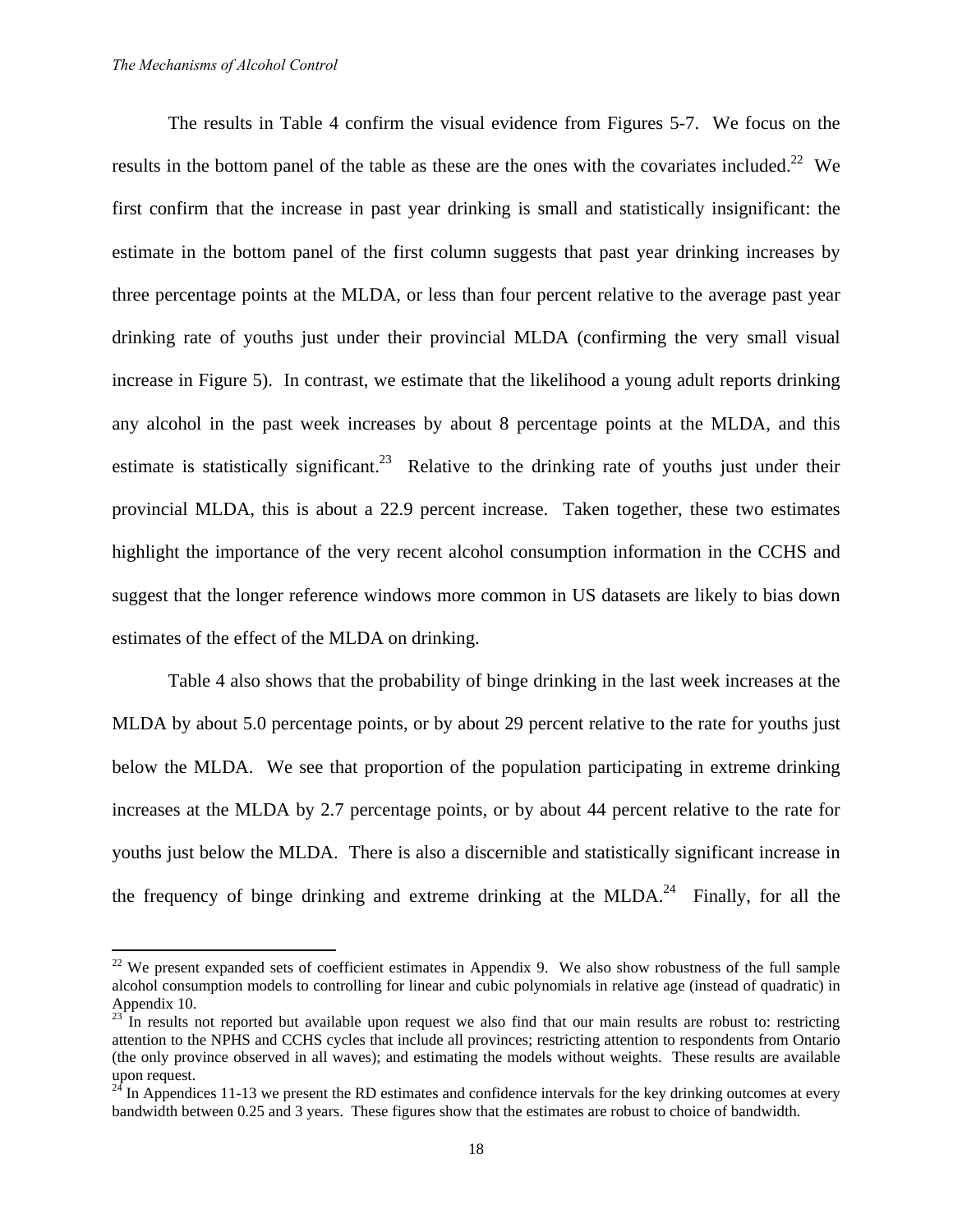outcomes there is a very large celebration effect. This is documented in the second row of each panel which presents the coefficient on the indicator variable for having been surveyed on a date for which the relevant reference window includes the respondent's MLDA-birthday.<sup>25</sup>

We summarize the changes in the drinking participation in Figure 8, which shows an estimate of the cumulative distribution function of the maximum number of drinks consumed on a single day in the past week for youths just under the MLDA (solid line) and youths just over the MLDA (dashed line). The two cumulative distribution functions are estimated using the same regression discontinuity approach as is used in the rest of the paper. The vertical distance between these two lines is presented by the dot (as scaled by the right y-axis) with its 95 percent confidence interval. These dots are the RD estimates of the effect of the MLDA on each level of drinking intensity [i.e., the causal effect of the easier alcohol access on the likelihood the individual reports consuming less than that number of drinks on every day in the past week]. When the two lines lie on top of each other (as they do at or near 12 drinks consumed on a single day), there is no meaningful difference in population level drinking behavior at that point in the maximum-drinks-on-a-single-day distribution – and thus the RD estimates are near zero and statistically insignificant. The patterns in Figure 8 confirm those in Figure 5 and Table 4 and demonstrate that looking only at past week drinking and binge drinking behavior misses important effects of the MLDA which occur much higher in the drinks distribution than at the binge drinking threshold. Specifically, while there is evidence of discontinuities for at least 1 and at least 4 or 5 drinks on a single day (equivalent to past week drinking participation and past week binge drinking), there is also evidence of increases at levels up to 10 drinks.<sup>26</sup>

<sup>&</sup>lt;sup>25</sup> Note that the effects on extreme drinking (and indeed all drinking outcomes) are *net* of the celebration drinking effects, despite that much celebration drinking is likely to be extreme in nature.

 $^{26}$  Appendix 14 presents the effects of the MLDA on the full distribution of drinking intensity in a different way. Recall that people just under the MLDA report that on average they drank on 10 percent of days in the prior week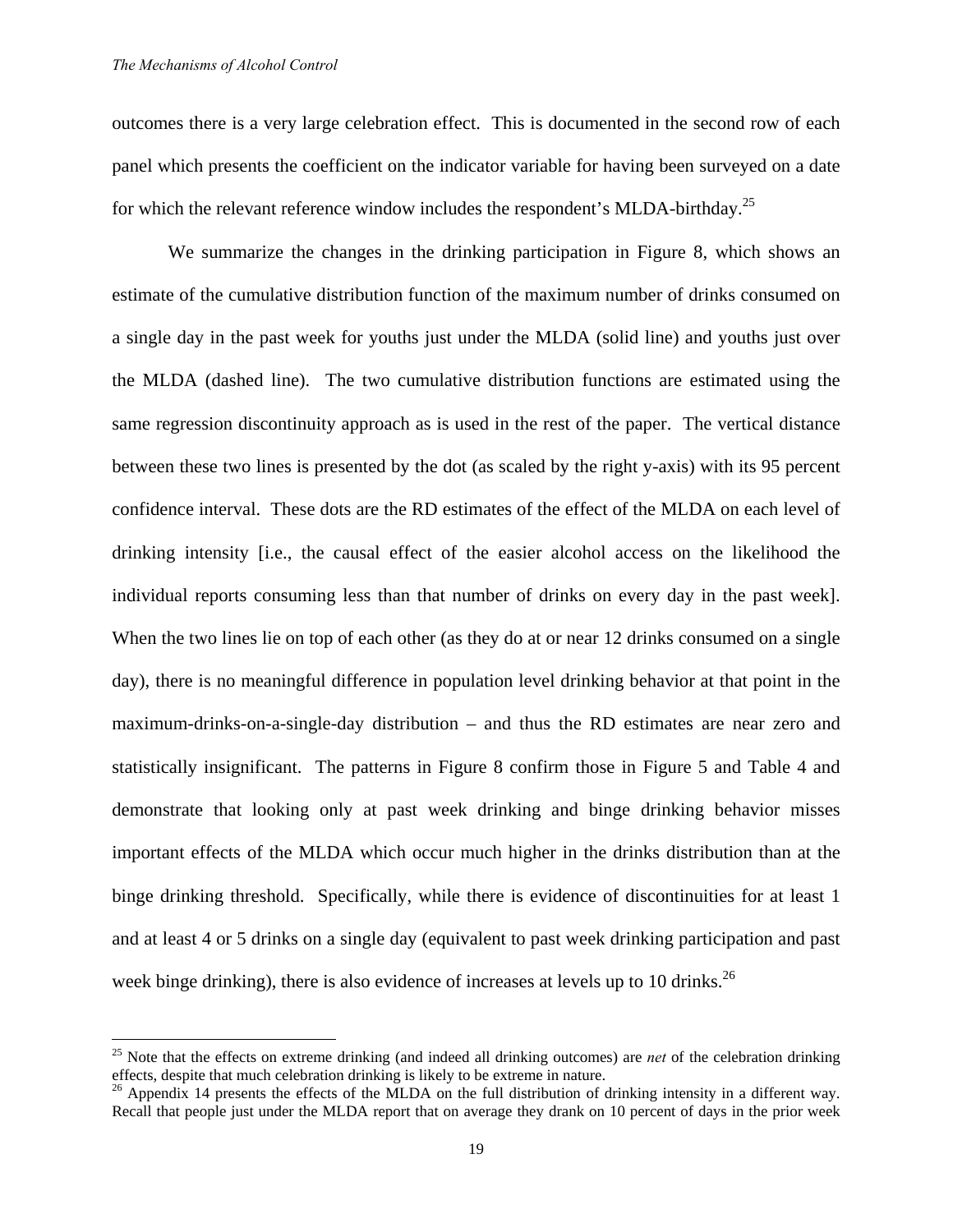Several additional analyses suggest that the MLDA effects on drinking that we identify are robust. For example, Figures 5-7 indicate that the choice of polynomial order is appropriate, as the regression lines fit the age profiles well. Also, the fact that as documented in Table 4 the inclusion of covariates does not significantly affect the point estimates is indirect evidence that the quadratic polynomial is sufficiently flexible to absorb the changes in peoples' circumstances that are occurring with age (such as changes in employment status or school attendance) and that there are no sharp changes in these factors at the MLDA. As more direct evidence in Table 5 we present estimates of the change in sample characteristics at the MLDA including: working, school attendance, living at home and marital status. We do not find evidence of statistically significant changes in any of these variables, further suggesting that our RD estimates of the effect of the MLDA on drinking outcomes are not confounded by systematic changes in unobserved characteristics at the relevant threshold. The last column of Table 5 also reports evidence that there is no discontinuous change in the number of people interviewed at the provincial MLDA threshold, in the spirit of the McCrary (2008) density test.

#### *d. Drinking Results Stratified by Gender*

The analysis above reveals that the MLDA affects multiple margins of drinking behavior. This is one of the main challenges to pinpointing the mechanisms of alcohol control: because so many different drinking outcomes exhibit significant discontinuities at the MLDA, the various mechanisms that may plausibly contribute to the mortality effects are empirically indistinguishable from one another without a sharper comparison. Fortunately, the gender-

and as documented in Table 4 this increases by 3.7 percentage points at the MLDA. In Appendix 14 the hollow triangles (which are bracketed by their 95 percent confidence intervals) show the estimate of how this increase is distributed over the different levels of drinking. In addition, as a baseline, the percent of days people report drinking just prior to the MLDA are shown using solid triangles. The figure reveals very substantial increases at the MLDA in the frequency of alcohol consumption up to a level of 12 drinks, though at the higher level the estimates are somewhat imprecise.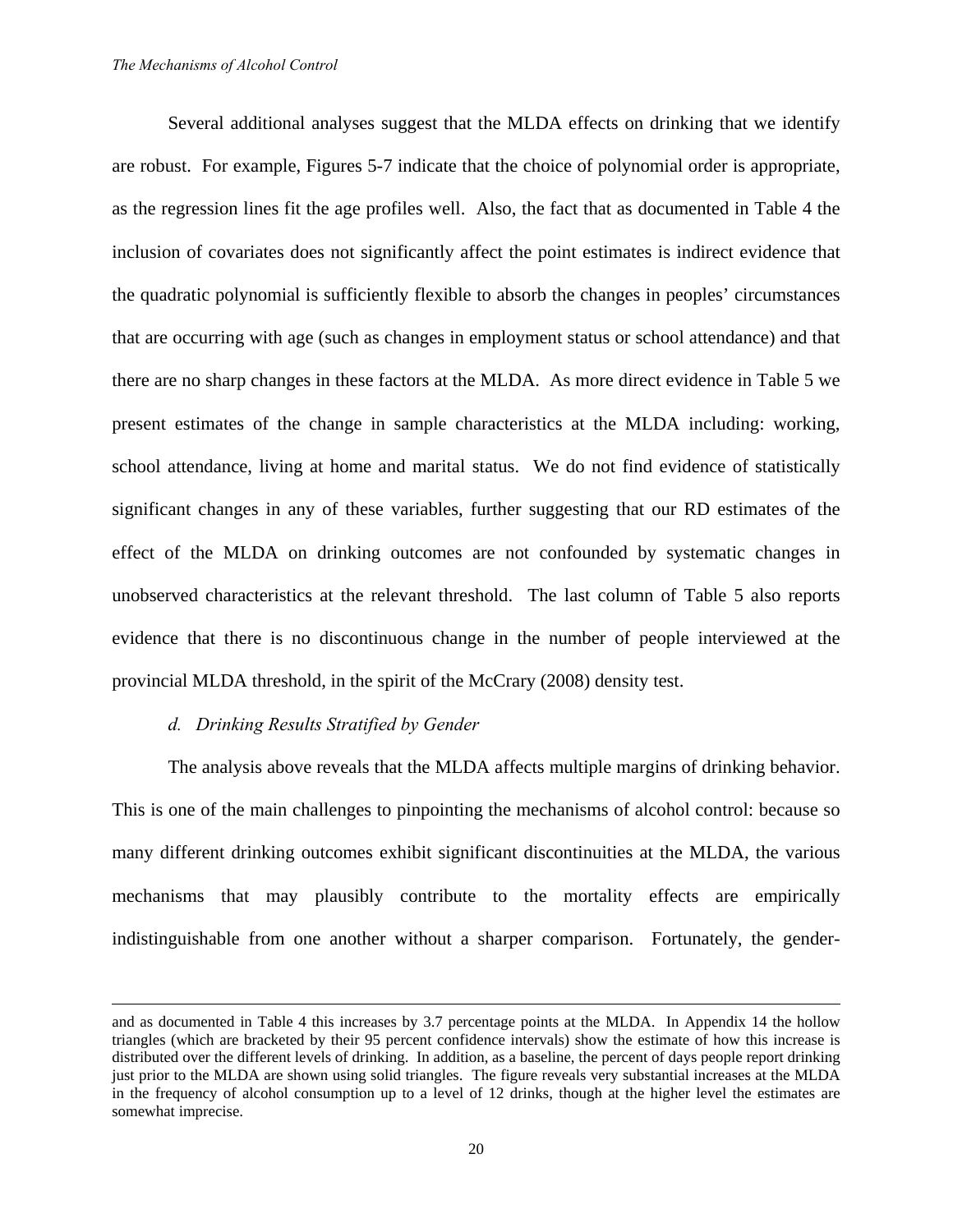specific nature of the mortality effect of the MLDA provides us such a comparison. Specifically, we estimated above that the mortality effect of the MLDA was large and statistically significant for young males while it was much smaller and insignificant for young females.

Given this sharp gender difference, we next explore to what extent the various drinking outcomes documented above exhibit gender-specific differences in the effects of the MLDA. Table 6 presents these results. $27$  The table reveals that for most measures of alcohol consumption, other than extreme drinking, women report *larger* increases at the MLDA than men. This is despite the fact that women have lower baseline levels of drinking. For example, we estimate in Table 6 that the probability the individual reported any binge drinking in the prior week increased by 7.1 percentage points for women, or by about 58.7 percent relative to the binge drinking rate of young women just below the MLDA. In contrast, the estimate of the effect of the MLDA on binge drinking probability for men is much smaller (2.6 percentage points, or just 12 percent of the rate for young men just below the MLDA) and statistically insignificant. The same pattern also holds true for the frequency of binge drinking in Table 6. These results for binge drinking (and for drinking participation) are inconsistent with the genderspecific mortality pattern documented above and cast doubt that binge drinking per se is the key causal factor behind the fatality effects of the MLDA.

Further examination of Table 6, however, reveals that this gender-specific pattern is exactly reversed for extreme drinking. That is, for extreme drinking we find large and statistically significant increases in both participation rates and frequency of this type of drinking behavior at the MLDA for men but find no evidence of increases in either measure of extreme drinking for women. In fact, the point estimates of the effect of the MLDA for the two extreme

 $27$  The corresponding age profiles and fitted regressions are presented in Appendices 15-22. Appendices 23 and 24 present the full set of coefficient estimates for the drinking outcomes for males and females, respectively.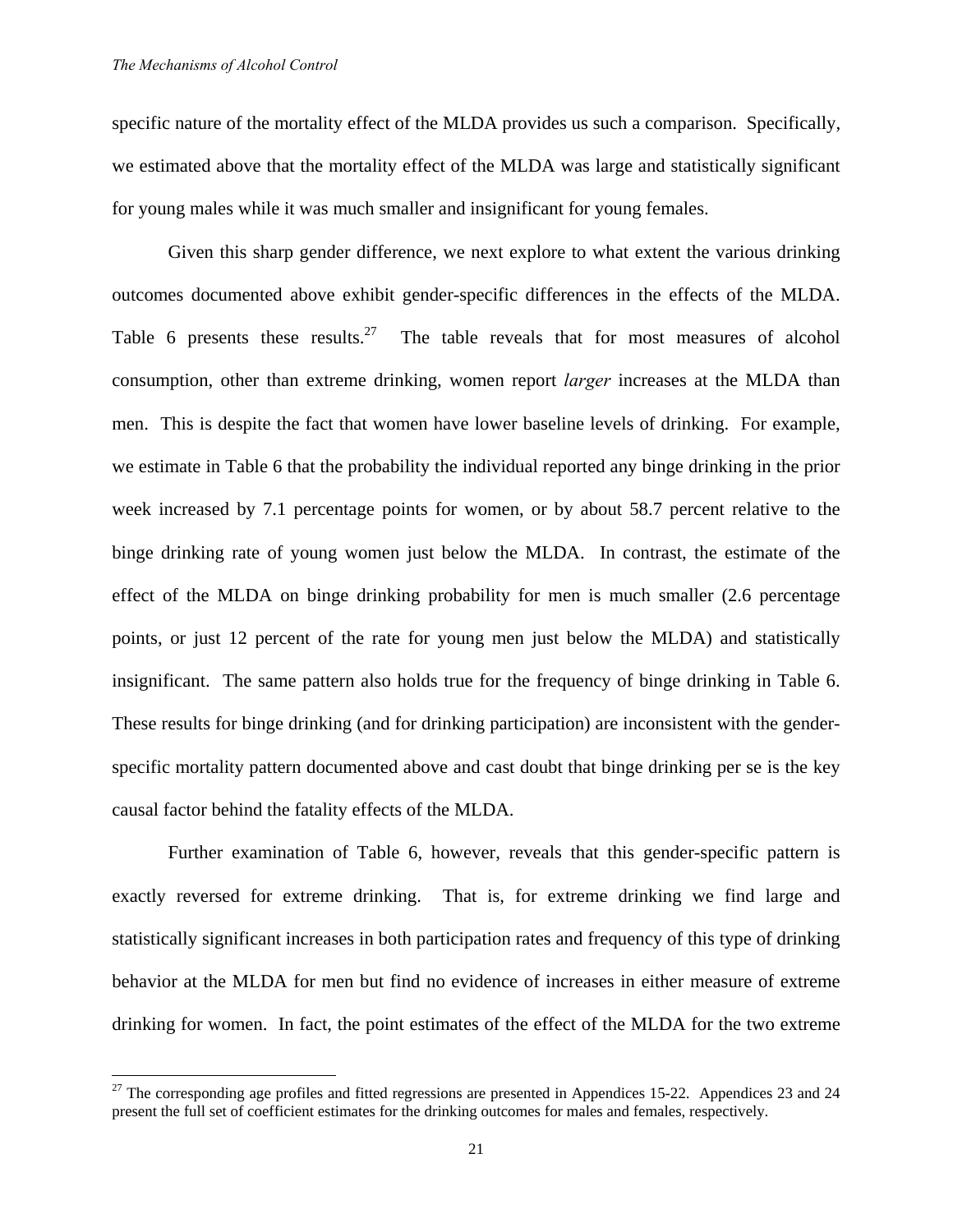drinking outcomes for women are both zero.<sup>28</sup> Taken together, the results in Table 6 suggest that the MLDA prevents some moderate consumption of alcohol by both men and women with a much larger impact on the moderate drinking of women. However, the starkest differences (and the differences that exhibit the gender-specific pattern of mortality effects observed above) in the impact of the MLDA appear to be higher in the distribution of drinking intensity where it prevents a substantial amount of extreme drinking by young men.

We demonstrate these gender-based differences more explicitly in Figure 9 which presents estimates of the cumulative density function of maximum drinks consumed on a single day in the past week and the associated RD estimates at each point in the maximum-drinks-on-asingle-day distribution by gender (i.e., Figure 9 presents Figure 8 separately by gender). The figure reveals that for women the MLDA has a large effect on alcohol consumption up to about five drinks in a day, but above this the MLDA has no effect.<sup>29</sup> In contrast, the cdf of maximum drinks consumed on a single day for men shows the MLDA has an estimated impact on alcohol consumption up to 14 drinks in a day, though only the point estimates up to nine drinks per day are statistically significant.<sup>30</sup> Taken together, the gender differences in the effect of the MLDA on alcohol consumption – in addition to providing new evidence on treatment effect

<sup>&</sup>lt;sup>28</sup> Table 6 also presents p-values for tests of equality of the effects of the MLDA on drinking outcomes by gender and shows that the effects on both extreme drinking measures are significantly different for young men compared to young women.<br> $^{29}$   $\frac{1}{29}$ 

In Appendix 25 we present the same contrast in terms of BAC computed using the formula from Seidl et al. (2000) which adjusts for weight, height and gender. We also assume that all the drinks are consumed over a 4 hour<br>period though the results are qualitatively similar when we assume the drinks are consumed at half hour inte

 $30$  In Appendix 26 we present the percent of days on which men and women report each level of drinking and how this changes at the MLDA (i.e., Appendix 26 presents Appendix 14 separately by gender). This figure also reveals that men increase the percent of days on which they engage in extreme drinking when they become eligible to drink legally.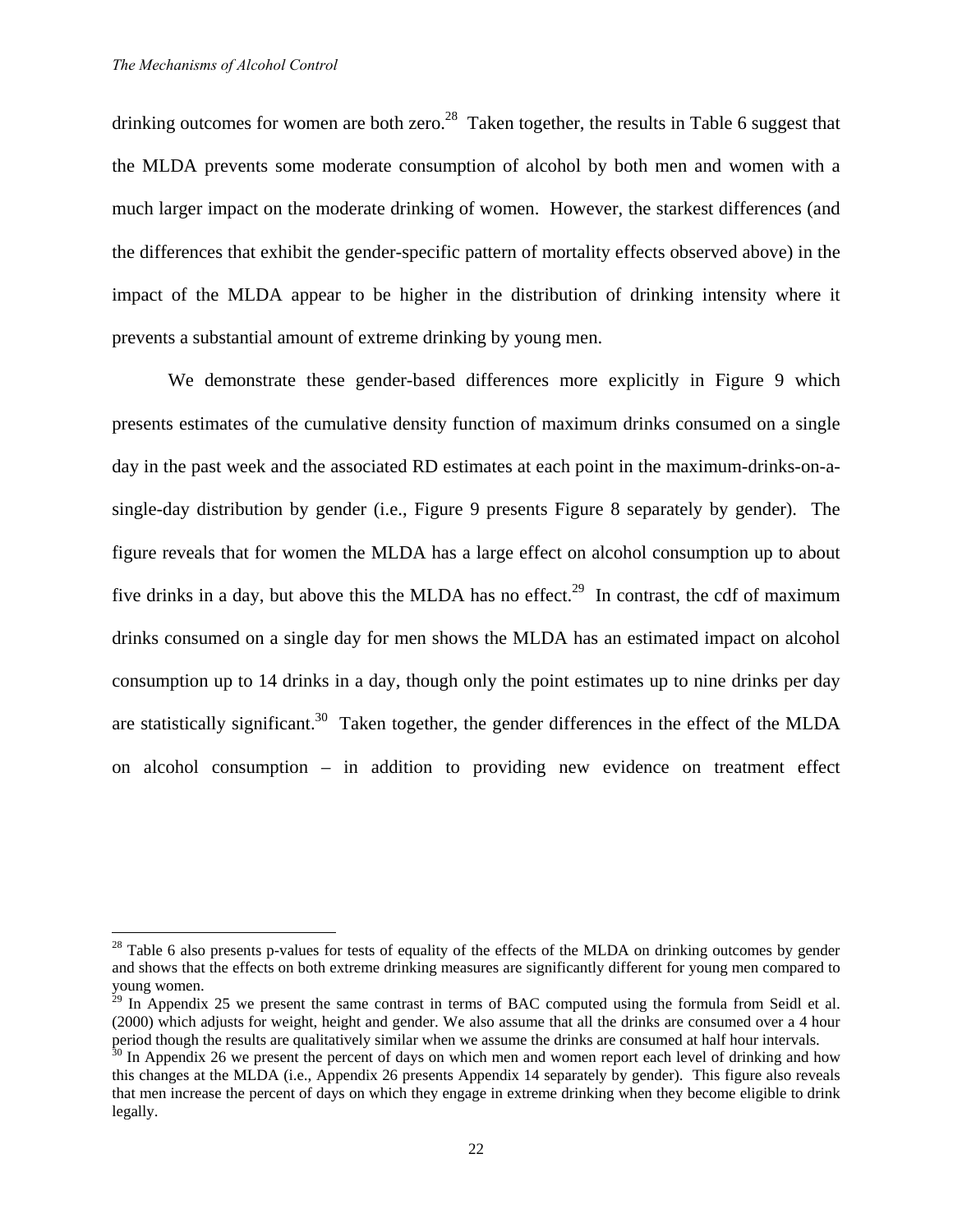heterogeneity of the MLDA – provide evidence consistent with the idea that one key mechanism of alcohol control in this context is the moderation of otherwise extreme drinking behavior.<sup>31</sup>

#### **3. Discussion and Conclusion**

A substantial literature in health economics links stricter alcohol control policies to reduced alcohol-related harms – especially motor vehicle mortality – but provides far less evidence on the effect of the policies on alcohol consumption. Even less is known about what types of reductions in alcohol consumption are causing the reduction in death rates. These gaps are largely due to data limitations, which we rectify in this paper by examining the effect of the MLDA in Canada on mortality and on the full distribution of alcohol consumption. We document that – as in the US – motor vehicle accident mortality increases sharply at the MLDA by about 17 percent. Important to our tests of alcohol consumption mechanisms, we show that these effects are much larger and only statistically significant for men.

We then address the challenges of previous research in pinpointing mechanisms by taking advantage of very detailed survey questions on alcohol consumption which allow us to map out how the MLDA affects the entire distribution of alcohol consumption with respect to intensity and frequency of very recent drinking. We show that the MLDA has effects on moderate and binge drinking that are as large or larger for women than for men. This is surprising given that

<sup>&</sup>lt;sup>31</sup> We also explored other cuts of the consumption and mortality data, such as by provincial MLDA and by weekday versus weekend. These alternative splits of the sample gave results consistent with those that result from gender stratification, but they did not *uniquely* point to a role for extreme drinking. That is, results by provincial MLDA or day of week exhibited effects on drinking intensities that were often statistically significant but that could not adjudicate among multiple possible alcohol consumption channels, which is the focus of the current analysis. Limited statistical precision was also a challenge in these stratified models, particularly for the mortality analyses. For completeness, we present these results in Appendices 27 (mortality, by provincial MLDA), 28 (consumption, by provincial MLDA), 29 (mortality, by weekday/weekend), and 30 (consumption, by weekday/weekend). We also considered other demographic cuts of the data besides gender; however, there are not enough nonwhites in the Canadian sample to perform meaningful analyses by race, and there is no information on education on the Canadian death certificate.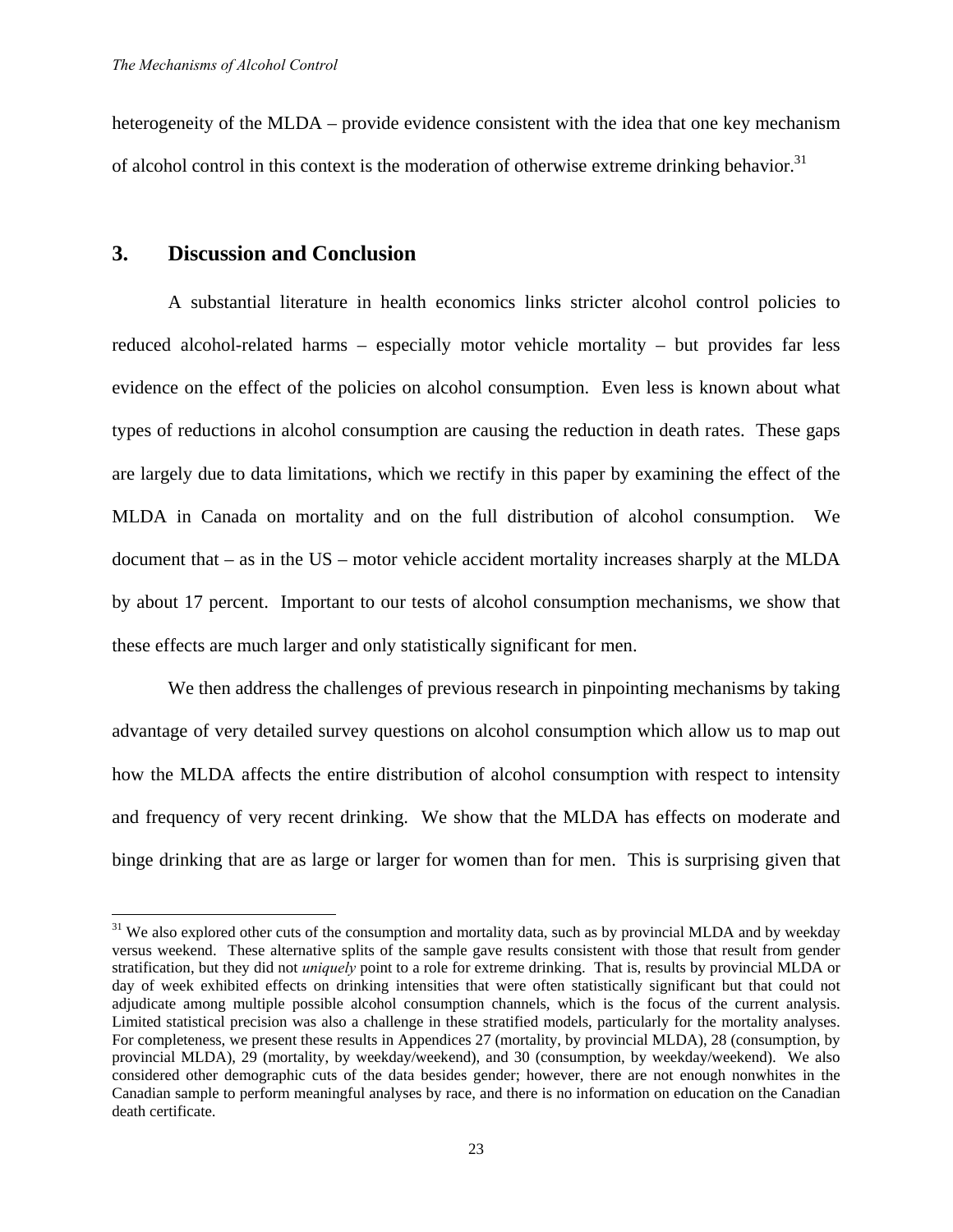1

men have a larger increase in mortality rates, and it suggests that binge drinking alone is very unlikely to be responsible for the mortality-reducing effects of the MLDA. In fact, we estimate no significant effect of the MLDA on binge drinking, as defined in the public health literature, among young men. Investigating further, however, we found that at the MLDA men increase their extreme drinking much more substantially than women do. This – in combination with the findings that men have much larger increases in fatality rates due to motor vehicle accidents then women at the MLDA – is most consistent with the hypothesis that the MLDA reduces mortality rates by reducing extreme drinking behavior among young men.

Importantly, our results are likely to inform a growing body of research on gender differences in the effects of alcohol control policies generally and minimum drinking ages in particular.<sup>32</sup> For example, prior work using this same RD design for the United States also found larger reduced form effects of the MLDA on mortality for young men compared to young women (Carpenter and Dobkin 2009) and a similar gender-specific pattern for arrests (Carpenter and Dobkin 2013, forthcoming), emergency room visits, and inpatient hospital admissions (Carpenter and Dobkin 2014).<sup>33</sup> If the drinking age in the US also works primarily to moderate extreme drinking by young men, our results are also suggestive of an important role for extreme drinking in morbidity, crime, and other acute alcohol-related harms.

Our results also have important implications for large scale survey design in the United States and elsewhere that currently lack detailed questions on the distribution of drinks consumed. Commonly used datasets such as the Centers for Disease Control's Behavioral Risk

<sup>&</sup>lt;sup>32</sup> Multiple recent reviews of the evidence address the extent of gender differences in the effects of alcohol prices and taxes on young adult drinking participation and binge drinking. Nelson (2013, 2014) finds that most studies show no responsiveness of binge drinking to prices or taxes for either young men or young women, while there is some evidence that higher taxes reduce drinking participation for young adults of both genders. In contrast, Carpenter (2004) finds that age-targeted Zero Tolerance drunk driving laws had larger effects at reducing binge drinking of young males compared to young females.

<sup>&</sup>lt;sup>33</sup> An exception is Conover and Scrimgeour (2013), who find very similar effects of a New Zealand alcohol policy liberalization on male and female hospitalizations.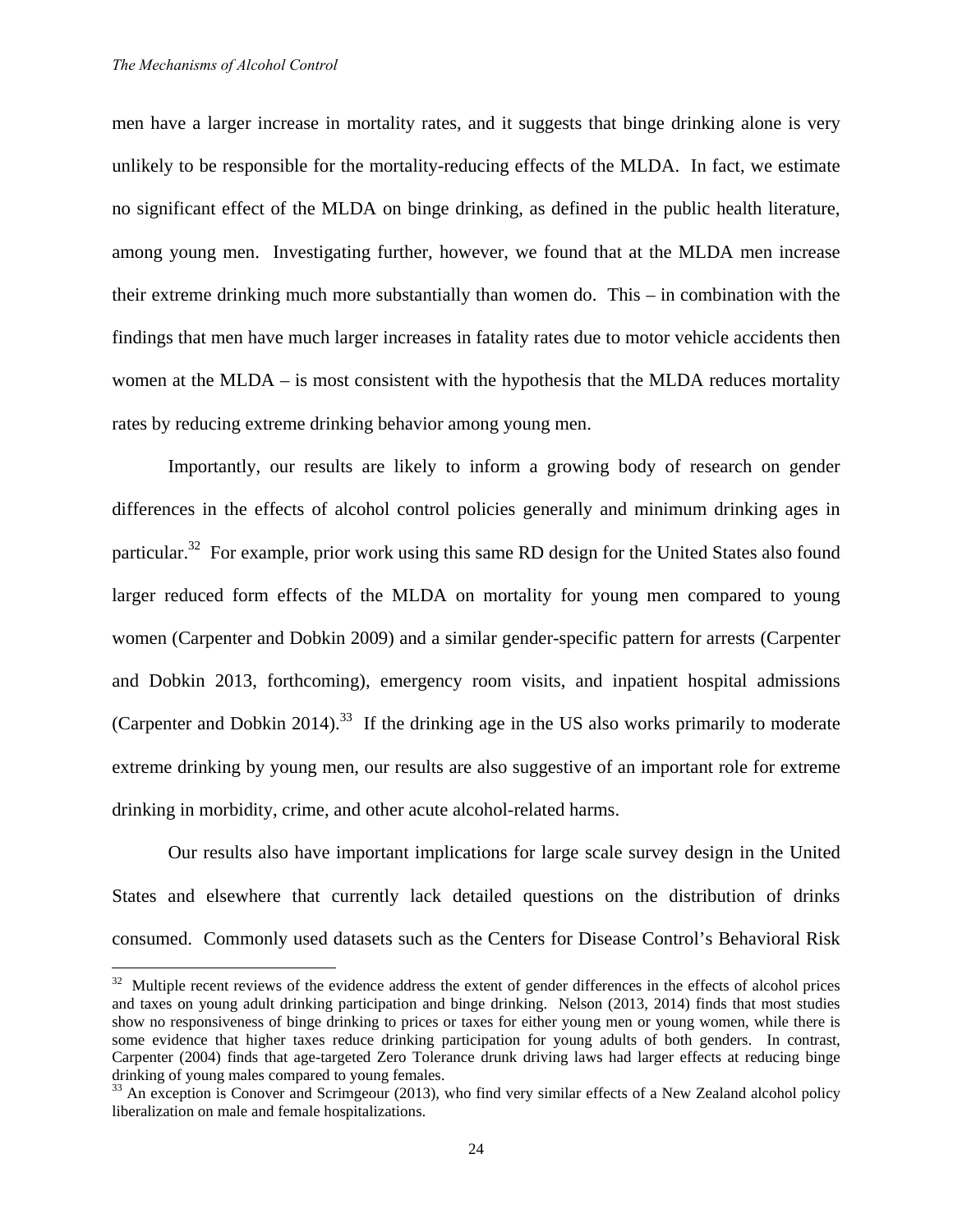1

Factor Surveillance System and the National Centers for Health Statistics' National Health Interview Survey should consider including more detailed questions about recent alcohol consumption that more fully capture the distribution of drinking intensity. This would allow researchers to more accurately characterize the prevalence, correlates, determinants, and effects of extreme drinking behaviors throughout the US population. Our results suggest that failing to do so may lead to incomplete and/or incorrect conclusions about the appropriate economic and policy responses to curb problem drinking.

Overall these findings significantly advance our understanding of the alcohol consumption mechanisms through which alcohol control reduces mortality rates and suggest that policies designed to reduce acute alcohol-related harms should include a focus on curbing extreme drinking.<sup>34</sup> Since mortality is the largest social cost of youth drinking, these results also suggest that the MLDA and other alcohol control policies that can reduce extreme drinking (as opposed to lower intensities of drinking) are more likely to pass typical cost/benefit calculations. In contrast, policies that primarily manipulate moderate drinking are less likely to be justifiable.

<sup>&</sup>lt;sup>34</sup> This contrasts with the population-level model of alcohol control advocated in Edwards et al. (1994) which emphasizes policies such as higher taxes to reduce total alcohol consumption and aggregate health costs of chronic alcohol use.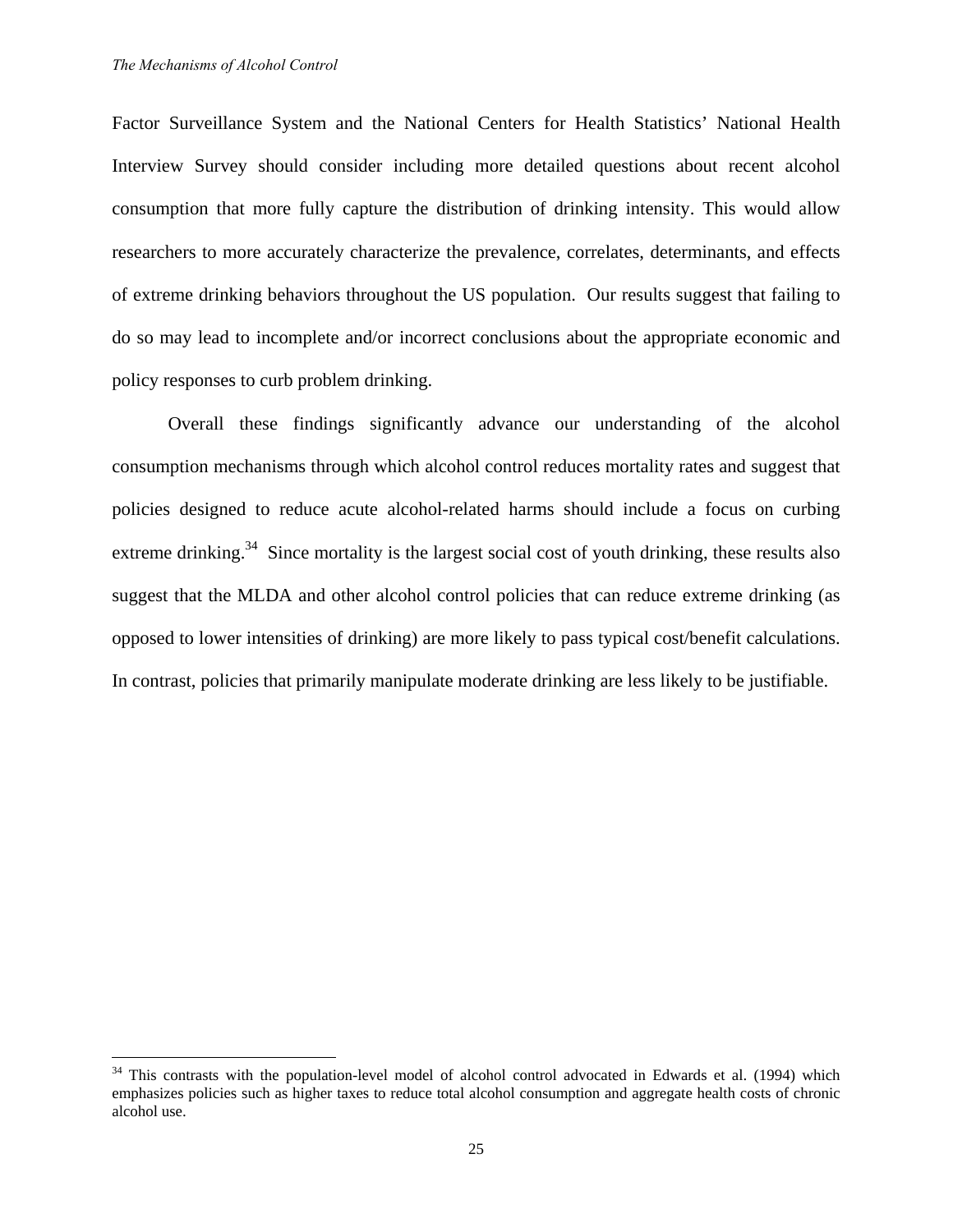#### **References**

- Biderman, Ciro, Joao M P DeMello, and Alexandre Schneider (2010). "Dry Laws and Homicides: Evidence from the Sao Paulo Metropolitan Area," *Economic Journal*, 120(543): 157-182.
- Bonnie, R., and M. O'Connell, eds. (2004). *Reducing Underage Drinking: A Collective Responsibility*. Washington, DC: The National Academies Press.
- CBC (2012). "Sask. Party members vote to lower drinking age," CBC News, cbc.ca, updated November 13, 2012 8:15pm. Available here: http://news.ca.msn.com/local/saskatchewan/sask-party-members-vote-to-lower-drinking-age.
- Calonico, Sebastian, Mattias Cattaneo, and Rocio Titiunik (2014, forthcoming). "Robust Nonparametric Confidence Intervals for Regression-Discontinuity Designs," *Econometrica*, forthcoming.
- Carpenter, Christopher (2004). "How do Zero Tolerance drunk driving laws work?," *Journal of Health Economics*, 23(1): 61-83.
- Carpenter, Christopher and Carlos Dobkin (2014). "The Minimum Drinking Age and Morbidity in the US," working paper.
- -----(2013, forthcoming). "The Minimum Legal Drinking Age and Crime," *Review of Economics and Statistics*.
- ----- (2011). "The Minimum Legal Drinking Age and Public Health," *Journal of Economic Perspectives*, 25(2): 133-156.
- ----- (2009). "The Effect of Alcohol Access on Consumption and Mortality: Regression Discontinuity Evidence from the Minimum Drinking Age," *American Economic Journal: Applied Economics*, 1(1): 164-182.
- Carpenter, Christopher, Deborah D. Kloska, Patrick O'Malley, and Lloyd Johnston (2007). "Alcohol Control Policies and Youth Alcohol Consumption: Evidence from 28 Years of Monitoring the Future," *Berkeley Electronic Press Journals in Economic Analysis and Policy*, 7(1 Topics): Article 25.
- Carrell, Scott, Mark Hoekstra, and James West (2011). "Does Drinking Impair College Performance? Evidence from a Regression Discontinuity Approach," *Journal of Public Economics*, 95(1-2): 54-62.
- Conover, Emily and Dean Scrimgeour (2013). "Health Consequences of Easier Access to Alcohol: New Zealand Evidence," *Journal of Health Economics*, 32: 570-85.
- Cook, Philip (1981). "The Effect of Liquor Taxes on Drinking, Cirrhosis, and Auto Fatalities," in Mark Moore and Dean Gerstein, eds. Alcohol and public policy: Beyond the shadow of prohibition. Washington, DC: National Academies of Science, 1981, pp255-85.
- Cook, Philip, and Michael Moore (2001). "Environment and Persistence in Youthful Drinking Patterns," in *Risky Behavior Among Youths: An Economic Analysis*, J. Gruber, ed. Chicago: University of Chicago Press.
- Cook, Philip, and George Tauchen (1982). "The Effect of Liquor Taxes on Heavy Drinking," *The Bell Journal of Economics*, 379-390.
- ----- (1984). "The Effect of Minimum Drinking Age Legislation on Youthful Auto Fatalities," *The Journal of Legal Studies*, 13(1): 169-190.
- Crost, Benjamin and Santiago Guerrero (2012). "The effect of alcohol availability on marijuana use: Evidence from the minimum legal drinking age," *Journal of Health Economics*, 31(1): 112-121.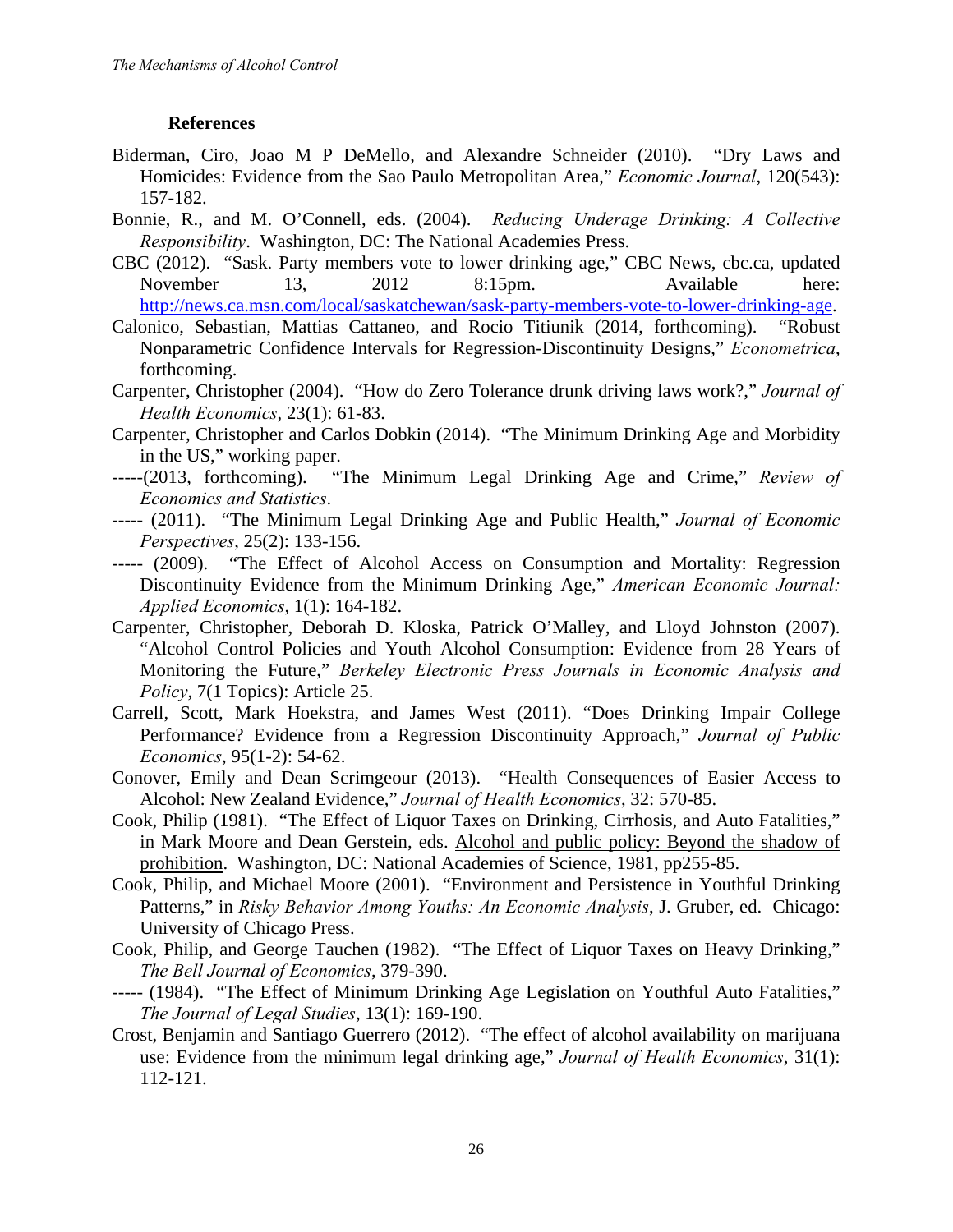- Crost, Benjamin and Daniel Rees (2013). "The minimum legal drinking age and marijuana use: New estimates from NLSY97," *Journal of Health Economics*, 32(2): 474-476.
- Dee, Thomas (1999). "State Alcohol Policies, Teen Drinking and Traffic Fatalities," *Journal of Public Economics*, 72: 289-315.
- Edwards, Griffith, Peter Anderson, Thomas F. Babor, Sally Caswell, Roberta Ferrence, Norman Geisbrecht, Christine Godfrey, Harold D. Holder, Paul H. M. M. Lemmens, Klaus Makela, Lorraine T. Midanik, Thor Norstrom, Esa Ostrerberg, Anders Romelsjo, Robin Room, Jussi Simpura, and Ole-Jorgen Skog (1994). *Alcohol Policy and the Public Good*, G. Edwards et al., Eds, Oxford University Press, Oxford.
- Eisenberg, Daniel (2003). "Evaluating the Effectiveness of Policies related to Drunk Driving," *Journal of Policy Analysis and Management*, 22(2): 249-274.
- Geisbrecht, Norman, Timothy Stockwell, Perry Kendall, Robert Strang, and Gerald Thomas (2011). "Alcohol in Canada: reducing the toll through focused interventions and public health policies," *Canadian Medical Association Journal*, 183(4): 450-455.
- Grant, Darren (2010). "Dead on Arrival: Zero Tolerance Laws Don't Work," *Economic Inquiry*, 49(2): 474-488.
- Hahn, Jinyong, Petra Todd, and Wilbert van der Klaauw (2001). "Identification and Estimation of Treatment Effects with a Regression-Discontinuity Design," *Econometrica*, 69(1): 201- 209.
- Imbens, Guido and Karthik Kalyanaraman (2012). "Optimal Bandwidth Choice for the Regression Discontinuity Estimator," *Review of Economic Studies*, 79(3): 933-959.
- Imbens, Guido and Thomas Lemieux (2008). "Regression Discontinuity Designs: A Guide to Practice," *Journal of Econometrics*, 142(2): 615-635.
- Kenkel, Donald S. (1995). "Drinking, Driving, and Deterrence: The Effectiveness and Social Costs of Alternative Policies," *Journal of Law and Economics*, 36(2): 877-913.
- Kreft, Steven F. and Nancy M. Epling (2007). "Do border crossings contribute to underage motor-vehicle fatalities? An analysis of Michigan border crossings," *Canadian Journal of Economics*, 40(3): 765-781.
- Lee, David, and Thomas Lemieux (2010). "Regression Discontinuity Designs in Economics*, Journal of Economic Literature*, 48(2): 281-355.
- Levitt, Steven D. and Jack Porter (2001). "How Dangerous are Drinking Drivers?" *Journal of Political Economy*, 109(6): 1198-1237.
- Lindo, Jason, Peter Siminski, and Oleg Yerokhin (2013). "Breaking the Link Between Legal Access to Alcohol and Motor Vehicle Accidents: Evidence from New South Wales," working paper.
- Lindo, Jason, Isaac Swenson, and Glenn Waddell (2013). "Alcohol and Student Performance: Estimating the Effect of Legal Access," *Journal of Health Economics*, 32(2013): 22-32.
- Lovenheim, Michael and Joel Slemrod (2010). "The Fatal Toll of Driving to Drink: The Effect of Minimum Legal Drinking Age Evasion on Traffic Fatalities," *Journal of Health Economics*, 29(1): 62-77.
- Lovenheim, Michael and Daniel Steefel (2009). "Do blue laws save lives? The effect of Sunday alcohol sales bans on fatal vehicle accidents," *Journal of Policy Analysis and Management*, 30(4): 798-820.
- McCrary, Justin (2008). "Manipulation of the Running Variable in the Regression Discontinuity Design: A Density Test," *Journal of Econometrics*, 142(2): 698-714.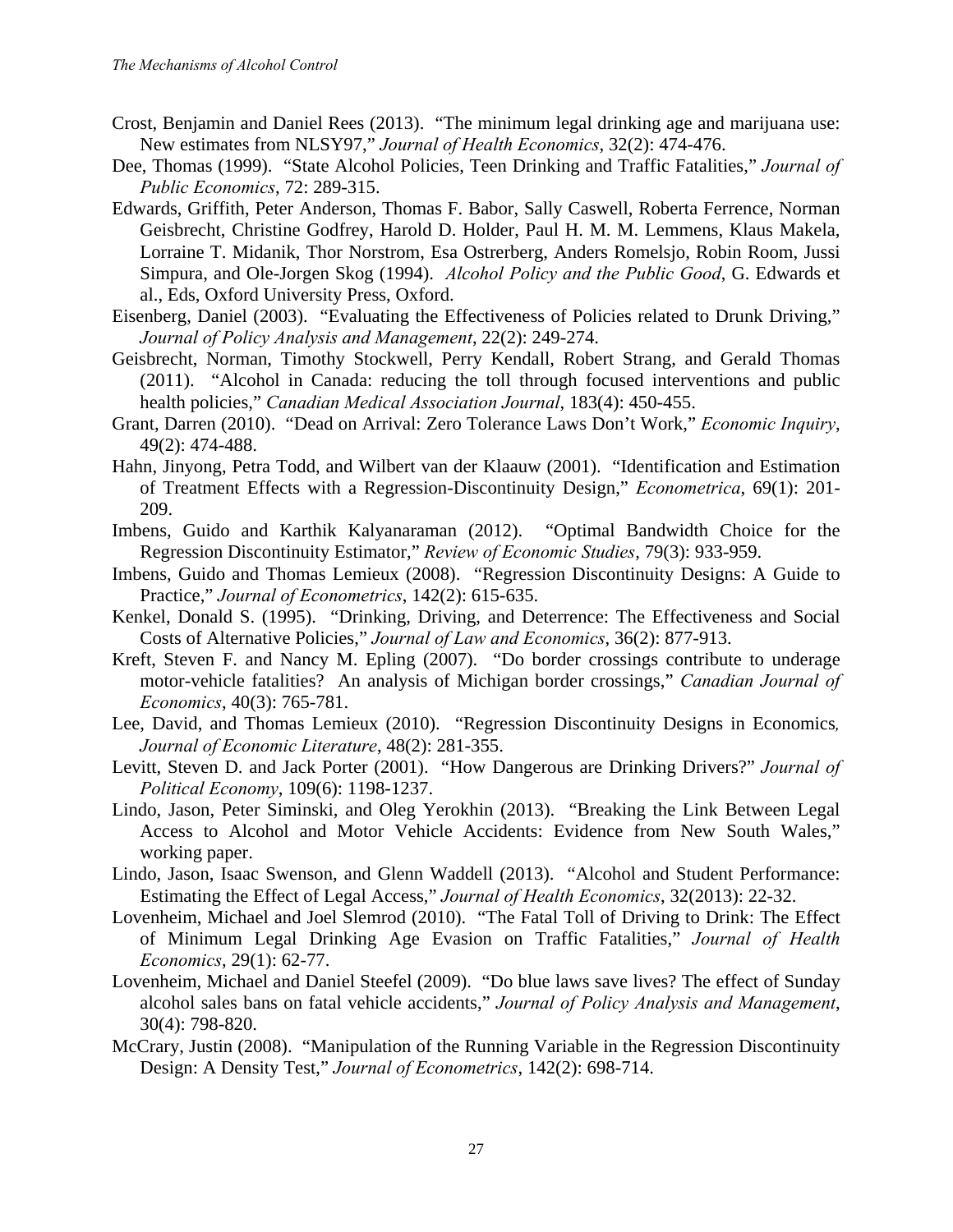- Nelson, Jon P. (2014). "Binge Drinking, Alcohol Prices, and Alcohol Taxes: A Systematic Review of Results for Youth, Young Adults, and Adults from Economic Studies, Natural Experiments, and Field Studies," SSRN Working Paper 2407019.
- ----- (2013, forthcoming). "Gender Differences in Alcohol Demand: A Systematic Review of the Role of Prices and Taxes," *Health Economics*, forthcoming.
- Rehm, Jurgen (1998). "Measuring Quantity, Frequency, and Volume of Drinking," *Alcoholism: Clinical and Experimental Research*, 22(2) April Supplement: 4S-14S.
- Seidl, Stephan, U. Jensen, and A. Alt (2000). "The calculation of blood ethanol concentrations in males and females," *International Journal of Legal Medicine*, 114(1–2): 71–77.
- Sloan, Frank, Bridget Reilly, and Chrostph Schenzler (1995). "Effects of Tort Liability and Insurance on Heavy Drinking and Drinking and Driving," *Journal of Law and Economics*, 38(1): 49-78.
- Stabile, Mark, Audrey Laporte, and Peter C. Coyte (2006). "Household responses to public home care programs," *Journal of Health Economics*, 25(4): 674-701.
- Stehr, Mark (2010). "The Effect of Sunday Sales of Alcohol on Highway Crash Fatalities," *BE Journal of Economic Analysis and Policy*, 10(1).
- Stockwell, Tim, Susan Donath, Mark Cooper-Stanbury, Tany Chikritzhs, Paul Catalon, and Cid Mateo (2004). "Under-reporting of alcohol consumption in household surveys: a comparison of quantity-frequency, graduated-frequency, and recent recall," *Addiction*, 99: 1024-1033.
- Stockwell, Tim, Jinhui Zhao, Tanya Chikritzhs, and Tom K. Greenfield (2008). "What did you drink yesterday? Public health relevance of a recent recall method used in the 2004 Australian National Drug Strategy Household Survey," *Addiction*, 103: 919-928.
- Stillman, Steven and Stefan Boes (2013). "Does Changing the Legal Drinking Age Influence Youth Behavior?" IZA Discussion Paper 7522.
- Substance Abuse and Mental Health Services Administration, Office of Applied Studies (2009). "The NSDUH Report: Alcohol Use Before and After the 21st Birthday*,*" Rockville, MD.
- Thistlewaite, D., and D. Campbell (1960). "Regression-Discontinuity Analysis: An Alternative to the Ex Post Facto Experiment," *Journal of Educational Psychology*, 51: 309-317.
- Vingilis, Evelyn and Reginald Smart (1981). "Effects of Raising the Legal Drinking Age in Ontario," *British Journal of Addiction*, 76(4): 415-424.
- Wagenaar, Alexander C and Traci L. Toomey (2002). "Effects of Minimum Drinking Age Laws: Review and Analyses of the Literature from 1960 to 2000," *Journal of Studies on Alcohol*, Supplement 14: 206-225.
- Wechsler, Henry and Toben Nelson (2006). "Relationship Between Level of Consumption and Harms in Assessing Drink Cut-Points for Alcohol Research: Commentary on 'Many College Freshmen Drink at Levels Far Beyond the Binge Threshold' by White et al.," *Alcoholism: Clinical and Experimental Research*, 30(6): 922-927.
- ----- (2001). "Binge Drinking and the American College Student: What's Five Drinks?" *Psychology of Addictive Behaviors*, 15(4): 287-291.
- White, Aaron M., Courtney L, Kraus, and Harry Scott Swartzwelder (2006). "Many College Freshmen Drink at Levels Far Beyond the Binge Threshold," *Alcoholism: Clinical and Experimental Research*, 30(6): 1006-1010.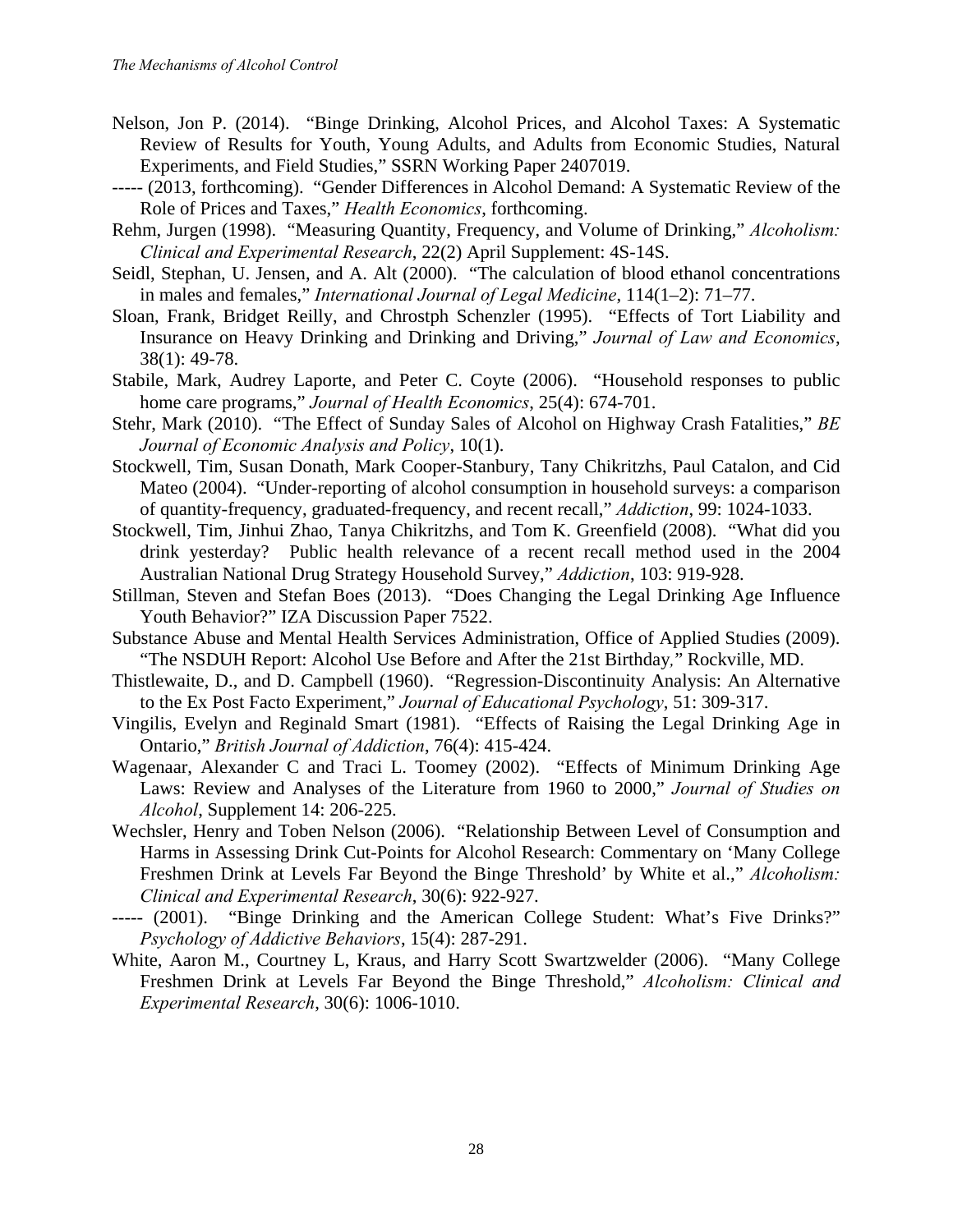|              |                | ັ                 |                |                            |                |  |
|--------------|----------------|-------------------|----------------|----------------------------|----------------|--|
|              | All Deaths     | Internal          | External       | Motor Vehicle<br>Accidents | Injuries       |  |
| Over MLDA    | 4.10<br>(2.76) | $-1.10$<br>(0.94) | 5.21<br>(2.43) | 4.78<br>(1.56)             | 0.42<br>(1.91) |  |
| Constant     | 70.2           | 16.9              | 53.3           | 28.3                       | 25.0           |  |
| Observations | 48             | 48                | 48             | 48                         | 48             |  |

# Table 1: Change in Death Rates at MLDA

Note: Each row presents the estimate of the increase in death rates for a particular cause when people become eligible to drink legally with the robust standard error directly below in parenthesis. The estimates are from a regression with a second order polynomial in age fully interacted with an indicator variable equal to one for ages above the MLDA. The regressions also include an indicator variable for the month on which the MLDA birthday falls and are estimated with a two year bandwidth. Death rates are in deaths per 100,000 for each of the 48 month cells within 2 years of the MLDA. The constant is an estimate of the death rate just under the MLDA threshold. The causes of death are coded based on International Classification of Disease code and all causes of death fall into one of the three subcategories (Internal, Motor Vehicle Accident or Injuries). Mortality records provided by Statistics Canada.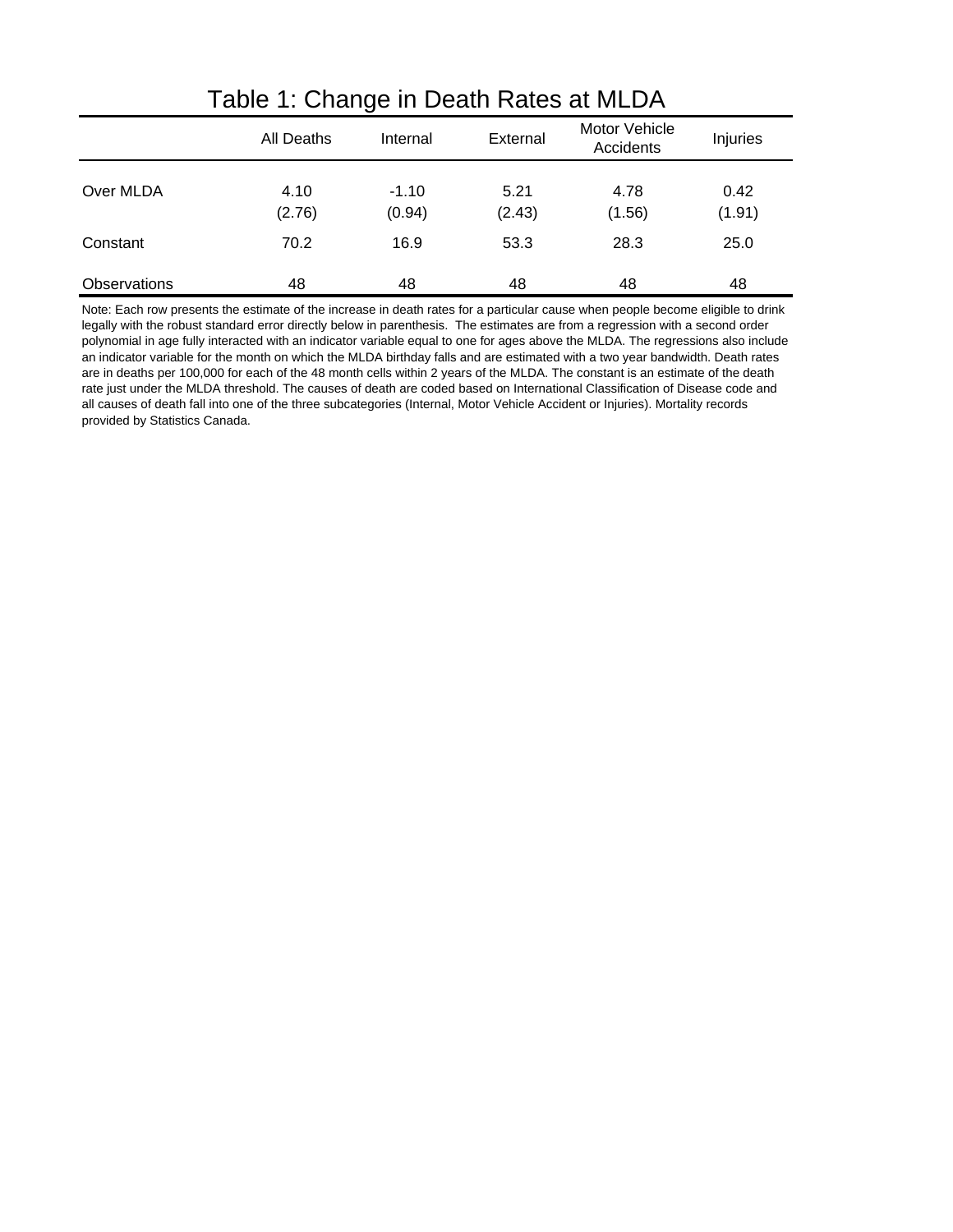|                       | <b>All Deaths</b> | Internal | External | Motor Vehicle<br>Accidents |         |
|-----------------------|-------------------|----------|----------|----------------------------|---------|
|                       |                   |          |          |                            |         |
| Male                  |                   |          |          |                            |         |
| Over MLDA             | 6.91              | $-3.95$  | 10.86    | 7.32                       | 3.54    |
|                       | (5.15)            | (2.24)   | (4.56)   | (2.63)                     | (3.20)  |
| Constant              | 103.5             | 21.2     | 82.34    | 43.3                       | 39.0    |
| Female                |                   |          |          |                            |         |
| Over MLDA             | 1.14              | 1.89     | $-0.75$  | 2.12                       | $-2.86$ |
|                       | (2.29)            | (1.58)   | (1.70)   | (1.17)                     | (1.36)  |
| Constant              | 35.2              | 12.5     | 22.70    | 12.5                       | 10.2    |
| p-value of difference |                   |          |          |                            |         |
| in effect by gender   | 0.309             | 0.036    | 0.019    | 0.074                      | 0.069   |

### Table 2: Change in Death Rates at MLDA by Gender

Note: Each row presents the estimate of the increase in death rates for a particular cause when people become eligible to drink legally with the robust standard error of the estimate directly below in parenthesis. The estimates are from a regression with a second order polynomial in age fully interacted with an indicator variable equal to one for ages above the MLDA. The regressions also include an indicator variable for the month on which the MLDA birthday falls and are estimated with a two year bandwidth. Death rates are in deaths per 100,000 for each of the 48 month cells within 2 years of the MLDA. The constant is an estimate of the death rate just under the MLDA threshold. The causes of death are coded based on International Classification of Disease code and all causes of death fall into one of the three subcategories (Internal, Motor Vehicle Accident or Injuries). Mortality records provided by Statistics Canada. In the bottom row we present the p-value of the difference in the estimates of the MLDA effect.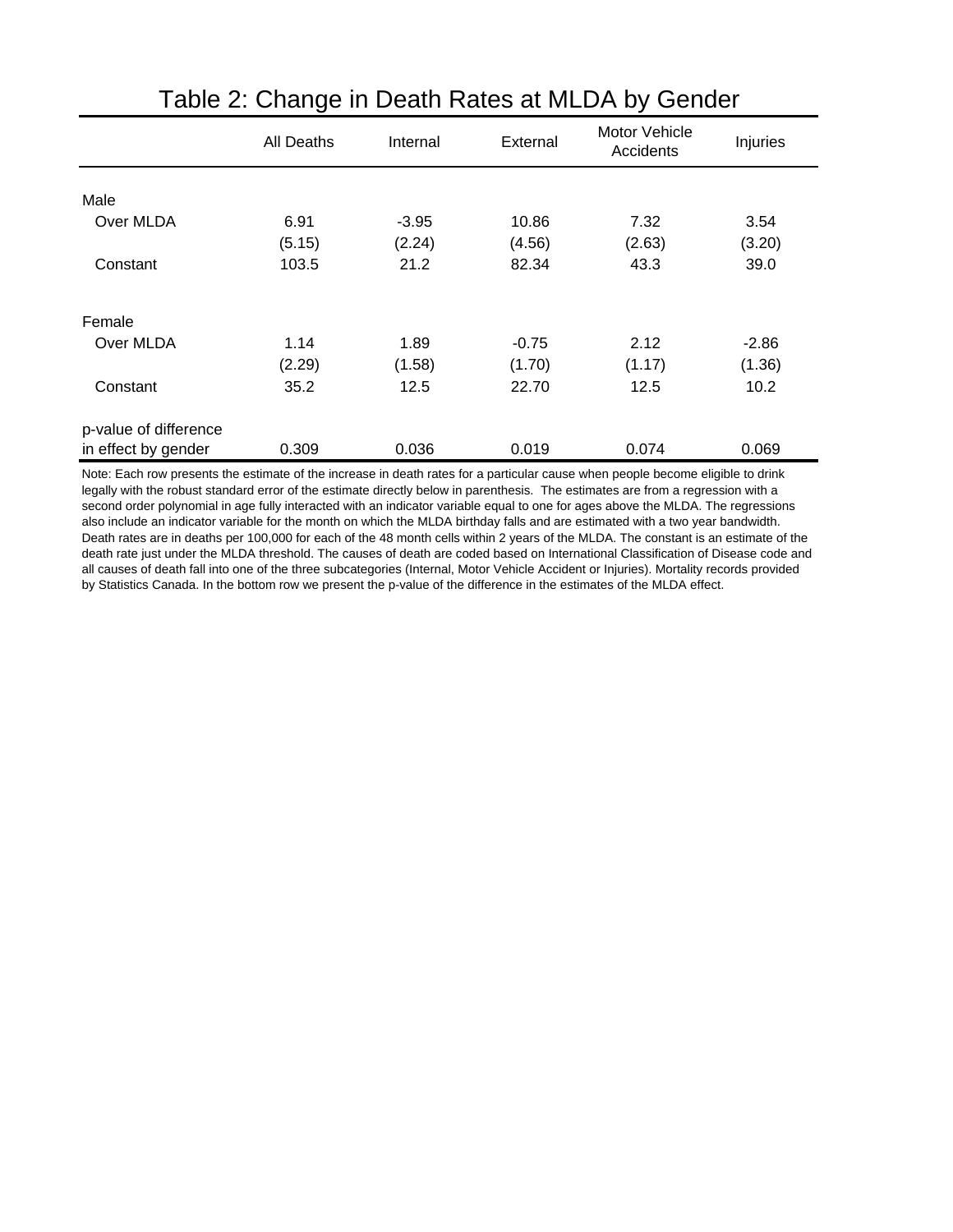|                                                                              | Full sample      | Male   | Female |
|------------------------------------------------------------------------------|------------------|--------|--------|
| In School                                                                    | 71.3             | 68.1   | 74.6   |
| <b>Worked Last Week</b>                                                      | 57.8             | 58.0   | 57.5   |
| Live With Parents                                                            | 77.8             | 80.4   | 75.3   |
| White                                                                        | 78.2             | 77.8   | 78.7   |
| Married                                                                      | 3.1              | 1.7    | 4.5    |
| Interviewed in Person                                                        | 33.9             | 33.7   | 34.1   |
| Ever Consumed Alcohol                                                        | 88.4             | 88.9   | 87.9   |
| Drank Last 12 Months                                                         | 81.1             | 82.1   | 80.0   |
| Drank Last Week                                                              | 41.7             | 46.1   | 37.3   |
| Binged Last Week (4 drinks on one day for females/5<br>for males)            | 20.7             | 24.7   | 16.7   |
| Extreme Drinking Last Week (8 drinks on one day for<br>females/10 for males) | 7.9              | 11.1   | 4.7    |
| Percent of Days Drank Last Week                                              | 11.9             | 14.4   | 9.5    |
| Percent of Days Binged Last Week                                             | 4.6              | 5.8    | 3.5    |
| Percent of Days Extreme Drinking Last Week                                   | 1.6              | 2.4    | 0.9    |
| Maximum Number of Drinks on One Day Last Week                                | $2.2\phantom{0}$ | 2.9    | 1.5    |
| <b>Total Drinks in Week</b>                                                  | 3.6              | 5.0    | 2.3    |
| Number of Observations                                                       | 36,389           | 17,894 | 18,495 |

### Table 3: Descriptive Statistics for Survey Data

Notes: The percents and means above are from the 1994-1999 National Population Health Surveys and the 2000-2011 Canadian Community Health Surveys. The sample is restricted to the analysis sample which includes young adults interviewed when they are within two years of the minimum legal drinking age in their province of residence. There are a total of 44,694 survey respondents in this age range, 36,389 of the survey respondents were asked the questions about alcohol consumption as these detailed questions were not asked in every year. With four exceptions there are 36,389 respondents to each question as the sample was restricted to the population asked questions about alcohol consumption. The four exceptions are "Drank in Last Year" which was asked of all 44,694 respondents and "Ever Consumed Alcohol", "In School" and "Worked Last Week" which have sample sizes of 29,391, 36,128 and 36,109 respectively. The means are weighted to reflect the Canadian population using survey weights rescaled in proportion to the size of the survey in a sample year as the sample size varies substantially across years.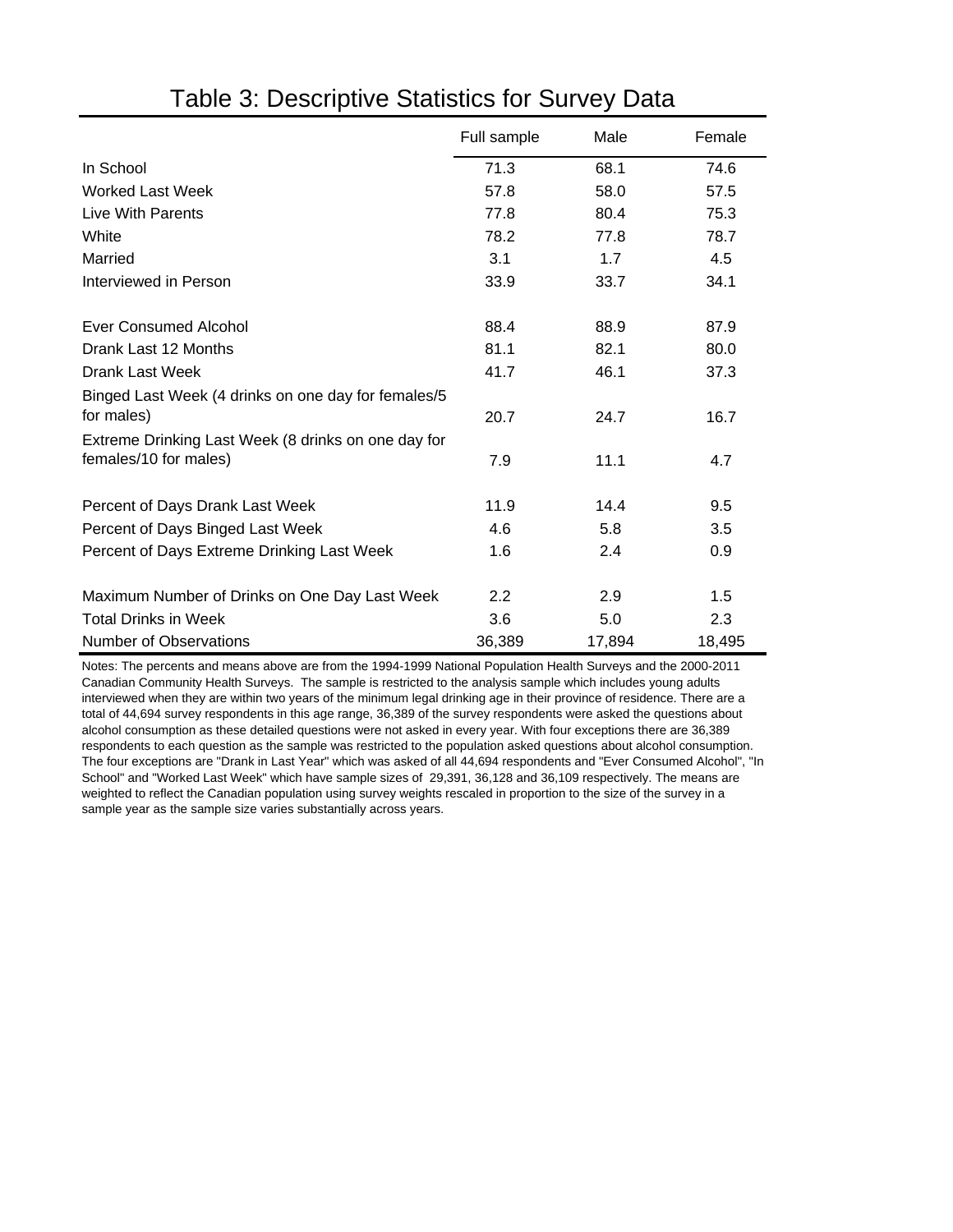|                                   |         |        |               |                 |            |                       | Percent of      | Max       |           |
|-----------------------------------|---------|--------|---------------|-----------------|------------|-----------------------|-----------------|-----------|-----------|
|                                   |         |        |               | <b>Extreme</b>  |            | Percent of Percent of | Days            | Drinks in | Total     |
|                                   | Drank   | Drank  | <b>Binged</b> | <b>Drinking</b> | Days       | Days                  | <b>Extreme</b>  | One Day   | Drinks in |
|                                   | Last 12 | Last   | Last          | Last            | Drank Last | <b>Binged</b>         | <b>Drinking</b> | Last      | Last      |
|                                   | Months  | Week   | Week          | Week            | Week       | Last Week             | Last week       | Week      | Week      |
| No Controls other than Birth week |         |        |               |                 |            |                       |                 |           |           |
| Over MLDA                         | 3.7     | 8.3    | 5.0           | 2.5             | 3.7        | 1.8                   | 0.5             | 0.48      | 1.17      |
|                                   | (1.9)   | (2.5)  | (1.9)         | (1.3)           | (0.9)      | (0.5)                 | (0.3)           | (0.18)    | (0.35)    |
| Week after                        | 1.6     | 20.0   | 17.7          | 12.3            | 6.7        | 3.6                   | 2.7             | 1.96      | 2.96      |
| <b>Birthday</b>                   | (2.9)   | (5.2)  | (4.1)         | (4.3)           | (2)        | (1.1)                 | (1)             | (0.56)    | (0.89)    |
| Constant                          | 81.5    | 38.9   | 19.1          | 6.9             | 10.2       | 3.9                   | 1.4             | 2.00      | 3.10      |
|                                   | (1.5)   | (1.6)  | (1.2)         | (0.7)           | (0.5)      | (0.3)                 | (0.2)           | (0.1)     | (0.2)     |
|                                   |         |        |               |                 |            |                       |                 |           |           |
| Full set of controls              |         |        |               |                 |            |                       |                 |           |           |
| Over MLDA                         | 2.9     | 8.0    | 5.0           | 2.7             | 3.5        | 1.8                   | 0.5             | 0.48      | 1.16      |
|                                   | (1.7)   | (2.4)  | (1.8)         | (1.2)           | (0.9)      | (0.5)                 | (0.3)           | (0.17)    | (0.34)    |
| Week after                        | 2.6     | 19.6   | 17.4          | 12.1            | 6.7        | 3.5                   | 2.7             | 1.94      | 2.93      |
| <b>Birthday</b>                   | (2.8)   | (4.7)  | (3.8)         | (4.2)           | (1.7)      | (1.1)                 | (1)             | (0.54)    | (0.85)    |
|                                   |         |        |               |                 |            |                       |                 |           |           |
| Mean                              | 78.8    | 34.9   | 17.0          | 6.1             | 9.2        | 3.6                   | 1.3             | 1.77      | 2.81      |
| Observations                      | 44,694  | 36,389 | 36,389        | 36,389          | 36,389     | 36,389                | 36,389          | 36,389    | 36,389    |

### Table 4: Change in Drinking at MLDA

Note: See notes for Table 3 for a description of the sample. All regressions include a second order polynomial in age fully interacted with an indicator variable that takes on a value of 1 for people interviewed when they are older than the MLDA. The estimates in the top row of each panel in the table are for the coefficients on this indicator variable with its standard error directly below in parenthesis. The regressions also include an indicator variable that takes on a value of one if the person is interviewed in the week immediately after the birthday on which they become eligible to drink legally. This is intended to absorb the pronounced "celebration" effects noticeable in the age profiles and is presented in the second major row of each panel. For the binary outcome variables the point estimates and their SE have been multiplied by 100 to make them easier to read and interpretable as percentage points. The standard errors are clustered on the running variable. The regressions are weighted to account for the sampling frame. Extreme drinking is 8 or more drinks in a day for women and 10 or more drinks in a day for men. The regressions in the bottom panel include controls for year of survey, province of residence, white, marital status, living with parents, interview in person, in school, work last week, gender, month of interview, and dummies flagging when in school or work last week are missing. The means on the second to last row are for the subsample of people interviewed when they are within one year of reaching the provincial MLDA.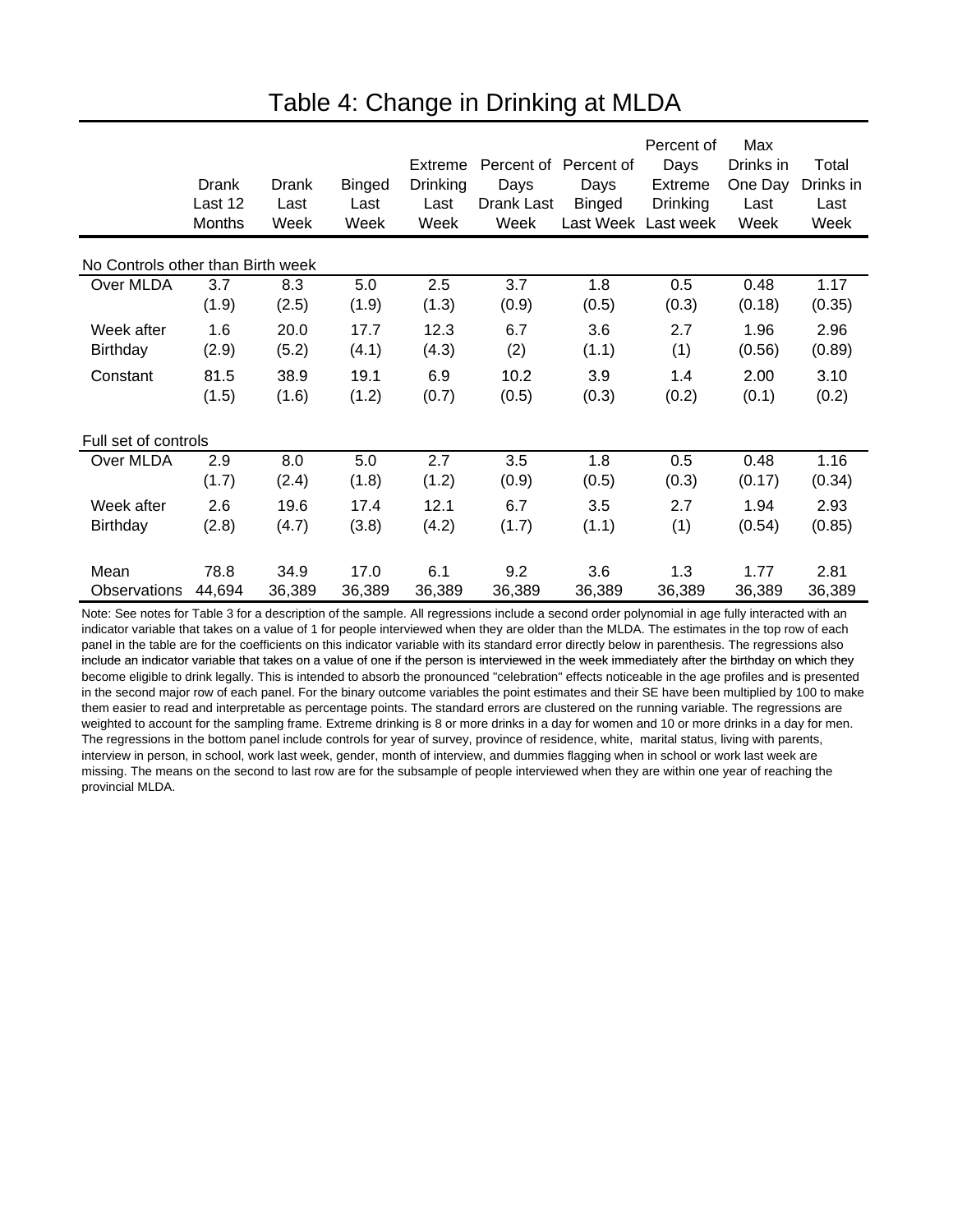|              |           | ັ      |           |           |         |        |        |             |
|--------------|-----------|--------|-----------|-----------|---------|--------|--------|-------------|
|              |           | Work   |           |           |         |        |        | Number of   |
|              | Interview | Last   |           | Live With |         |        |        | People      |
|              | in Person | Week   | In School | Parents   | Married | Male   | White  | Interviewed |
| Over MLDA    | $-2.46$   | 0.46   | 1.84      | 3.94      | $-1.34$ | 0.57   | 0.03   | 1.09        |
|              | (2.19)    | (2.43) | (2.3)     | (2.08)    | (0.7)   | (2.57) | (2.45) | (1.24)      |
| Constant     | 37.7      | 60.2   | 65.7      | 75.8      | 3.1     | 50.5   | 78.1   | 23.5        |
| Observations | 36,389    | 36.019 | 36.128    | 36,389    | 36,389  | 36,389 | 36,389 | 1,439       |

### Table 5: Change in Sample Characteristics at MLDA

Notes: The point estimates of the discrete change at the MLDA are in percentage terms, with the exception of the change in the number of people interviewed. For the number of people interviewed the dependent variable is the number of people interviewed at a particular age in days. Standard errors are in parenthesis below the point estimates. For details about the sample please see the notes for Table 3 and for details on regression specifications please see the notes for Table 4. All regressions include a second order polynomial in age fully interacted with an indicator variable that takes on a value of 1 for people interviewed when they are older than the MLDA. The regressions also include an indicator variable that takes on a value of one if the person is interviewed in the week immediately after the birthday on which they become eligible to drink legally.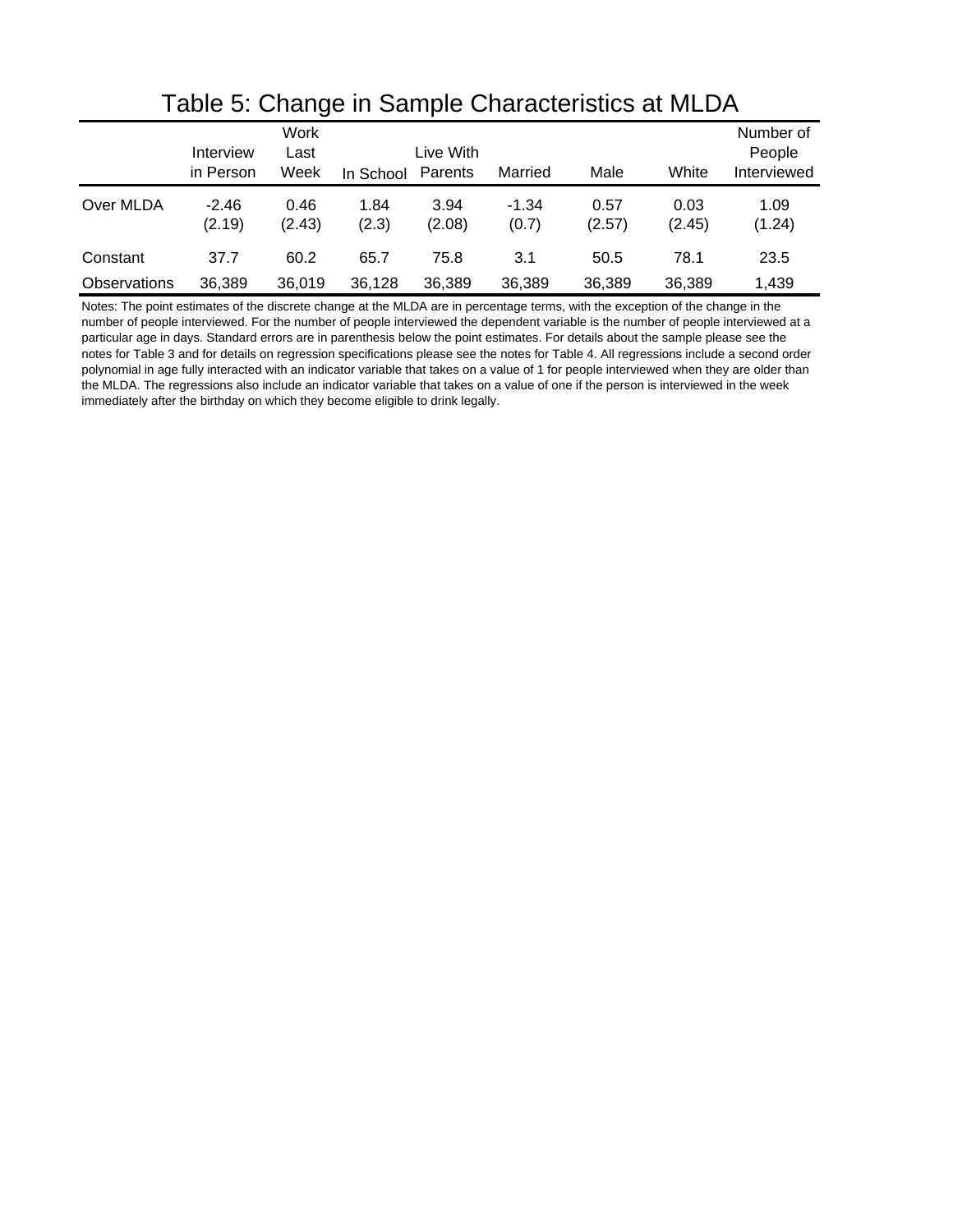|                                              | Drank<br>Last 12<br>Months | Drank<br>Last<br>Week | <b>Binged</b><br>Last<br>Week | Extreme<br>Drinking<br>Last<br>Week | Percent<br>of Days<br>Drank<br>Last<br>Week | Percent<br>of Days<br><b>Binged</b><br>Last<br>Week | Percent<br>of Days<br><b>Extreme</b><br><b>Drinking</b><br>Last<br>week | Max<br>Drinks in<br>One Day<br>Last<br>Week | Total<br>Drinks in<br>Last<br>Week |
|----------------------------------------------|----------------------------|-----------------------|-------------------------------|-------------------------------------|---------------------------------------------|-----------------------------------------------------|-------------------------------------------------------------------------|---------------------------------------------|------------------------------------|
| Male                                         |                            |                       |                               |                                     |                                             |                                                     |                                                                         |                                             |                                    |
| Over MLDA                                    | 3.2                        | 6.8                   | 2.6                           | 5.1                                 | 3.3                                         | 1.8                                                 | 1.0                                                                     | 0.54                                        | 1.42                               |
|                                              | (2.3)                      | (3.4)                 | (2.7)                         | (1.9)                               | (1.3)                                       | (0.7)                                               | (0.4)                                                                   | (0.27)                                      | (0.55)                             |
| <b>Birth week</b>                            | 4.4                        | 6.7                   | 7.0                           | 7.9                                 | 3.2                                         | 0.9                                                 | 1.5                                                                     | 1.27                                        | 1.68                               |
|                                              | (5.1)                      | (5.5)                 | (6.8)                         | (5.3)                               | (2.4)                                       | (2.1)                                               | (1.2)                                                                   | (0.77)                                      | (1.43)                             |
| Mean                                         | 79.2                       | 39.8                  | 21.7                          | 8.9                                 | 11.1                                        | 4.8                                                 | 1.9                                                                     | 2.41                                        | 3.92                               |
| Observations                                 | 22,139                     | 17,894                | 17,894                        | 17,894                              | 17,894                                      | 17,894                                              | 17,894                                                                  | 17,894                                      | 17,894                             |
| Female                                       |                            |                       |                               |                                     |                                             |                                                     |                                                                         |                                             |                                    |
| Over MLDA                                    | 2.1                        | 8.4                   | 7.1                           | 0.0                                 | 3.6                                         | 1.6                                                 | 0.0                                                                     | 0.38                                        | 0.80                               |
|                                              | (2.5)                      | (3.3)                 | (2.5)                         | (1.4)                               | (1)                                         | (0.6)                                               | (0.3)                                                                   | (0.18)                                      | (0.31)                             |
| <b>Birth week</b>                            | 0.9                        | 33.2                  | 27.9                          | 16.4                                | 10.2                                        | 6.1                                                 | 3.9                                                                     | 2.63                                        | 4.18                               |
|                                              | (2.8)                      | (9.1)                 | (9.4)                         | (5.3)                               | (3.2)                                       | (2.2)                                               | (1.6)                                                                   | (0.78)                                      | (1.39)                             |
| Mean                                         | 78.3                       | 30.0                  | 12.1                          | 3.2                                 | 7.2                                         | 2.4                                                 | 0.6                                                                     | 1.12                                        | 1.68                               |
| Observations                                 | 22,555                     | 18,495                | 18,495                        | 18,495                              | 18,495                                      | 18,495                                              | 18,495                                                                  | 18,495                                      | 18,495                             |
| p-value of difference<br>in effect by gender | 0.755                      | 0.726                 | 0.218                         | 0.029                               | 0.890                                       | 0.836                                               | 0.040                                                                   | 0.614                                       | 0.325                              |

# Table 6: Change in Drinking at MLDA by Gender

Note: The regressions above include a full set of controls. For details about the sample please see the notes for Table 3 and for details on regression specifications please see the notes for Table 4. In the bottom row we present the p-value of the difference in the estimates of the MLDA effect.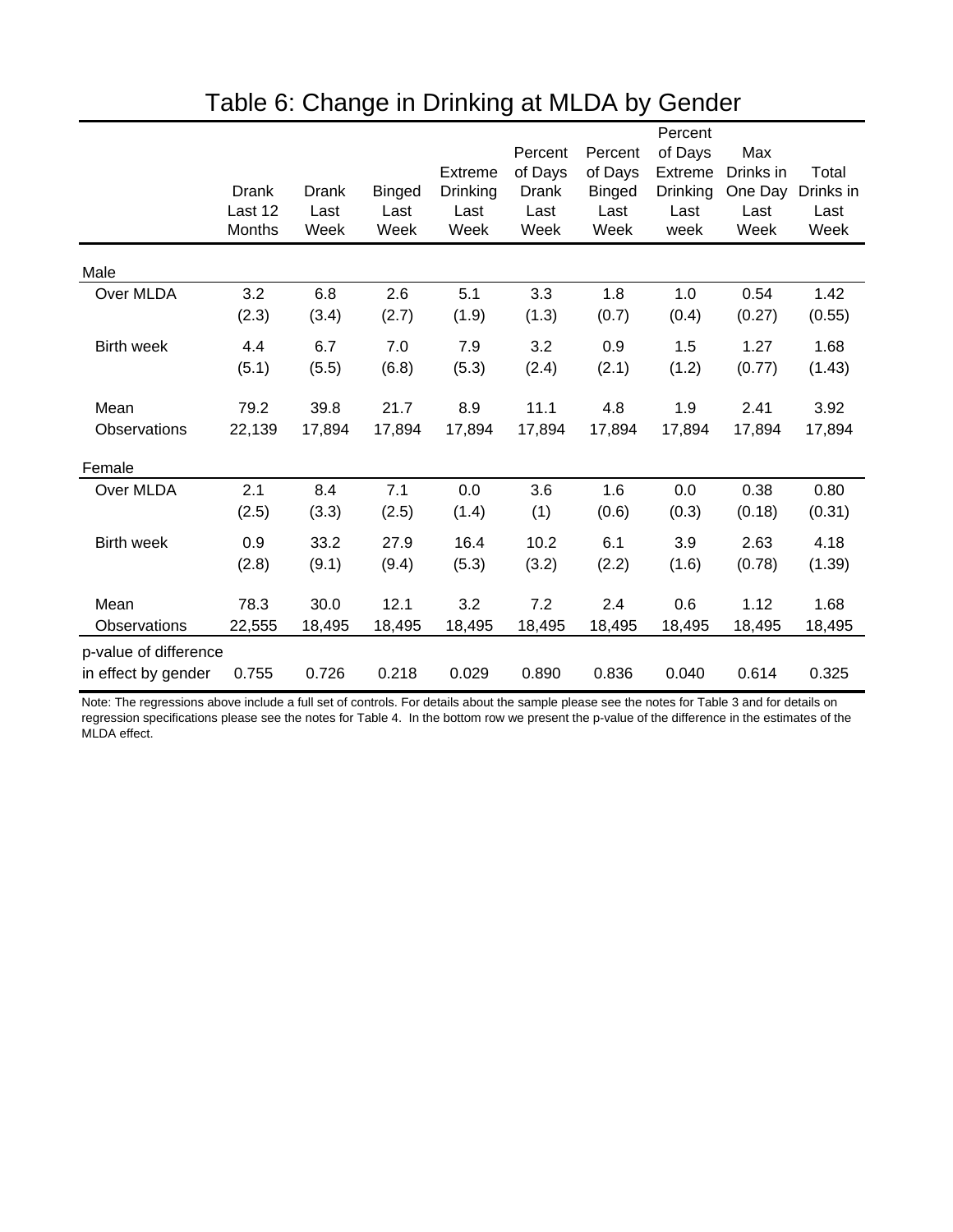#### Figure 1: Age Profile of Mortality Rates by Cause

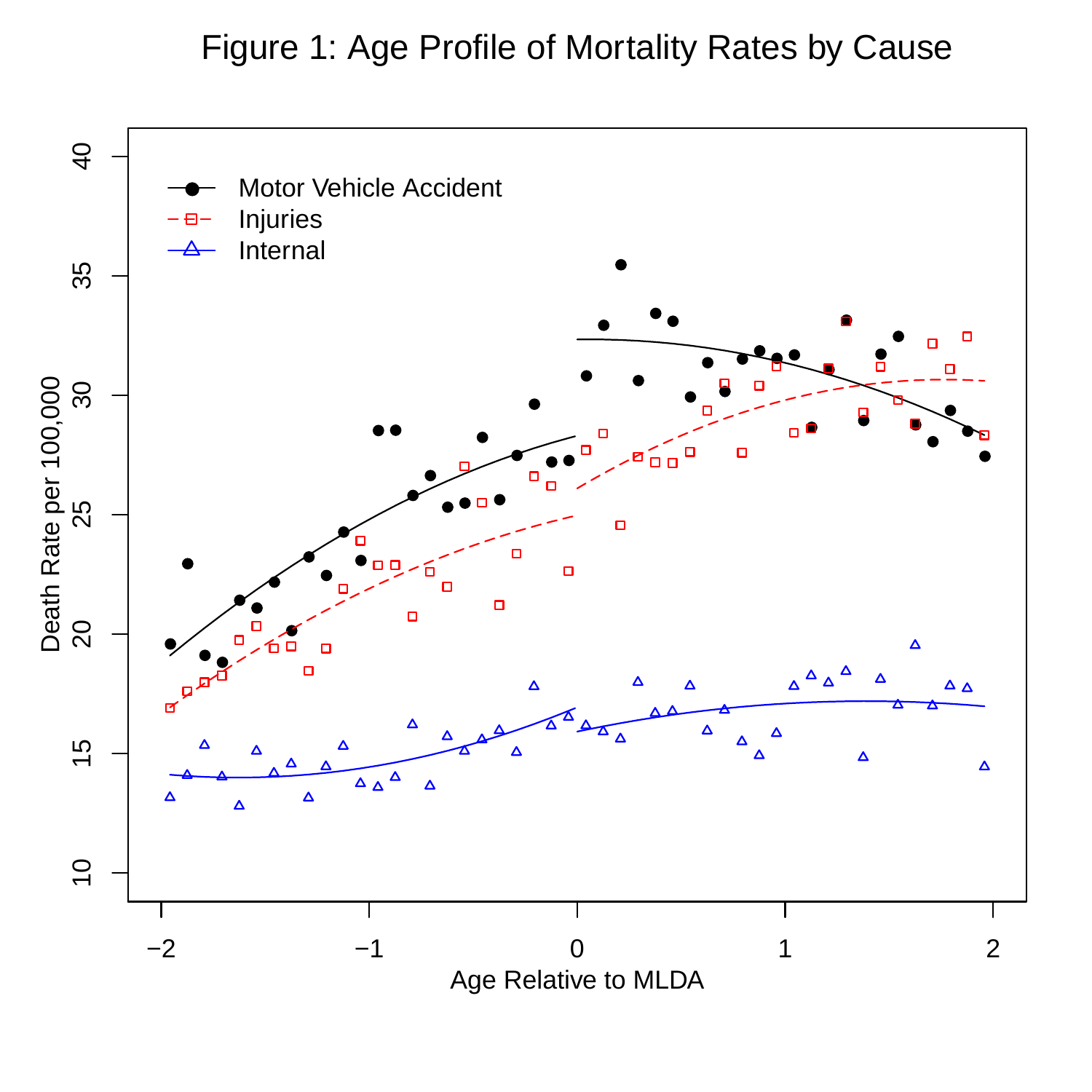## Figure 2: Age Profile of Mortality Rates − Men

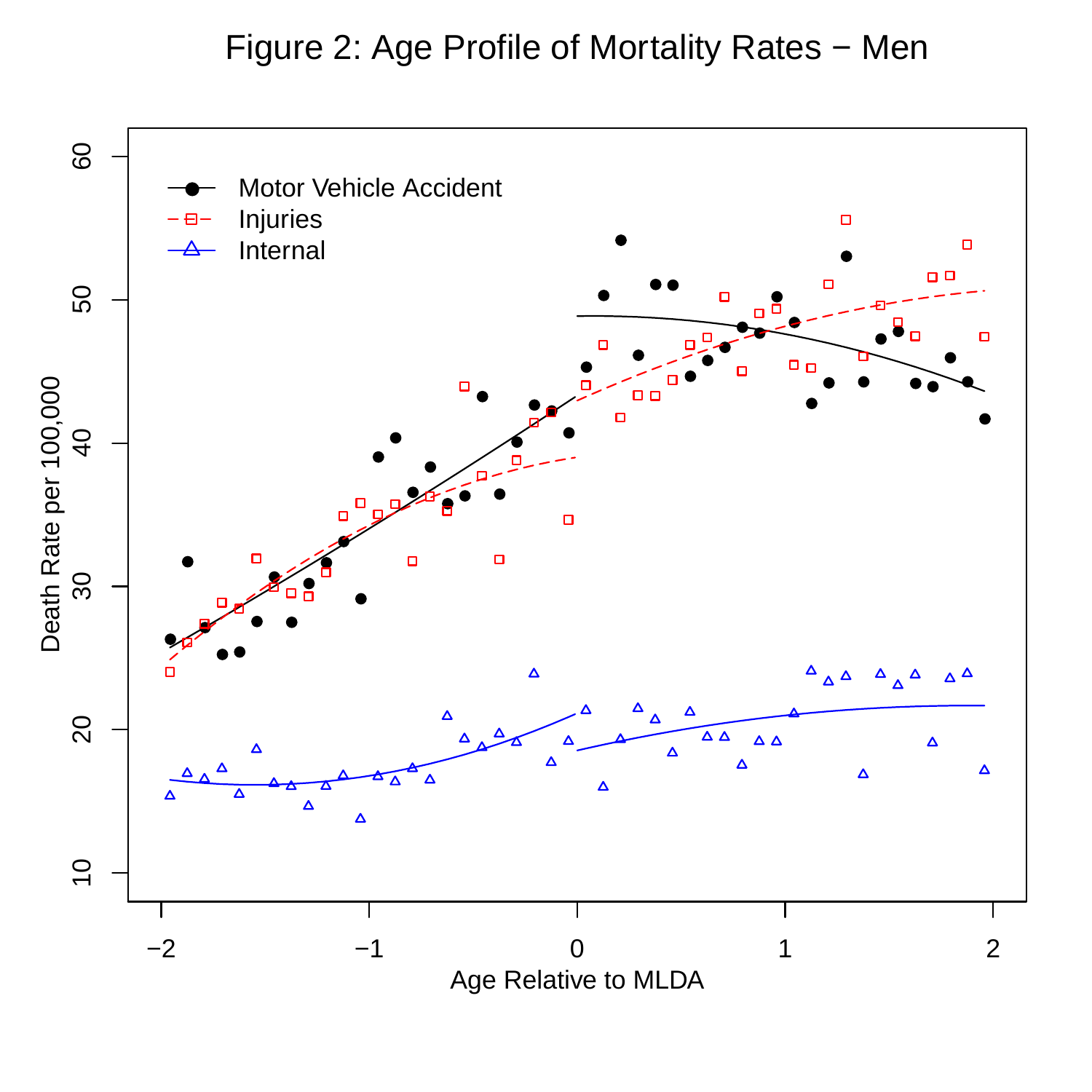## Figure 3: Age Profile of Mortality Rates − Women

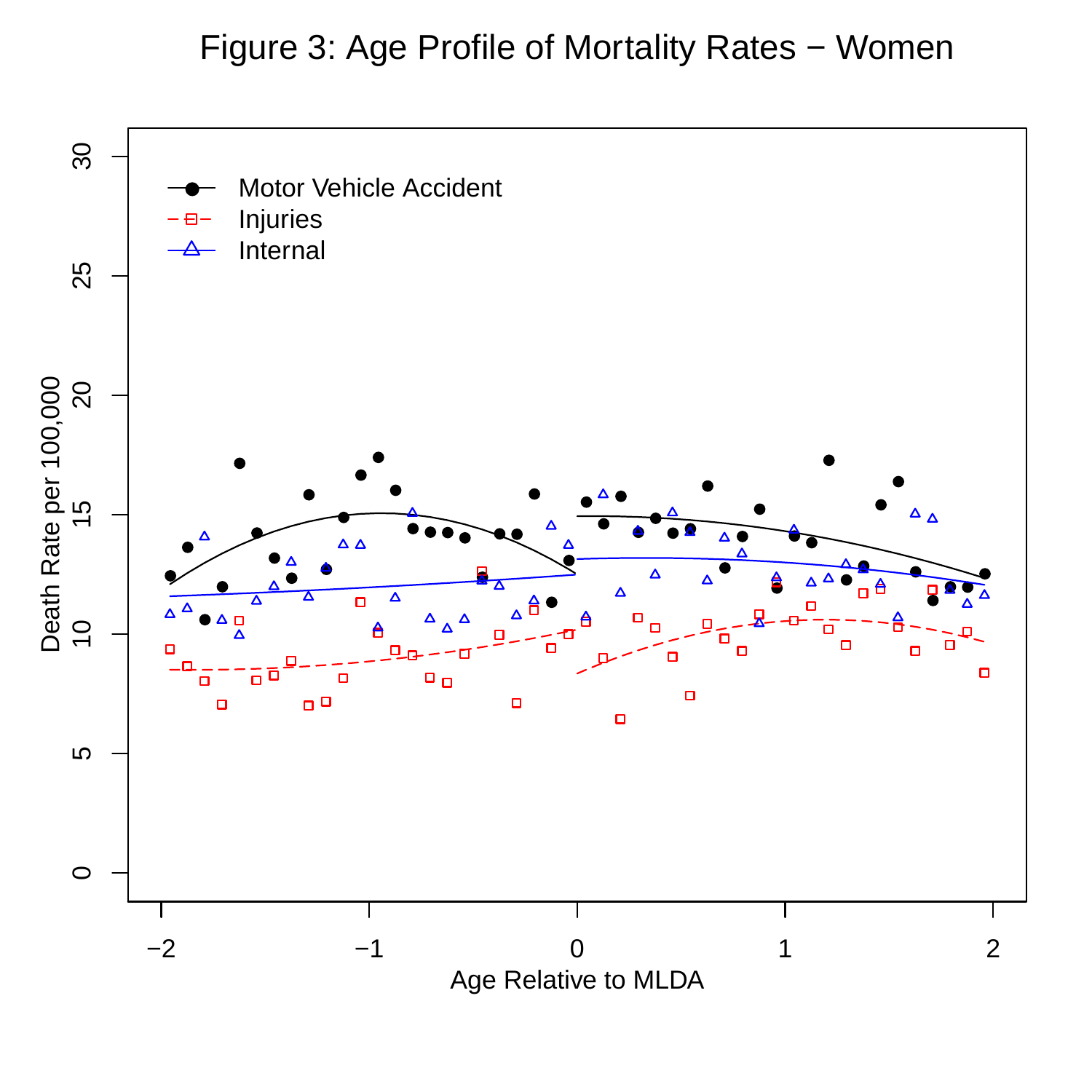## Figure 4: Maximum Drinks on Any Day in Last Week



Note: See Table 3 for details on sample, 54% of men and 63% of women report no drinking in last week.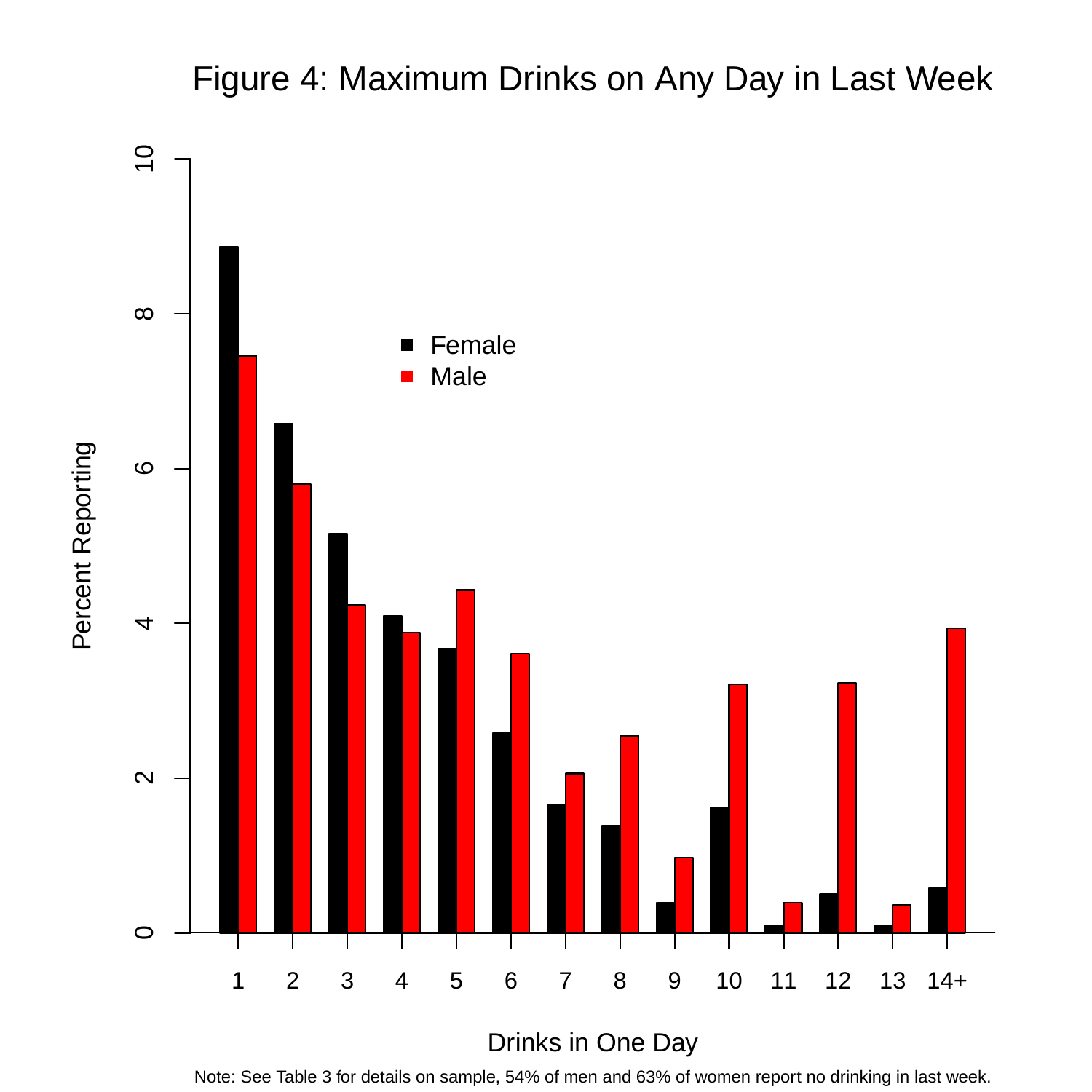#### Figure 5: Participated in Alcohol Consumption



Note: For details on the sample see notes from Table 3. The fitted lines are from second order polynomials fitted separately to either side of the MLDA threshold. Extreme drinking is eight or more drinks in a day for a woman and ten or more for a man.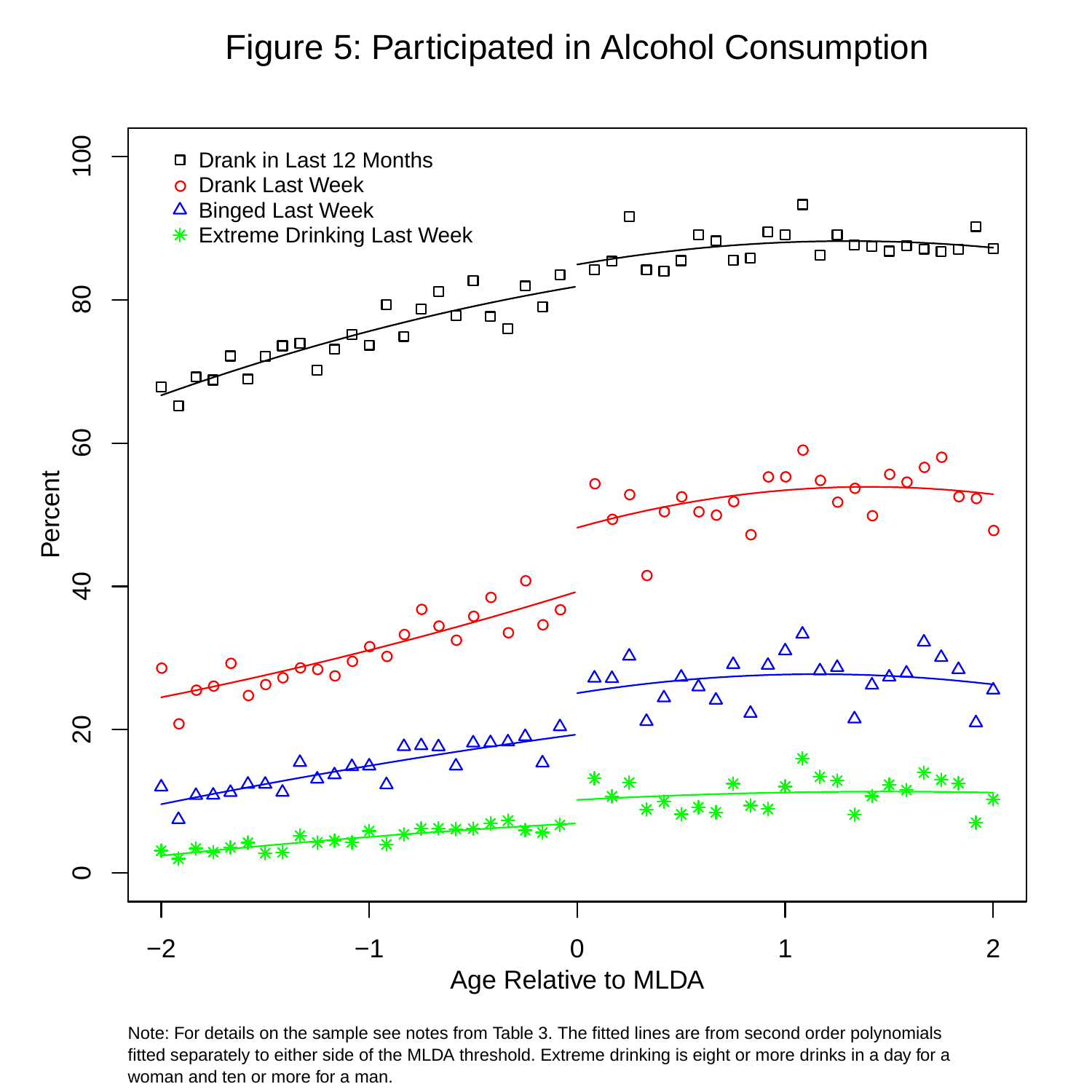#### Figure 6: Percent of Days Drinking Last Week



Note: For details on the sample see notes from Table 3. The fitted lines are from second order polynomials fitted separately to either side of the MLDA threshold. Extreme drinking is eight or more drinks in a day for a woman and ten or more for a man.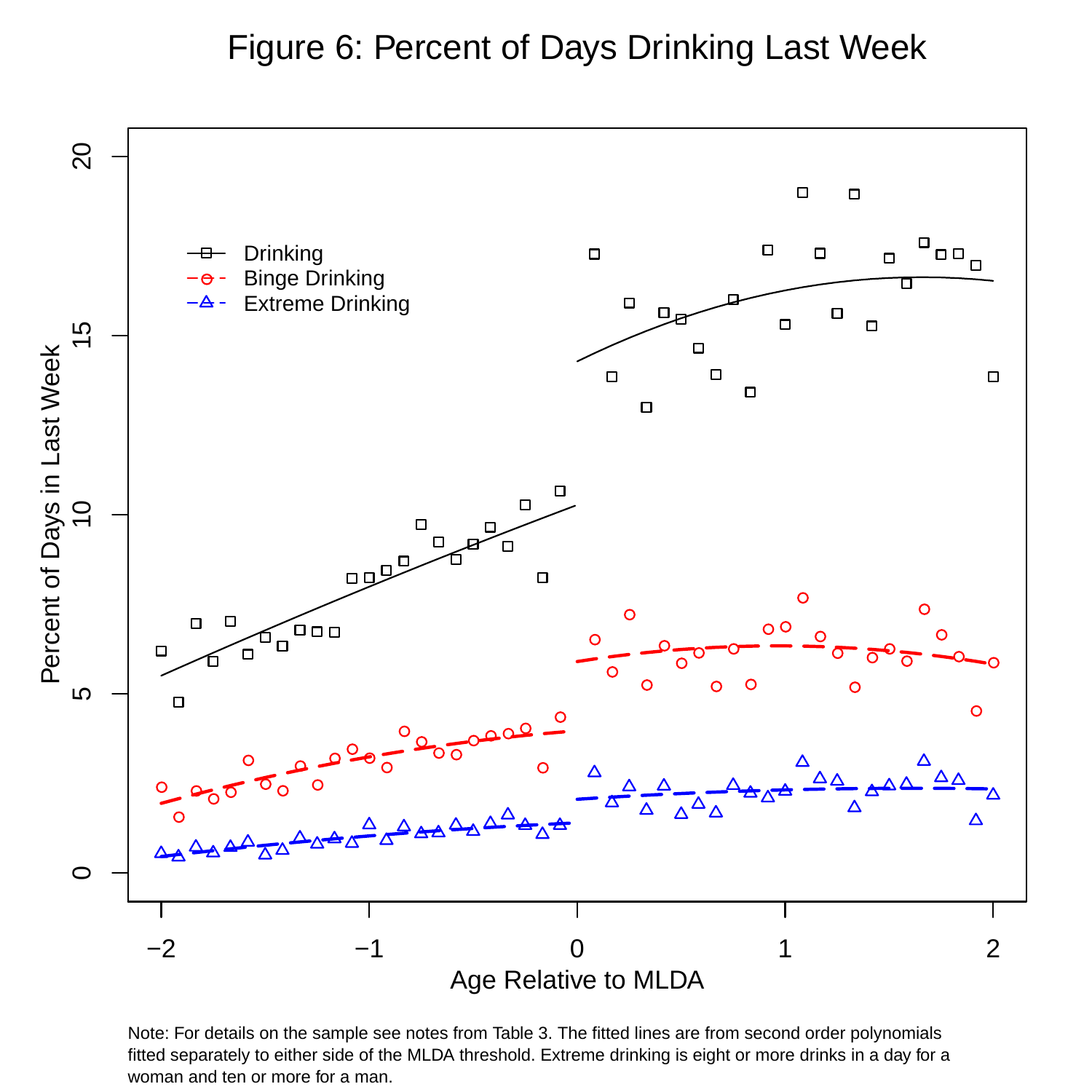### Figure 7: Maximum Drinks in Day and Total Drinks in Week

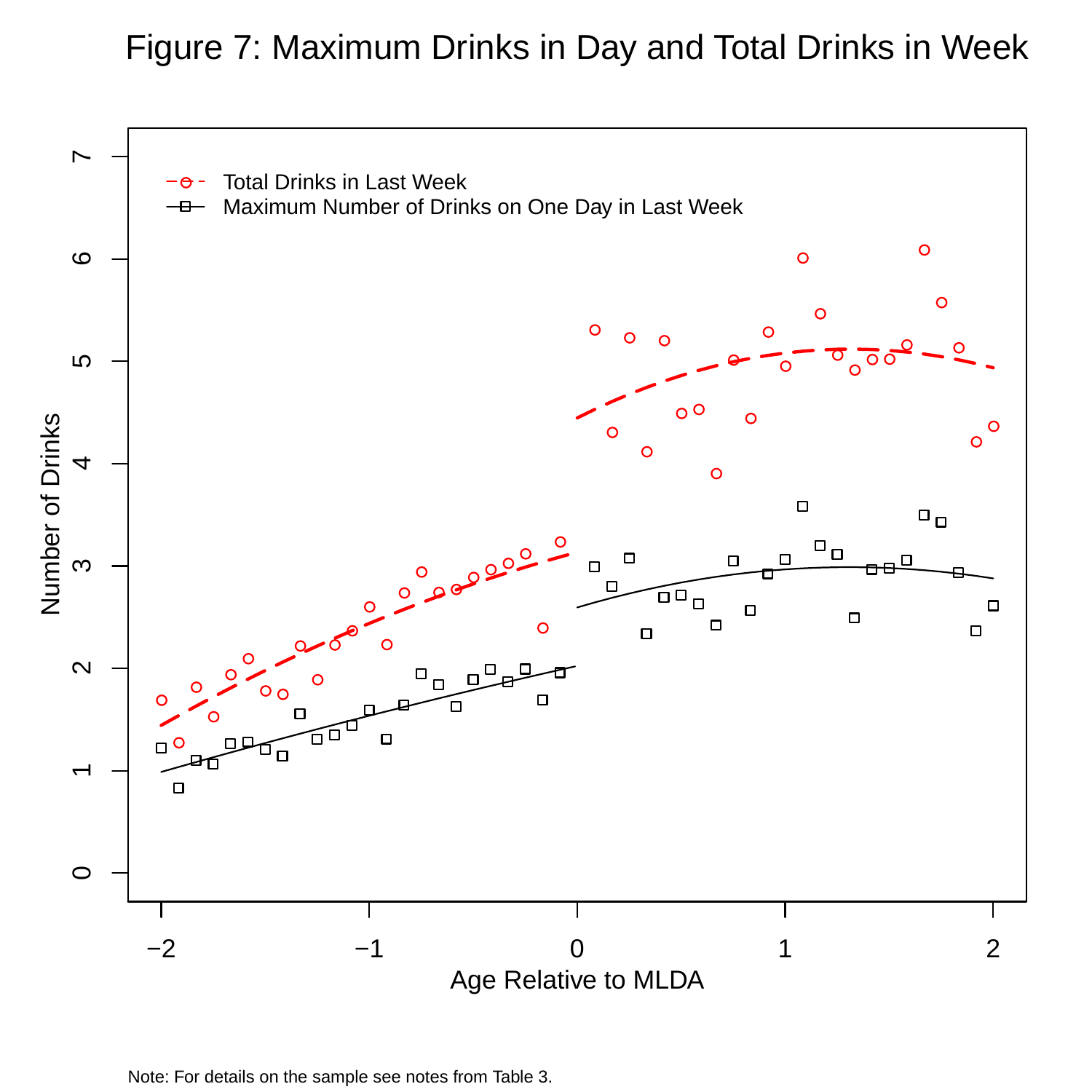#### Figure 8: Maximum Drinks on any Day in Last Week



Note: The CDFs in solid and dashed lines are the estimates of the proportion of the respondents (just over and just under the MLDA respectively) reporting less than this number of drinks. The RD estimate is the estimate of the difference between the CDFs at each level of drinking with its 95 percent confidence interval around it.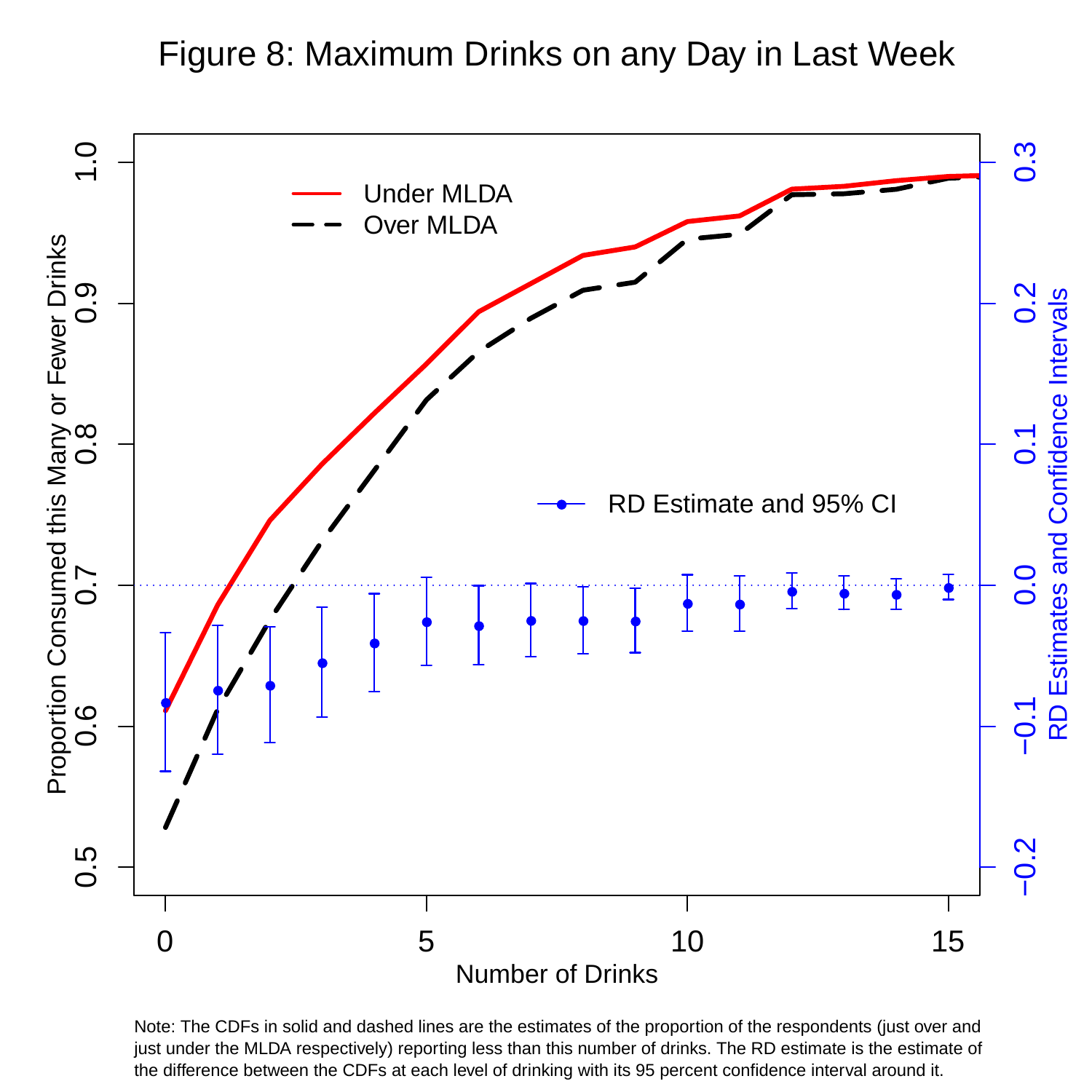



Note: The CDFs in gray and black are the estimate of the proportion of men and women (just over and just under the MLDA) reporting less than this number of drinks. The RD estimate is the estimate of the difference between the CDFs at each level of drinking with its 95 percent confidence interval around it.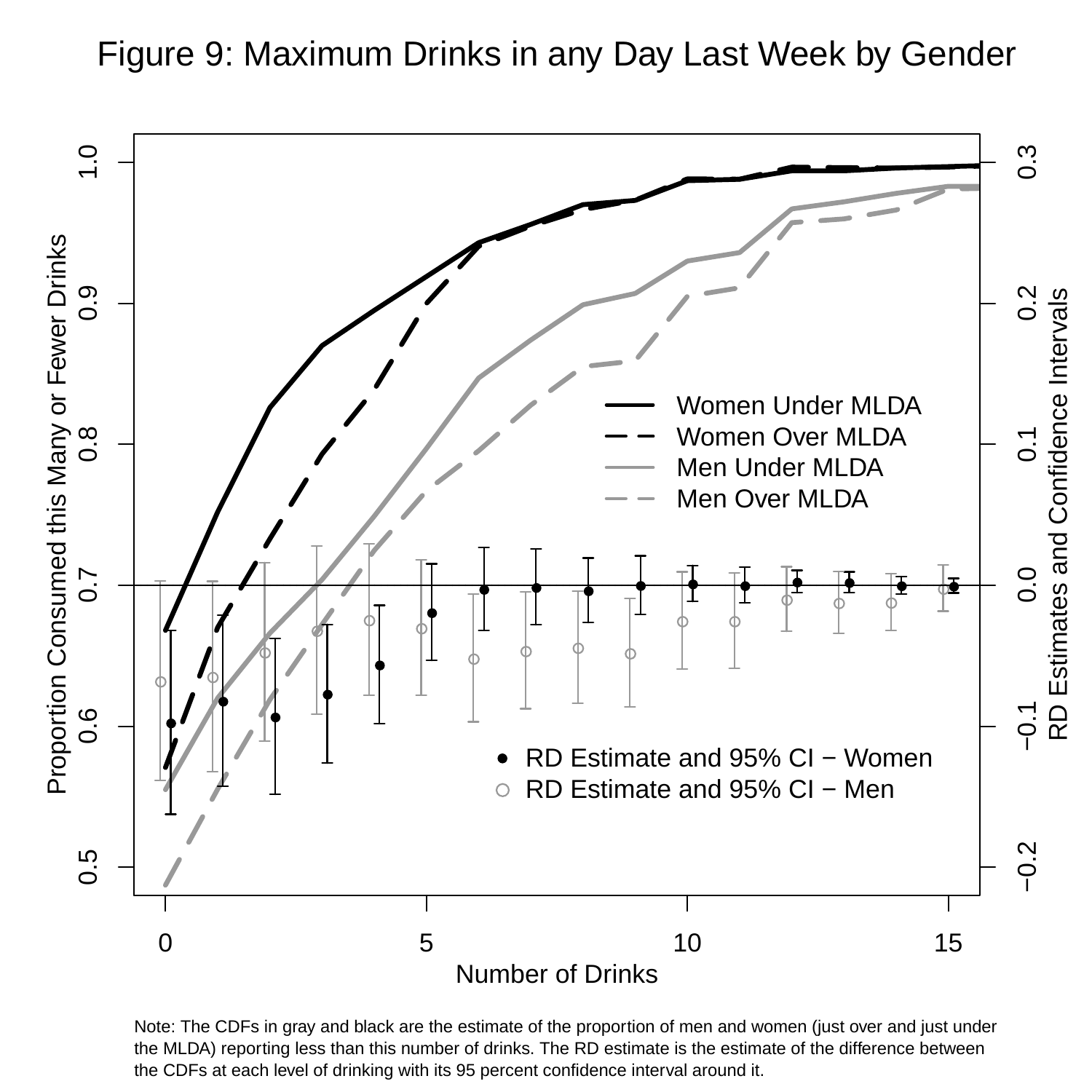## **Appendix 1: ICD-9 and ICD-10 Codes Used to Create Cause-of-Deaths Categories**

|          | ICD-9                                                                                                                                                                                                       | $ICD-10$                                                                                                                                                                                                                                                                                                                                                                                                                                                                                                                                                               |
|----------|-------------------------------------------------------------------------------------------------------------------------------------------------------------------------------------------------------------|------------------------------------------------------------------------------------------------------------------------------------------------------------------------------------------------------------------------------------------------------------------------------------------------------------------------------------------------------------------------------------------------------------------------------------------------------------------------------------------------------------------------------------------------------------------------|
| MVA      | '81', '820', '821', '822', '823', '824',<br>'825'                                                                                                                                                           | 'V0',' V1', 'V2', 'V3', 'V4', 'V5', 'V6', 'V7',<br>'V8'                                                                                                                                                                                                                                                                                                                                                                                                                                                                                                                |
| Injuries | '291', '303', '860', '3575', '4255',<br>'5353', '5710', '5711', '5712', '5713',<br>'7903', '292', '304', '850', '851', '852',<br>'853', '854', '855', '856', '857', '858',<br>'3321', '3576', '305', 95, 96 | 'X6', 'X7', 'X80', 'X81', 'X82', 'X83',<br>'X84', 'X870', 'X85', 'X86', 'X87', 'X88',<br>'X89', 'X9', 'Y0', 'F10', 'K70', 'X45',<br>'X65', 'Y15', 'Y91', 'K70', 'T51', 'X46',<br>'Y15', 'Y90', 'Y91', 'G312', 'G621',<br>'I426', 'K292', 'R780', 'E244', 'G721',<br>'K852', 'K860', 'Z502', 'Z714', 'Z721',<br>'K860', 'T518', 'T519', 'F11', 'F12', 'F13',<br>'F14', 'F15', 'F16', 'F17', 'F18', 'F19',<br>'F55', 'T40', 'T41', 'T43', 'F55', 'X40',<br>'X42' and not in 'F116', 'F126', 'F136',<br>'F146', 'F156', 'F166', 'F176', 'F171',<br>'F172', 'F186', 'F196' |
|          | External MVA and Injuries                                                                                                                                                                                   | MVA and Injuries                                                                                                                                                                                                                                                                                                                                                                                                                                                                                                                                                       |
| Internal | Everything else                                                                                                                                                                                             | Everything else                                                                                                                                                                                                                                                                                                                                                                                                                                                                                                                                                        |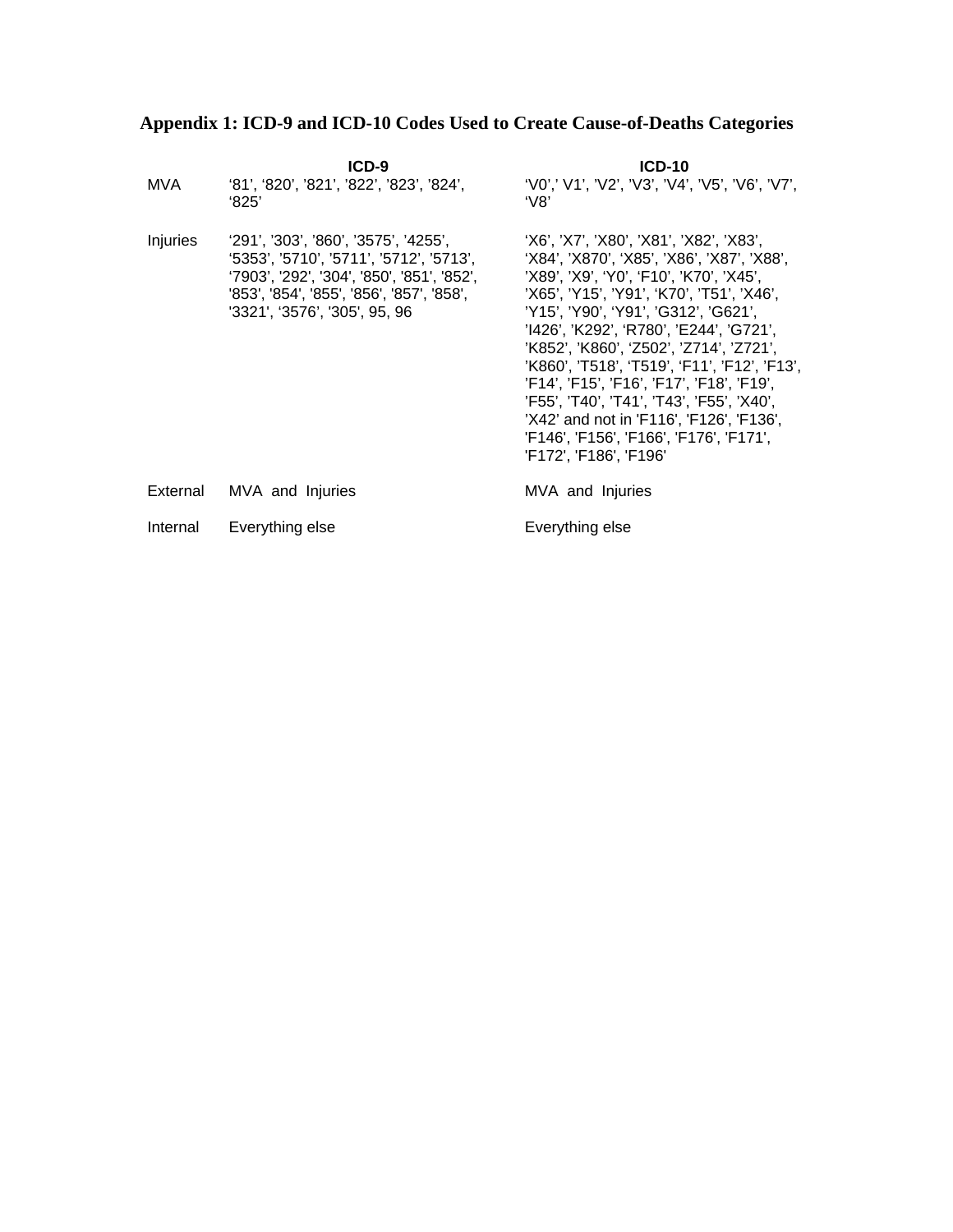### Appendix 2: Increase in Deaths at MLDA

(Robustness to bandwidth choice )



Note: Regression estimates for every bandwidth between 1/4 year and 3 years. In the main specifications in the paper the bandwidth is 2 years.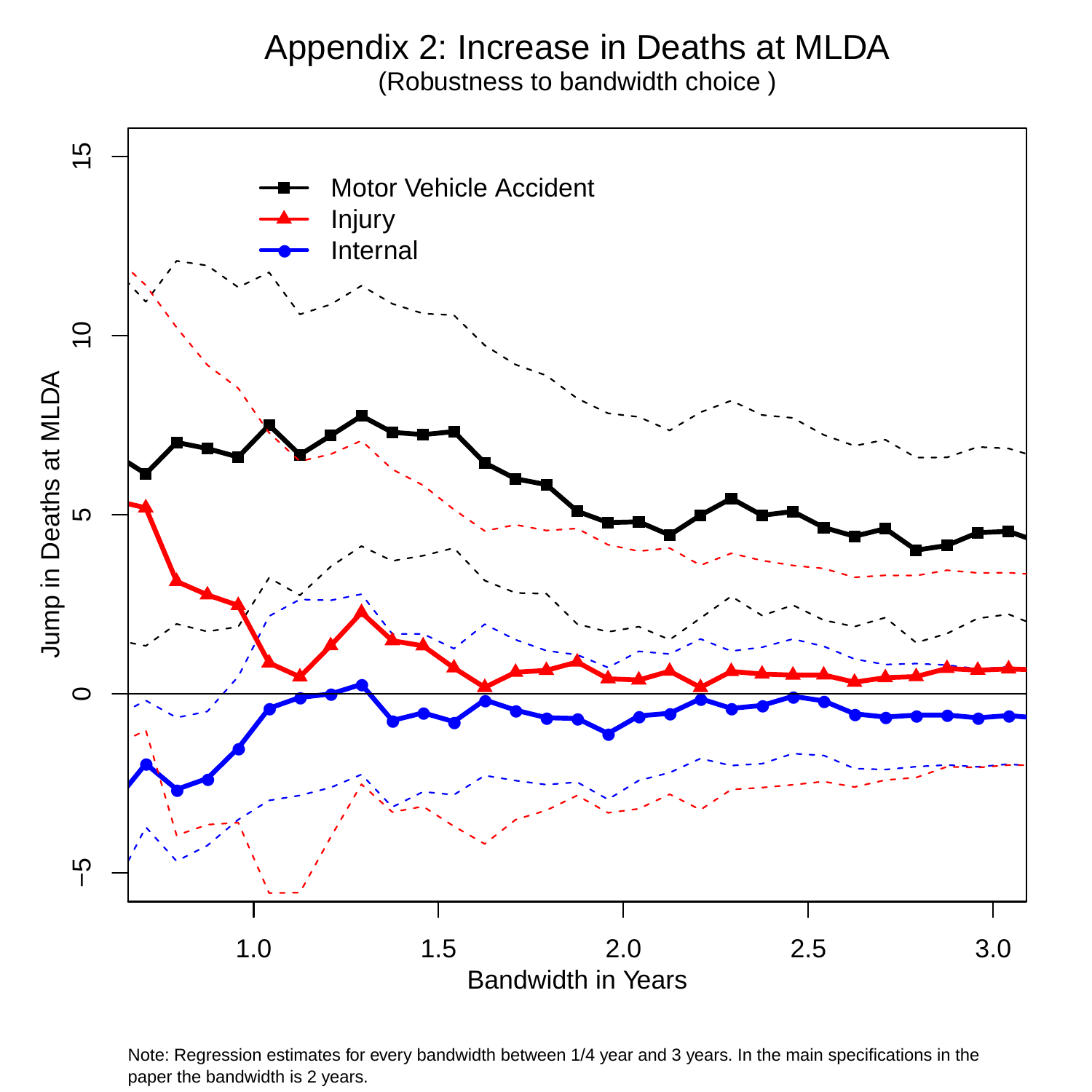|                     | All Deaths |    |           | Internal |    |                | External                                                                                                                                                                                                                |             |                               | Motor Vehicle<br>Accidents |               |    | <b>Injuries</b> |                |    |
|---------------------|------------|----|-----------|----------|----|----------------|-------------------------------------------------------------------------------------------------------------------------------------------------------------------------------------------------------------------------|-------------|-------------------------------|----------------------------|---------------|----|-----------------|----------------|----|
| Polynomial<br>order |            | 2  | 3         |          | 2  | - 3            | 1                                                                                                                                                                                                                       | $2^{\circ}$ | $\mathbf{3}$                  |                            | $\mathcal{P}$ | 3  |                 |                | -3 |
| Over MLDA           |            |    |           |          |    |                | 5.83 4.10 10.73 0.20 -1.10 0.29 5.63 5.21 10.44 4.35 4.78 8.58 1.27 0.42 1.85<br>$(1.60)$ $(2.76)$ $(2.74)$ $(0.63)$ $(0.94)$ $(1.55)$ $(1.50)$ $(2.43)$ $(2.36)$ $(0.95)$ $(1.56)$ $(2.01)$ $(1.13)$ $(1.91)$ $(2.78)$ |             |                               |                            |               |    |                 |                |    |
| Constant            | 71.1       |    | 70.2 68.5 |          |    | 16.2 16.9 17.2 |                                                                                                                                                                                                                         |             | 54.9 53.3 51.3 29.1 28.3 26.9 |                            |               |    |                 | 25.7 25.0 24.4 |    |
| <b>Observations</b> | 48         | 48 | 48        | 48       | 48 | 48             | 48                                                                                                                                                                                                                      | 48          | 48                            | 48                         | 48            | 48 | 48              | 48             | 48 |

## Appendix 3: Change in Death Rates at MLDA

Note: Each row presents the estimate of the increase in death rates for a particular cause when people become eligible to drink legally with the robust standard error directly below in parenthesis. The estimates are from a regression with a first, second or third order polynomial respectively in age fully interacted with an indicator variable equal to one for ages above the MLDA. The regressions also include an indicator variable for the month on which the MLDA birthday falls and are estimated with a two year bandwidth. Death rates are in deaths per 100,000 for each of the 48 month cells within 2 years of the MLDA. The constant is an estimate of the death rate just under the MLDA threshold. The causes of death are coded based on International Classification of Disease code and all causes of death fall into one of the three subcategories (Internal, Motor Vehicle Accident or Injuries). Mortality records provided by Statistics Canada.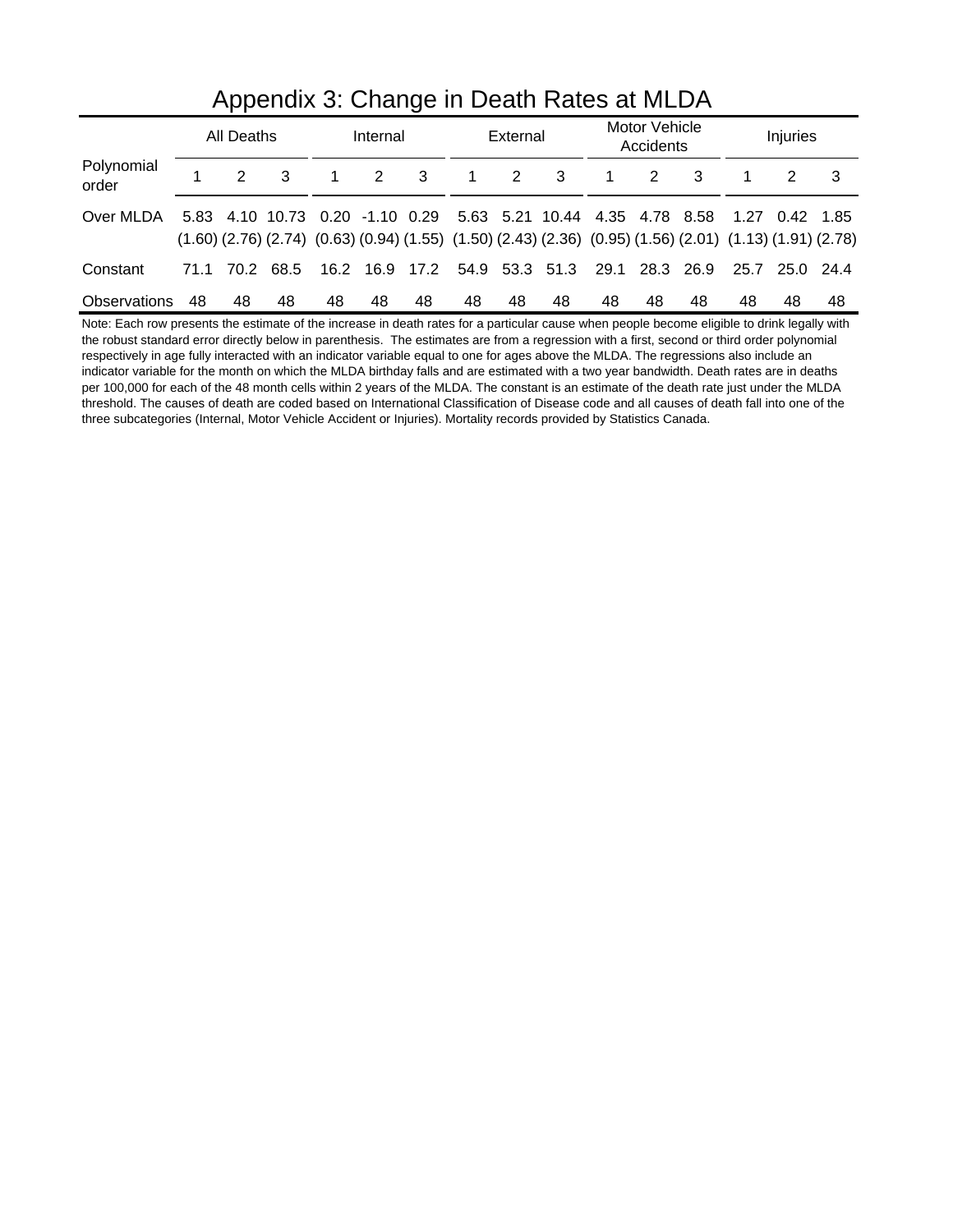|                    | All Deaths | Internal | External | Motor Vehicle<br>Accidents | Injuries |
|--------------------|------------|----------|----------|----------------------------|----------|
| Over MLDA          | 4.10       | $-1.10$  | 5.21     | 4.78                       | 0.42     |
|                    | (2.76)     | (0.94)   | (2.43)   | (1.56)                     | (1.91)   |
| Age                | 7.84       | 3.61     | 4.23     | 2.26                       | 1.98     |
|                    | (4.26)     | (1.21)   | (3.98)   | (2.42)                     | (2.48)   |
| Age*Over MLDA      | $-0.62$    | $-1.60$  | 0.98     | $-3.58$                    | 4.56     |
|                    | (6.63)     | (2.52)   | (5.68)   | (3.56)                     | (4.03)   |
| Age*Age            | $-1.23$    | 1.11     | $-2.34$  | $-1.25$                    | $-1.09$  |
|                    | (1.89)     | (0.61)   | (1.85)   | (1.28)                     | (1.07)   |
| Age*Age*Over MLDA  | $-2.04$    | $-1.84$  | $-0.20$  | 0.73                       | $-0.94$  |
|                    | (3.21)     | (1.30)   | (2.66)   | (1.68)                     | (1.82)   |
| <b>Birth Month</b> | 0.13       | 0.26     | $-0.13$  | $-2.17$                    | 2.04     |
|                    | (1.53)     | (0.71)   | (1.44)   | (1.22)                     | (1.31)   |
| Constant           | 70.22      | 16.94    | 53.29    | 28.31                      | 24.98    |
|                    | (2.14)     | (0.50)   | (1.84)   | (0.82)                     | (1.26)   |
| Observations       | 48         | 48       | 48       | 48                         | 48       |
| R-squared          | 0.931      | 0.576    | 0.925    | 0.870                      | 0.897    |

Appendix 4: Change in Death Rates at MLDA

Note: Each row presents the estimate of the increase in death rates for a particular cause when people become eligible to drink legally with the robust standard error directly below in parenthesis. The estimates are from a regression with a second order polynomial in age fully interacted with an indicator variable equal to one for ages above the MLDA. Age has been recentered at the MLDA to ease the interpretation of the age profile. The regressions also include an indicator variable for the month on which the MLDA birthday falls and are estimated with a two year bandwidth. Death rates are in deaths per 100,000 for each of the 48 month cells within 2 years of the MLDA. The constant is an estimate of the death rate just under the MLDA threshold. The causes of death are coded based on International Classification of Disease code and all causes of death fall into one of the three subcategories (Internal, Motor Vehicle Accident or Injuries). Mortality records provided by Statistics Canada.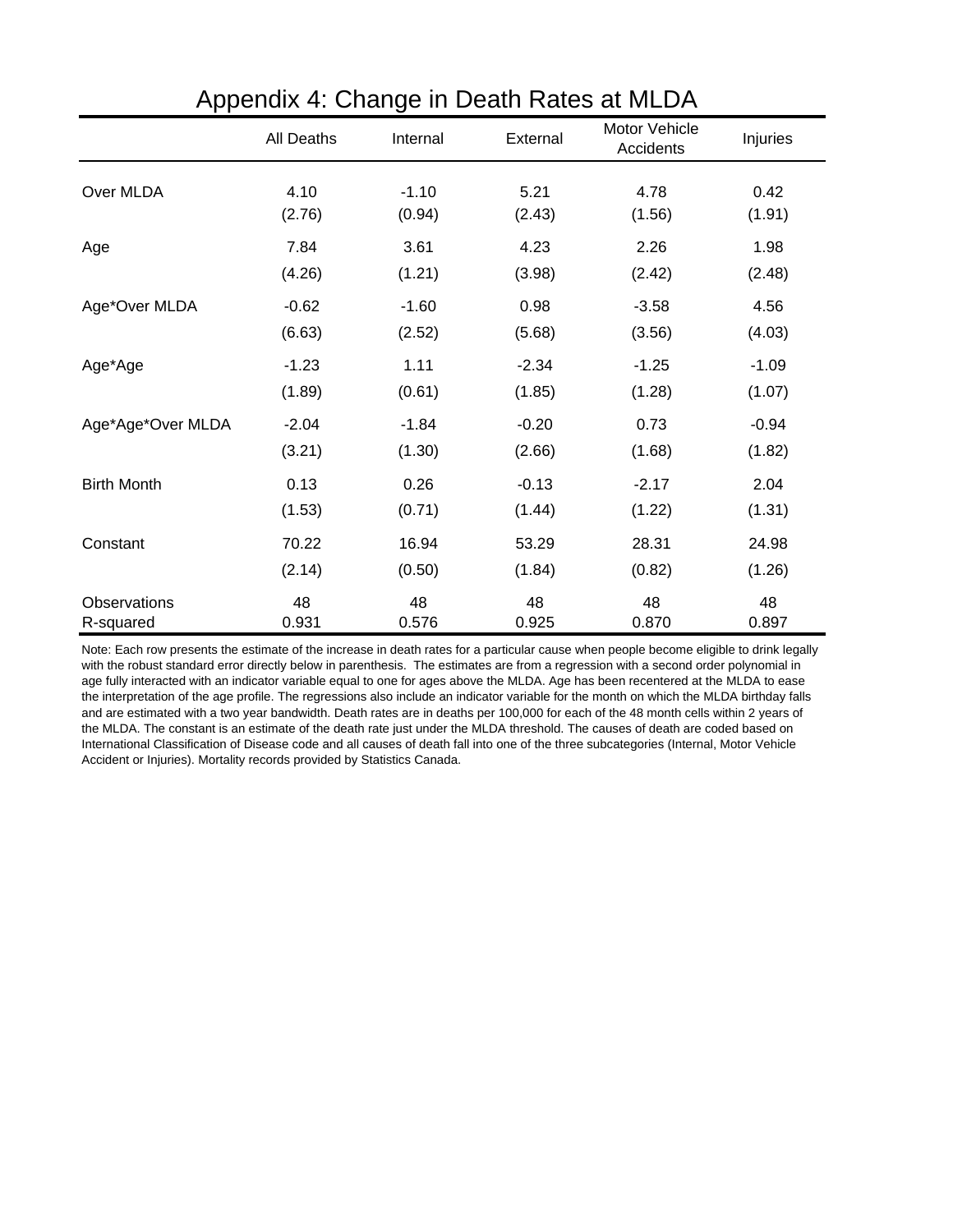# Appendix 5: Change in Death Rates at MLDA − Men

(Robustness to bandwidth choice )



Note: Regression estimates for every bandwidth between 1/4 year and 3 years. In the main specifications in the paper the bandwidth is 2 years.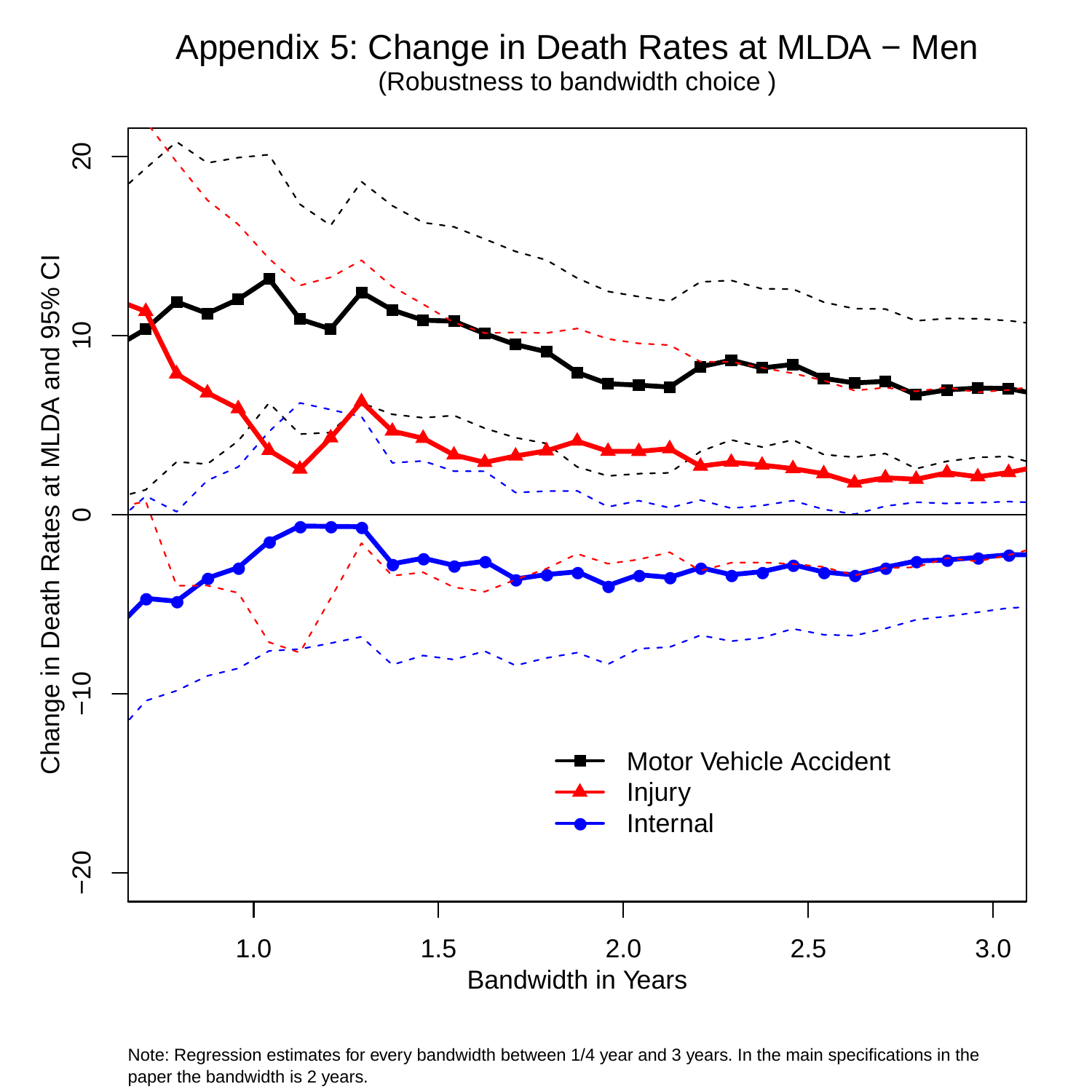

Note: Regression estimates for every bandwidth between 1/4 year and 3 years. In the main specifications in the paper the bandwidth is 2 years.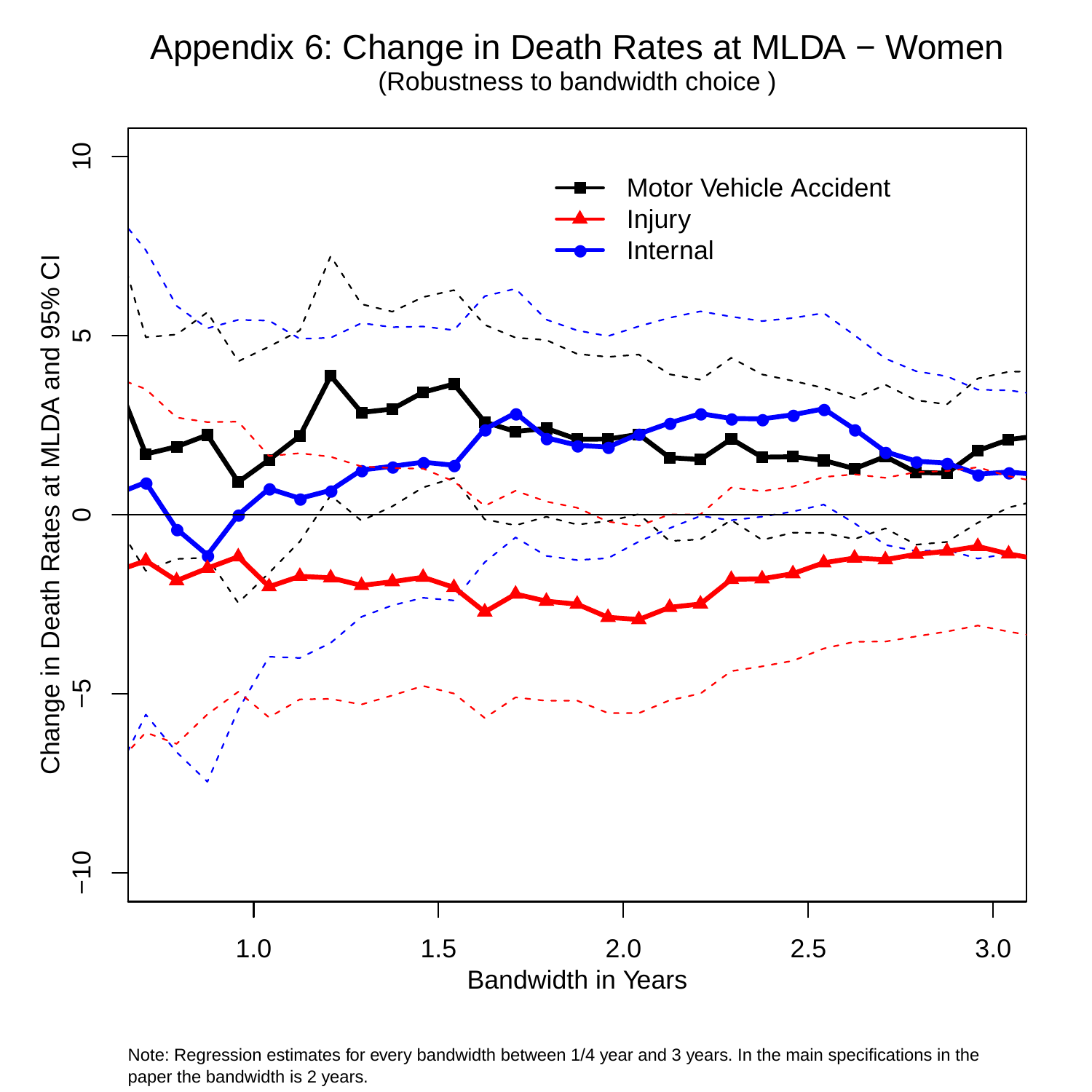|                     |        | All Deaths |                   |         | Internal       |                                                       |      | External          |                            |      | Motor Vehicle<br>Accidents |                            |         | <b>Injuries</b> |                            |  |
|---------------------|--------|------------|-------------------|---------|----------------|-------------------------------------------------------|------|-------------------|----------------------------|------|----------------------------|----------------------------|---------|-----------------|----------------------------|--|
| Polynomial<br>order |        | 2          | 3                 |         | $\overline{2}$ | 3                                                     | 1    | 2                 | 3                          |      | 2                          | 3                          | 1       | 2               | 3                          |  |
| Male                |        |            |                   |         |                |                                                       |      |                   |                            |      |                            |                            |         |                 |                            |  |
| Over MLDA           | 9.67   | 6.91       | 17.49             | $-1.03$ | $-3.95$        | $-0.91$                                               |      | 10.70 10.86 18.40 |                            | 7.58 | 7.32                       | 13.59                      | 3.11    | 3.54            | 4.81                       |  |
|                     | (2.85) |            | $(5.15)$ $(5.47)$ |         |                | $(1.29)$ $(2.24)$ $(3.60)$ $(2.59)$ $(4.56)$ $(4.78)$ |      |                   |                            |      |                            | $(1.60)$ $(2.63)$ $(3.12)$ |         |                 | $(1.91)$ $(3.20)$ $(4.69)$ |  |
| Constant            | 103.6  | 103.5      | 99.3              | 19.8    | 21.2           | 20.3                                                  | 83.9 | 82.3              | 79.0                       | 43.1 | 43.3                       | 40.6                       | 40.7    | 39.0            | 38.5                       |  |
| Female              |        |            |                   |         |                |                                                       |      |                   |                            |      |                            |                            |         |                 |                            |  |
| Over MLDA           | 1.80   | 1.14       | 3.62              | 1.50    | 1.89           | 1.57                                                  | 0.30 | $-0.75$           | 2.05                       | 0.96 | 2.12                       | 3.31                       | $-0.66$ | -2.86           | -1.26                      |  |
|                     | (1.34) |            | $(2.29)$ $(2.94)$ |         |                | $(0.94)$ $(1.58)$ $(2.22)$                            |      |                   | $(1.20)$ $(1.70)$ $(2.18)$ |      |                            | $(0.82)$ $(1.17)$ $(1.65)$ |         |                 | $(0.93)$ $(1.36)$ $(1.73)$ |  |
| Constant            | 36.7   | 35.2       | 35.9              | 12.5    | 12.5           | 13.8                                                  | 24.3 | 22.7              | 22.1                       | 14.4 | 12.5                       | 12.5                       | 9.9     | 10.2            | 9.6                        |  |
| Observations        | 48     | 48         | 48                | 48      | 48             | 48                                                    | 48   | 48                | 48                         | 48   | 48                         | 48                         | 48      | 48              | 48                         |  |

# Appendix 7: Change in Death Rates at MLDA

Note: Each row presents the estimate of the increase in death rates for a particular cause when people become eligible to drink legally with the robust standard error directly below in parenthesis. The estimates are from a regression with a first, second or third order polynomial respectively in age fully interacted with an indicator variable equal to one for ages above the MLDA. The regressions also include an indicator variable for the month on which the MLDA birthday falls and are estimated with a two year bandwidth. Death rates are in deaths per 100,000 for each of the 48 month cells within 2 years of the MLDA. The constant is an estimate of the death rate just under the MLDA threshold. The causes of death are coded based on International Classification of Disease code and all causes of death fall into one of the three subcategories (Internal, Motor Vehicle Accident or Injuries). Mortality records provided by Statistics Canada.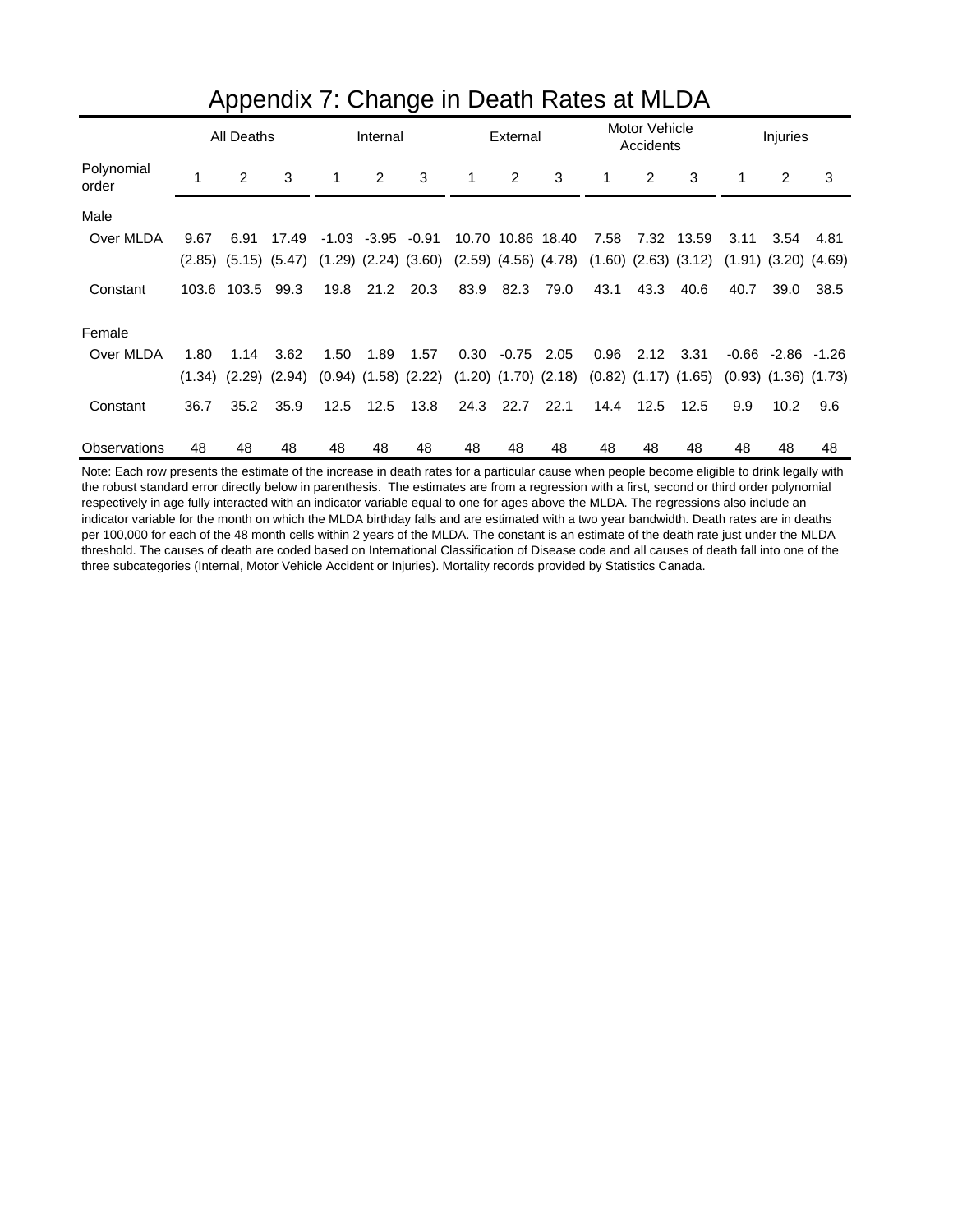|                           |                   |                   | Female            |                              |                   | Male |                    |                   |                    |                              |                   |
|---------------------------|-------------------|-------------------|-------------------|------------------------------|-------------------|------|--------------------|-------------------|--------------------|------------------------------|-------------------|
|                           | All<br>Deaths     | Internal          | External          | Motor<br>Vehicle<br>Accident | Injuries          |      | All<br>Deaths      | Internal          | External           | Motor<br>Vehicle<br>Accident | Injuries          |
| Over MLDA                 | 1.14<br>(2.29)    | 1.89<br>(1.58)    | $-0.75$<br>(1.70) | 2.12<br>(1.17)               | $-2.86$<br>(1.36) |      | 6.91<br>(5.15)     | $-3.95$<br>(2.24) | 10.86<br>(4.56)    | 7.32<br>(2.63)               | 3.54<br>(3.20)    |
| Age                       | $-3.00$<br>(3.25) | 0.61<br>(2.26)    | $-3.61$<br>(3.27) | $-5.44$<br>(2.11)            | 1.83<br>(1.59)    |      | 18.22<br>(8.24)    | 6.45<br>(2.90)    | 11.77<br>(6.77)    | 9.60<br>(3.83)               | 2.17<br>(4.37)    |
| Age*Over<br><b>MLDA</b>   | 7.37<br>(4.98)    | $-2.74$<br>(3.37) | 10.11<br>(4.01)   | 6.17<br>(2.95)               | 3.94<br>(2.64)    |      | $-8.17$<br>(12.57) | $-0.50$<br>(5.14) | $-7.67$<br>(10.51) | $-12.81$<br>(6.20)           | 5.14<br>(6.83)    |
| Age*Age                   | $-2.31$<br>(1.57) | 0.08<br>(1.09)    | $-2.39$<br>(1.55) | $-2.89$<br>(0.99)            | 0.50<br>(0.74)    |      | $-0.18$<br>(3.64)  | 2.08<br>(1.24)    | $-2.26$<br>(3.06)  | 0.31<br>(2.03)               | $-2.58$<br>(1.86) |
| Age*Age*<br>Over MLDA     | $-0.51$<br>(2.26) | 0.49<br>(1.55)    | $-1.00$<br>(1.86) | 1.90<br>(1.36)               | $-2.90$<br>(1.17) |      | $-3.51$<br>(6.04)  | $-4.05$<br>(2.47) | 0.54<br>(4.84)     | $-0.38$<br>(2.94)            | 0.92<br>(3.07)    |
| <b>Birth Month</b>        | 0.31<br>(1.74)    | $-3.57$<br>(1.17) | 3.89<br>(0.91)    | 0.93<br>(0.63)               | 2.95<br>(1.05)    |      | $-0.05$<br>(2.76)  | 3.90<br>(1.51)    | $-3.95$<br>(2.79)  | $-5.12$<br>(2.10)            | 1.17<br>(1.99)    |
| Constant                  | 35.19<br>(1.29)   | 12.50<br>(0.95)   | 22.70<br>(1.37)   | 12.50<br>(0.93)              | 10.19<br>(0.77)   |      | 103.49<br>(4.09)   | 21.15<br>(1.50)   | 82.34<br>(3.34)    | 43.32<br>(1.31)              | 39.02<br>(2.33)   |
| Observations<br>R-squared | 48<br>0.330       | 48<br>0.196       | 48<br>0.236       | 48<br>0.257                  | 48<br>0.312       |      | 48<br>0.928        | 48<br>0.538       | 48<br>0.934        | 48<br>0.891                  | 48<br>0.904       |

Appendix 8: Change in Death Rates at MLDA

Note: Each row presents the estimate of the increase in death rates for a particular cause when people become eligible to drink legally with the robust standard error of the estimate directly below in parenthesis. The estimates are from a regression with a second order polynomial in age fully interacted with an indicator variable equal to one for ages above the MLDA. The regressions also include an indicator variable for the month on which the MLDA birthday falls and are estimated with a two year bandwidth. Death rates are in deaths per 100,000 for each of the 48 month cells within 2 years of the MLDA. The constant is an estimate of the death rate just under the MLDA threshold. The causes of death are coded based on International Classification of Disease code and all causes of death fall into one of the three subcategories (Internal, Motor Vehicle Accident or Injuries). Mortality records provided by Statistics Canada.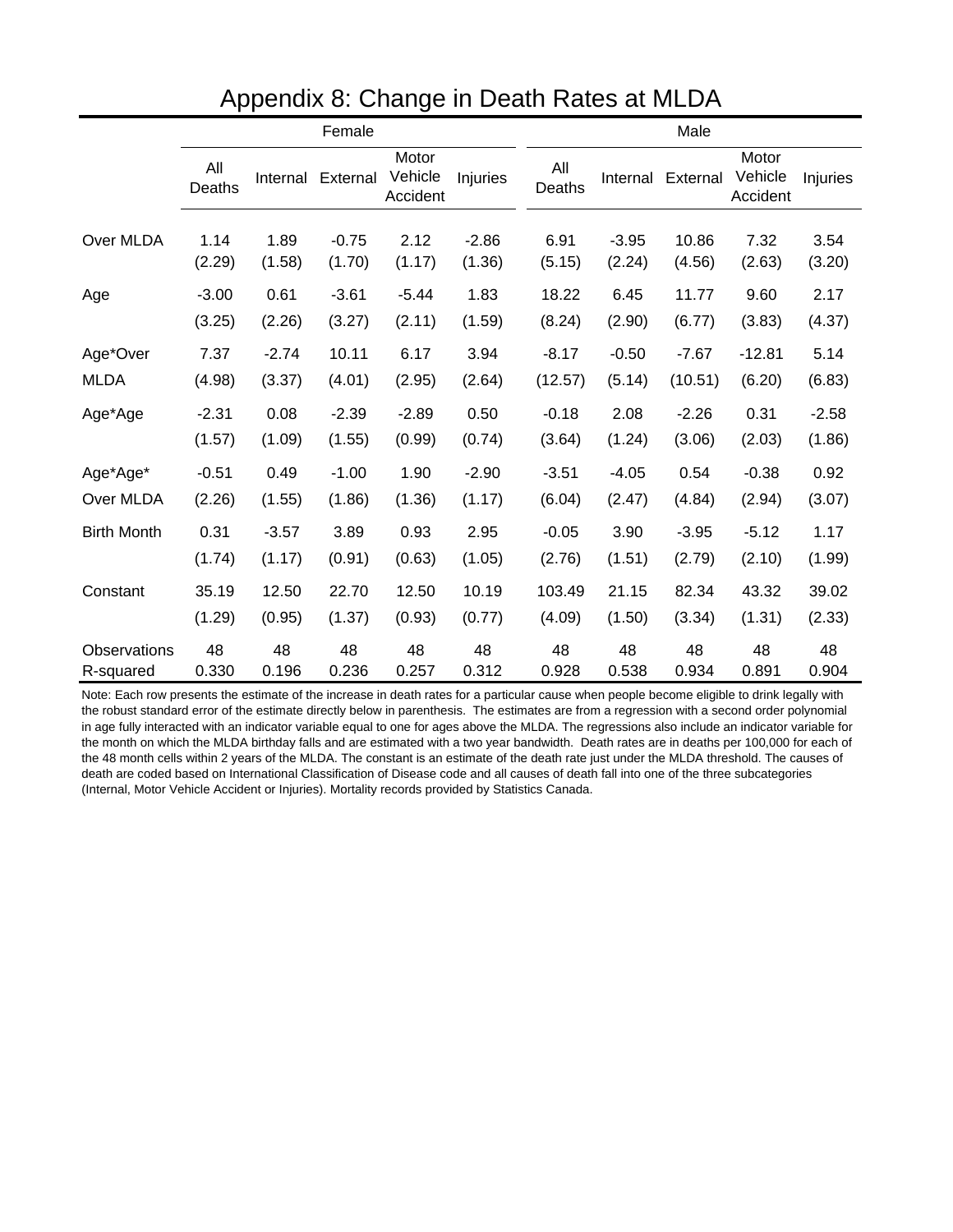# Appendix 9: Change in Drinking at MLDA (Full Model)

|                    |                 |                    |                                   |                    |                     |                        | Percent of         |                     |                    |
|--------------------|-----------------|--------------------|-----------------------------------|--------------------|---------------------|------------------------|--------------------|---------------------|--------------------|
|                    |                 |                    |                                   |                    |                     | Percent of             | Days               |                     |                    |
|                    |                 |                    |                                   | Extreme            | Percent of          | Days                   | Extreme            | Max Drinks          | Total              |
|                    |                 |                    | Drank Last Drank Last Binged Last | Drinking           |                     | Days Drank Binged Last | Drinking           | in One Day          | Drinks in          |
|                    | 12 Months       | Week               | Week                              |                    | Last Week Last Week | Week                   | Last week          | Last Week Last Week |                    |
| Over MLDA          | 2.92            | 7.96               | 4.96                              | 2.65               | 3.54                | 1.76                   | 0.51               | 0.48                | 1.16               |
|                    | (1.658)         | (2.409)            | (1.836)                           | (1.226)            | (0.885)             | (0.474)                | (0.260)            | (0.168)             | (0.335)            |
| Week after         | 2.63            | 19.63              | 17.43                             | 12.12              | 6.66                | 3.52                   | 2.71               | 1.94                | 2.93               |
| Birthday           | (2.823)         | (4.684)            | (3.788)                           | (4.183)            | (1.688)             | (1.058)                | (1.013)            | (0.539)             | (0.845)            |
| Age                | 1.47            | 2.35               | 0.92                              | 0.22               | 0.50                | 0.07                   | 0.03               | 9.76                | 9.48               |
|                    | (0.824)         | (0.973)            | (0.743)                           | (0.407)            | (0.296)             | (0.184)                | (0.090)            | (6.392)             | (11.794)           |
| Age*Age            | $-0.67$         | 0.77               | $-0.32$                           | $-0.34$            | $-0.07$             | $-0.23$                | $-0.09$            | $-2.64$             | $-12.53$           |
|                    | (1.098)         | (1.294)            | (0.958)                           | (0.508)            | (0.400)             | (0.238)                | (0.112)            | (8.087)             | (14.990)           |
| Age * Over         | $-1.24$         | 5.99               | 7.84                              | 5.15               | 6.39                | 2.65                   | 1.50               | 122.47              | 283.19             |
| <b>MLDA</b>        | (10.846)        | (15.644)           | (12.104)                          | (7.964)            | (5.935)             | (3.105)                | (1.684)            | (111.915)           | (214.001)          |
| Age*Age            | $-0.71$         | $-3.93$            | $-1.74$                           | $-0.47$            | $-1.06$             | $-0.24$                | $-0.09$            | -22.34              | $-30.59$           |
| *Over MLDA         | (1.446)         | (2.085)            | (1.615)                           | (1.048)            | (0.803)             | (0.411)                | (0.221)            | (14.664)            | (27.981)           |
| Newfoundland       | $-0.16$         | $-0.29$            | 5.74                              | 2.09               | $-0.86$             | 1.25                   | 0.35               | 0.43                | 0.45               |
|                    | (1.316)         | (1.891)            | (1.622)                           | (1.165)            | (0.793)             | (0.459)                | (0.253)            | (0.177)             | (0.323)            |
| PEI                | $-0.97$         | $-4.75$            | 1.52                              | $-0.55$            | $-3.46$             | $-0.21$                | $-0.34$            | $-0.02$             | $-0.69$            |
|                    | (1.629)         | (2.792)            | (2.658)                           | (2.021)            | (1.029)             | (0.761)                | (0.423)            | (0.316)             | (0.505)            |
| Nova Scotia        | $-2.90$         | $-5.32$            | 0.84                              | 2.16               | $-3.44$             | 0.05                   | 0.26               | 0.00                | $-0.34$            |
|                    | (1.499)         | (1.797)            | (1.710)                           | (1.402)            | (0.607)             | (0.460)                | (0.307)            | (0.183)             | (0.354)            |
| New Brunswick      | 0.58            | $-4.74$            | $-1.33$                           | $-1.95$            | $-3.39$             | $-0.99$                | $-0.47$            | $-0.35$             | $-1.04$            |
|                    | (1.300)         | (2.001)            | (1.719)                           | (1.155)            | (0.665)             | (0.407)                | (0.263)            | (0.148)             | (0.307)            |
| Quebec             | 4.68            | $-0.36$            | $-2.39$                           | $-3.11$            | $-0.89$             | $-0.95$                | $-0.80$            | $-0.40$             | $-0.88$            |
|                    | (0.779)         | (1.252)            | (1.003)                           | (0.519)            | (0.467)             | (0.241)                | (0.115)            | (0.081)             | (0.161)            |
| Manitoba           | $-2.68$         | $-6.57$            | $-1.05$                           | 1.47               | $-2.62$             | $-0.46$                | 0.28               | $-0.05$             | $-0.29$            |
|                    | (1.269)         | (1.532)            | (1.260)                           | (0.945)            | (0.546)             | (0.314)                | (0.219)            | (0.140)             | (0.269)            |
| Saskatchewan       | 4.91            | 6.81               | 7.86                              | 4.70               | 1.97                | 1.68                   | 0.99               | 0.82                | 1.26               |
|                    | (1.044)         | (1.624)            | (1.472)                           | (1.125)            | (0.690)             | (0.416)                | (0.294)            | (0.152)             | (0.331)            |
| Alberta            | $-1.81$         | $-2.61$            | $-2.15$                           | $-0.43$            | $-1.43$             | $-0.56$                | $-0.07$            | $-0.18$             | $-0.41$            |
|                    |                 |                    |                                   |                    |                     |                        |                    |                     |                    |
| BС                 | (0.917)<br>1.25 | (1.309)<br>$-0.98$ | (1.037)<br>$-0.80$                | (0.745)<br>$-1.63$ | (0.495)<br>$-1.20$  | (0.272)<br>$-0.43$     | (0.162)<br>$-0.31$ | (0.103)<br>$-0.17$  | (0.192)<br>$-0.45$ |
|                    |                 |                    |                                   |                    |                     |                        |                    |                     |                    |
|                    | (0.986)         | (1.257)            | (1.024)                           | (0.673)            | (0.475)             | (0.268)                | (0.158)            | (0.096)             | (0.200)            |
| <b>Territories</b> | 9.90            | 3.50               | 6.02                              | 1.60               | 0.02                | 0.85                   | 0.09               | 0.33                | 0.13               |
|                    | (1.726)         | (2.791)            | (2.217)                           | (1.554)            | (1.006)             | (0.557)                | (0.327)            | (0.217)             | (0.367)            |
| 1994               | $-2.04$         | $-5.36$            | $-1.99$                           | $-2.40$            | $-2.12$             | $-0.84$                | $-0.55$            | $-0.40$             | $-0.81$            |
|                    | (2.256)         | (2.585)            | (2.092)                           | (1.420)            | (0.951)             | (0.559)                | (0.293)            | (0.220)             | (0.423)            |
| 1995               | $-3.49$         | $-8.35$            | $-7.74$                           | $-3.21$            | $-3.29$             | $-1.88$                | $-0.97$            | $-0.68$             | $-1.38$            |
|                    | (3.559)         | (3.919)            | (2.825)                           | (1.657)            | (1.185)             | (0.650)                | (0.315)            | (0.247)             | (0.437)            |
| 1996               | $-2.20$         | $-9.52$            | $-7.05$                           | $-3.73$            | $-3.39$             | $-2.11$                | $-0.95$            | $-0.74$             | $-1.52$            |
|                    | (1.984)         | (2.529)            | (1.890)                           | (1.106)            | (0.856)             | (0.431)                | (0.223)            | (0.162)             | (0.296)            |
| 1997               | $-0.55$         | $-13.32$           | $-5.99$                           | $-4.20$            | $-4.60$             | $-1.70$                | $-0.84$            | $-0.72$             | $-1.37$            |
|                    | (2.725)         | (3.017)            | (2.658)                           | (0.949)            | (0.832)             | (0.514)                | (0.203)            | (0.201)             | (0.324)            |
| 1998               | $-3.17$         | $-4.26$            | $-2.35$                           | $-2.24$            | $-1.39$             | $-1.31$                | $-0.73$            | $-0.50$             | $-1.12$            |
|                    | (2.263)         | (2.542)            | (2.206)                           | (1.440)            | (1.008)             | (0.503)                | (0.268)            | (0.182)             | (0.324)            |
| 1999               | 0.51            | $-10.47$           | $-6.88$                           | $-1.72$            | $-3.62$             | $-1.60$                | $-0.04$            | $-0.41$             | $-0.63$            |
|                    | (3.354)         | (4.211)            | (3.210)                           | (2.421)            | (1.628)             | (0.878)                | (0.647)            | (0.393)             | (0.842)            |
| 2000               | 1.22            | $-3.47$            | $-0.89$                           | $-2.71$            | $-1.18$             | $-0.54$                | $-0.64$            | $-0.33$             | $-0.65$            |
|                    | (1.497)         | (1.818)            | (1.476)                           | (0.876)            | (0.665)             | (0.389)                | (0.206)            | (0.138)             | (0.273)            |
| 2001               | $-0.04$         | $-3.58$            | $-4.44$                           | $-2.93$            | $-1.08$             | $-1.16$                | $-0.63$            | $-0.51$             | $-0.87$            |
|                    | (1.037)         | (1.298)            | (1.020)                           | (0.664)            | (0.511)             | (0.277)                | (0.151)            | (0.098)             | (0.194)            |
| 2002               | 0.93            | 1.52               | $-0.79$                           | $-1.66$            | 0.11                | $-0.21$                | $-0.42$            | $-0.19$             | $-0.29$            |
|                    | (1.390)         | (1.696)            | (1.360)                           | (0.901)            | (0.615)             | (0.374)                | (0.201)            | (0.124)             | (0.255)            |
| 2003               | 1.82            | $-0.26$            | $-1.75$                           | $-0.90$            | 0.01                | $-0.53$                | $-0.21$            | $-0.19$             | $-0.29$            |
|                    | (1.009)         | (1.234)            | (0.954)                           | (0.680)            | (0.509)             | (0.250)                | (0.155)            | (0.094)             | (0.190)            |
| 2004               | 0.95            | $-0.09$            | $-1.02$                           | $-2.14$            | $-0.71$             | $-0.77$                | $-0.58$            | $-0.21$             | $-0.62$            |
|                    | (1.318)         | (2.114)            | (1.606)                           | (0.962)            | (0.689)             | (0.394)                | (0.209)            | (0.155)             | (0.271)            |
| 2008               | 0.48            | 0.64               | $-0.48$                           | $-1.28$            | 0.78                | $-0.21$                | $-0.12$            | $-0.07$             | 0.07               |
|                    | (1.279)         | (1.840)            | (1.671)                           | (1.126)            | (0.909)             | (0.525)                | (0.347)            | (0.182)             | (0.515)            |
| 2009               | 2.52            | $-1.29$            | $-1.10$                           | $-1.49$            | $-1.40$             | $-0.41$                | $-0.20$            | $-0.12$             | $-0.34$            |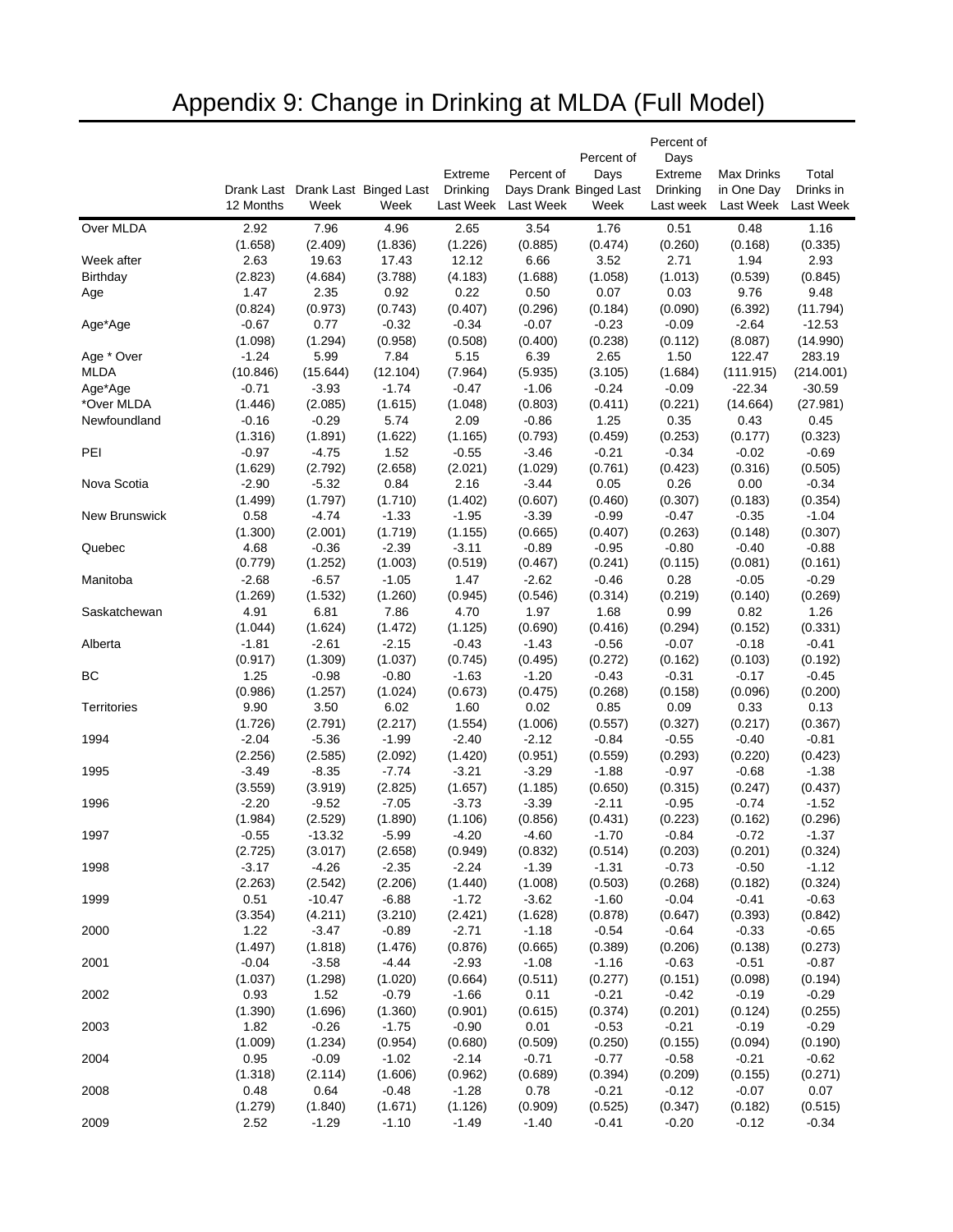|                               | (1.131)          | (2.100)          | (1.710)         | (1.099)         | (0.713)         | (0.455)         | (0.290)         | (0.206)         | (0.375)         |
|-------------------------------|------------------|------------------|-----------------|-----------------|-----------------|-----------------|-----------------|-----------------|-----------------|
| 2010                          | $-1.35$          | $-2.04$          | $-3.65$         | $-3.75$         | $-2.70$         | $-1.65$         | $-0.96$         | $-0.52$         | $-1.37$         |
|                               | (1.329)          | (2.142)          | (1.644)         | (1.042)         | (0.653)         | (0.363)         | (0.212)         | (0.156)         | (0.259)         |
| 2011                          | $-1.40$          | $-3.71$          | $-5.14$         | $-3.53$         | $-2.37$         | $-1.26$         | $-0.72$         | $-0.56$         | $-1.06$         |
|                               | (1.388)          | (1.874)          | (1.435)         | (0.829)         | (0.631)         | (0.387)         | (0.212)         | (0.123)         | (0.259)         |
| January                       | 0.42             | $-2.47$          | 0.86            | $-0.65$         | 0.02            | 0.24            | $-0.06$         | $-0.11$         | $-0.01$         |
|                               | (1.543)          | (2.017)          | (1.726)         | (1.161)         | (0.761)         | (0.453)         | (0.272)         | (0.178)         | (0.350)         |
| February                      | 2.04             | $-2.48$          | $-1.23$         | $-2.06$         | $-0.51$         | $-0.51$         | $-0.55$         | $-0.33$         | $-0.57$         |
|                               | (1.509)          | (1.880)          | (1.523)         | (1.049)         | (0.853)         | (0.374)         | (0.225)         | (0.154)         | (0.290)         |
| March                         | 1.03             | $-4.63$          | $-2.23$         | $-2.86$         | $-1.06$         | $-0.65$         | $-0.46$         | $-0.43$         | $-0.62$         |
|                               | (1.540)          | (1.845)          | (1.462)         | (1.008)         | (0.673)         | (0.368)         | (0.239)         | (0.152)         | (0.293)         |
| May                           | 1.11             | $-0.14$          | 0.63            | $-1.26$         | 0.18            | 0.07            | $-0.14$         | $-0.16$         | $-0.15$         |
|                               | (1.376)          | (1.788)          | (1.474)         | (1.035)         | (0.654)         | (0.390)         | (0.255)         | (0.153)         | (0.298)         |
| June                          | 1.89             | 1.08             | 0.35            | $-0.28$         | 0.84            | 0.01            | $-0.12$         | 0.02            | 0.01            |
|                               | (1.415)          | (1.816)          | (1.504)         | (1.062)         | (0.692)         | (0.380)         | (0.233)         | (0.163)         | (0.292)         |
| July                          | 1.46             | 4.14             | 1.70            | $-0.70$         | 2.54            | 0.58            | $-0.13$         | 0.06            | 0.38            |
|                               | (1.362)          | (1.843)          | (1.544)         | (1.087)         | (0.728)         | (0.424)         | (0.255)         | (0.164)         | (0.316)         |
| August                        | 2.32             | 1.02             | $-0.69$         | $-2.50$         | 1.26            | $-0.09$         | $-0.26$         | $-0.25$         | $-0.10$         |
|                               | (1.435)          | (1.841)          | (1.475)         | (0.960)         | (0.723)         | (0.388)         | (0.236)         | (0.150)         | (0.294)         |
| September                     | 0.41             | 0.80             | 0.45            | $-1.52$         | 1.14            | 0.26            | $-0.10$         | $-0.05$         | 0.24            |
|                               | (1.522)          | (1.793)          | (1.459)         | (0.991)         | (0.772)         | (0.427)         | (0.269)         | (0.161)         | (0.375)         |
| October                       | 0.85             | $-2.31$          | $-1.35$         | $-2.12$         | $-0.26$         | $-0.29$         | $-0.37$         | $-0.31$         | $-0.39$         |
|                               | (1.440)          | (1.824)          | (1.479)         | (0.983)         | (0.704)         | (0.399)         | (0.232)         | (0.153)         | (0.297)         |
| November                      | 0.51             | $-4.54$          | $-2.14$         | $-1.23$         | $-0.99$         | $-0.61$         | $-0.18$         | $-0.30$         | $-0.43$         |
|                               | (1.472)          | (1.907)          | (1.566)         | (1.138)         | (0.738)         | (0.394)         | (0.254)         | (0.175)         | (0.319)         |
| December                      | 2.44             | $-0.04$          | $-0.66$         | $-2.61$         | $-0.36$         | $-0.31$         | $-0.44$         | $-0.28$         | $-0.47$         |
|                               | (1.702)          | (2.239)          | (1.805)         | (1.130)         | (0.773)         | (0.466)         | (0.275)         | (0.176)         | (0.336)         |
| Male                          | 2.24             | 8.33             | 7.54            | 6.05            | 4.60            | 2.11            | 1.39            | 1.31            | 2.52            |
|                               | (0.596)          | (0.770)          | (0.627)         | (0.403)         | (0.291)         | (0.160)         | (0.091)         | (0.059)         | (0.116)         |
| White                         | 22.49            | 21.15            | 13.87           | 5.30            | 6.91            | 3.14            | 1.15            | 1.33            | 2.35            |
|                               | (0.981)          | (1.111)          | (0.809)         | (0.444)         | (0.391)         | (0.193)         | (0.099)         | (0.073)         | (0.141)         |
| Married                       | $-2.53$          | $-10.29$         | $-9.80$         | $-4.40$         | $-4.56$         | $-2.76$         | $-1.15$         | $-0.89$         | $-1.89$         |
|                               | (1.499)          | (2.291)          | (1.741)         | (1.089)         | (0.774)         | (0.420)         | (0.214)         | (0.147)         | (0.268)         |
| Live with parents             | $-1.32$          | $-2.42$          | $-1.68$         | $-1.08$         | $-0.53$         | $-0.40$         | $-0.21$         | $-0.12$         | $-0.20$         |
|                               | (0.801)          | (1.009)          | (0.815)         | (0.543)         | (0.367)         | (0.213)         | (0.126)         | (0.076)         | (0.149)         |
| Interview in person           | $-3.00$          | $-4.36$          | $-2.01$         | $-0.53$         | $-1.29$         | $-0.44$         | $-0.13$         | $-0.19$         | $-0.33$         |
|                               | (0.653)          | (0.840)          | (0.682)         | (0.440)         | (0.319)         | (0.182)         | (0.108)         | (0.066)         | (0.140)         |
| In school                     | 0.65             | $-1.43$          | $-2.66$         | $-3.47$         | $-1.80$         | $-1.13$         | $-0.87$         | $-0.46$         | $-1.11$         |
|                               | (0.652)          | (0.945)          | (0.777)         | (0.509)         | (0.404)         | (0.212)         | (0.118)         | (0.076)         | (0.157)         |
| Worked last week              | 6.34             | 5.12             | 2.78            | 0.65            | 0.87            | 0.24            | $-0.03$         | 0.25            | 0.12            |
|                               | (0.640)          | (0.790)          | (0.645)         | (0.381)         | (0.304)         | (0.168)         | (0.093)         | (0.058)         | (0.123)         |
| Missing school<br>Information | 14.19<br>(8.906) | 13.11<br>(7.739) | 7.90<br>(5.007) | 4.97<br>(3.284) | 4.52<br>(2.762) | 1.69<br>(1.200) | 0.83<br>(0.636) | 1.02<br>(0.596) | 1.66<br>(1.018) |
|                               | $-2.41$          | $-0.37$          | 1.76            |                 | $-0.22$         | 0.58            | $-0.07$         |                 | 0.03            |
| Missing work                  |                  |                  |                 | $-0.89$         |                 |                 |                 | $-0.09$         |                 |
| information                   | (10.236)         | (6.933)          | (4.292)         | (2.520)         | (2.398)         | (1.003)         | (0.491)         | (0.494)         | (0.849)         |
| Constant                      | 58.3             | 23.3             | 9.8             | 6.5             | 5.4             | 2.6             | 1.4             | 1.18            | 1.93            |
|                               | (2.3)            | (2.6)            | (2.0)           | (1.3)           | (0.9)           | (0.6)           | (0.3)           | (0.191)         | (0.399)         |
| R-squared                     | 0.108            | 0.107            | 0.068           | 0.049           | 0.111           | 0.059           | 0.043           | 0.098           | 0.086           |
| Mean                          | 78.8             | 34.9             | 17              | 6.06            | 9.16            | 3.61            | 1.25            | 1.774           | 2.808           |
| Observations                  | 44,694           | 36,389           | 36,389          | 36,389          | 36,389          | 36,389          | 36,389          | 36,389          | 36,389          |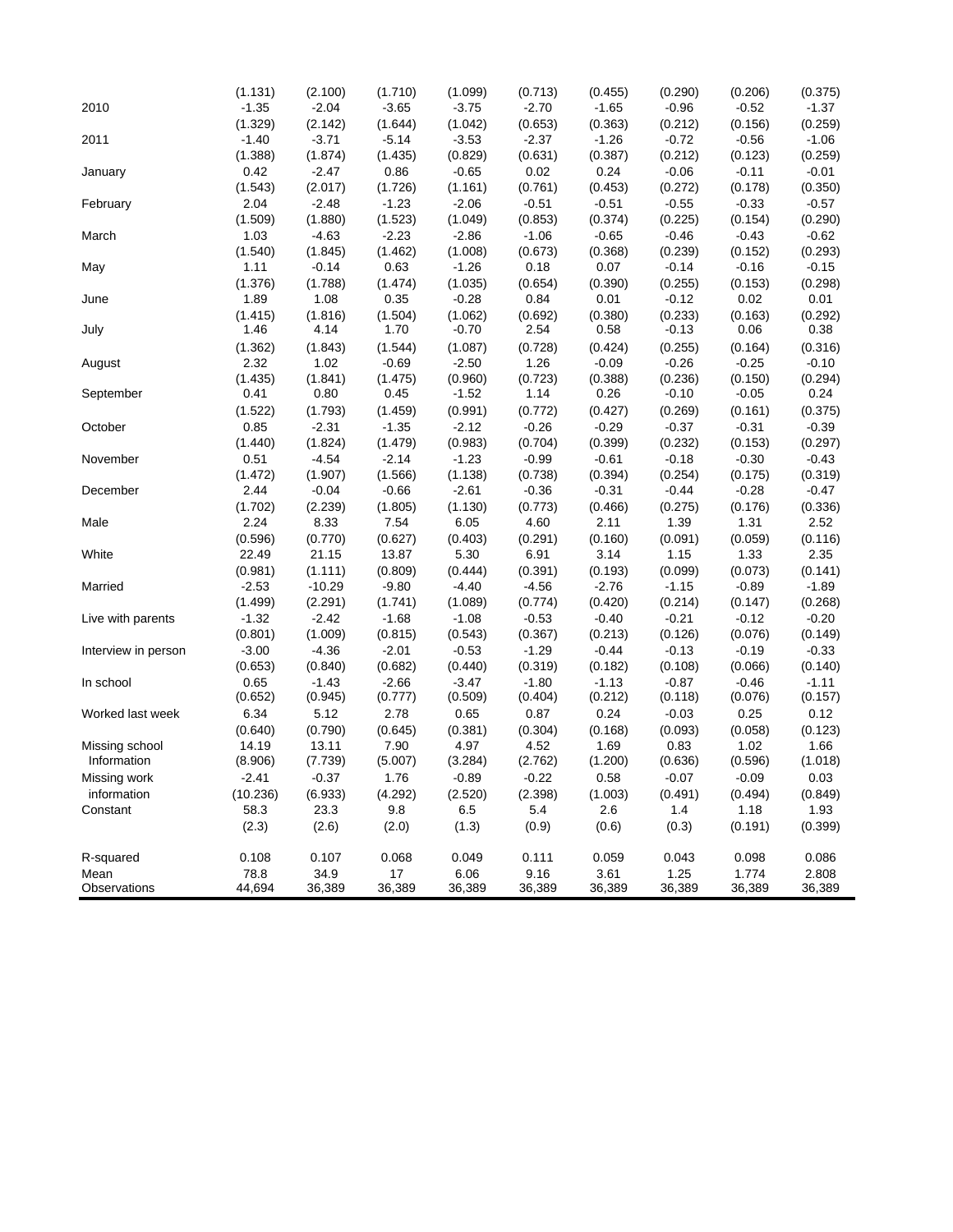|                                               | Drank<br>Last 12<br>Months | <b>Drank</b><br>Last<br>Week | <b>Binged</b><br>Last<br>Week | Extreme<br><b>Drinking</b><br>Last<br>Week | Days<br>Drank Last<br>Week | Percent of Percent of<br>Days<br><b>Binged</b><br>Last Week Last week | Percent of<br>Days<br>Extreme<br><b>Drinking</b> | Max<br>Drinks in<br>One Day<br>Last<br>Week | Total<br>Drinks in<br>Last<br>Week |
|-----------------------------------------------|----------------------------|------------------------------|-------------------------------|--------------------------------------------|----------------------------|-----------------------------------------------------------------------|--------------------------------------------------|---------------------------------------------|------------------------------------|
| <b>Full set of Covariates Linear Controls</b> |                            |                              |                               |                                            |                            |                                                                       |                                                  |                                             |                                    |
| Over MLDA                                     | 3.6                        | 11.5                         | 6.5                           | 3.1                                        | 4.5                        | 2.0                                                                   | 0.6                                              | 0.68                                        | 1.43                               |
|                                               | (1.1)                      | (1.5)                        | (1.2)                         | (0.8)                                      | (0.5)                      | (0.3)                                                                 | (0.2)                                            | (0.11)                                      | (0.23)                             |
| Week after                                    | 1.4                        | 16.9                         | 15.6                          | 11.4                                       | 5.7                        | 3.1                                                                   | 2.6                                              | 1.72                                        | 2.56                               |
| Birthday                                      | (2.7)                      | (4.5)                        | (3.6)                         | (4.1)                                      | (1.6)                      | (1)                                                                   | (1)                                              | (0.53)                                      | (0.82)                             |
| Full set of Covariates Quadratic Controls     |                            |                              |                               |                                            |                            |                                                                       |                                                  |                                             |                                    |
| Over MLDA                                     | 2.9                        | 8.0                          | 5.0                           | 2.7                                        | 3.5                        | 1.8                                                                   | 0.5                                              | 0.48                                        | 1.16                               |
|                                               | (1.7)                      | (2.4)                        | (1.8)                         | (1.2)                                      | (0.9)                      | (0.5)                                                                 | (0.3)                                            | (0.17)                                      | (0.34)                             |
| Week after                                    | 2.6                        | 19.6                         | 17.4                          | 12.1                                       | 6.7                        | 3.5                                                                   | 2.7                                              | 1.94                                        | 2.93                               |
| Birthday                                      | (2.8)                      | (4.7)                        | (3.8)                         | (4.2)                                      | (1.7)                      | (1.1)                                                                 | (1)                                              | (0.54)                                      | (0.85)                             |
| Full set of Covariates Cubic Controls         |                            |                              |                               |                                            |                            |                                                                       |                                                  |                                             |                                    |
| Over MLDA                                     | 3.2                        | 13.7                         | 6.8                           | 5.2                                        | 6.0                        | 2.1                                                                   | 1.0                                              | 0.90                                        | 1.88                               |
|                                               | (2.2)                      | (3.1)                        | (2.4)                         | (1.6)                                      | (1.1)                      | (0.6)                                                                 | (0.3)                                            | (0.21)                                      | (0.41)                             |
| Week after                                    | 3.2                        | 16.3                         | 16.2                          | 10.1                                       | 4.9                        | 3.3                                                                   | 2.3                                              | 1.64                                        | 2.39                               |
| Birthday                                      | (3)                        | (4.9)                        | (4)                           | (4.3)                                      | (1.8)                      | (1.1)                                                                 | (1)                                              | (0.55)                                      | (0.86)                             |
| Observations                                  | 44,694                     | 36,389                       | 36,389                        | 36,389                                     | 36,389                     | 36,389                                                                | 36,389                                           | 36,389                                      | 36,389                             |

## Appendix 10: Change in Drinking at MLDA

Note: See notes for Table 3 for a description of the sample. All regressions include a first, second or third order polynomial in age fully interacted with an indicator variable that takes on a value of 1 for people interviewed when they are older than the MLDA. The estimates in the top row of each panel in the table are for the coefficients on this indicator variable with its standard error directly below in parenthesis. The regressions also include an indicator variable that takes on a value of one if the person is interviewed in the week immediately after the birthday on which they become eligible to drink legally. This is intended to absorb the pronounced "celebration" effects noticeable in the age profiles and is presented in the second major row of each panel. For the binary outcome variables the point estimates and their SE have been multiplied by 100 to make them easier to read and interpretable as percentage points. The standard errors are clustered on the running variable. The regressions are weighted to account for the sampling frame. Extreme drinking is 8 or more drinks in a day for women and 10 or more drinks in a day for men. All the regressions also include controls for year of survey, province of residence, white, marital status, living with parents, interview in person, in school, work last week, gender, month of interview, and dummies flagging when in school or work last week are missing. The means on the second to last row are for the subsample of people interviewed when they are within one year of reaching the provincial MLDA.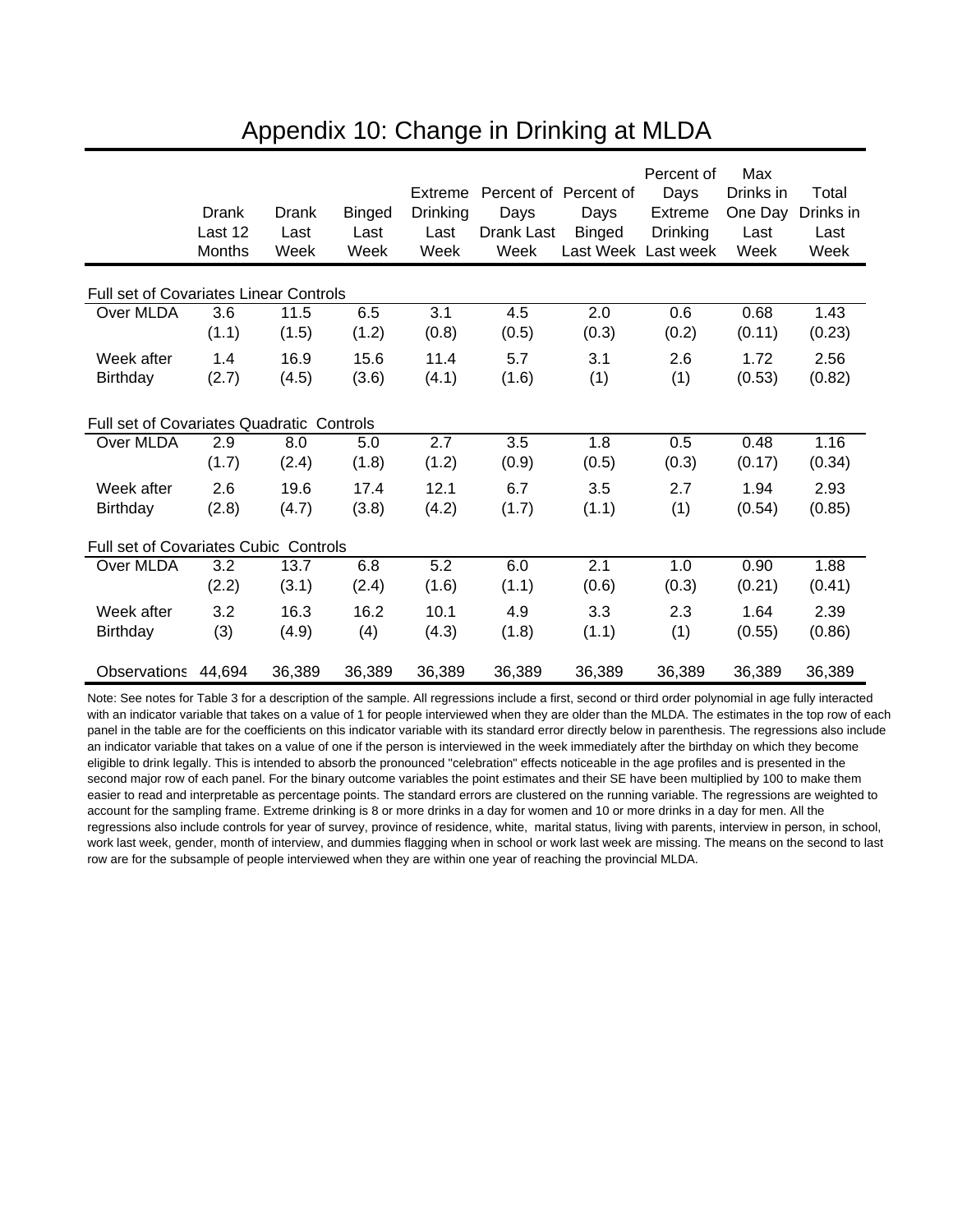#### Appendix 11: Participated in Alcohol Consumption (Robustness to bandwidth choice )



Note: Regression estimates for every bandwidth between 1/4 year and 3 years. In the main specifications in the paper the bandwidth is 2 years.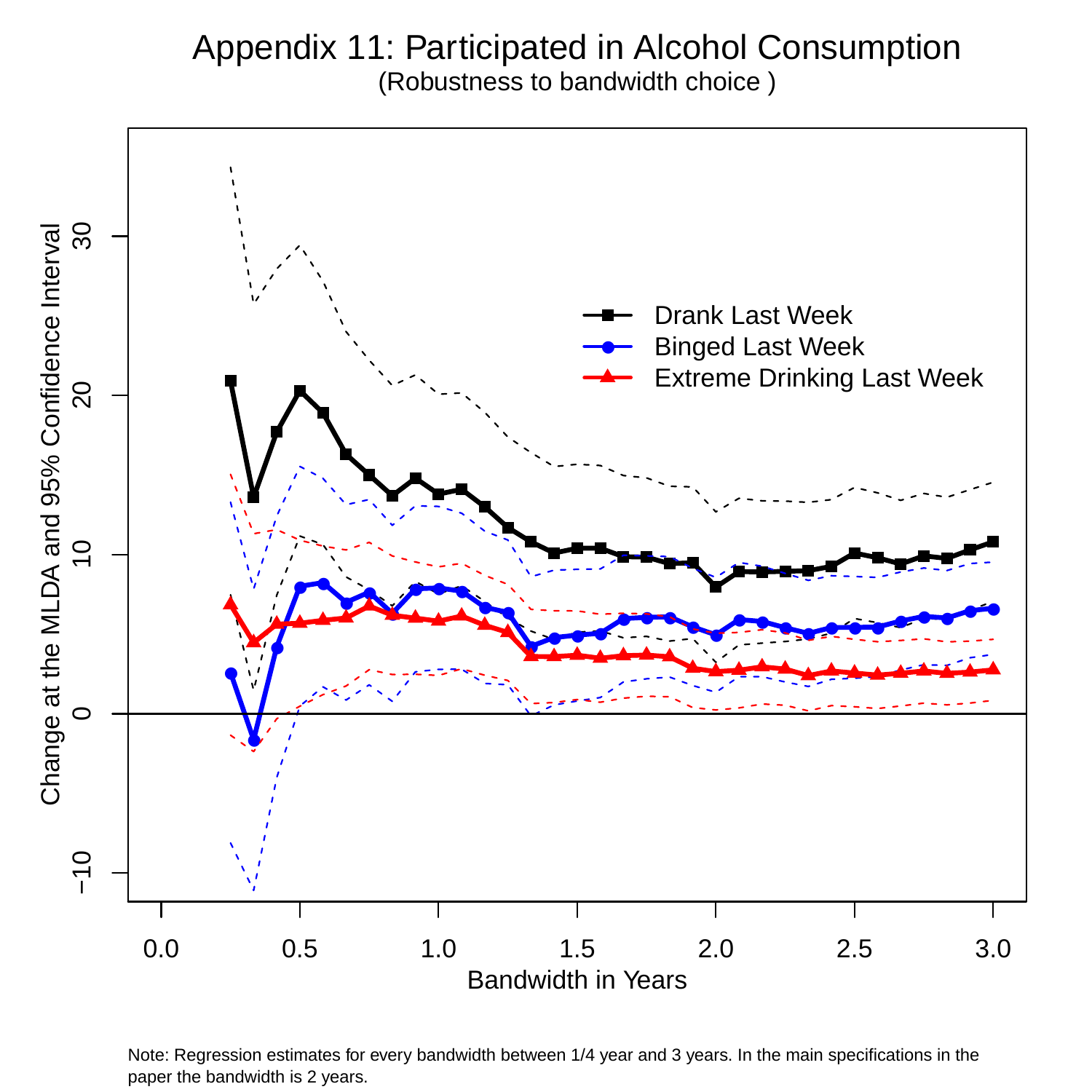# Appendix 12: Percent of Days Drinking Last Week

(Robustness to bandwidth choice )



Note: Regression estimates for every bandwidth between 1/4 year and 3 years. In the main specifications in the paper the bandwidth is 2 years.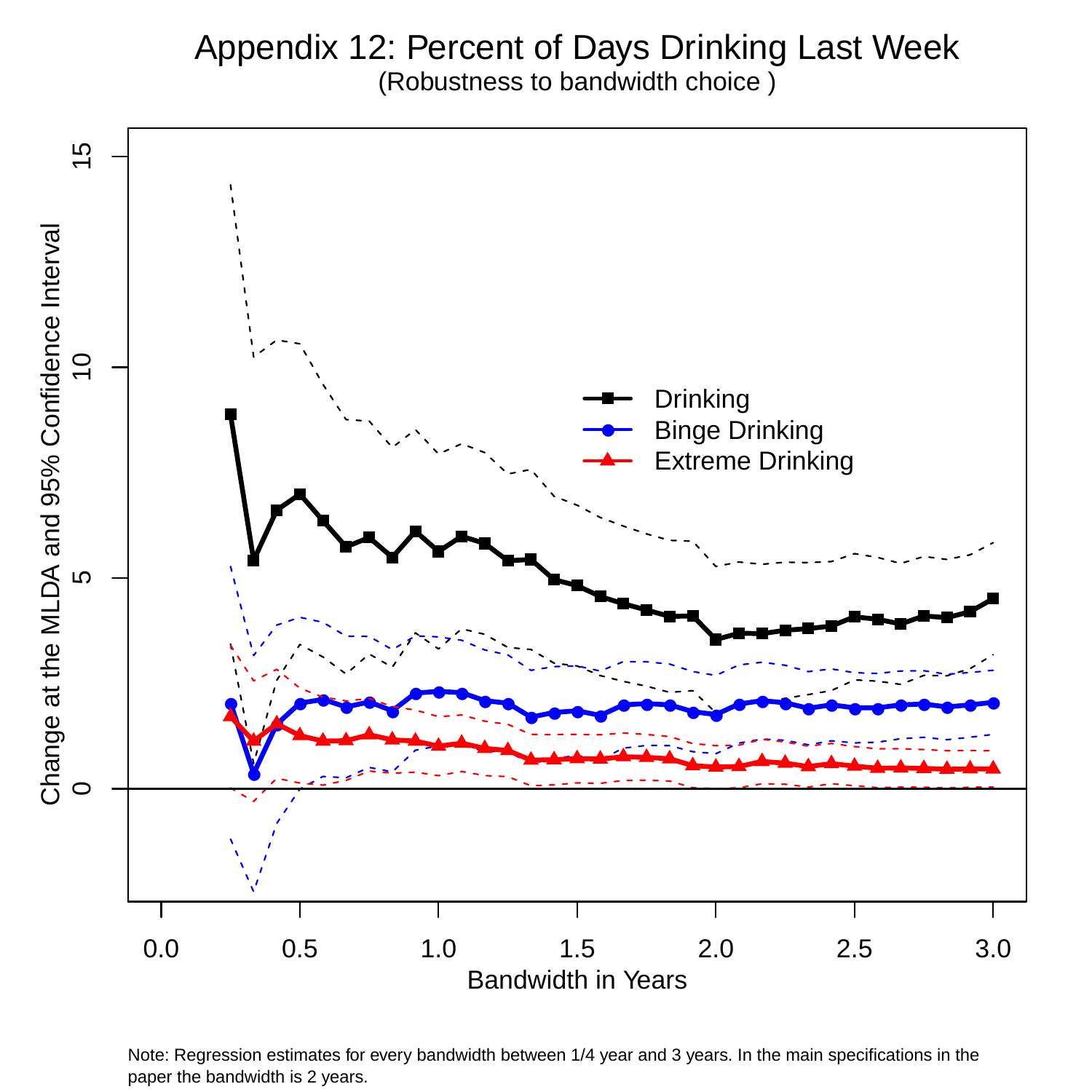#### Appendix 13: Drank Last 12 Months, Maximum and Total Drinks (Robustness to bandwidth choice )



Note: Regression estimates for every bandwidth between 1/4 year and 3 years. In the main specifications in the paper the bandwidth is 2 years.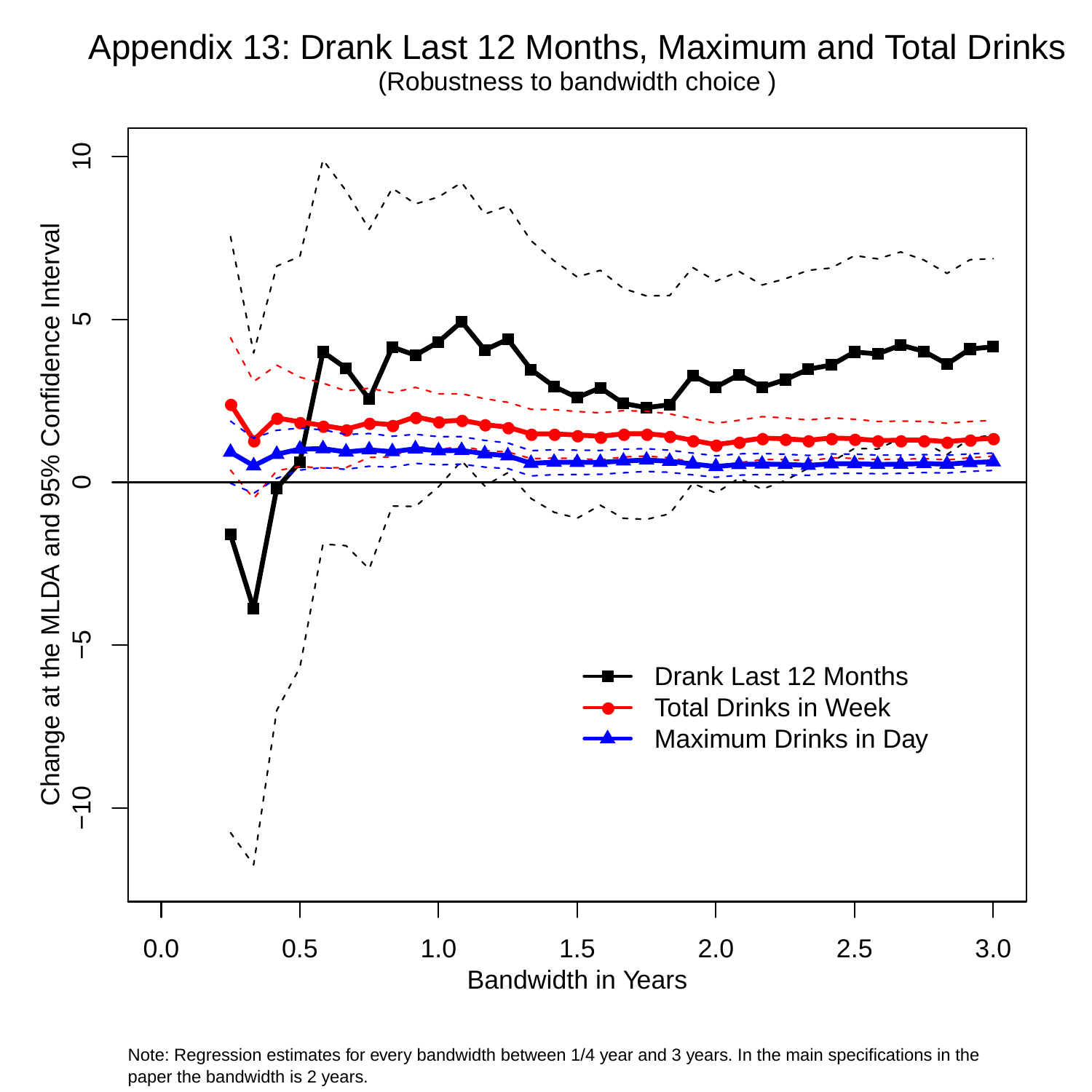#### Appendix 14: Change in Percent of Days Drinking at MLDA



Note: The results for 0 drinks are not shown due to scale issues. They are as follows: people interviewed just before they are allowed to drink legally report drinking no alcohol on 90 percent of days and this drops by 3.7 percentage points when they can drink legally.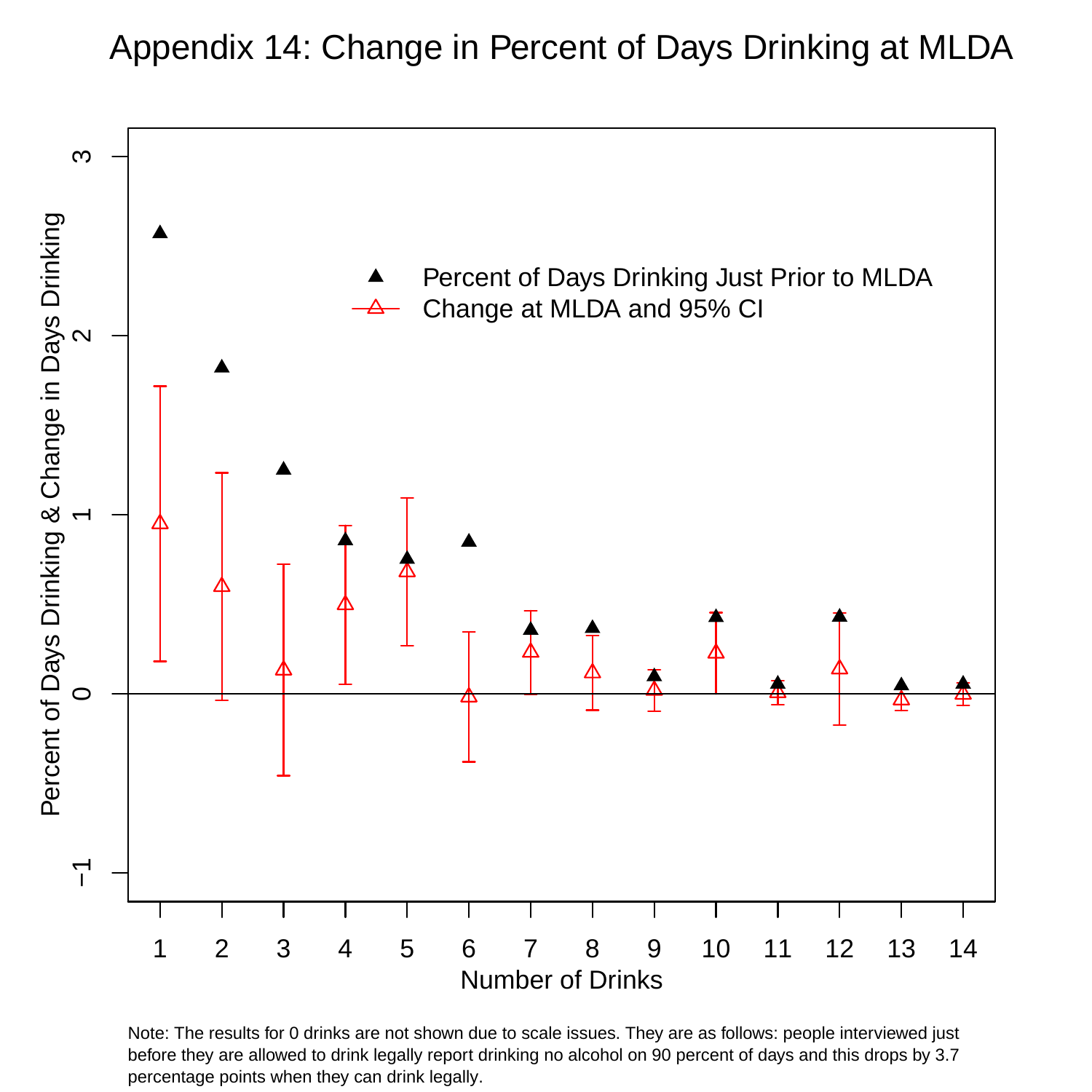# Appendix 15: Participated in Alcohol Consumption by Gender

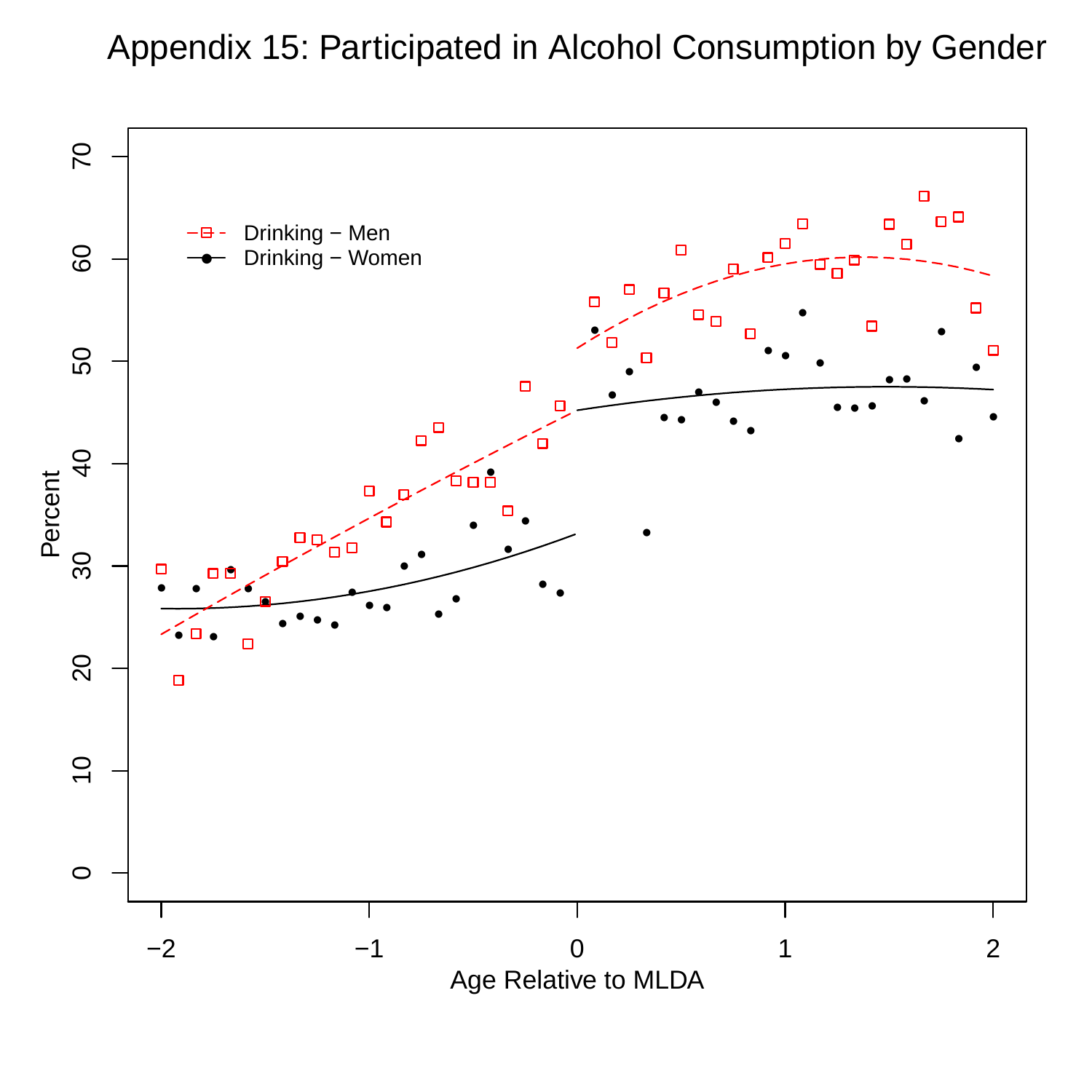# Appendix 16: Participated in Binge Drinking by Gender

![](_page_61_Figure_1.jpeg)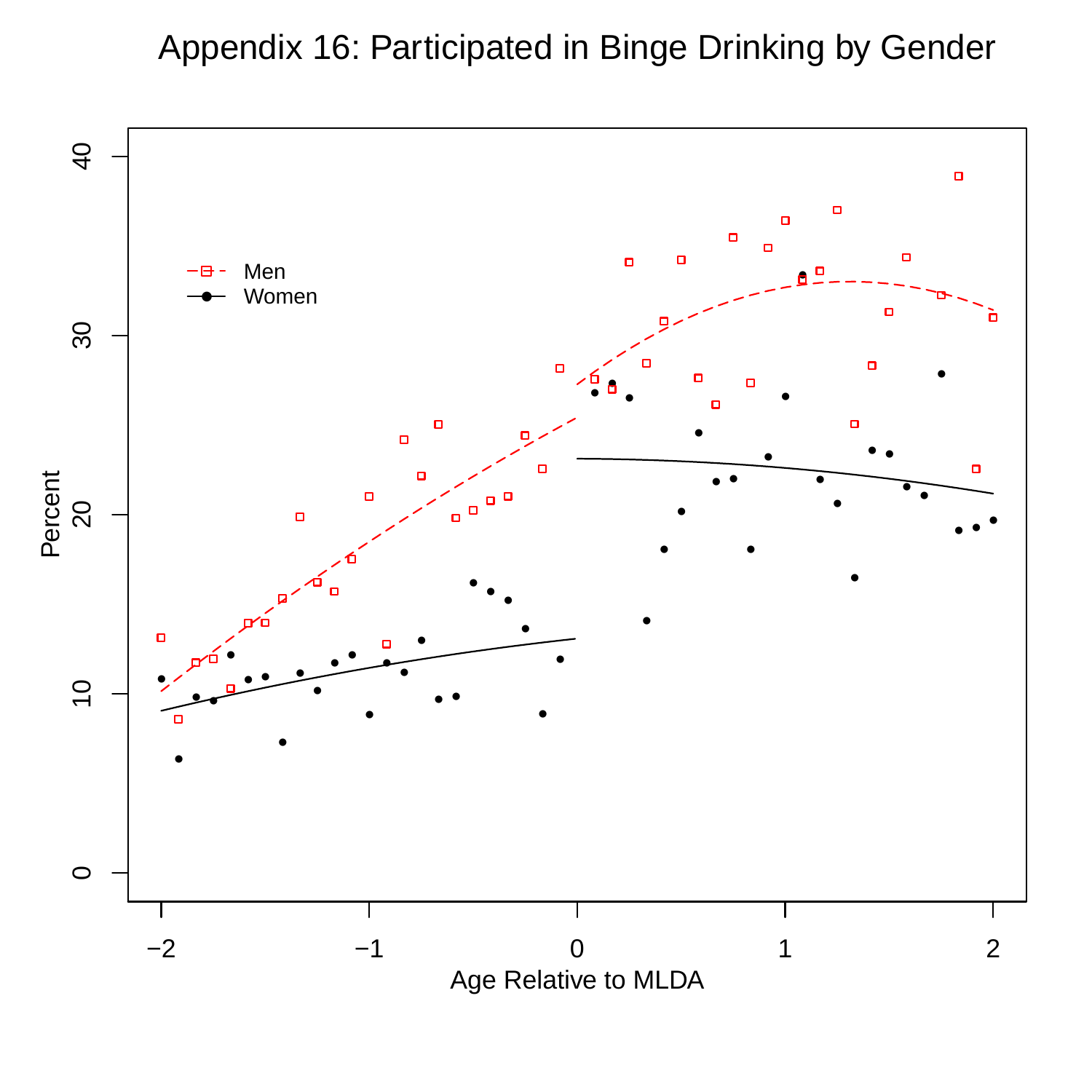# Appendix 17: Participated in Extreme Drinking by Gender

![](_page_62_Figure_1.jpeg)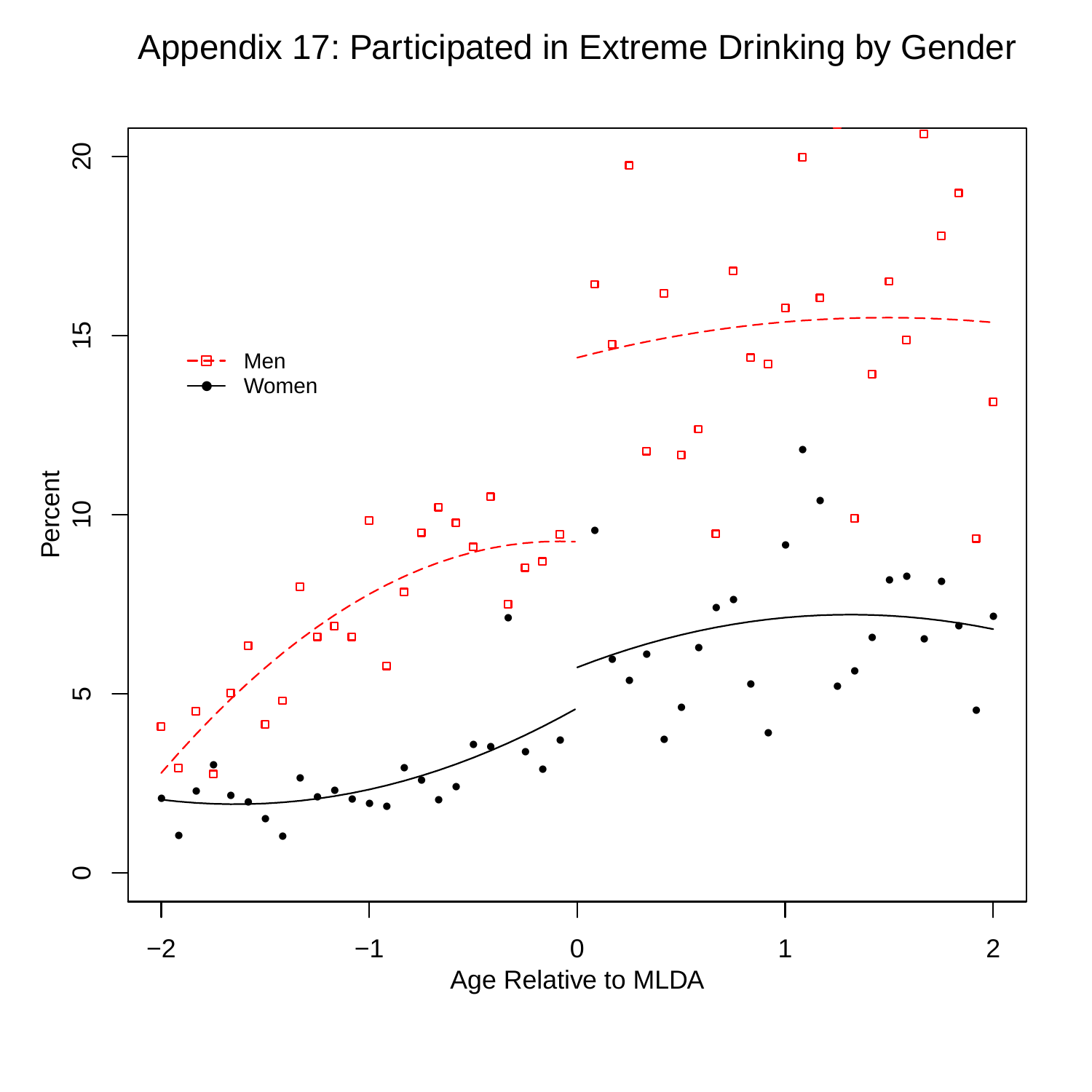# Appendix 18: Percent of Days Drinking by Gender

![](_page_63_Figure_1.jpeg)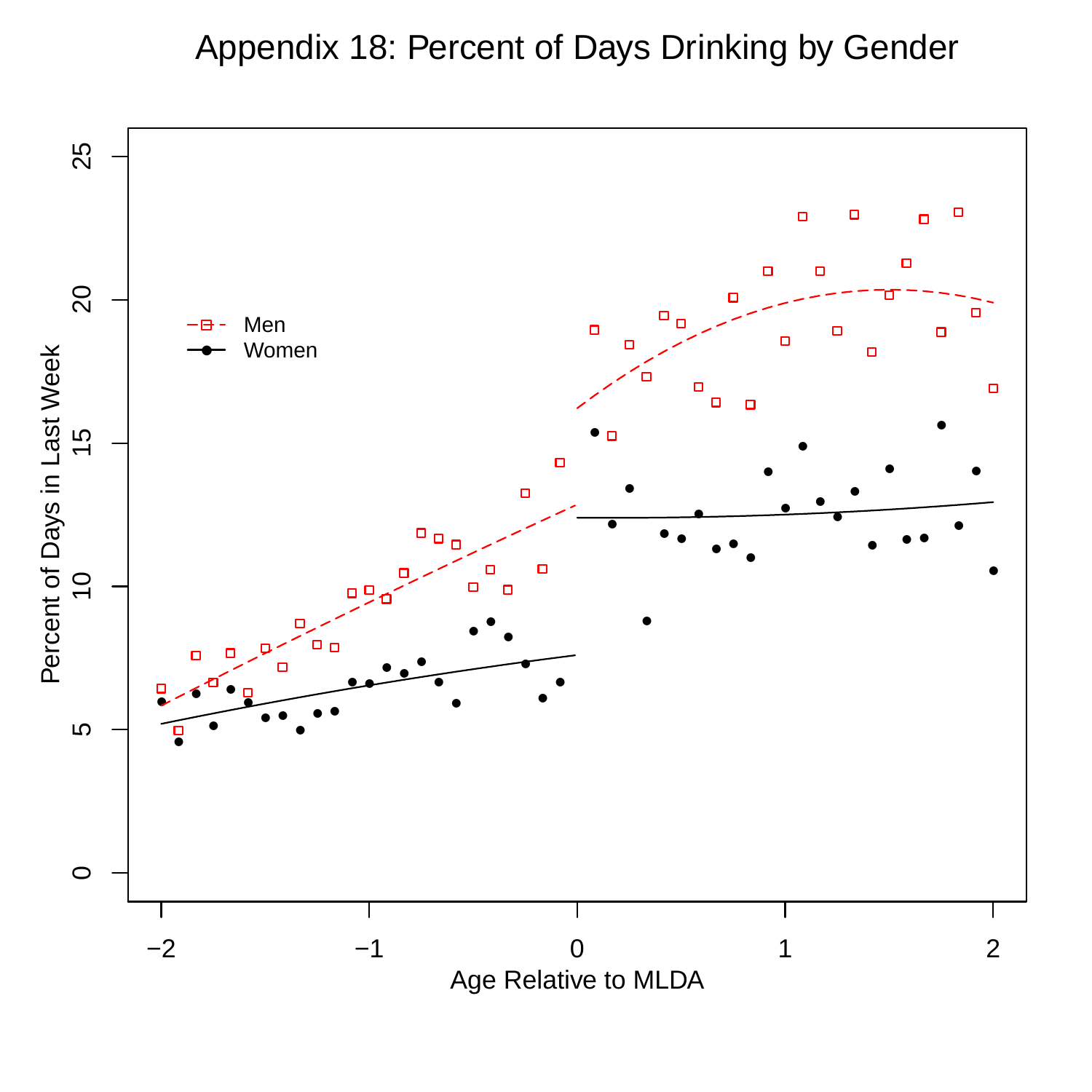# Appendix 19: Percent of Days Binge Drinking by Gender

![](_page_64_Figure_1.jpeg)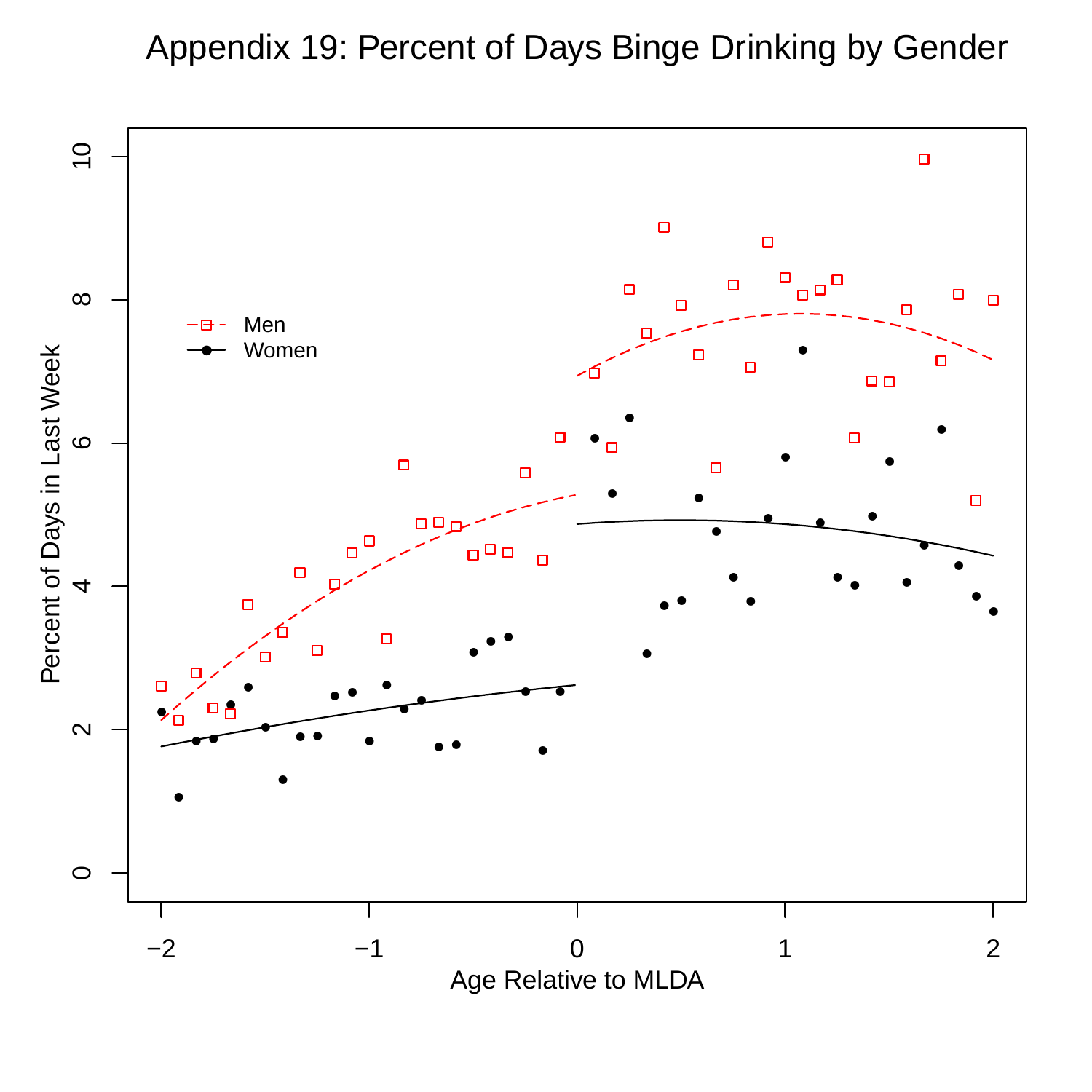## Appendix 20: Percent of Days Extreme Drinking by Gender

![](_page_65_Figure_1.jpeg)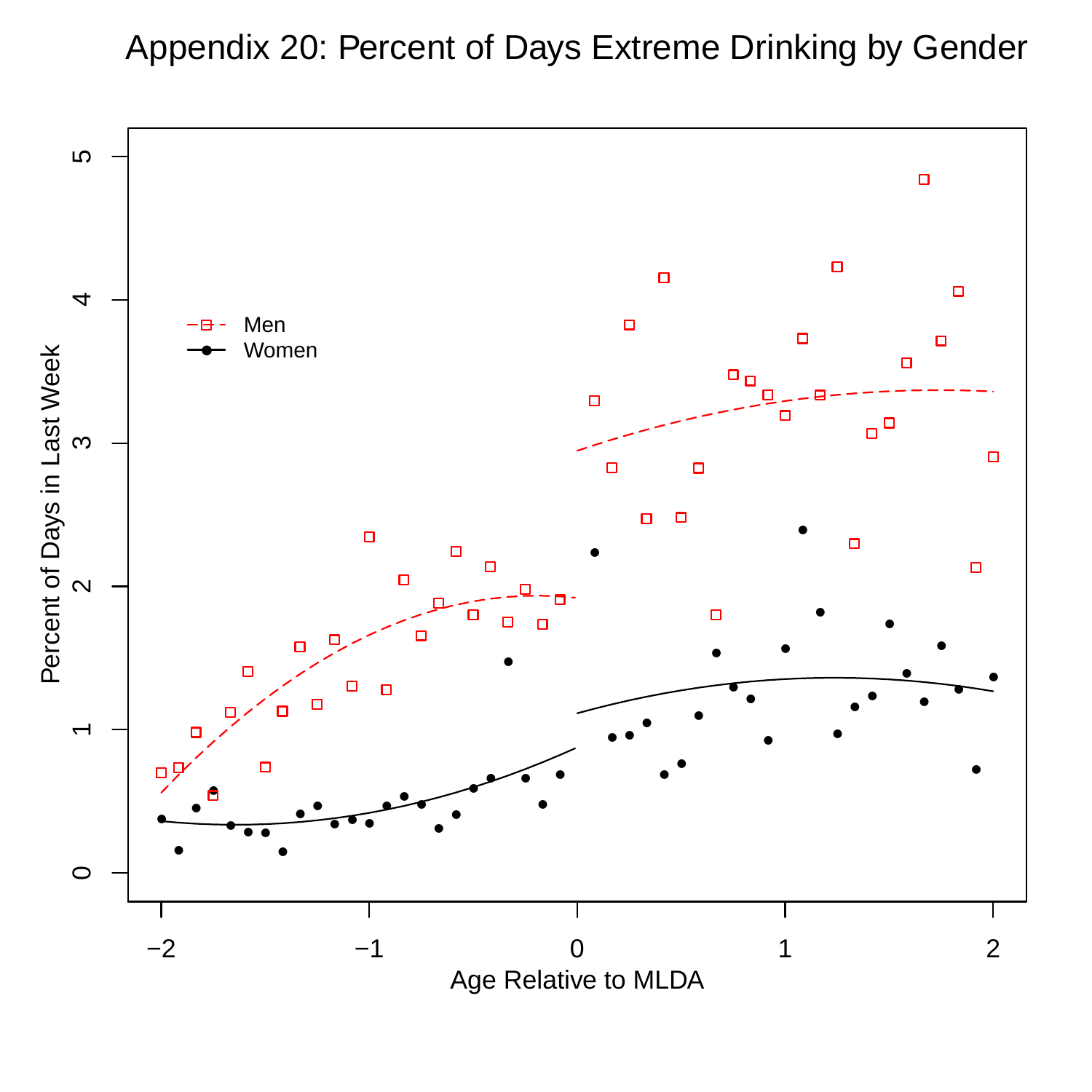# Appendix 21: Maximum Drinks in Day by Gender

![](_page_66_Figure_1.jpeg)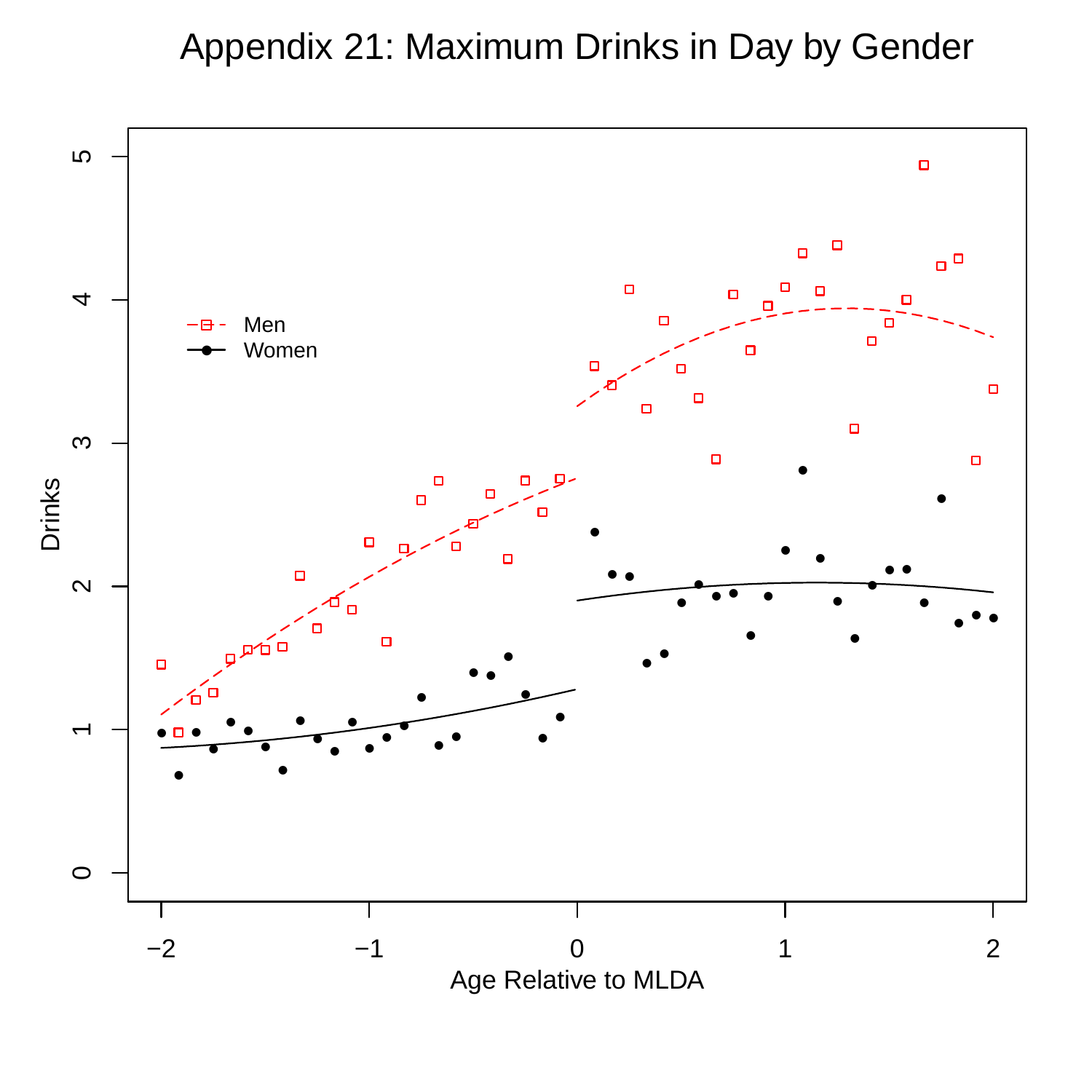# Appendix 22: Total Drinks in Week by Gender

![](_page_67_Figure_1.jpeg)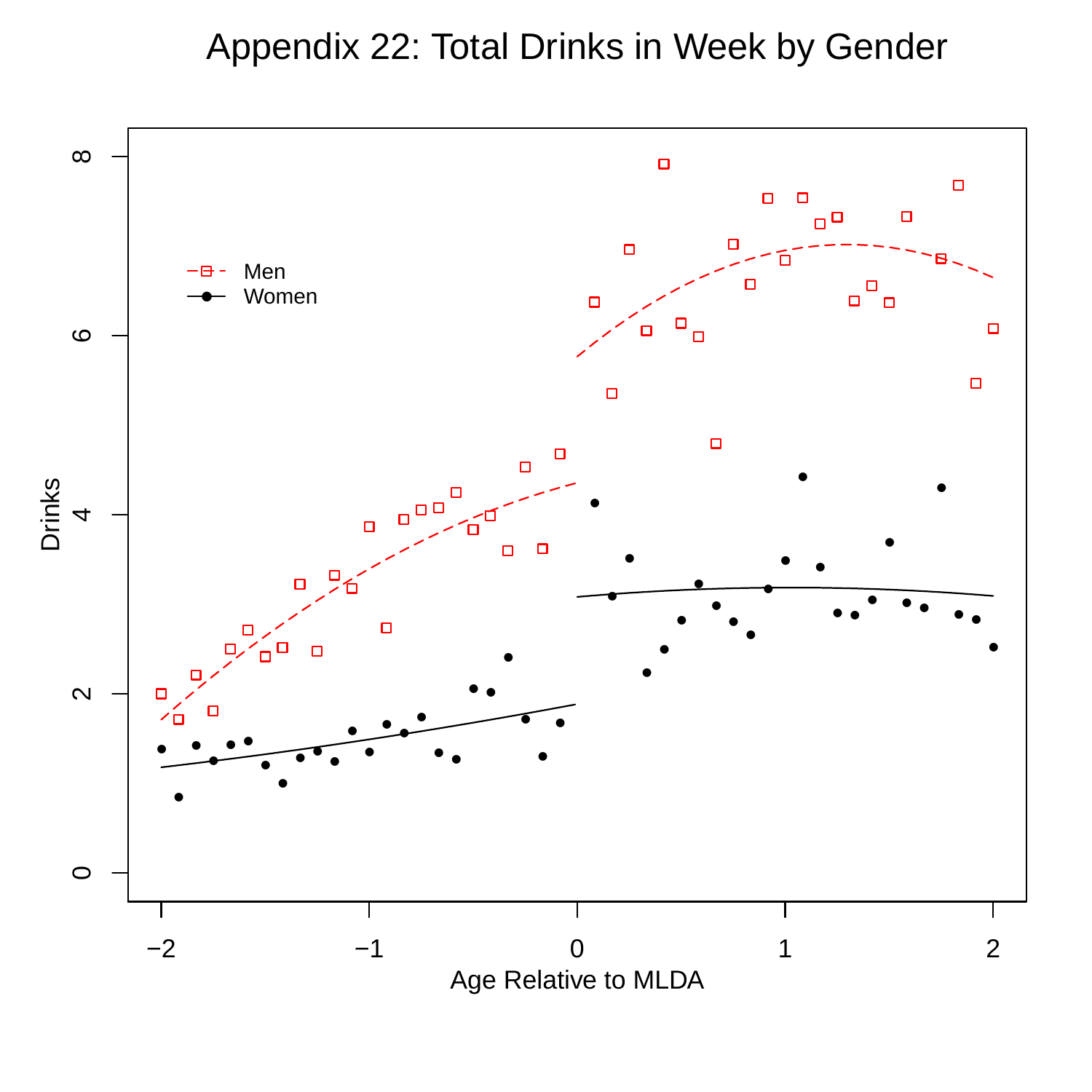# Appendix 23: Change in Drinking at MLDA - Males

|                      | Drank Last |          | Drank Last Binged Last | Extreme<br>Drinking | Percent of | Percent of<br>Days<br>Days Drank Binged Last | Percent of<br>Days<br>Extreme<br><b>Drinking</b> | in One Day | Max Drinks Total Drinks<br>in Last |
|----------------------|------------|----------|------------------------|---------------------|------------|----------------------------------------------|--------------------------------------------------|------------|------------------------------------|
|                      | 12 Months  | Week     | Week                   | Last Week           | Last Week  | Week                                         | Last week                                        | Last Week  | Week                               |
| Over MLDA            | 3.19       | 6.78     | 2.58                   | 5.11                | 3.32       | 1.82                                         | 1.00                                             | 0.54       | 1.42                               |
|                      | (2.279)    | (3.384)  | (2.659)                | (1.944)             | (1.337)    | (0.727)                                      | (0.433)                                          | (0.274)    | (0.552)                            |
| Week after           | 4.43       | 6.66     | 7.00                   | 7.88                | 3.16       | 0.94                                         | 1.47                                             | 1.27       | 1.68                               |
| Birthday             | (5.112)    | (5.529)  | (6.832)                | (5.257)             | (2.432)    | (2.081)                                      | (1.223)                                          | (0.770)    | (1.432)                            |
| Age                  | 2.02       | 2.73     | 1.82                   | $-0.18$             | 0.83       | 0.14                                         | $-0.07$                                          | 14.39      | 13.58                              |
|                      | (1.168)    | (1.337)  | (1.069)                | (0.660)             | (0.477)    | (0.287)                                      | (0.161)                                          | (10.453)   | (20.384)                           |
| Age*Age              | $-0.10$    | $-0.06$  | $-0.13$                | $-1.27$             | $-0.02$    | $-0.34$                                      | $-0.31$                                          | $-7.63$    | $-24.40$                           |
|                      | (1.558)    | (1.742)  | (1.357)                | (0.842)             | (0.639)    | (0.368)                                      | (0.201)                                          | (13.069)   | (25.694)                           |
| Age * Over           | $-6.10$    | 8.02     | 1.06                   | 3.60                | 8.81       | 1.55                                         | 1.55                                             | 113.89     | 360.57                             |
| <b>MLDA</b>          | (15.276)   | (21.596) | (17.329)               | (12.664)            | (9.174)    | (4.672)                                      | (2.778)                                          | (181.494)  | (350.887)                          |
| Age*Age              | $-1.74$    | $-3.86$  | $-1.92$                | 1.08                | $-1.74$    | $-0.06$                                      | 0.24                                             | $-21.55$   | $-31.57$                           |
| *Over MLDA           | (2.037)    | (2.842)  | (2.358)                | (1.694)             | (1.237)    | (0.627)                                      | (0.369)                                          | (24.036)   | (46.271)                           |
| Newfoundland         | $-0.73$    | 0.68     | 8.27                   | 4.55                | $-0.82$    | 2.06                                         | 0.74                                             | 0.73       | 0.76                               |
|                      | (1.804)    | (2.745)  | (2.663)                | (2.129)             | (1.336)    | (0.794)                                      | (0.462)                                          | (0.315)    | (0.565)                            |
| PEI                  | $-3.85$    | $-6.71$  | $-1.18$                | $-3.27$             | $-5.24$    | $-0.96$                                      | $-1.35$                                          | $-0.48$    | $-1.83$                            |
|                      | (2.231)    | (3.899)  | (3.985)                | (3.019)             | (1.705)    | (1.279)                                      | (0.473)                                          | (0.432)    | (0.749)                            |
| Nova Scotia          | $-1.93$    | $-4.87$  | 3.06                   | 5.00                | $-3.79$    | 0.89                                         | 0.84                                             | 0.28       | 0.05                               |
|                      | (1.782)    | (2.788)  | (2.807)                | (2.446)             | (1.064)    | (0.832)                                      | (0.574)                                          | (0.337)    | (0.671)                            |
| <b>New Brunswick</b> | $-1.97$    | $-2.89$  | 0.46                   | $-2.12$             | $-3.61$    | $-1.01$                                      | $-0.57$                                          | $-0.39$    | $-1.36$                            |
|                      | (2.006)    | (2.913)  | (2.675)                | (1.876)             | (1.117)    | (0.648)                                      | (0.467)                                          | (0.256)    | (0.564)                            |
| Quebec               | 3.42       | $-2.79$  | $-3.59$                | $-5.16$             | $-2.28$    | $-1.47$                                      | $-1.37$                                          | $-0.74$    | $-1.66$                            |
|                      | (1.129)    | (1.663)  | (1.327)                | (0.868)             | (0.740)    | (0.358)                                      | (0.201)                                          | (0.131)    | (0.272)                            |
| Manitoba             | $-4.03$    | $-8.98$  | $-2.07$                | 1.36                | $-3.47$    | $-0.52$                                      | 0.35                                             | $-0.12$    | $-0.39$                            |
|                      | (1.812)    | (2.204)  | (1.909)                | (1.532)             | (0.921)    | (0.524)                                      | (0.395)                                          | (0.244)    | (0.495)                            |
| Saskatchewan         | 4.51       | 4.11     | 8.48                   | 4.67                | 0.79       | 1.84                                         | 1.18                                             | 0.86       | 1.33                               |
|                      | (1.426)    | (2.312)  | (2.201)                | (1.803)             | (1.030)    | (0.659)                                      | (0.510)                                          | (0.249)    | (0.562)                            |
| Alberta              | $-2.53$    | $-3.39$  | $-4.10$                | $-1.27$             | $-2.27$    | $-0.85$                                      | $-0.22$                                          | $-0.32$    | $-0.70$                            |
|                      | (1.251)    | (1.884)  | (1.537)                | (1.250)             | (0.793)    | (0.424)                                      | (0.281)                                          | (0.177)    | (0.334)                            |
| BС                   | $-0.15$    | $-2.35$  | $-1.15$                | $-2.53$             | $-2.02$    | $-0.51$                                      | $-0.51$                                          | $-0.30$    | $-0.78$                            |
|                      | (1.351)    | (1.732)  | (1.547)                | (1.137)             | (0.786)    | (0.431)                                      | (0.278)                                          | (0.164)    | (0.344)                            |
| <b>Territories</b>   | 7.25       | $-5.71$  | 2.18                   | 0.80                | $-3.95$    | $-0.01$                                      | $-0.16$                                          | $-0.12$    | $-0.84$                            |
|                      | (2.307)    | (4.040)  | (3.293)                | (2.511)             | (1.524)    | (0.862)                                      | (0.565)                                          | (0.377)    | (0.645)                            |
| 1994                 | $-2.86$    | $-9.12$  | $-2.38$                | $-3.17$             | $-3.21$    | $-1.46$                                      | $-0.91$                                          | $-0.62$    | $-1.40$                            |
|                      | (3.169)    | (3.627)  | (3.348)                | (2.479)             | (1.504)    | (0.892)                                      | (0.494)                                          | (0.389)    | (0.740)                            |
| 1995                 | $-1.65$    | $-4.20$  | $-7.78$                | $-2.56$             | $-2.58$    | $-2.00$                                      | $-1.20$                                          | $-0.68$    | $-1.64$                            |
|                      | (4.564)    | (5.992)  | (4.927)                | (3.274)             | (2.164)    | (1.259)                                      | (0.626)                                          | (0.493)    | (0.893)                            |
| 1996                 | $-4.05$    | $-15.16$ | $-12.03$               | $-6.62$             | $-5.10$    | $-3.54$                                      | $-1.65$                                          | $-1.32$    | $-2.65$                            |
|                      | (2.631)    | (3.503)  | (2.697)                | (1.779)             | (1.380)    | (0.667)                                      | (0.405)                                          | (0.274)    | (0.529)                            |
| 1997                 | $-5.08$    | $-18.00$ | $-9.12$                | $-5.25$             | $-6.47$    | $-2.24$                                      | $-1.11$                                          | $-1.11$    | $-2.06$                            |
|                      | (4.488)    | (3.408)  | (2.730)                | (1.625)             | (1.127)    | (0.681)                                      | (0.360)                                          | (0.279)    | (0.508)                            |
| 1998                 | $-5.15$    | $-4.14$  | 0.57                   | $-1.62$             | $-0.77$    | $-0.86$                                      | $-0.84$                                          | $-0.48$    | $-1.19$                            |
|                      | (3.183)    | (3.664)  | (3.411)                | (2.444)             | (1.600)    | (0.834)                                      | (0.460)                                          | (0.312)    | (0.571)                            |
| 1999                 | 1.00       | $-7.38$  | $-3.82$                | 2.45                | $-2.77$    | $-0.27$                                      | 1.07                                             | 0.18       | 0.56                               |
|                      | (4.003)    | (6.625)  | (6.010)                | (5.399)             | (3.315)    | (1.958)                                      | (1.527)                                          | (0.879)    | (1.980)                            |
| 2000                 | $-0.99$    | $-7.88$  | $-3.59$                | $-4.38$             | $-2.73$    | $-1.20$                                      | $-0.99$                                          | $-0.62$    | $-1.21$                            |
|                      | (2.264)    | (2.674)  | (2.190)                | (1.370)             | (1.111)    | (0.646)                                      | (0.354)                                          | (0.244)    | (0.500)                            |
| 2001                 | $-0.33$    | $-5.99$  | $-5.58$                | $-4.06$             | $-1.66$    | $-1.54$                                      | $-0.90$                                          | $-0.79$    | $-1.33$                            |
|                      | (1.502)    | (1.807)  | (1.534)                | (1.081)             | (0.814)    | (0.437)                                      | (0.264)                                          | (0.161)    | (0.337)                            |
| 2002                 | 1.01       | $-1.83$  | $-1.41$                | $-2.83$             | $-0.63$    | $-0.48$                                      | $-0.64$                                          | $-0.38$    | $-0.58$                            |
|                      | (1.839)    | (2.354)  | (2.064)                | (1.404)             | (0.968)    | (0.562)                                      | (0.338)                                          | (0.209)    | (0.432)                            |
| 2003                 | 2.05       | $-1.91$  | $-2.39$                | $-1.25$             | 0.02       | $-0.86$                                      | $-0.37$                                          | $-0.31$    | $-0.51$                            |
|                      | (1.353)    | (1.690)  | (1.451)                | (1.114)             | (0.849)    | (0.394)                                      | (0.267)                                          | (0.157)    | (0.326)                            |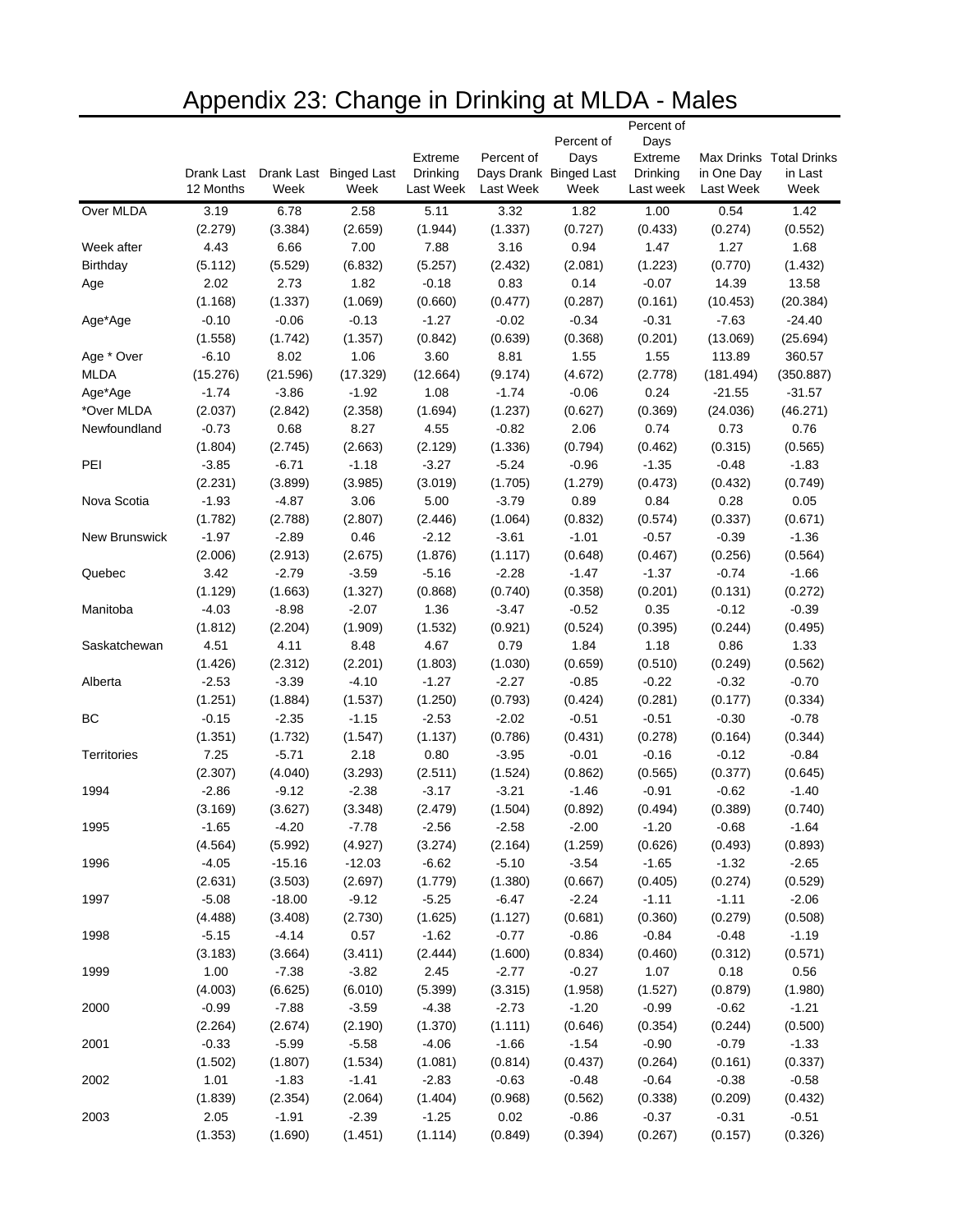| 2004               | 0.08     | $-5.55$  | $-3.72$  | $-4.09$ | $-2.51$ | $-1.66$ | $-1.14$ | $-0.63$ | $-1.49$ |
|--------------------|----------|----------|----------|---------|---------|---------|---------|---------|---------|
|                    | (1.810)  | (3.069)  | (2.533)  | (1.546) | (1.110) | (0.600) | (0.352) | (0.253) | (0.455) |
| 2008               | 0.11     | $-1.19$  | $-1.53$  | $-0.77$ | 1.17    | $-0.21$ | $-0.03$ | $-0.11$ | 0.19    |
|                    | (1.770)  | (2.617)  | (2.473)  | (1.905) | (1.527) | (0.905) | (0.621) | (0.314) | (0.938) |
| 2009               | 2.31     | $-0.47$  | $-0.83$  | $-2.20$ | $-1.97$ | $-0.42$ | $-0.47$ | $-0.07$ | $-0.49$ |
|                    | (1.666)  | (2.954)  | (2.610)  | (1.832) | (1.051) | (0.733) | (0.483) | (0.371) | (0.662) |
| 2010               | $-3.82$  | $-3.86$  | $-5.06$  | $-4.12$ | $-4.38$ | $-2.20$ | $-1.36$ | $-0.74$ | $-2.12$ |
|                    | (1.921)  | (2.960)  | (2.479)  | (1.862) | (0.956) | (0.574) | (0.355) | (0.281) | (0.451) |
| 2011               | $-2.06$  | $-5.64$  | $-8.82$  | $-5.11$ | $-3.61$ | $-1.92$ | $-1.04$ | $-0.94$ | $-1.74$ |
|                    | (1.918)  | (2.604)  | (2.028)  | (1.397) | (0.962) | (0.652) | (0.391) | (0.210) | (0.468) |
| January            | $-0.23$  | $-5.40$  | $-2.13$  | $-1.36$ | $-0.23$ | $-0.22$ | 0.05    | $-0.28$ | $-0.09$ |
|                    | (2.197)  | (2.885)  | (2.468)  | (1.838) | (1.202) | (0.692) | (0.470) | (0.294) | (0.616) |
| February           | 0.79     | $-5.71$  | $-2.92$  | $-2.32$ | $-0.99$ | $-1.06$ | $-0.64$ | $-0.45$ | $-0.86$ |
|                    | (2.182)  | (2.619)  | (2.351)  | (1.800) | (1.518) | (0.610) | (0.401) | (0.268) | (0.531) |
| March              | 0.86     | $-4.55$  | $-2.91$  | $-3.36$ | $-1.12$ | $-0.81$ | $-0.45$ | $-0.51$ | $-0.76$ |
|                    | (2.252)  | (2.745)  | (2.269)  | (1.711) | (1.108) | (0.622) | (0.431) | (0.264) | (0.537) |
| May                | $-0.11$  | $-0.60$  | $-0.40$  | $-1.05$ | 0.45    | $-0.14$ | 0.07    | $-0.18$ | $-0.08$ |
|                    | (2.012)  | (2.528)  | (2.263)  | (1.700) | (1.060) | (0.624) | (0.448) | (0.271) | (0.543) |
| June               | 3.08     | 2.51     | 2.17     | 0.69    | 1.38    | 0.34    | 0.04    | 0.23    | 0.26    |
|                    | (2.028)  | (2.546)  | (2.267)  | (1.709) | (1.097) | (0.613) | (0.393) | (0.280) | (0.519) |
| July               | 2.21     | 1.29     | 0.42     | $-0.17$ | 2.62    | 0.53    | $-0.03$ | 0.01    | 0.45    |
|                    | (1.960)  | (2.653)  | (2.328)  | (1.782) | (1.161) | (0.656) | (0.415) | (0.271) | (0.524) |
| August             | 2.74     | $-0.52$  | $-0.97$  | $-2.65$ | 1.39    | $-0.07$ | $-0.08$ | $-0.27$ | 0.02    |
|                    | (2.040)  | (2.656)  | (2.351)  | (1.618) | (1.159) | (0.625) | (0.414) | (0.262) | (0.524) |
| September          | 0.16     | 1.09     | 0.81     | $-1.32$ | 1.83    | 0.42    | 0.03    | 0.02    | 0.52    |
|                    | (2.183)  | (2.644)  | (2.256)  | (1.618) | (1.314) | (0.709) | (0.469) | (0.283) | (0.687) |
| October            | 0.73     | $-3.49$  | $-2.40$  | $-2.35$ | $-0.35$ | $-0.43$ | $-0.40$ | $-0.42$ | $-0.52$ |
|                    | (2.068)  | (2.627)  | (2.248)  | (1.603) | (1.130) | (0.647) | (0.394) | (0.265) | (0.525) |
| November           | 1.75     | $-4.58$  | $-2.34$  | $-0.52$ | $-0.31$ | $-0.59$ | 0.01    | $-0.26$ | $-0.31$ |
|                    | (2.117)  | (2.722)  | (2.418)  | (1.857) | (1.190) | (0.633) | (0.426) | (0.306) | (0.563) |
| December           | 0.64     | $-3.05$  | $-1.19$  | $-3.21$ | $-0.79$ | $-0.50$ | $-0.50$ | $-0.44$ | $-0.75$ |
|                    | (2.476)  | (3.289)  | (2.800)  | (1.857) | (1.260) | (0.764) | (0.482) | (0.308) | (0.599) |
| White              | 21.24    | 25.23    | 17.58    | 8.16    | 8.91    | 4.24    | 1.82    | 1.86    | 3.43    |
|                    | (1.363)  | (1.504)  | (1.007)  | (0.722) | (0.631) | (0.276) | (0.170) | (0.118) | (0.239) |
| Married            | $-0.45$  | $-9.56$  | $-10.18$ | $-3.83$ | $-5.35$ | $-3.17$ | $-1.26$ | $-1.02$ | $-2.45$ |
|                    | (2.685)  | (4.532)  | (3.647)  | (2.676) | (1.597) | (0.860) | (0.525) | (0.359) | (0.612) |
| Live with parents  | 0.12     | $-1.78$  | $-1.07$  | $-1.05$ | $-0.61$ | $-0.41$ | $-0.20$ | $-0.13$ | $-0.29$ |
|                    | (1.122)  | (1.465)  | (1.231)  | (0.902) | (0.603) | (0.343) | (0.217) | (0.132) | (0.266) |
| Interview in persc | $-3.46$  | $-2.74$  | $-1.28$  | $-0.63$ | $-1.20$ | $-0.39$ | $-0.23$ | $-0.14$ | $-0.34$ |
|                    | (0.935)  | (1.197)  | (1.029)  | (0.743) | (0.494) | (0.287) | (0.188) | (0.112) | (0.239) |
| In school          | $-0.21$  | $-2.76$  | $-2.51$  | $-3.98$ | $-2.65$ | $-1.27$ | $-1.11$ | $-0.56$ | $-1.46$ |
|                    | (0.916)  | (1.290)  | (1.097)  | (0.800) | (0.624) | (0.309) | (0.195) | (0.122) | (0.258) |
| Worked last weel   | 4.22     | 3.84     | 2.63     | 0.55    | 0.21    | 0.00    | $-0.18$ | 0.21    | $-0.13$ |
|                    | (0.906)  | (1.134)  | (0.936)  | (0.644) | (0.507) | (0.265) | (0.167) | (0.098) | (0.217) |
| Missing school     | 22.94    | 20.40    | 14.19    | 7.51    | 6.43    | 2.90    | 1.36    | 1.61    | 2.50    |
| Information        | (10.524) | (10.606) | (7.282)  | (5.066) | (4.105) | (1.831) | (1.004) | (0.927) | (1.620) |
| Missing work       | $-11.71$ | $-4.42$  | 0.86     | 1.34    | 0.13    | 0.66    | 0.19    | $-0.01$ | 0.43    |
| information        | (12.448) |          |          |         |         |         |         |         |         |
|                    |          | (7.876)  | (4.946)  | (3.309) | (3.156) | (1.228) | (0.642) | (0.635) | (1.135) |
| Constant           | 64.3     | 34.5     | 18.1     | 11.2    | 10.6    | 4.8     | 2.6     | 2.52    | 4.55    |
|                    | (3.2)    | (3.7)    | (3.1)    | (2.1)   | (1.5)   | (0.9)   | (0.6)   | (0.327) | (0.703) |
| R-squared          | 0.108    | 0.129    | 0.075    | 0.048   | 0.120   | 0.060   | 0.041   | 0.088   | 0.076   |
| Mean               | 79.2     | 39.8     | 21.7     | 8.89    | 11.1    | 4.77    | 1.9     | 2.411   | 3.916   |
| Observations       | 22,139   | 17,894   | 17,894   | 17,894  | 17,894  | 17,894  | 17,894  | 17,894  | 17,894  |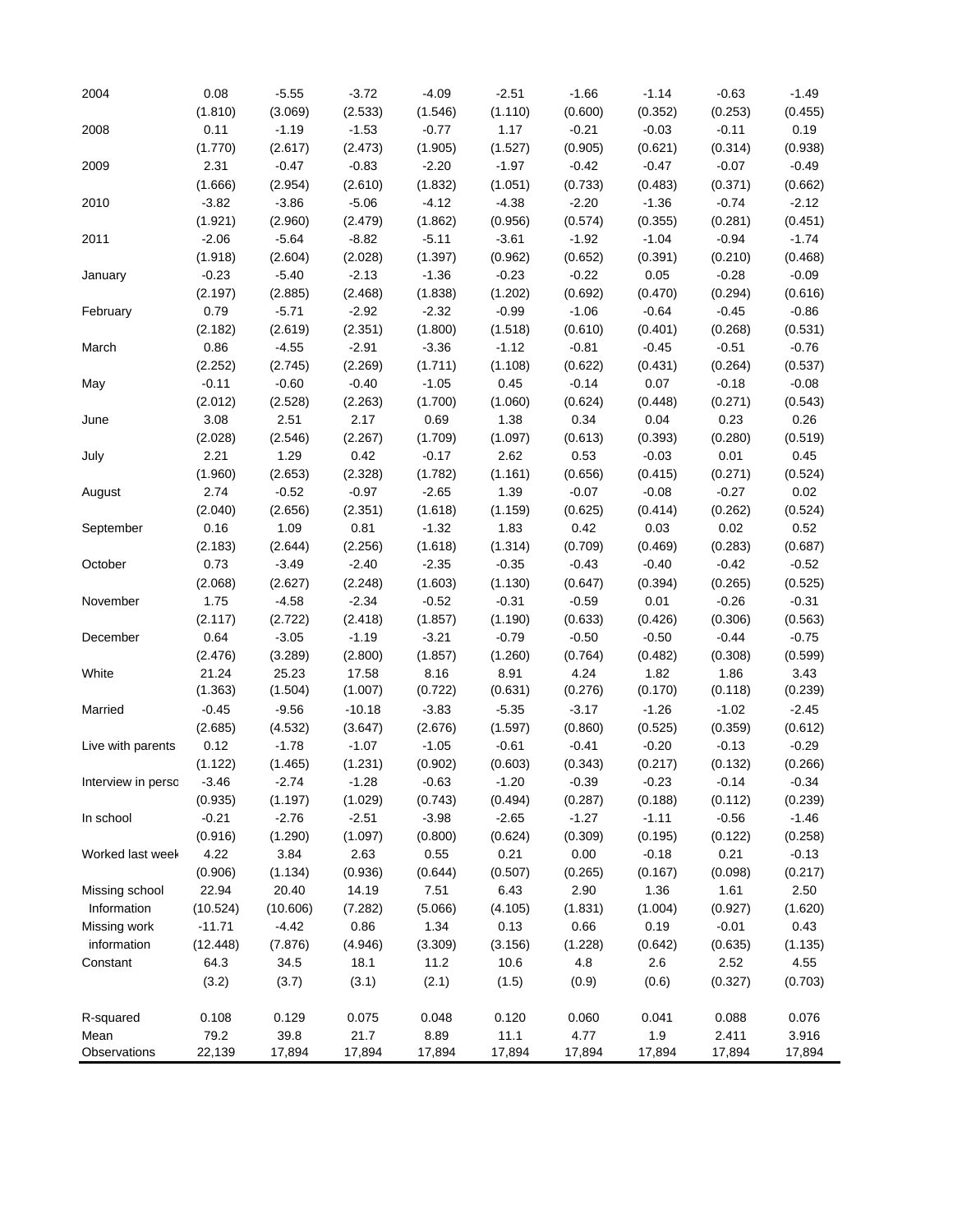# Appendix 24: Change in Drinking at MLDA - Females

|                    |                 |                 |                        |                    |                 |                        | Percent of         |                    |                         |
|--------------------|-----------------|-----------------|------------------------|--------------------|-----------------|------------------------|--------------------|--------------------|-------------------------|
|                    |                 |                 |                        |                    |                 | Percent of             | Days               |                    |                         |
|                    |                 |                 |                        | Extreme            | Percent of      | Days                   | Extreme            |                    | Max Drinks Total Drinks |
|                    | Drank Last      |                 | Drank Last Binged Last | <b>Drinking</b>    |                 | Days Drank Binged Last | <b>Drinking</b>    | in One Day         | in Last                 |
|                    | 12 Months       | Week            | Week                   | Last Week          | Last Week       | Week                   | Last week          | Last Week          | Week                    |
| Over MLDA          | 2.14            | 8.43            | 7.06                   | $-0.06$            | 3.55            | 1.63                   | $-0.03$            | 0.37               | 0.80                    |
|                    | (2.471)         | (3.291)         | (2.479)                | (1.374)            | (0.991)         | (0.556)                | (0.257)            | (0.176)            | (0.306)                 |
| Week after         | 0.90            | 33.18           | 27.92                  | 16.44              | 10.16           | 6.10                   | 3.92               | 2.63               | 4.18                    |
| Birthday           | (2.764)         | (9.071)         | (9.398)                | (5.309)            | (3.158)         | (2.200)                | (1.611)            | (0.778)            | (1.395)                 |
| Age                | $-1.30$         | 1.90            | $-0.20$                | 0.72               | $-0.02$         | $-0.04$                | 0.14               | 8.16               | 10.10                   |
|                    | (1.644)         | (1.863)         | (1.269)                | (0.556)            | (0.472)         | (0.261)                | (0.098)            | (6.557)            | (10.046)                |
| Age*Age            | 5.58            | 1.94            | 11.63                  | 6.24               | 3.09            | 3.16                   | 1.43               | 5.58               | 4.01                    |
|                    | (15.802)        | (21.120)        | (16.361)               | (8.498)            | (6.314)         | (3.691)                | (1.678)            | (8.471)            | (13.254)                |
| Age * Over         | 0.11            | $-4.55$         | $-1.88$                | $-2.29$            | $-0.54$         | $-0.50$                | $-0.47$            | 106.19             | 166.04                  |
| <b>MLDA</b>        | (2.134)         | (2.833)         | (2.175)                | (1.123)            | (0.857)         | (0.490)                | (0.223)            | (112.142)          | (195.994)               |
| Age*Age            | 0.93            | 2.29            | 0.29                   | 0.73               | 0.28            | 0.06                   | 0.14               | $-27.91$           | $-36.50$                |
| *Over MLDA         | (1.217)         | (1.390)         | (0.954)                | (0.459)            | (0.344)         | (0.195)                | (0.080)            | (14.905)           | (26.028)                |
| Newfoundland       | 0.36            | $-1.43$         | 3.30                   | $-0.20$            | $-0.97$         | 0.46                   | $-0.04$            | 0.14               | 0.13                    |
|                    | (1.961)         | (2.400)         | (1.903)                | (1.123)            | (0.776)         | (0.480)                | (0.244)            | (0.170)            | (0.323)                 |
| PEI                | 1.74            | $-3.16$         | 4.10                   | 1.97               | $-1.77$         | 0.51                   | 0.60               | 0.39               | 0.36                    |
|                    | (2.388)         | (4.149)         | (3.481)                | (2.641)            | (1.175)         | (0.836)                | (0.671)            | (0.439)            | (0.653)                 |
| Nova Scotia        | $-3.80$         | $-5.33$         | $-1.15$                | $-0.36$            | $-2.88$         | $-0.70$                | $-0.25$            | $-0.22$            | $-0.63$                 |
|                    | (2.446)         | (2.477)         | (2.036)                | (1.132)            | (0.610)         | (0.398)                | (0.177)            | (0.135)            | (0.198)                 |
| New Brunswick      | 3.22            | $-6.94$         | $-3.37$                | $-1.89$            | $-3.18$         | $-1.03$                | $-0.39$            | $-0.33$            | $-0.74$                 |
|                    | (1.644)         | (2.787)         | (2.228)                | (1.321)            | (0.708)         | (0.489)                | (0.234)            | (0.154)            | (0.241)                 |
| Quebec             | 5.91            | 1.96            | $-1.33$                | $-1.25$            | 0.40            | $-0.47$                | $-0.28$            | $-0.09$            | $-0.16$                 |
|                    | (1.072)         | (1.772)         | (1.431)                | (0.617)            | (0.517)         | (0.314)                | (0.115)            | (0.089)            | (0.153)                 |
| Manitoba           | $-1.33$         | $-4.06$         | 0.05                   | 1.75               | $-1.66$         | $-0.37$                | 0.26               | 0.05               | $-0.12$                 |
|                    | (1.802)         | (2.084)         | (1.652)                | (1.129)            | (0.558)         | (0.356)                | (0.192)            | (0.130)            | (0.196)                 |
| Saskatchewan       | 5.43            | 9.14            | 6.64                   | 4.45               | 3.09            | 1.39                   | 0.73               | 0.71               | 1.09                    |
|                    | (1.540)         | (2.279)         | (1.890)                | (1.294)            | (0.869)         | (0.465)                | (0.255)            | (0.166)            | (0.299)                 |
| Alberta            | $-0.98$         | $-1.52$         | 0.01                   | 0.66               | $-0.41$         | $-0.19$                | 0.13               | $-0.01$            | $-0.04$                 |
|                    | (1.343)         | (1.831)         | (1.423)                | (0.824)            | (0.567)         | (0.341)                | (0.157)            | (0.103)            | (0.182)                 |
| ВC                 | 2.60            | 0.28            | $-0.65$                | $-0.90$            | $-0.44$         | $-0.39$                | $-0.15$            | $-0.08$            | $-0.16$                 |
|                    | (1.406)         | (1.764)         | (1.348)                | (0.720)            | (0.509)         | (0.313)                | (0.149)            | (0.099)            | (0.192)                 |
| <b>Territories</b> | 12.61           | 11.94           | 9.02                   | 1.88               | 3.53            | 1.47                   | 0.22               | 0.66               | 0.84                    |
|                    | (2.619)         | (3.804)         | (3.008)                | (1.836)            | (1.293)         | (0.716)                | (0.312)            | (0.221)            | (0.363)                 |
| 1994               | $-1.43$         | $-1.23$         | $-1.51$                | $-1.39$            | $-0.87$         | $-0.11$                | $-0.12$            | $-0.15$            | $-0.12$                 |
|                    | (3.152)         | (3.660)         | (2.434)                | (1.391)            | (1.117)         | (0.718)                | (0.349)            | (0.182)            | (0.398)                 |
| 1995               | $-5.54$         | $-11.38$        | $-7.40$                | $-3.66$            | $-3.83$         | $-1.69$                | $-0.74$            | $-0.65$            | $-1.11$                 |
|                    | (5.038)         | (4.862)         | (3.362)                | (1.144)            | (1.213)         | (0.607)                | (0.200)            | (0.190)            | (0.298)                 |
| 1996               | $-0.26$         | $-3.73$         | $-1.95$                | $-0.87$            | $-1.66$         | $-0.69$                | $-0.26$            | $-0.16$            | $-0.40$                 |
|                    | (2.822)         | (3.648)         | (2.568)                | (1.281)            | (1.050)         | (0.551)                | (0.201)            | (0.173)            | (0.281)                 |
| 1997               | 3.36            | $-9.13$         | $-3.14$                | $-3.33$            | $-2.97$         | $-1.21$                | $-0.62$            | $-0.37$            | $-0.77$                 |
|                    | (2.774)         | (4.430)         | (4.140)                | (0.905)            | (1.005)         | (0.680)                | (0.160)            | (0.253)            | (0.319)                 |
| 1998               | $-1.04$         | $-4.00$         | $-5.70$                | $-2.85$            | $-1.84$         | $-1.82$                | $-0.61$            | $-0.51$            | $-0.98$                 |
|                    | (3.103)         | (3.451)         | (2.652)                | (1.292)            | (1.156)         | (0.510)                | (0.244)            | (0.158)            | (0.253)                 |
| 1999               | 0.24            | $-12.45$        | $-9.05$                | $-4.49$            | $-4.18$         | $-2.52$                | $-0.77$            | $-0.79$            | $-1.40$                 |
|                    | (4.953)         | (5.047)         | (3.389)                | (1.507)            | (1.383)         | (0.585)                | (0.245)            | (0.228)            | (0.330)                 |
| 2000               | 3.15            | 1.46            | 2.24                   | $-0.90$            | 0.47            | 0.21                   | $-0.26$            | 0.01               | $-0.04$                 |
|                    | (1.919)         | (2.473)         | (2.004)                | (1.055)            | (0.745)         | (0.450)                | (0.200)            | (0.131)            | (0.226)                 |
| 2001               | 0.19            | $-0.77$         | $-3.04$                | $-1.62$            | $-0.35$         | $-0.70$                | $-0.31$            | $-0.20$            | $-0.33$                 |
|                    | (1.443)         | (1.771)         | (1.359)                | (0.736)            | (0.579)         | (0.338)                | (0.144)            | (0.104)            | (0.179)                 |
| 2002               | 0.57            | 5.26            | $-0.09$                | $-0.23$            | 0.99            | 0.11                   |                    | 0.04               | 0.07                    |
|                    |                 |                 |                        |                    |                 |                        | $-0.15$            |                    |                         |
| 2003               | (2.068)<br>1.51 | (2.326)         | (1.759)<br>$-0.86$     | (1.165)            | (0.724)<br>0.10 | (0.490)<br>$-0.14$     | (0.212)<br>$-0.03$ | (0.133)<br>$-0.03$ | (0.250)<br>$-0.02$      |
|                    | (1.462)         | 1.75<br>(1.677) | (1.253)                | $-0.44$<br>(0.746) | (0.507)         | (0.320)                | (0.150)            | (0.095)            | (0.184)                 |
|                    |                 |                 |                        |                    |                 |                        |                    |                    |                         |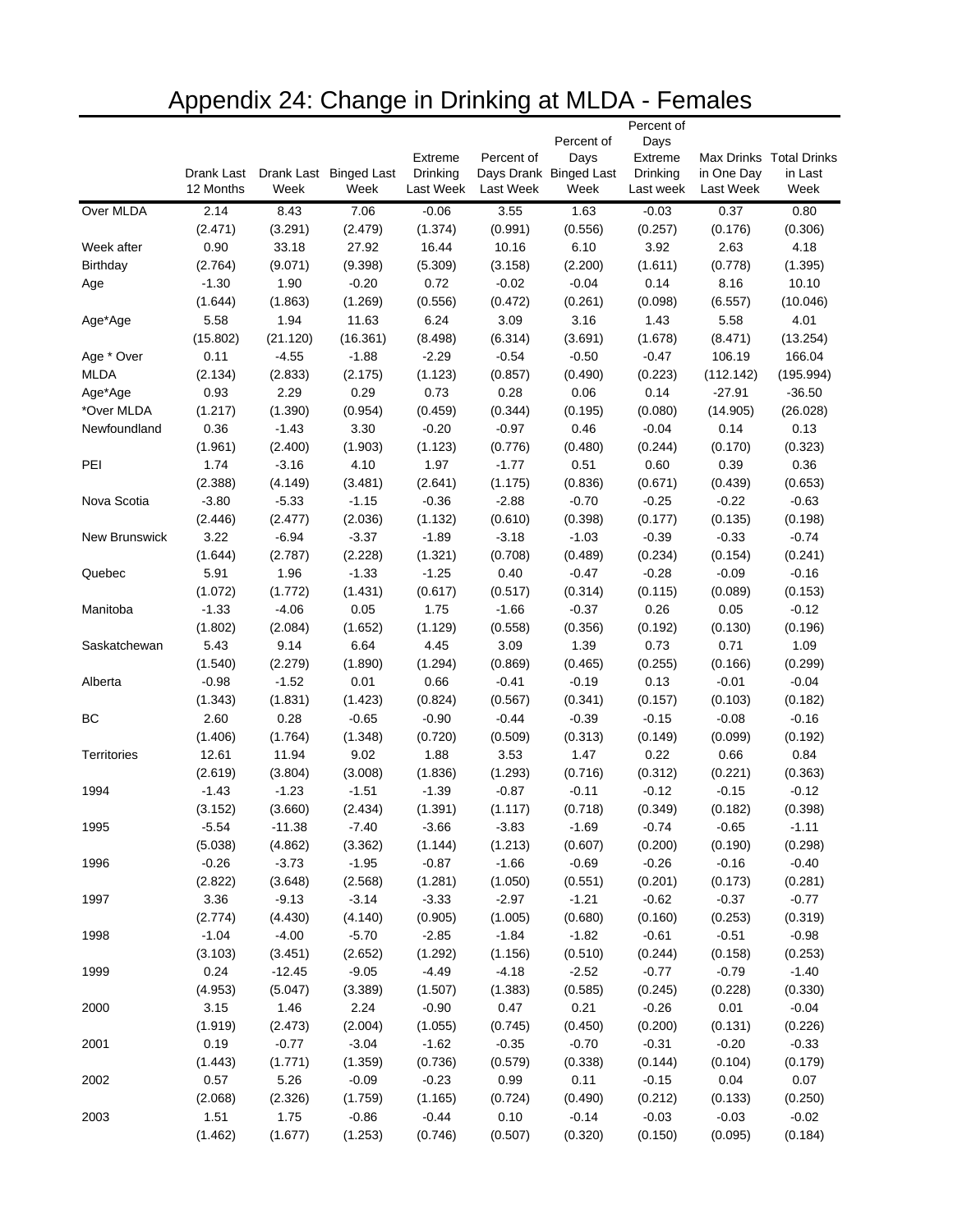| 2004               | 1.77    | 5.00    | 1.42    | $-0.38$ | 0.90    | 0.02    | $-0.09$ | 0.17    | 0.14    |
|--------------------|---------|---------|---------|---------|---------|---------|---------|---------|---------|
|                    | (1.848) | (2.729) | (1.997) | (1.112) | (0.758) | (0.484) | (0.214) | (0.170) | (0.266) |
| 2008               | 0.62    | 2.28    | 0.36    | $-2.09$ | 0.19    | $-0.32$ | $-0.28$ | $-0.07$ | $-0.16$ |
|                    | (1.905) | (2.455) | (2.119) | (0.945) | (0.745) | (0.425) | (0.219) | (0.133) | (0.220) |
| 2009               | 2.56    | $-2.33$ | $-1.65$ | $-0.78$ | $-0.77$ | $-0.45$ | 0.07    | $-0.18$ | $-0.18$ |
|                    | (1.550) | (2.914) | (2.117) | (1.216) | (0.941) | (0.525) | (0.325) | (0.160) | (0.324) |
| 2010               | 1.31    | $-0.08$ | $-2.31$ | $-3.27$ | $-1.08$ | $-1.11$ | $-0.57$ | $-0.31$ | $-0.65$ |
|                    | (1.845) | (2.962) | (2.112) | (0.898) | (0.824) | (0.438) | (0.218) | (0.128) | (0.225) |
| 2011               | $-0.89$ | $-1.70$ | $-1.40$ | $-1.99$ | $-1.23$ | $-0.63$ | $-0.42$ | $-0.19$ | $-0.44$ |
|                    | (2.003) | (2.604) | (1.983) | (0.877) | (0.763) | (0.428) | (0.165) | (0.128) | (0.221) |
| January            | 1.19    | 0.75    | 3.86    | 0.17    | 0.48    | 0.70    | $-0.14$ | 0.09    | 0.16    |
|                    | (2.150) | (2.718) | (2.306) | (1.398) | (0.870) | (0.575) | (0.261) | (0.191) | (0.316) |
| February           | 3.33    | 0.58    | 0.21    | $-1.79$ | $-0.03$ | $-0.04$ | $-0.44$ | $-0.20$ | $-0.27$ |
|                    | (1.987) | (2.577) | (1.970) | (1.126) | (0.744) | (0.461) | (0.222) | (0.161) | (0.253) |
| March              | 1.38    | $-4.42$ | $-1.49$ | $-2.21$ | $-0.88$ | $-0.46$ | $-0.43$ | $-0.33$ | $-0.43$ |
|                    | (2.047) | (2.359) | (1.750) | (1.041) | (0.715) | (0.414) | (0.220) | (0.148) | (0.243) |
| May                | 2.60    | 0.74    | 1.76    | $-1.32$ | 0.09    | 0.30    | $-0.32$ | $-0.11$ | $-0.14$ |
|                    | (1.868) | (2.515) | (1.901) | (1.122) | (0.737) | (0.472) | (0.229) | (0.152) | (0.255) |
| June               | 0.95    | 0.09    | $-1.46$ | $-1.20$ | 0.58    | $-0.31$ | $-0.26$ | $-0.17$ | $-0.15$ |
|                    | (1.932) | (2.527) | (1.900) | (1.264) | (0.794) | (0.445) | (0.249) | (0.166) | (0.263) |
| July               | 0.85    | 7.71    | 3.27    | $-1.04$ | 2.78    | 0.71    | $-0.15$ | 0.17    | 0.44    |
|                    | (1.854) | (2.444) | (1.883) | (1.145) | (0.791) | (0.497) | (0.261) | (0.168) | (0.312) |
| August             | 2.10    | 2.96    | $-0.32$ | $-2.25$ | 1.36    | $-0.09$ | $-0.39$ | $-0.19$ | $-0.13$ |
|                    | (2.025) | (2.591) | (1.790) | (1.040) | (0.800) | (0.454) | (0.219) | (0.145) | (0.251) |
| September          | 0.85    | 0.86    | 0.24    | $-1.56$ | 0.65    | 0.13    | $-0.21$ | $-0.10$ | 0.02    |
|                    | (2.088) | (2.421) | (1.793) | (1.121) | (0.769) | (0.457) | (0.251) | (0.149) | (0.263) |
| October            | 0.84    | $-1.09$ | $-0.26$ | $-1.84$ | $-0.06$ | $-0.15$ | $-0.33$ | $-0.18$ | $-0.20$ |
|                    | (2.016) | (2.466) | (1.827) | (1.087) | (0.757) | (0.453) | (0.232) | (0.146) | (0.253) |
| November           | $-0.56$ | $-4.15$ | $-1.78$ | $-1.78$ | $-1.51$ | $-0.59$ | $-0.31$ | $-0.30$ | $-0.47$ |
|                    | (2.108) | (2.568) | (1.912) | (1.262) | (0.764) | (0.445) | (0.267) | (0.158) | (0.264) |
| December           | 4.33    | 2.71    | $-0.57$ | $-2.26$ | 0.03    | $-0.24$ | $-0.44$ | $-0.18$ | $-0.26$ |
|                    | (2.227) | (3.025) | (2.146) | (1.167) | (0.826) | (0.494) | (0.239) | (0.165) | (0.277) |
| White              | 23.89   | 17.02   | 10.02   | 2.29    | 4.90    | 2.00    | 0.45    | 0.79    | 1.24    |
|                    | (1.397) | (1.505) | (1.148) | (0.510) | (0.400) | (0.252) | (0.096) | (0.073) | (0.126) |
| Married            | $-3.58$ | $-9.62$ | $-9.37$ | $-4.10$ | $-3.49$ | $-2.39$ | $-0.94$ | $-0.70$ | $-1.31$ |
|                    | (1.811) | (2.551) | (1.945) | (1.057) | (0.826) | (0.459) | (0.196) | (0.141) | (0.256) |
| Live with parents  | $-2.79$ | $-3.43$ | $-2.50$ | $-1.36$ | $-0.72$ | $-0.49$ | $-0.28$ | $-0.17$ | $-0.24$ |
|                    | (1.050) | (1.367) | (1.044) | (0.581) | (0.405) | (0.243) | (0.122) | (0.075) | (0.136) |
| Interview in persc | $-2.51$ | $-6.10$ | $-2.82$ | $-0.53$ | $-1.42$ | $-0.53$ | $-0.05$ | $-0.25$ | $-0.34$ |
|                    | (0.914) | (1.104) | (0.833) | (0.437) | (0.356) | (0.206) | (0.098) | (0.061) | (0.120) |
| In school          | 1.36    | 0.40    | $-2.57$ | $-2.64$ | $-0.56$ | $-0.90$ | $-0.55$ | $-0.28$ | $-0.59$ |
|                    | (0.953) | (1.233) | (1.024) | (0.611) | (0.429) | (0.277) | (0.121) | (0.079) | (0.154) |
| Worked last weel   | 8.41    | 6.03    | 2.73    | 0.61    | 1.31    | 0.41    | 0.08    | 0.26    | 0.29    |
|                    | (0.894) | (1.113) | (0.852) | (0.398) | (0.328) | (0.196) | (0.082) | (0.058) | (0.110) |
| Missing school     | $-5.55$ | $-4.19$ | $-5.73$ | 0.76    | 1.16    | $-0.99$ | $-0.19$ | $-0.18$ | $-0.04$ |
| Information        | (7.739) | (7.931) | (6.455) | (4.345) | (3.143) | (1.424) | (0.800) | (0.531) | (0.919) |
| Missing work       | 18.58   | 15.65   | 10.23   | $-1.37$ | 1.24    | 2.07    | 0.26    | 0.53    | 0.64    |
| information        | (7.460) | (8.401) | (6.896) | (4.093) | (2.934) | (1.553) | (0.835) | (0.527) | (0.918) |
| Constant           | 54.6    | 20.6    | 9.7     | 8.1     | 4.8     | 2.6     | 1.6     | 1.19    | 1.86    |
|                    | (3.0)   | (3.4)   | (2.6)   | (1.5)   | (1.0)   | (0.6)   | (0.3)   | (0.191) | (0.339) |
|                    |         |         |         |         |         |         |         |         |         |
| R-squared          | 0.113   | 0.082   | 0.049   | 0.026   | 0.076   | 0.041   | 0.024   | 0.061   | 0.052   |
| Mean               | 78.3    | $30\,$  | 12.1    | 3.17    | $7.2\,$ | 2.42    | 0.592   | 1.124   | 1.678   |
| Observations       | 22,555  | 18,495  | 18,495  | 18,495  | 18,495  | 18,495  | 18,495  | 18,495  | 18,495  |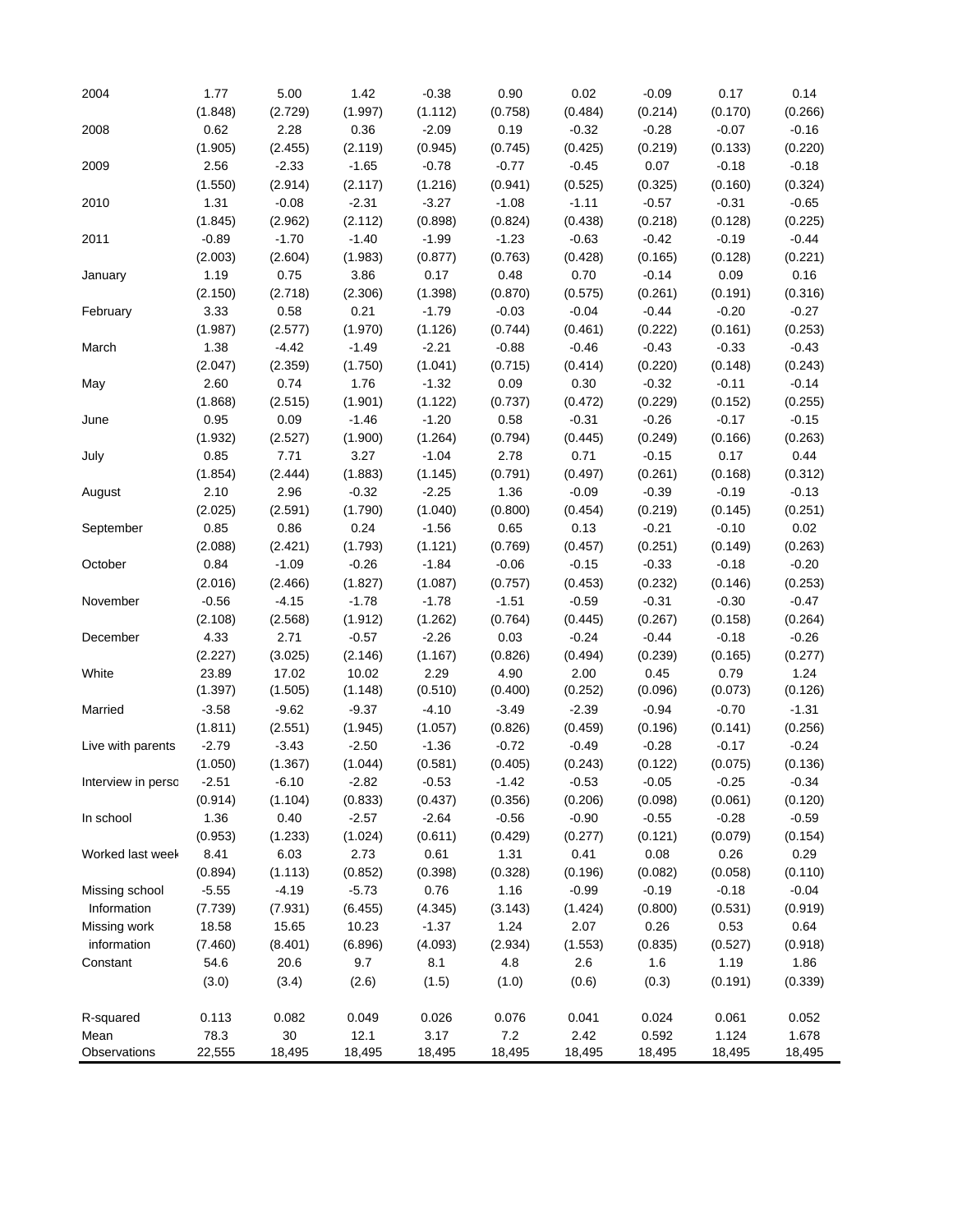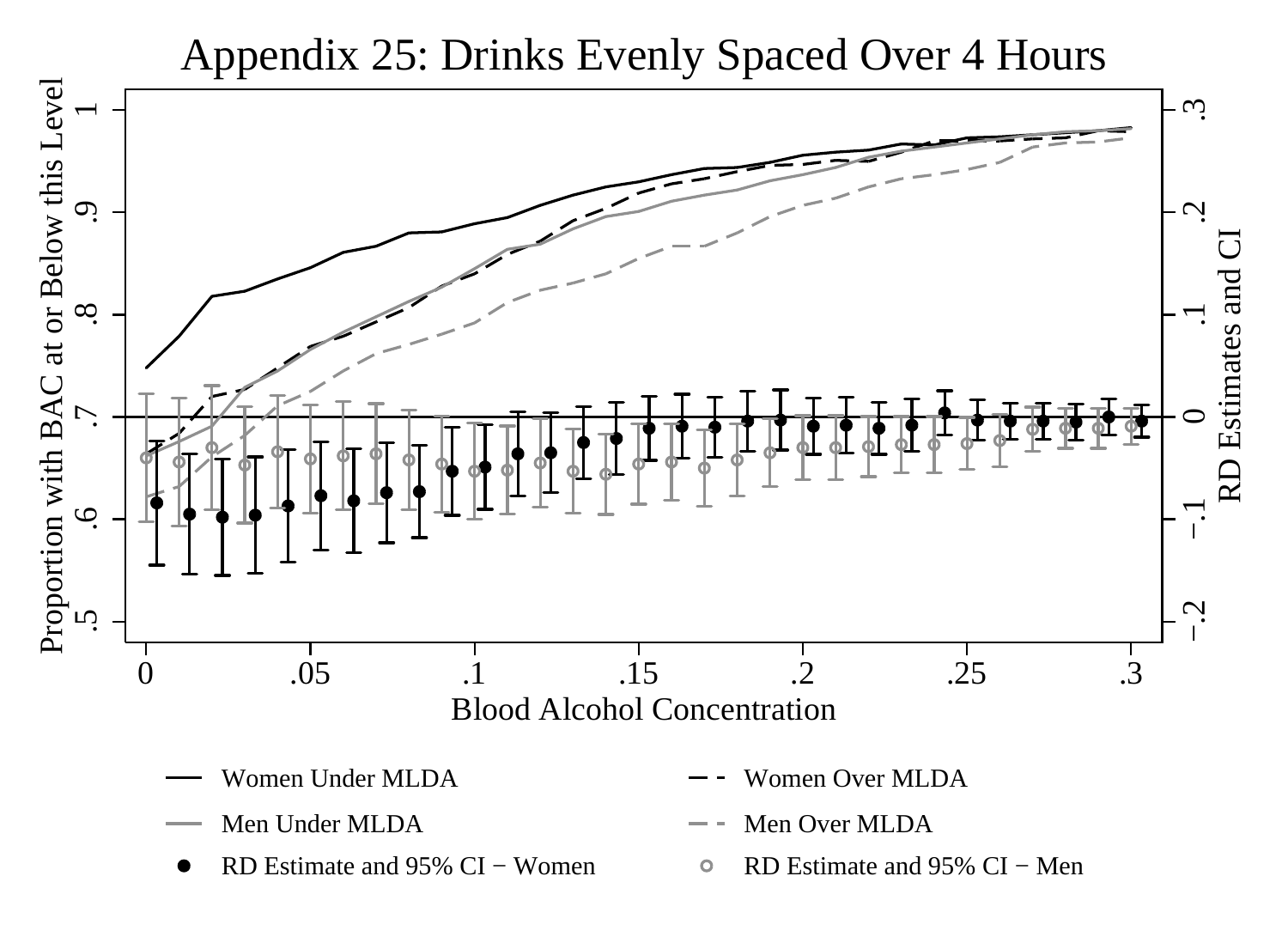## Appendix 26: Change in Percent of Days Drinking at MLDA



Note: The results for 0 drinks are not shown due to scale issues. They are as follows: women interviewed just before they are allowed to drink legally report drinking no alcohol on 92 percent of days and this drops by 3.9 percentage points when they can drink legally. For men the corresponding numbers are 92 percent and 3.5 percentage point decline.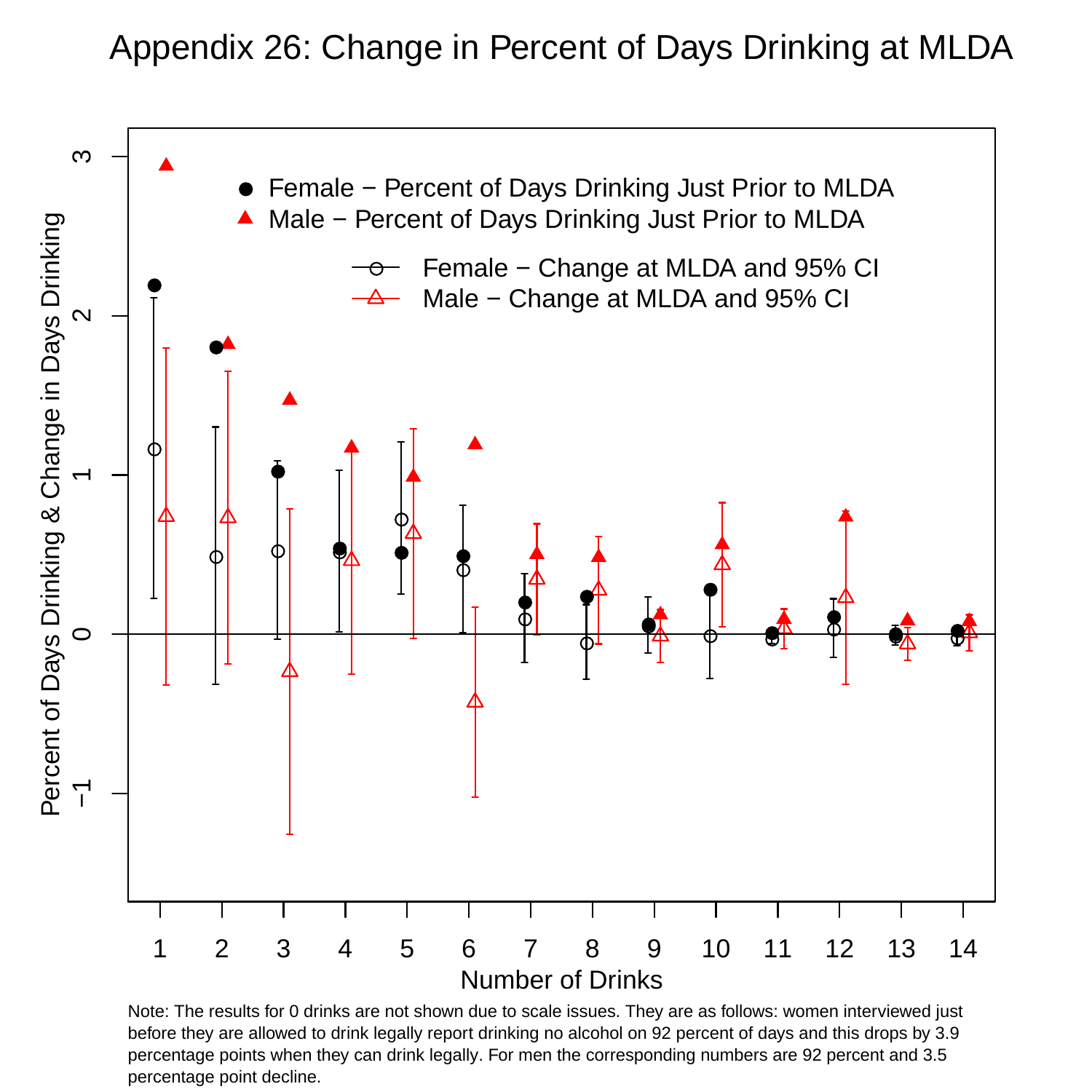| ັ                            |          |          | ╯             |                 |
|------------------------------|----------|----------|---------------|-----------------|
| <b>All Deaths</b>            | Internal | External | Motor Vehicle | <b>Injuries</b> |
| Provinces with an MLDA of 18 |          |          |               |                 |
| 10.41                        | 2.73     | 7.68     | 3.97          | 3.72            |
| (4.02)                       | (1.53)   | (3.50)   | (2.25)        | (3.20)          |
| 72.18                        | 14.03    | 58.15    | 31.11         | 27.04           |
| Provinces with an MLDA of 19 |          |          |               |                 |
| 0.25                         | $-3.45$  | 3.69     | 5.28          | $-1.58$         |
| (2.73)                       | (1.24)   | (2.85)   | (1.83)        | (1.64)          |
| 69.02                        | 18.71    | 50.32    | 26.60         | 23.71           |
| 0.040                        | 0.002    | 0.379    | 0.653         | 0.145           |
| 48                           | 48       | 48       | 48            | 48              |
|                              |          |          |               |                 |

Appendix 27: Change in Death Rates at MLDA by Provinces MLDA

Note: Each row presents the estimate of the increase in death rates for a particular cause when people become eligible to drink legally with the robust standard error of the estimate directly below in parenthesis. The estimates are from a regression with a second order polynomial in age fully interacted with an indicator variable equal to one for ages above the MLDA. The regressions also include an indicator variable for the month on which the MLDA birthday falls and are estimated with a two year bandwidth. Death rates are in deaths per 100,000 for each of the 48 month cells within 2 years of the MLDA. The constant is an estimate of the death rate just under the MLDA threshold. The causes of death are coded based on International Classification of Disease code and all causes of death fall into one of the three subcategories (Internal, Motor Vehicle Accident or Injuries). Mortality records provided by Statistics Canada. In the bottom row we present the p-value of the difference in the estimates of the MLDA effect.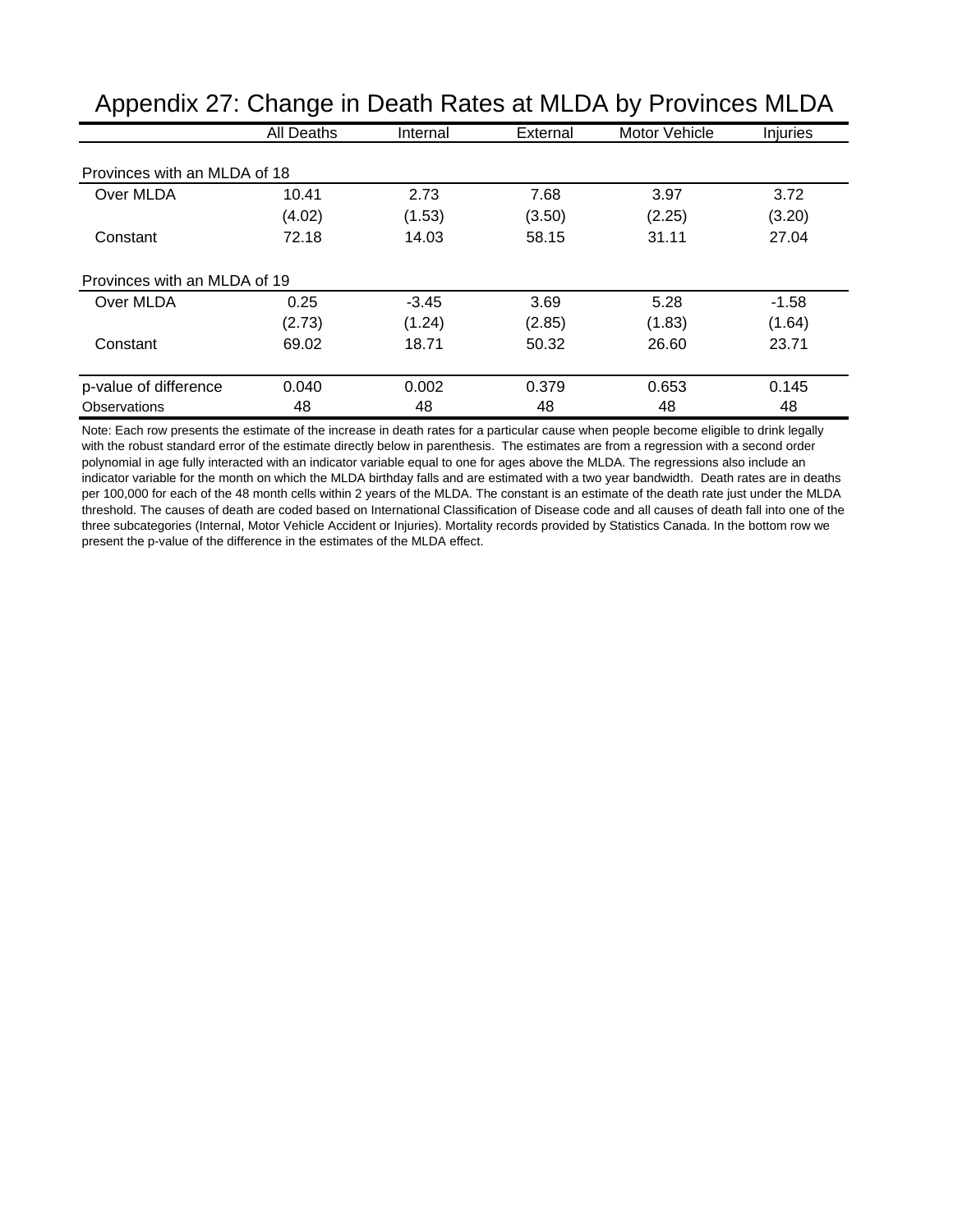|                              | Drank<br>Last 12<br><b>Months</b> | <b>Drank</b><br>Last<br>Week | <b>Binged</b><br>Last<br>Week | Extreme<br><b>Drinking</b><br>Last<br>Week | Days<br>Drank Last<br>Week | Percent of Percent of<br>Days<br><b>Binged</b><br>Last Week | Percent of<br>Days<br><b>Extreme</b><br><b>Drinking</b><br>Last week | Max<br>Drinks in<br>One Day<br>Last<br>Week | Total<br>Drinks in<br>Last<br>Week |
|------------------------------|-----------------------------------|------------------------------|-------------------------------|--------------------------------------------|----------------------------|-------------------------------------------------------------|----------------------------------------------------------------------|---------------------------------------------|------------------------------------|
| Provinces with an MLDA of 18 |                                   |                              |                               |                                            |                            |                                                             |                                                                      |                                             |                                    |
| <b>Over MLDA</b>             | $-0.2$<br>(2.6)                   | 2.3<br>(4.7)                 | $\overline{3.7}$<br>(3.2)     | 1.2<br>(1.9)                               | 1.9<br>(1.5)               | $\overline{1.2}$<br>(0.8)                                   | $\overline{0.3}$<br>(0.4)                                            | 0.25<br>(0.31)                              | 0.63<br>(0.55)                     |
| Week after<br>Birthday       | $-2.6$<br>(6.7)                   | 31.0<br>(10.2)               | 23.5<br>(5.8)                 | 12.1<br>(4.8)                              | 11.0<br>(4.8)              | 3.7<br>(1.3)                                                | 2.5<br>(1)                                                           | 2.49<br>(0.82)                              | 4.23<br>(1.9)                      |
| Mean pre<br><b>MLDA</b>      | 82.1                              | 34.5                         | 13.9                          | 4.2                                        | 8.8                        | 2.9                                                         | 0.9                                                                  | 1.51                                        | 2.34                               |
| Observations                 | 16,613                            | 11,586                       | 11,586                        | 11,586                                     | 11,586                     | 11,586                                                      | 11,586                                                               | 11,586                                      | 11,586                             |
| Provinces with an MLDA of 19 |                                   |                              |                               |                                            |                            |                                                             |                                                                      |                                             |                                    |
| Over MLDA                    | 4.9<br>(2.2)                      | 11.3<br>(2.8)                | 5.7<br>(2.2)                  | 3.3<br>(1.6)                               | 4.5<br>(1.1)               | 2.1<br>(0.6)                                                | 0.6<br>(0.3)                                                         | 0.61<br>(0.21)                              | 1.44<br>(0.42)                     |
| Week after<br>Birthday       | 5.1<br>(2.2)                      | 13.4<br>(7.9)                | 14.2<br>(5.9)                 | 12.1<br>(5.9)                              | 4.4<br>(2.6)               | 3.4<br>(1.7)                                                | 2.8<br>(1.6)                                                         | 1.65<br>(0.88)                              | 2.30<br>(1.45)                     |
| Mean pre<br><b>MLDA</b>      | 77.0                              | 35.1                         | 18.2                          | 6.8                                        | 9.3                        | 3.9                                                         | 1.4                                                                  | 1.88                                        | 3.00                               |
| Observations                 | 28,081                            | 24,803                       | 24,803                        | 24,803                                     | 24,803                     | 24,803                                                      | 24,803                                                               | 24,803                                      | 24,803                             |
| P-value of<br>difference     | 0.140                             | 0.096                        | 0.608                         | 0.390                                      | 0.167                      | 0.354                                                       | 0.597                                                                | 0.318                                       | 0.236                              |

## Appendix 28: Change in Drinking at MLDA by Provinces MLDA

Note: See notes for Table 3 for a description of the sample. All regressions include a second order polynomial in age fully interacted with an indicator variable that takes on a value of 1 for people interviewed when they are older than the MLDA. The estimates in the top row of each panel in the table are for the coefficients on this indicator variable with its standard error directly below in parenthesis. The regressions also include an indicator variable that takes on a value of one if the person is interviewed in the week immediately after the birthday on which they become eligible to drink legally. This is intended to absorb the pronounced "celebration" effects noticeable in the age profiles and is presented in the second major row of each panel. For the binary outcome variables the point estimates and their SE have been multiplied by 100 to make them easier to read and interpretable as percentage points. The standard errors are clustered on the running variable. The regressions are weighted to account for the sampling frame. Extreme drinking is 8 or more drinks in a day for women and 10 or more drinks in a day for men. All the regressions include controls for year of survey, province of residence, white, marital status, living with parents, interview in person, in school, work last week, gender, month of interview, and dummies flagging when in school or work last week are missing. The means are for the subsample of people interviewed when they are within one year of reaching the provincial MLDA.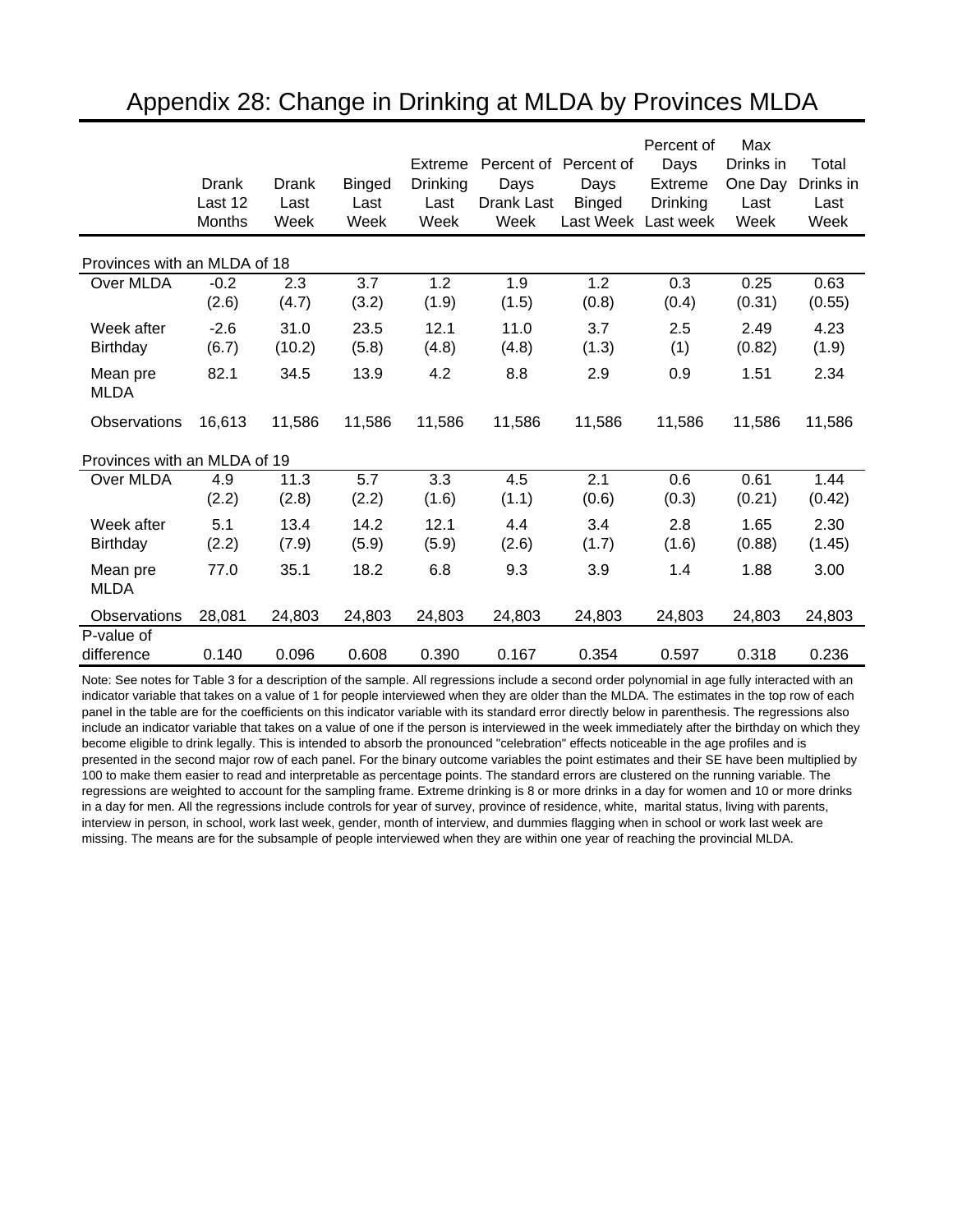| Appendix 29: Change in Death Rates Weekend vs. Weekday |            |          |          |                      |          |  |  |
|--------------------------------------------------------|------------|----------|----------|----------------------|----------|--|--|
|                                                        | All Deaths | Internal | External | <b>Motor Vehicle</b> | Injuries |  |  |
| Weekend (Thursday to Sunday)                           |            |          |          |                      |          |  |  |
| Over MLDA                                              | 2.96       | 2.75     | 0.21     | 1.91                 | 0.84     |  |  |
|                                                        | (0.09)     | (0.09)   | (0.74)   | (0.01)               | (0.49)   |  |  |
| Constant                                               | 31.88      | 22.85    | 9.03     | 10.88                | 11.97    |  |  |
| Weekday (Monday to Wednesday)                          |            |          |          |                      |          |  |  |
| Over MLDA                                              | 1.15       | 2.46     | $-1.32$  | 2.88                 | $-0.42$  |  |  |
|                                                        | (0.42)     | (0.05)   | (0.05)   | (0.01)               | (0.73)   |  |  |
| Constant                                               | 38.33      | 30.42    | 7.91     | 17.43                | 13.00    |  |  |
| p-value of difference                                  | 0.413      | 0.886    | 0.098    | 0.463                | 0.461    |  |  |
| Observations                                           | 48         | 48       | 48       | 48                   | 48       |  |  |

Note: Each row presents the estimate of the increase in death rates for a particular cause when people become eligible to drink legally with the robust standard error of the estimate directly below in parenthesis. The estimates are from a regression with a second order polynomial in age fully interacted with an indicator variable equal to one for ages above the MLDA. The regressions also include an indicator variable for the month on which the MLDA birthday falls and are estimated with a two year bandwidth. Death rates are in deaths per 100,000 for each of the 48 month cells within 2 years of the MLDA. The constant is an estimate of the death rate just under the MLDA threshold. The causes of death are coded based on International Classification of Disease code and all causes of death fall into one of the three subcategories (Internal, Motor Vehicle Accident or Injuries). Mortality records provided by Statistics Canada. In the bottom row we present the p-value of the difference in the estimates of the MLDA effect.